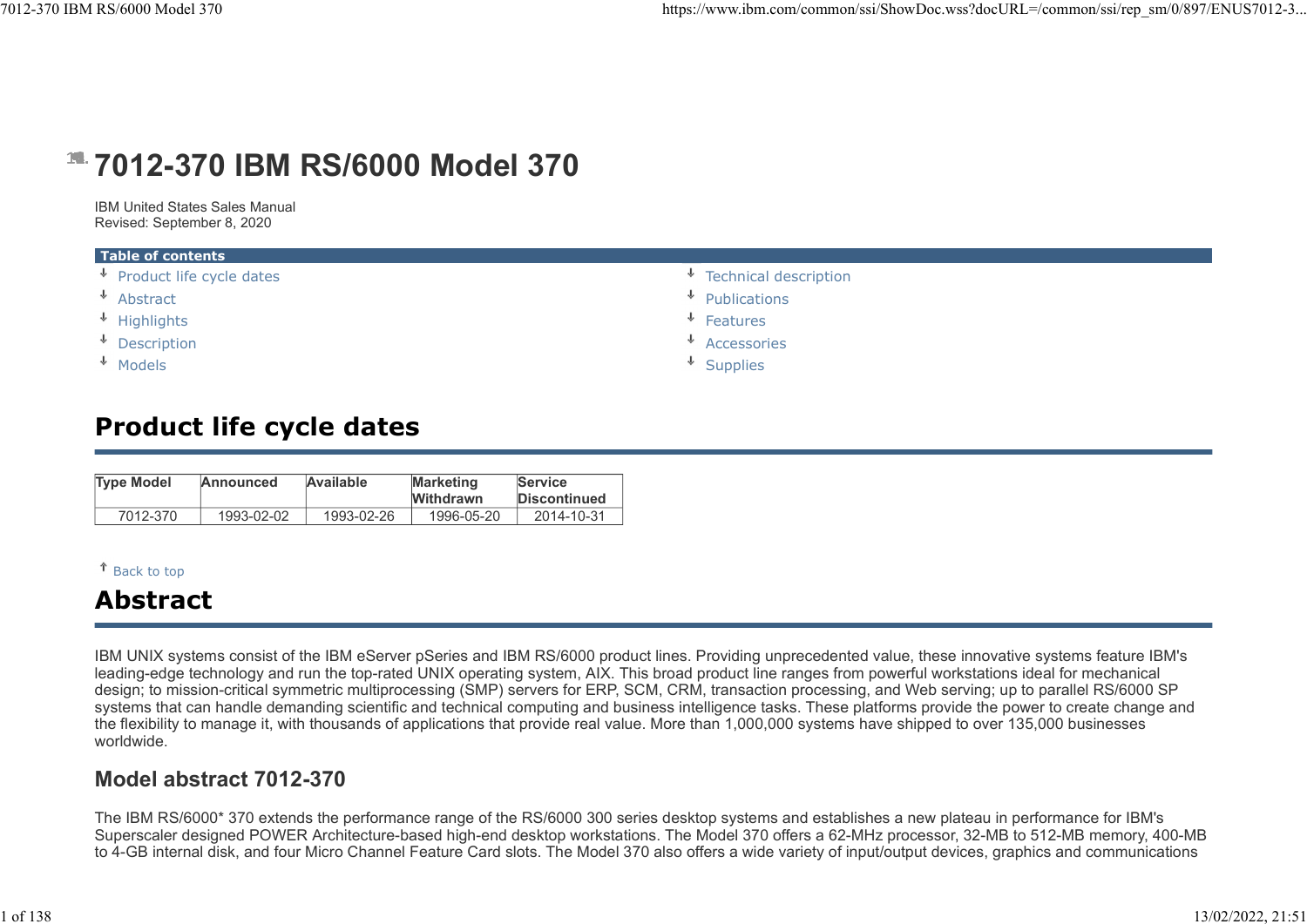features allowing the system to be configured as a powerful RS/6000. The 370 and IBM AIX\* Version 3.2 for RS/6000 operating system features support for paging and IPL utilizing LAN dependent capability. %7012-370 IBM RS/6000 Model 370<br>features allowing the system to be configured as a powerful RS/6000. The 370 and IBM AIX\* Version 3.2 for RS/6000 operating system features support for paging<br>and IPL utilizing LAN dependent

#### $*$  Back to top

# **Highlights**

See Model Highlights.

## Model highlights 7012-370

Desktop Model with both vertical or horizontal orientation IBM POWER Architecture Multiple distributed I/O processors Memory - 32 MB standard Internal Disk - 400 MB standard Integrated SCSI Controller Integrated Ethernet Interface Micro Channel\* Feature Card Slots (4) One 3.5-inch 1.44-MB Internal Diskette Drive Two Serial Ports One Parallel Printer Port Processor - 62.5 MHz Instruction Cache size of up to 32 KB

#### Back to top

# Description

The IBM RS/6000 370 is a powerful desktop system for the commercial and scientific environments combining both high function and expansion capabilities. A pedestal is provided for stabilization in the vertical position and is mounted on the bottom of the system unit when in the horizontal position.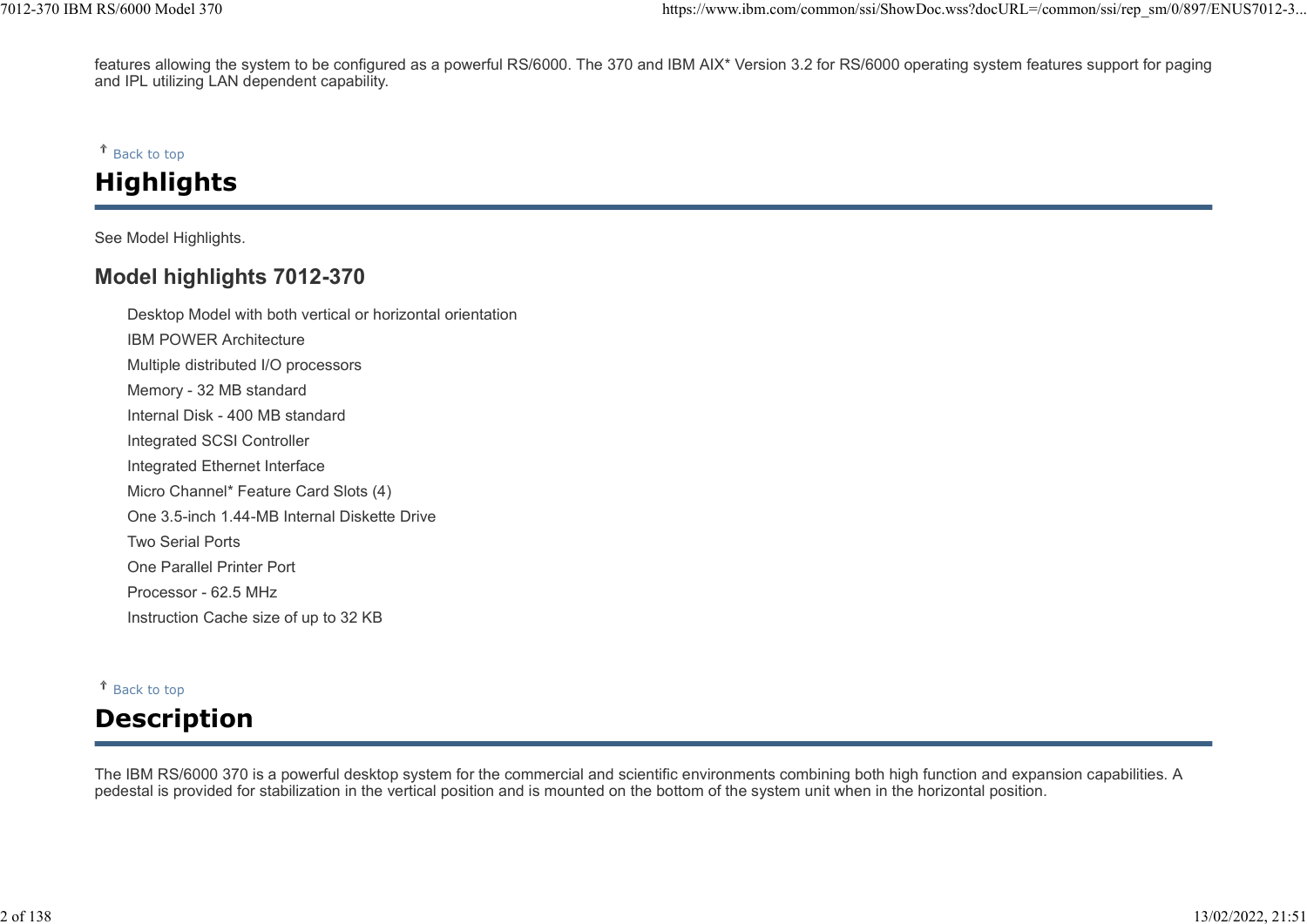The 370 can be used as a dataless LAN dependent attached workstation that can be "booted-up" from an IBM server with AIX/6000, a desktop server system suitable for a variety of file server, compute server and multi-user ASCII terminal applications. With optional 2D or 3D graphics features, this system can be used as a stand-alone graphics workstation. %7012-370 IBM RS/6000 Model 370<br>The 370 can be used as a dataless LAN dependent attached workstation that can be "booted-up" from an IBM server with AIX/6000, a desktop server system<br>suitable for a variety of file server,

The 370 CPU contains a 62 MHz microprocessor chip set and 32 MB of memory is standard. The system may be configured up to 512 MB (maximum) of memory. A combination of 8, 16, 32, 64, or 128-MB memory cards (maximum of two cards) may be installed. As a select feature, the base system may be ordered with 64 or 128 MB of memory in place of the first 32 MB of memory. A 400-MB SCSI internal disk drive is standard. Up to two disk drives may be installed internally. (Note: A minimum of 1 GB of disk drive storage is recommended for paging when 256 MB of memory is installed.)

The Model 370 CPU contains an 32-KB two-way set-associative instruction cache and a 32-KB four-way set-associative data cache. It also supports separate 64 bit memory to data cache, 32-bit fixed-point to data cache and 64-bit floating-point to data cache buses for fast data transfer between the CPU and memory for balanced system performance.

Dedicated I/O processors are used on many of the high-performance I/O adapters to enhance overall system performance.

Designed with IBM's POWER Architecture, the system unit contains a Processor Board with an integrated SCSI I/O controller and Ethernet interface, system board, memory board, power supply, cooling fans, clock battery, disk, diskette drive, and operator panel. The integrated SCSI-1 I/O controller supports up to two internal SCSI disk drives and up to five external SCSI devices. The integrated Ethernet interface is compatible with IEEE 802.3 and Ethernet external interfaces. The integrated Ethernet interface is standard with a Thick/Thin cable connecter. A Twisted-Pair cable connector is available by ordering Specify Code #9001 on the initial plant order. Connection to the network is the standard cables supplied by the customer.

Reliability, availability, and serviceability are key considerations in the design of the RS/6000 systems. CPU chips have data parity in their data paths and on internal arrays, CPU chip to chip data buses have parity, and the Micro Channel bus supports parity on some adapters. CPU chips implement a unique built-in self test to detect CPU errors during power up. The memory subsystem is also tested extensively during power up. The memory subsystem provides Error Correction Code (ECC) designed to detect double bit errors and detection and correction of single bit errors. Memory Control also supports hardware assisted memory scrubbing for removal of soft failures.

The Operator Panel contains a Key operated Mode switch, Reset pushbutton, and three 7-segment LED indicators. The LED indicators can be rotated by 90 degrees to provide the proper orientation for the vertical or horizontal position. The key operated Mode switch has three positions and helps to provide logic security to the system. The lock helps to provide physical security and prevent cover removal when in the locked position.

One optional, additional 3.5-inch disk may be installed internally. Additional external media devices may also be attached. For a detailed description of these products reference the "Devices Supported" section of this Sales Manual for those devices.

Standard Features Include:

32 MB of memory on the 370 One 1.44-MB 3.5-inch Diskette Drive One 400-MB 3.5-inch SCSI Disk Drive One integrated SCSI-1 I/O Controller, supports up to seven devices, two internal and five external One integrated Ethernet interface Four Micro Channel Feature Card Slots are available for expansion Standard Device Ports/Connectors: Keyboard/Speaker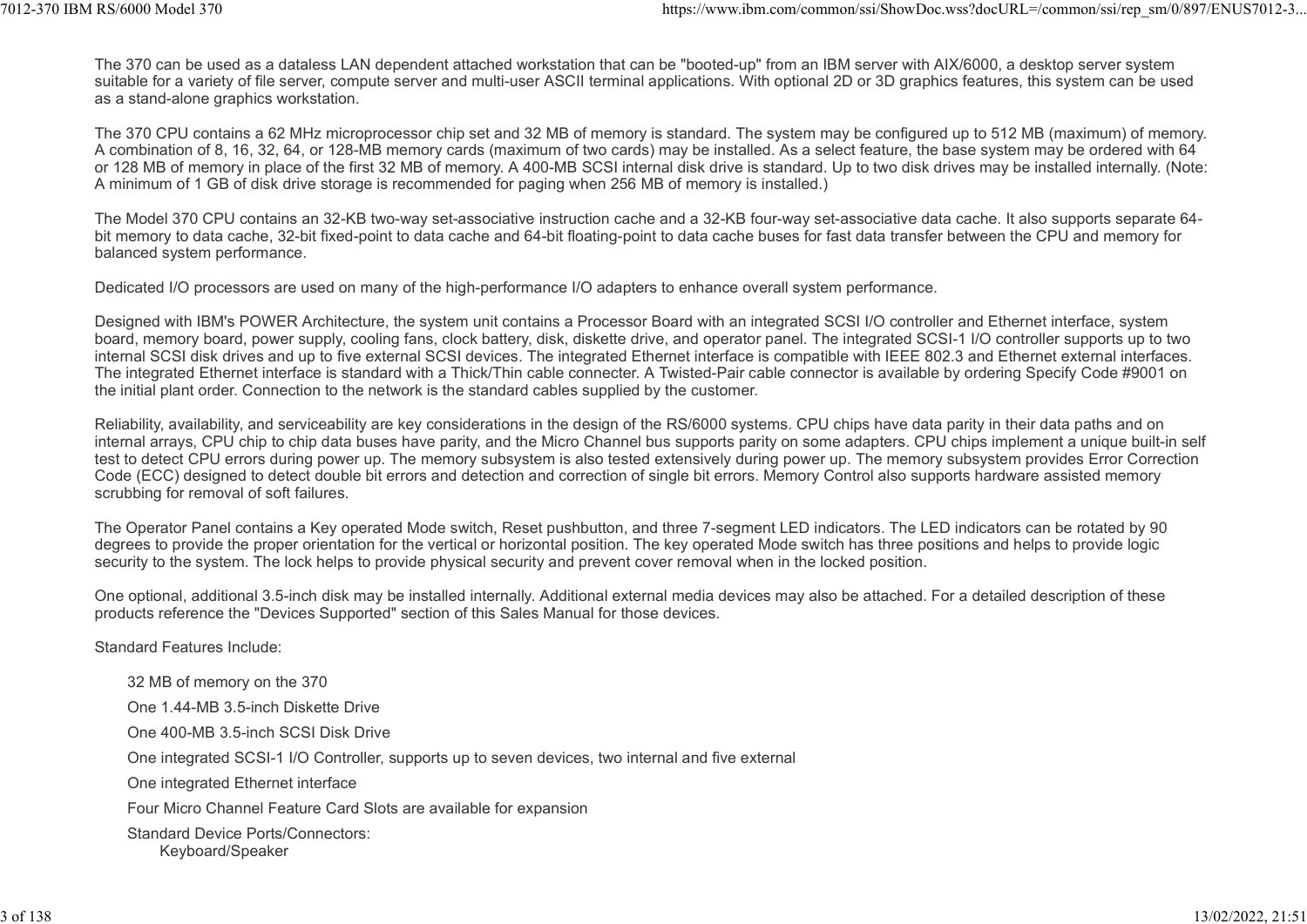Mouse **Tablet** Two Serial Ports Parallel Printer Port

Note: MB is 1,048,576 bytes (two to the twentieth power) when referring to memory; in all other cases it is 1,000,000 (ten to the sixth power). GB is 1,073,741,824 bytes (two to the thirtieth power) when referring to memory; in all other cases it is 1,000,000,000 (ten to the ninth power).

#### Back to top

## Models

## Model summary matrix

| Mode <sub>1</sub> | CPU In<br><b>MHZ</b>  | Memory            | Internal<br>Disk                 | Micro<br>Channe <sup>1</sup> | SCSI<br>Controller |
|-------------------|-----------------------|-------------------|----------------------------------|------------------------------|--------------------|
| 370               | 62.5                  | 32MB to 512MB     | 400MB to 4GB                     | 4 Slots                      | Yes                |
| Mode <sub>1</sub> | Ethernet<br>Interface | Diskette<br>Drive | Std Dev<br>Ports &<br>Connection | Graphics<br>Adapter          | Color<br>Display   |
| 370               | Yes                   | Yes               | Yes                              | Optional                     | Optional           |

## Customer setup (CSU)

Yes. IBM continues to install and service all MES features and model conversions.

Effective for machines installed after December 31, 1993, customers can initially install their own machines or choose to have IBM perform this service for an additional fee. Customers who want to have IBM initially install their machines must pay an additional fee at the IBM hourly classification.

IBM hourly service may be obtained by calling the IBM service/exchange communications center at 800/IBM-SERV. The IBM hourly service is available at the applicable rate and terms, including element exchange price if applicable.

All other terms and conditions are the same as those applicable to the RS/6000 system in which the feature is installed.

## Devices supported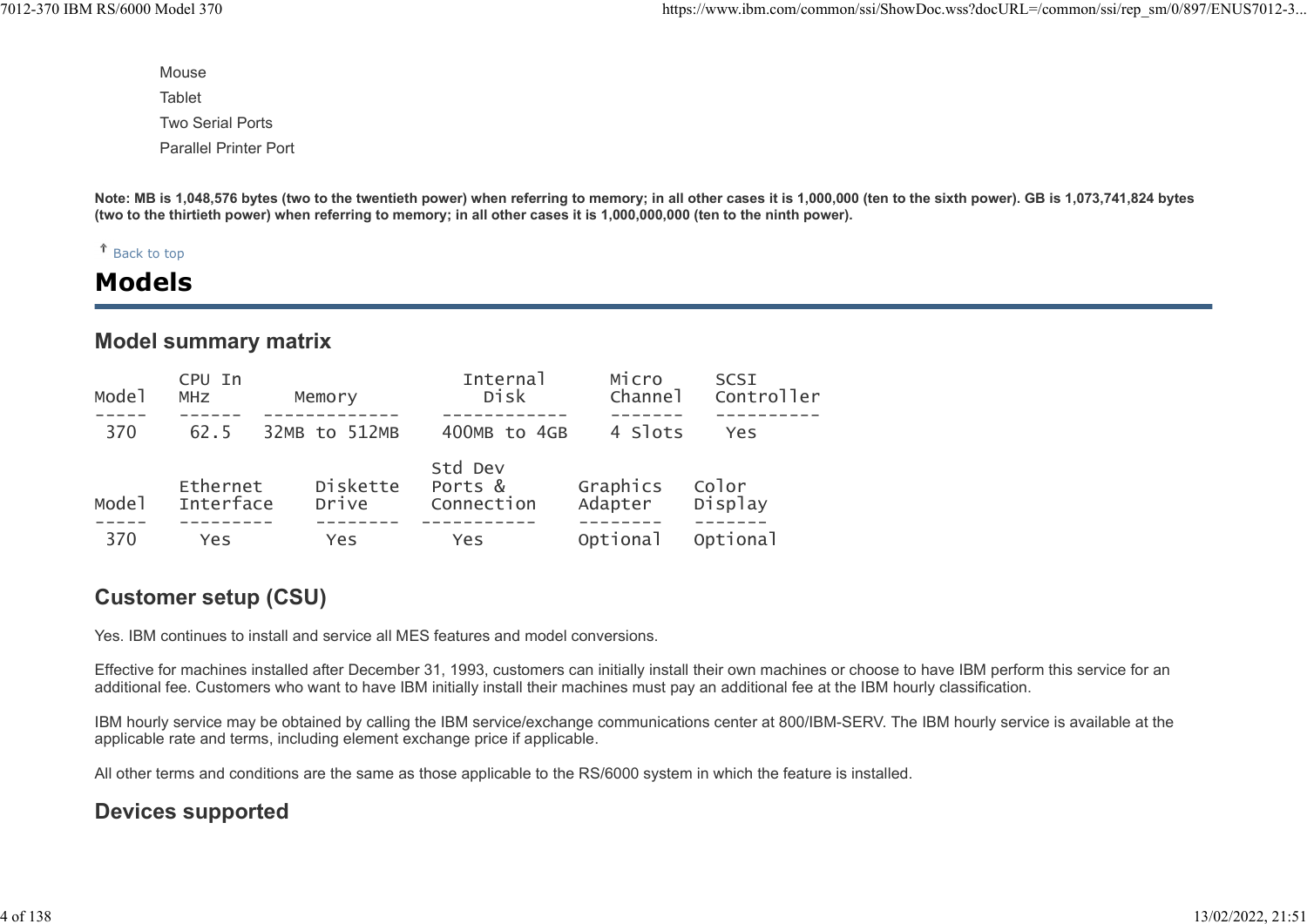#### RS/6000 System Rack:

Attachment of the 7015-R00 rack is supported for mounting rack drawers that are supported by this system. The R00 System Rack provides mounting space and power for those drawers. The 1.6 meter rack meets the requirements of the Electronics Industries Standards (EIA) EIA-310C standard. An EIA is a unit measure of vertical mounting space that equals 44.45 mm (1.75 inches). The R00 System Rack has 32 EIA units of vertical mounting space. Each drawer installed in the R00 rack requires a placement code to designate assignment to a particular rack. 1012-370 IBM RS/6000 Model 370<br> **RS/6000 System Rack:**<br>
Attachment of the 7015-R00 rack is supported for mounting rack drawers that are supported by this system. The R00 System Rack provides mounting space and<br>
Attachment

#### External I/O

IBM 3570-B1A Magstar MP Tape Drive IBM 3494 Model B18 Virtual Tape Server IBM TotalStorage Virtual Tape Server Model B10 IBM TotalStorage Virtual Tape Server Model B20 IBM Magstar MP Tape Subsystem IBM Magstar MP 3570 Model C00 Tape Subsystem IBM Magstar MP 3570 Model C01 Tape Subsystem IBM Magstar MP 3570 Model C02 Tape Subsystem IBM Magstar MP 3570 Model C11 Tape Subsystem IBM Magstar MP 3570 Model C12 Tape Subsystem IBM Magstar MP 3575 Tape Library Dataserver Model L06 IBM Magstar MP 3575 Tape Library Dataserver Model L12 IBM Magstar MP 3575 Tape Library Dataserver Model L18 IBM Magstar MP 3575 Tape Library Dataserver Model L24 IBM Magstar MP 3575 Tape Library Dataserver Model L32 IBM 3490E Models E01 and E11 Tape Subsystems IBM 3590 High Performance Tape Subsystem Models B11, B1A IBM 3590 Model C12 Magstar Silo Compatible Frame IBM 3995 Model C60 Optical Library IBM 3995 Model C62 Optical Library IBM 3995 Model C64 Optical Library IBM 3995 Model C66 Optical Library IBM 3995 Model C68 Optical Library IBM 7131 Model 105 SCSI MultiStorage Tower IBM 7131 Model 405 SSA MultiStorage Tower IBM 7133 Serial Storage Architecture Disk Subsystem Model 010\*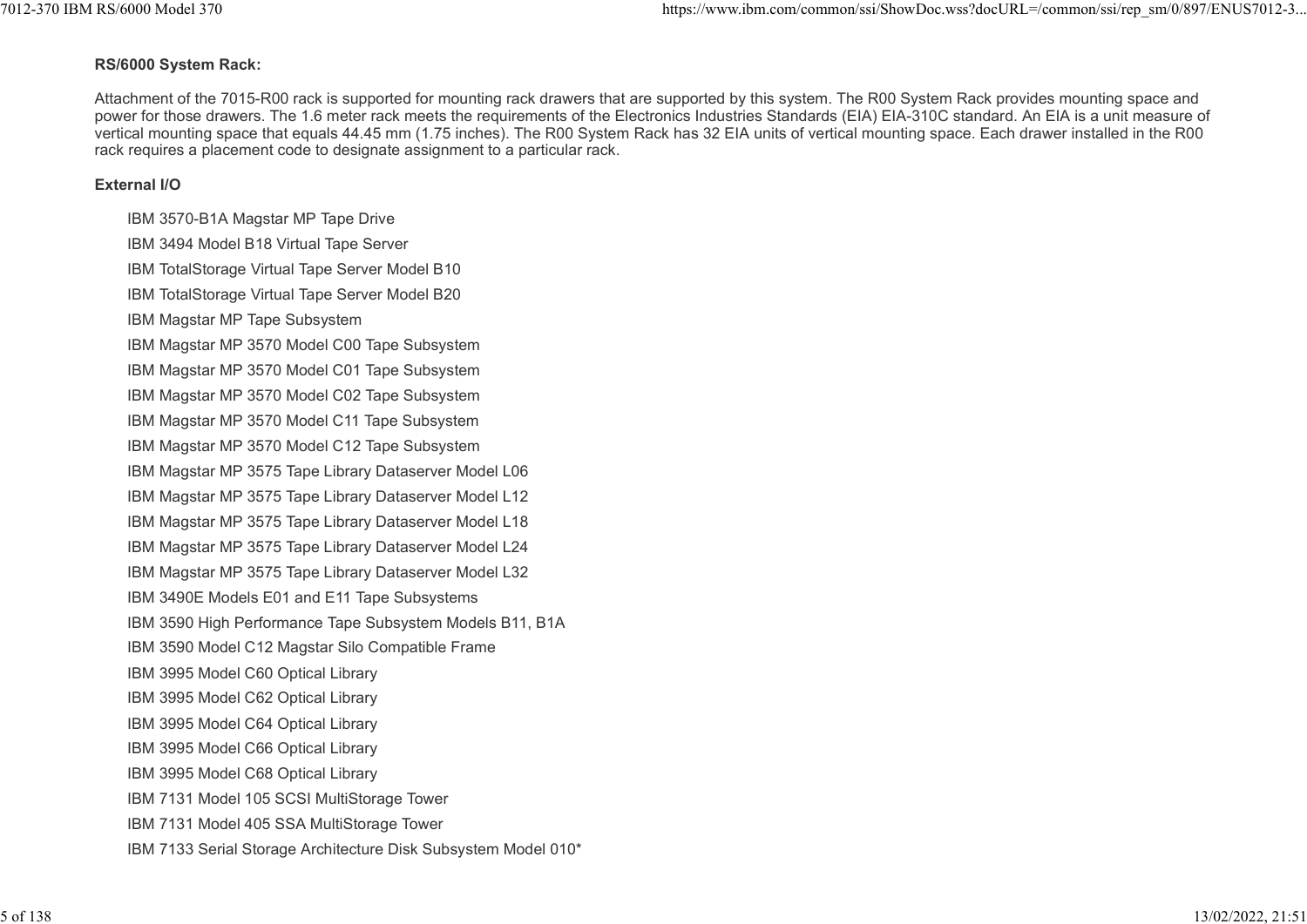IBM 7133 Serial Storage Architecture Disk Subsystem Model 500\*\* IBM 7134 Model 010 High Density SCSI Disk Subsystem IBM 7135 Model 010 RAIDiant Array IBM 7135 Model 110 RAIDiant Array IBM 7202 Model 900 Expansion Rack IBM 7203 Model 001 Portable Disk Unit IBM 7204 Model 001 1-GB External Disk Drive IBM 7204 Model 010 1-GB External Disk Drive IBM 7204 Model 112 1.1-GB External Disk Drive IBM 7204 Model 113 2.2-GB External Disk Drive IBM 7204 Model 114 4.5-GB External Disk Drive IBM 7204 18.2 GB External Disk Drive Model 118 IBM 7204 Model 139 9.1-GB External Disk Drive IBM 7204 Model 215 2-GB External Disk Drive IBM 7204 Model 315 2-GB External Disk Drive IBM 7204 Model 317 2.2-GB External Disk Drive IBM 7204 Model 325 4.5-GB External Disk Drive IBM 7204 Model 339 9.1GB External Disk Drive IBM 7204 Model 402 2.2GB External Disk Drive IBM 7204 Model 404 4.5GB External Disk Drive IBM 7204 18.2 GB External Disk Drive Model 418 IBM 7206 Model 001 2.0GB External 4mm Tape Drive IBM 7206 Model 005 4.0GB External 4mm Tape Drive IBM 7206 Model 110 12 GB External 4mm DDS-3 Tape Drive IBM 7206 Model 220 External 20 GB 4mm DDS-4 Tape Drive IBM 7207 Model 001 150-MB 1/4-inch Tape Drive IBM 7207 Model 011 525-MB External 1/4-Inch Cartridge Tape Drive IBM 7207 Model 012 1.2GB External 1/4-Inch Cartridge Tape Drive IBM 7207 Model 122 4 GB Ext SLR5 QIC Tape Drive IBM 7207 Model 315 13GB 1/4-Inch Tape Drive IBM 7208 Model 001 2.3 GB 8mm Tape Drive IBM 7208 Model 011 5.0 GB 8mm Tape Drive %7012-370 IBM RS/6000 Model 370 https://www.ibm.com/common/ssi/ShowDoc.wss?docURL=/common/ssi/rep\_sm/0/897/ENUS7012-3...<br>IBM 7133 Serial Storage Architecture Disk Subsystem Model 500\*\*<br>IBM 7134 Model 010 High Density SCSI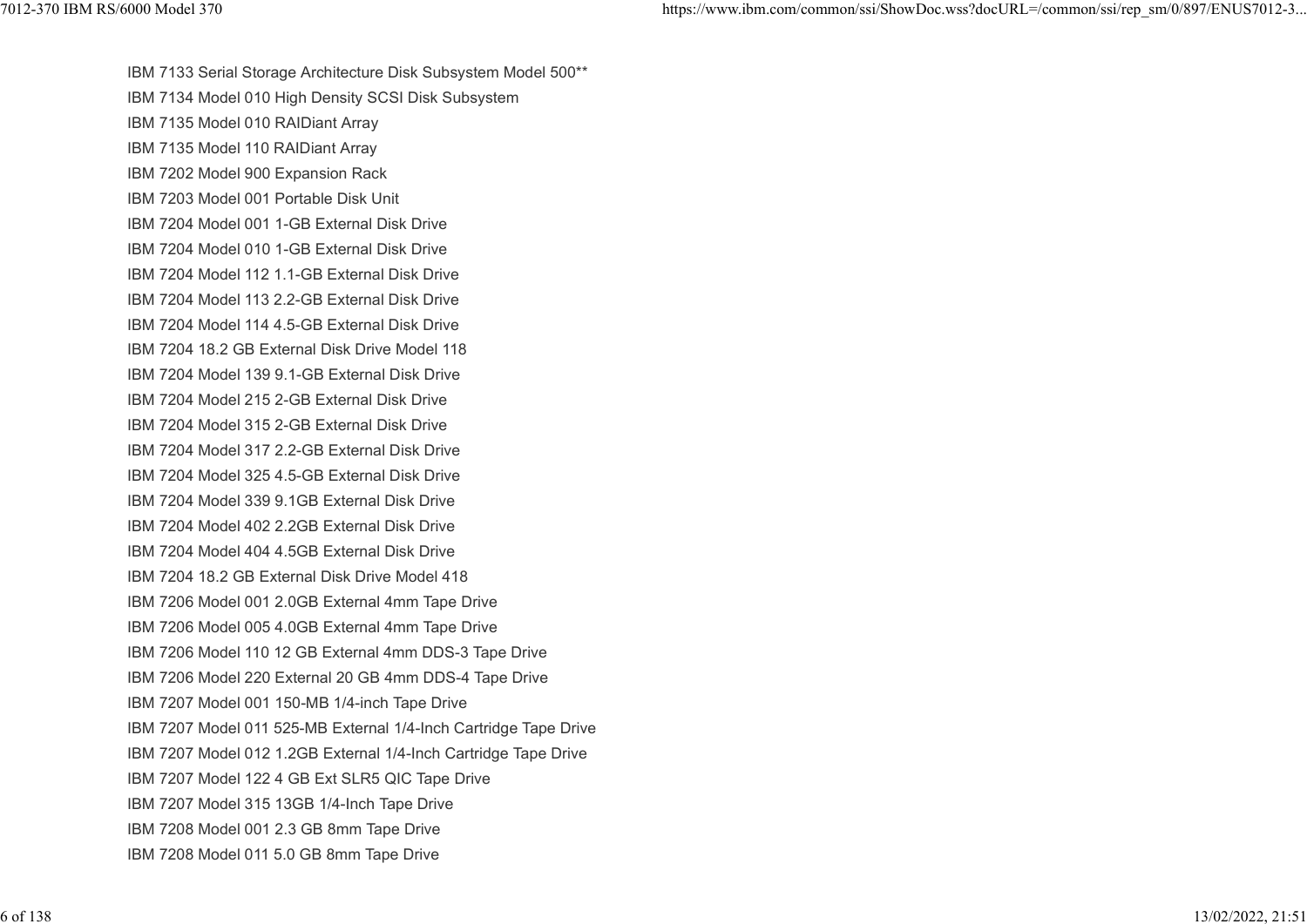IBM 7208 Model 341 20GB External 8mm Tape Drive

IBM 7209 Model 001 Optical Disk Drive

IBM 7209 Model 002 Optical Disk Drive

IBM 7210 Model 001 External CD-ROM Drive

IBM 7210 Model 015 8X CD-ROM Drive

IBM 7209 Model 003 2.6GB Optical Disk Drive

IBM 7210 Model 005 External CD-ROM Drive

IBM 7331 8mm Tape Library Model 205

IBM 7331 Model 305 8mm Tape Library

IBM 7332 Model 110 4mm DDS-3 Tape Cartridge Autoloader

IBM 7336 Model 205 4mm Tape Library

IBM 9333 Model 010 High-Performance Disk Drive Subsystem

IBM 9333 Model 011 High-Performance Disk Drive Subsystem

IBM 9334 Model 010 Drawer Expansion Unit

IBM 9334 Model 011 Drawer Expansion Unit

IBM 9333 Model 500 High-Performance Disk Drive Subsystem (Maximum of four per #6211 adapter.)

IBM 9333 Model 501 High-Performance Disk Drive Subsystem (Maximum of four per #6212 adapter.)

IBM 9334 Model 500 Deskside Expansion Unit (Maximum of two. One may be attached to the integrated SCSI)

IBM 9334 Model 501 Deskside Expansion Unit (Maximum of two per #2420 adapter)

IBM 9348 Model 012 Magnetic Tape Unit (1/2-inch 9-Track) (requires 9348 Specify Code #9994)

\* The attaching system must provide 4 EIA units of rack space for the 7133 in the system rack or an expansion rack. It must also provide an attachment to an SSA loop via FC 6214, the SSA adapter.

\*\* The attaching system must provide an attachment to an SSA loop via FC 6214, the SSA adapter.

#### ASCII Terminals

IBM 3151 Model 310/410 (1) IBM 3153 Model BA3/BG3/BW3 IBM 3161 (1) IBM 3162 (1) IBM 3163 (1) IBM 3164 (1) DEC VT100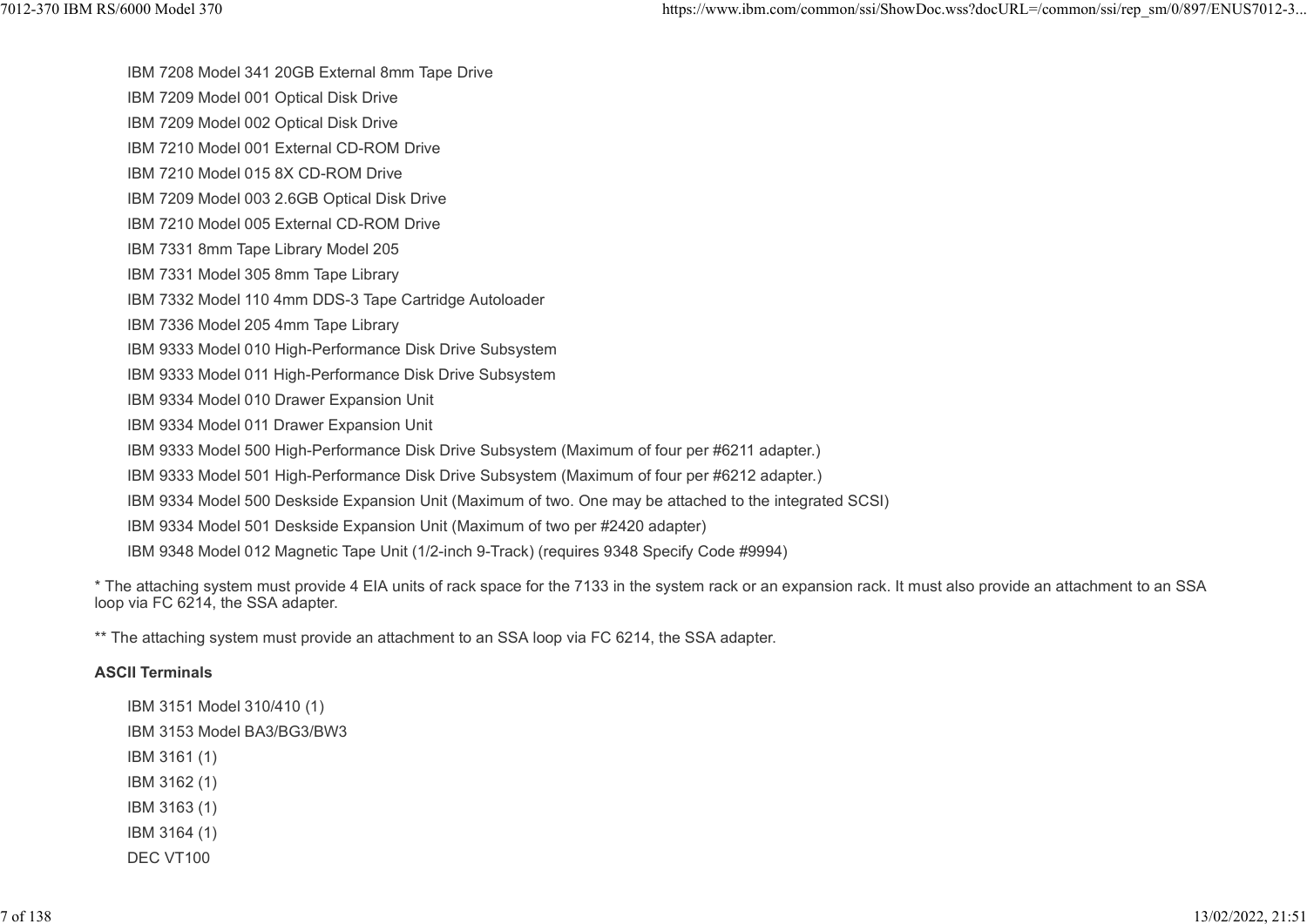DEC VT220 DEC VT320 DEC VT330 WYSE 30 WYSE 50 WYSE 60 WYSE 350

(1) National language support is provided through the use of Cartridge 8859/1.2 inserted in the terminal and appropriate keyboard.

#### X Stations

IBM 7010 Model 120 IBM 7010 Model 130 IBM 7010 Model 150 VISUAL 640 XDS\*\*

#### Displays

IBM 5081 16-inch Color Display (#1280 is required) IBM 5081 19-inch Color Display (RPQ 8K1680 is required) IBM 6091 16-inch Color Monitor IBM 6091 19-inch Color Display (1280 x 1024 60Hz only) IBM 6091 19i 19-inch Color Display IBM 6091 23-inch Color Display (1280 x 1024 60Hz only) IBM 8508 19-inch Mono Display (1280 x 1024 67Hz only)

The IBM 6091 16-inch monitor has an actual viewable screen size of 14.8 inches when measured diagonally. The IBM 6091 19-inch monitor has an actual viewable screen size of 17.3 inches when measured diagonally. The IBM 6091 23-inch monitor has an actual viewable screen size of 21.4 inches when measured diagonally.

#### Trunk Processors

IBM 9291 Model 010 Single Digital Trunk Processor

IBM 9295 Models 010 020 Multiple Digital Trunk Processor

#### Graphic Processors

IBM 5085 All Models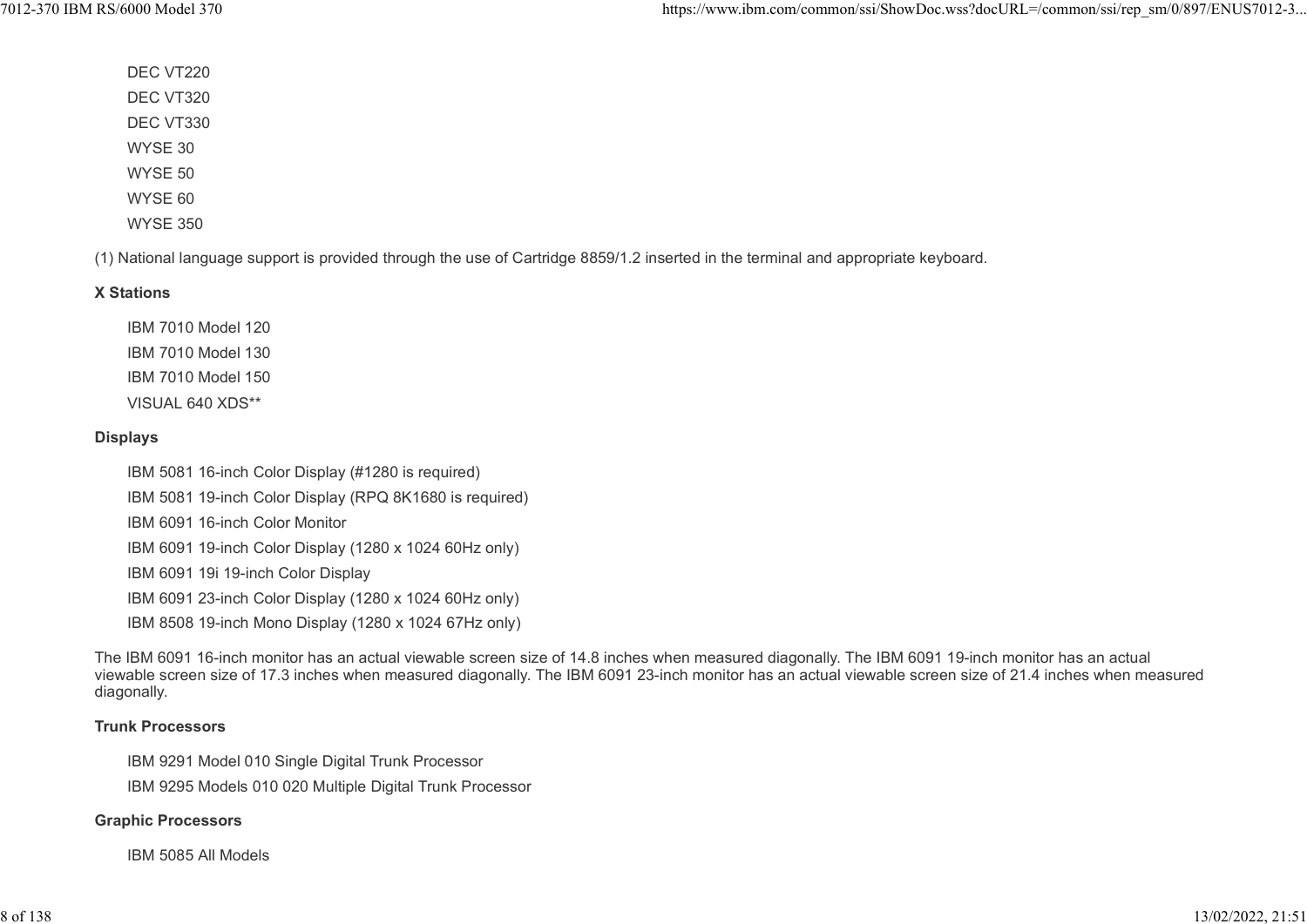IBM 5086 Model 001 IBM 5086 Model 01i IBM 5086 Model 002 IBM 7235 Model 001 IBM 7235 Model 002 IBM 7235 Model 01i IBM 7235 Model 02i IBM 7250 Model 001 IBM 7250 Model 002

#### Dials

IBM 6094-010 (requires 6094 cable #4015 for attachment to a Graphics Input Device Adapter #2810) (Requires 6094 feature #4060 for attachment to a standard serial port) (6094 feature #4061 may also be required)

IBM 6094 Model 30 Spaceball

#### **Digitizers**

IBM 5084-M1

IBM 5084-M2

IBM 5084-M3

#### Lighted Program Function Keyboard

IBM 6094-020 (requires 6094 cable #4015) (Requires 6094 feature #4060 for attachment to a standard serial port) (6094 feature #4061 may also be required)

Note: If either standard serial port is configured for attachment of Dials or a Lighted Programmable Function Keyboard, the remaining standard serial port is unavailable for use by devices other than Dials or Lighted Programmable Function Keyboard. **Tablets** 

IBM 5083 Model 021 (requires 5083 cable feature #4015)

IBM 5083 Model 022 (requires 5083 cable feature #4015)

IBM 6093 Tablet Model 011 (requires 6093 cable feature #4015)

IBM 6093 Tablet Model 012 (requires 6093 cable feature #4015)

#### **Plotters**

IBM 6180 M1 Color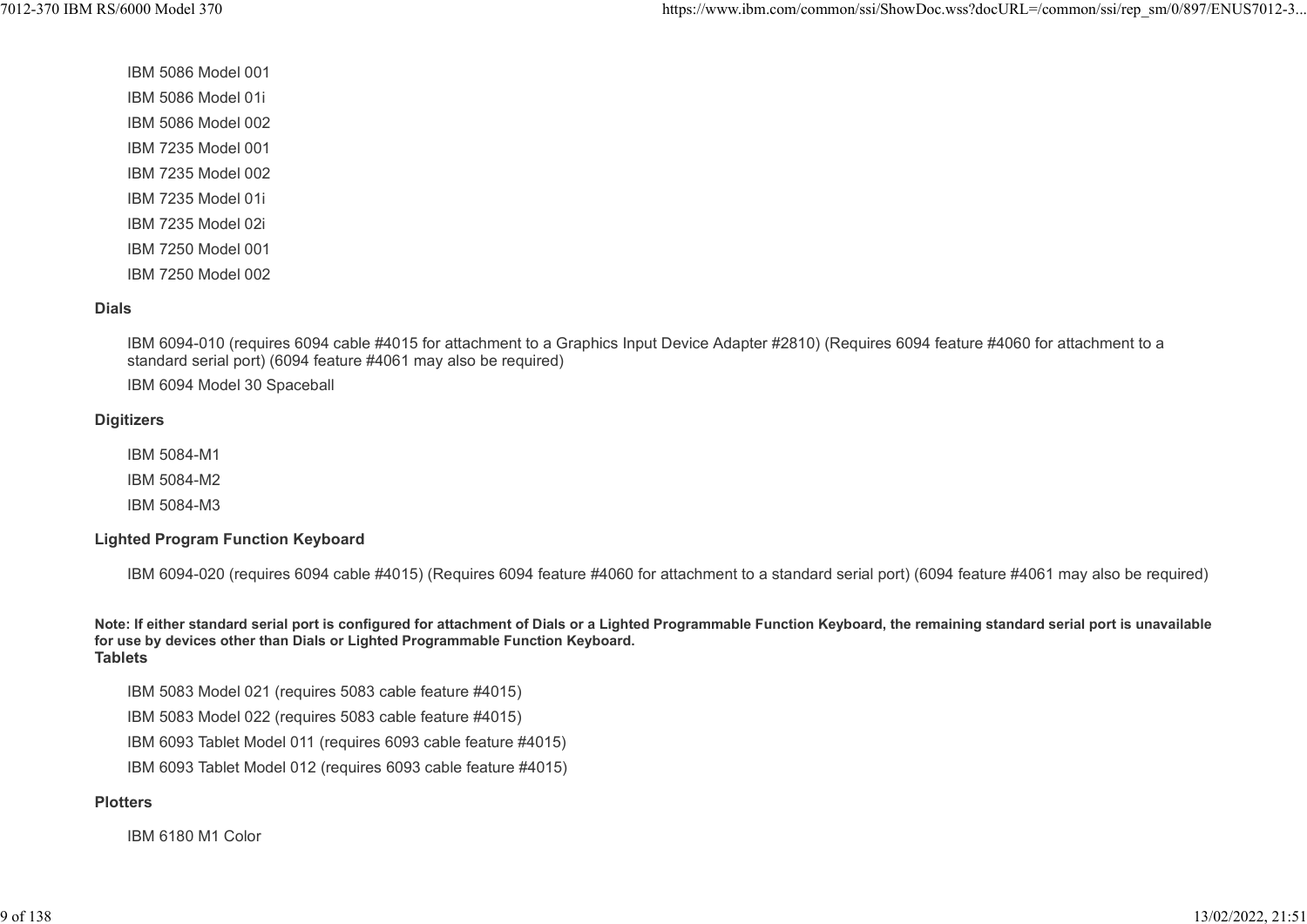IBM 6182 Color IBM 6184 Color IBM 6185 Model 1 Color IBM 6185 Model 2 Color IBM 6186 Color IBM 6187 IBM 7372

#### Modems

Modem support is provided to allow communication through common carrier telephone networks using dial-up or leased lines with asynchronous protocols or the synchronous half-duplexed SDLC protocols. Not all of the features supported by the listed modems are supported by AIX Version 3.2 for RS/6000.

| Modems                               |                            |                          | Protocols   | Standards                        |
|--------------------------------------|----------------------------|--------------------------|-------------|----------------------------------|
|                                      | IBM 5822 DSU up to 56K bps |                          | <b>SYNC</b> | CCITT V.35                       |
| IBM 5841 1200bps<br>IBM 5853 2400bps |                            | ASYNC SYNC<br>ASYNC SYNC |             | EIA-232D<br>EIA-232D, CCITT V.24 |

| IBM 5865 9600bps         |              | <b>SYNC</b>   | EIA-232D, CCITT V.24      |
|--------------------------|--------------|---------------|---------------------------|
| IBM 7855 up to 19.2 Kbps |              | ASYNC         | CCITT $v.32$ , $v.22$ bis |
|                          |              | Bell 103, 212 |                           |
| IBM 7861 up to 19.2 KBps | ASYNC        | <b>SYNC</b>   | EIA-232D, CCITT V.24      |
| IBM 7868 up to 19.2 KBps | ASYNC SYNC   |               | $EIA-232D$ , CCITT V.24   |
| Hayes Smartmodem 1200**  | <b>ASYNC</b> |               | $EIA-232D$                |
| Hayes Smartmodem 2400    | ASYNC        | SDLC          | EIA-232D, CCITT V.24      |
| Hayes V-Series 9600      | ASYNC        | <b>SDLC</b>   | EIA-232D, CCITT V.24      |
| Racal-Vadic 1200PA**     | <b>ASYNC</b> |               | $EIA-232D$                |
| Racal-Vadic 1200VP       | <b>ASYNC</b> |               | $EIA-232D$                |
| Racal-Vadic VI2422       | <b>ASYNC</b> |               | $EIA-232D$                |
| Racal-Vadic 2400PA       | <b>ASYNC</b> |               | $EIA-232D$                |
| Racal-Vadic 2400VP       | <b>ASYNC</b> |               | $EIA-232D$                |
| Racal-Vadic VI2222VP     | <b>ASYNC</b> |               | $EIA-232D$                |
| Telebit Trailblazer Plus | <b>ASYNC</b> |               | $EIA-232D$                |

#### **Printers**

IBM 2380-001 Personal Printer II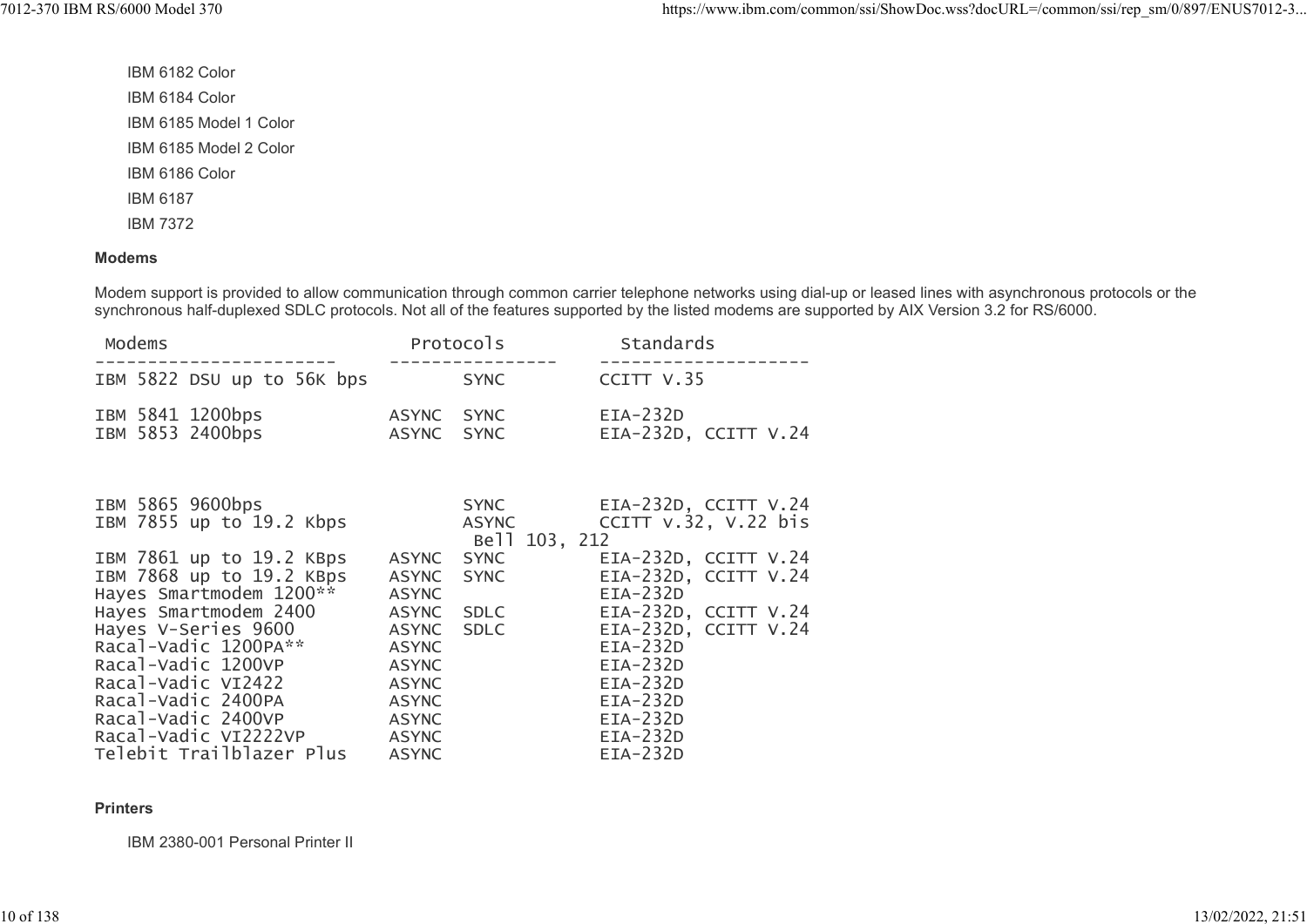IBM 2381-001 Personal Printer II

IBM 2390-001 Personal Printer II

IBM 2391-001 Personal Printer II

IBM 2380 Plus Printer, emulating the 2380 Personal Printer for PPDS (IBM ASCII)(Note 8)

IBM 2381 Plus Printer, emulating the 2381 Personal Printer for PPDS (Note 8)

IBM 2390 Plus Printer, emulating the 2390 Personal Printer for PPDS (Note 8)

IBM 2391 Plus Printer, emulating the 2391 Personal Printer for PPDS (Note 8)

\* IBM 3112-001 Page Printer

\* IBM 3116-001, -002, -003 Page Printers

\* HP Color LaserJet

\* HP LaserJet 4/4M

\* HP LaserJet 4Si/4Si MX

\* HP LaserJet 4 Plus/4M Plus

\* HP LaserJet 4V/4MV

\* Lexmark 4039-10R LaserPrinter Plus 10R

\* Lexmark 4039-12L LaserPrinter Plus 12L

\* Lexmark 4039-12R LaserPrinter Plus 12R

\* Lexmark 4039-16L LaserPrinter Plus 16L

\* Lexmark 4047-05E ValueWriter 600

\* Lexmark 4076-02C ExecJet IIc

\* Lexmark 4079-001 Color JetPrinter Plus

\* Lexmark Optra Laser Printer Lxi, Lx, Rx, L, R

\* AIX 4.1.3 or later releases are required for these printers.

IBM 3812-002 Page Printer (Note 1)

IBM 3816-01D and 01S Page Printer (Note 2)

IBM 3930-03D and 03S Page Printer, emulating the HP LaserJet III Si

IBM 4019-001 LaserPrinter (Note 3)

IBM 4019-E01 LaserPrinter E (Note 3)

IBM 4029-010 LaserPrinter 5E

IBM 4029-020 LaserPrinter 6

IBM 4029-022 LaserPrinter (Note 8)

IBM 4029-030 LaserPrinter 10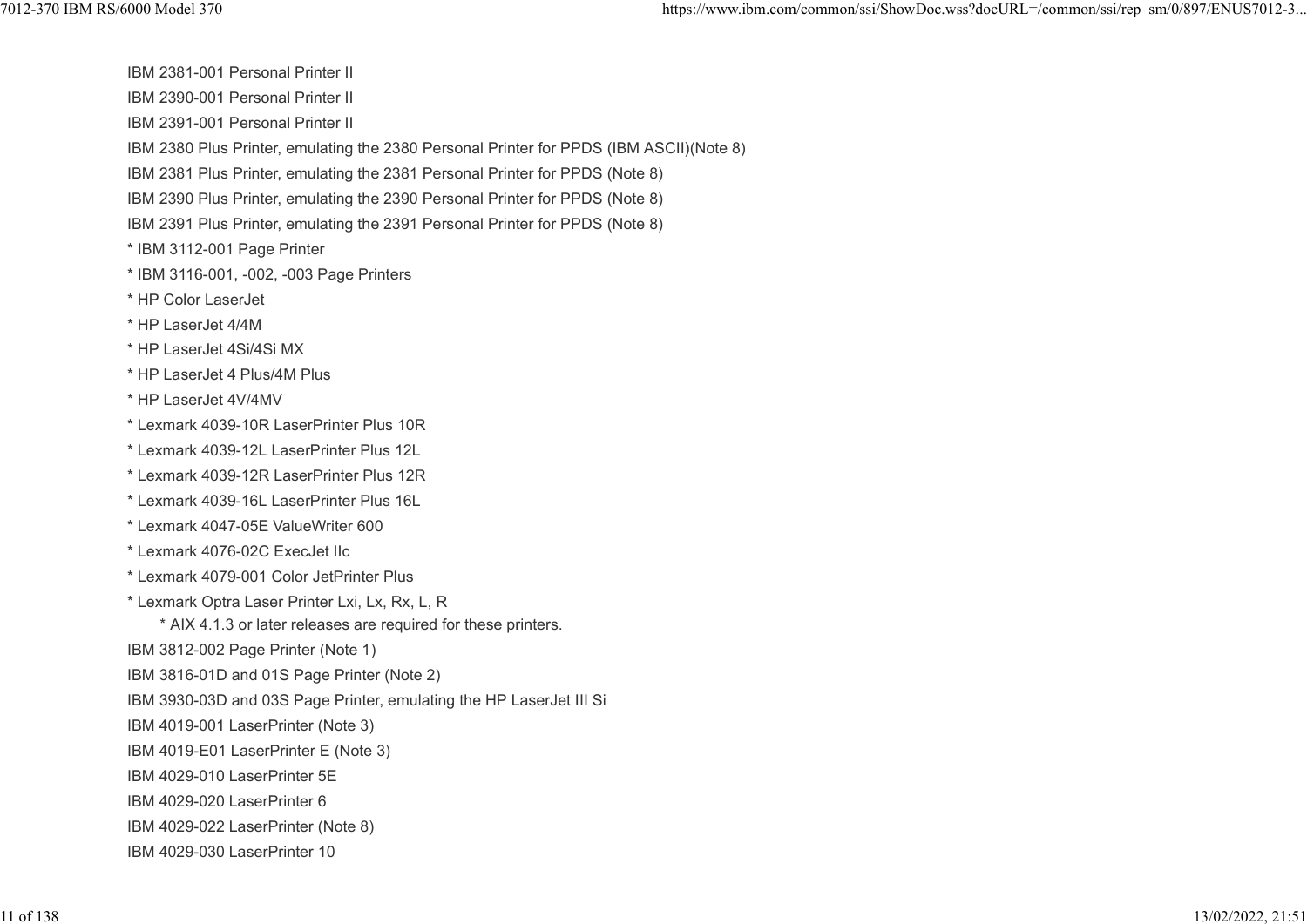IBM 4029-042 LaserPrinter IBM 4029-040 LaserPrinter 10L IBM 4037 5E Page Printer, emulating the 4029 LaserPrinter for PCL emulation and for PPDS (IBM ASCII) (Note 8) IBM 4039-10R LaserPrinter 10R (Note 10) IBM 4039-10D LaserPrinter 10D (Note 10) IBM 4039-12L LaserPrinter 12L (Note 10) IBM 4039-12R LaserPrinter 12R (Note 10) IBM 4039-16L LaserPrinter 16L (Note 10) IBM LaserPrinter 4039-12R, -12L, and -16L Plus, emulating the IBM 4039 LaserPrinter Lexmark 4047 5E, emulating the IBM 4039 LaserPrinter IBM 4070 IJ Printer Model 1 IBM 4072-001 ExecJet\* Printer IBM 4076 ExecJet II Printer (Notes 8, 9) IBM 4079-001 Color JetPrinter IBM 4201-002 Proprinter\* II IBM 4201-003 Proprinter III IBM 4202-002 Proprinter II XL IBM 4202-003 Proprinter III XL IBM 4207-002 Proprinter X24E IBM 4208-002 Proprinter XL24E IBM 4212-001 Proprinter 24P IBM 4216-031 Personal Page Printer II IBM 4224-301, 302, 3C2 and 3E3 Serial Printer IBM 4226-302 Printer IBM 4230 Models 4X3 and 5X3 Impact Matrix Printer IBM 4230 Impact Printer Models 4S3, 4I3, 5S3, and 5I3, emulating the Proprinter III XL IBM 4232-302 Impact Dot Matrix Printer, emulating the Proprinter II XL IBM 4232-302 Dot Matrix Printer emulating the IBM 4202 IBM 4234-009 Line Dot Matrix Printer IBM 4234-13 Line Dot Matrix Printer IBM 5202-001 Quietwriter\* III (Note 4) IBM 5204-001 Quickwriter\* (Note 4) 7012-370 IBM RS/6000 Model 370 https://www.ibm.com/common/ssi/ShowDoc.wss?docURL=/common/ssi/rep\_sm/0/897/ENUS7012-3...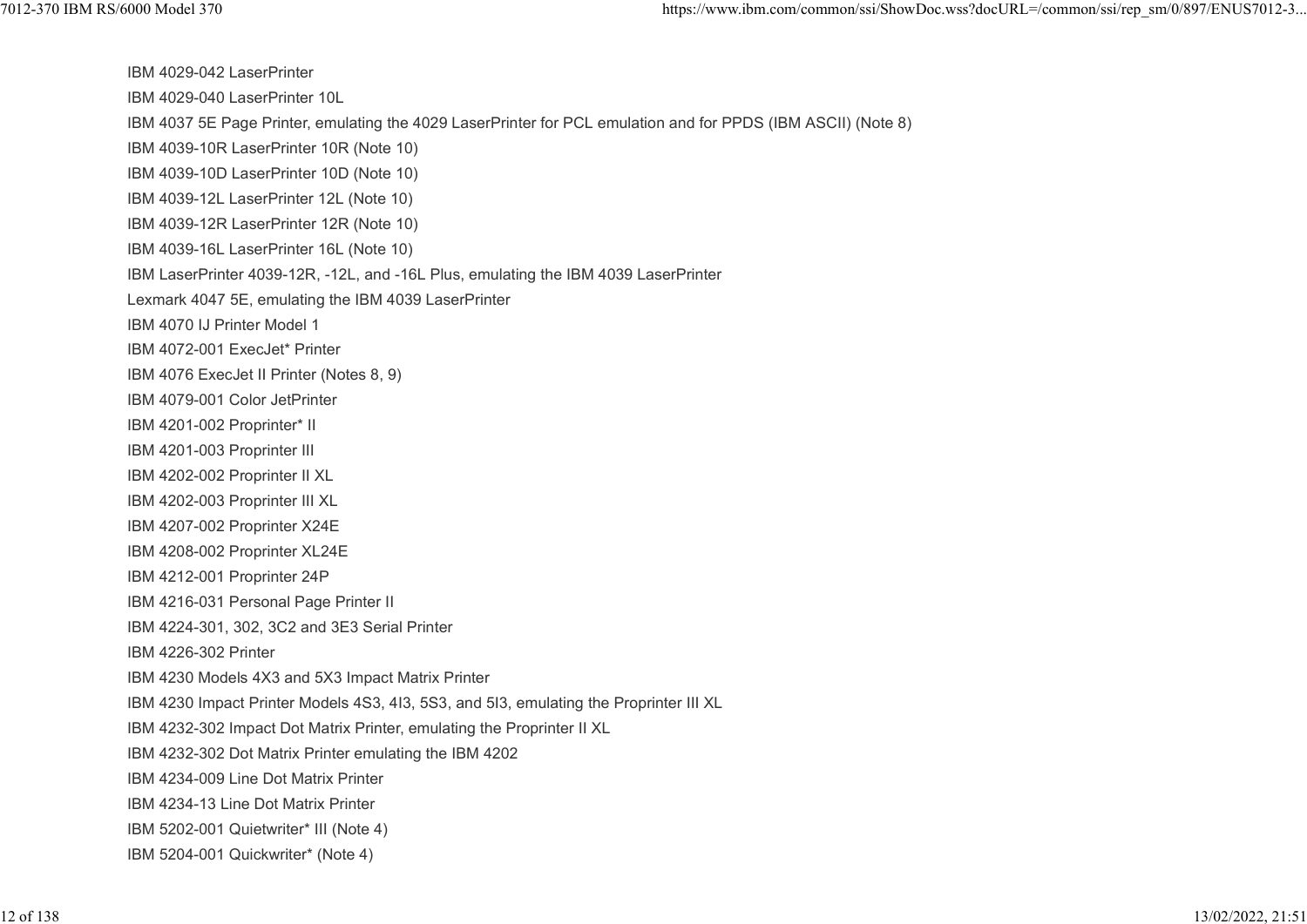IBM 6252 Impactwriter AP2\* (7012: #2936, #2937, or #3100 required) IBM 6252-AS2 (7012: #2936, #2937, or #3100 required) IBM 6252 AP8 Impactwriter\* (Note 7) IBM 6252 AS8 Impactwriter\* (Note 7) IBM 4247-A00 Serial Matrix Printer IBM 4247-001 Serial Matrix Printer IBM 4247-002 Serial Matrix Printer IBM 6262 A12, A14, A22 IBM 6400 Line Matrix Printer All Models IBM 6408-A00, CTA Line Matrix Printer, emulating the IBM 4234 IBM 6412-A00, CTA Line Matrix Printer, emulating the IBM 4234 IBM 6412 Model CTA Line Matrix Printer, emulating the IBM 4234 Line Dot Matrix Printer https://www.ibm.com/common/ssi/ShowDoc.wss?docURL=/common/ssi/rep\_sm/0/897/ENUS7012-3...<br>IBM 6252 Impactwriter AP2\* (7012: #2936, #2937, or #3100 required)<br>IBM 6252-AS2 (7012: #2936, #2937, or #3100 required)

The following non-IBM printers are also supported:

HP LaserJet Series II\*\* (Note 11) HP LaserJet Series III\*\* (Note 11) HP LaserJet Series III Si\*\* (Note 11) Hewlett Packard LaserJet 4 (Note 11) TI Omnilaser 2115\*\* DATAPRODUCTS LZR 2665\*\* PRINTRONIX P9012\*\* DATAPRODUCTS BP 2000\*\* QMS\*\* Colorscript 100 Model 20

#### PRINTER PERIPHERALS

Token Ring for HP JetDirect Network Attachment

#### Printer notes:

Feature code #3155 for the IBM 3812 printer is required for attachment to the RS/6000 system.

Feature code #7652 for the IBM 3816 printer is required for attachment to the RS/6000 system.

When using the serial ports, the IBM 4019 requires feature code #9143 (System serial interface adapter) for attachment to the RS/6000 system.

The IBM RS/6000 system supports Code Page 850. The Code Page 850 cartridge must be installed on the IBM 5202 printer to fully utilize the full characters sets of the system. For details on available cartridges, refer to the IBM 5202 Sales Manual. Other IBM printers have Code Page 850 resident.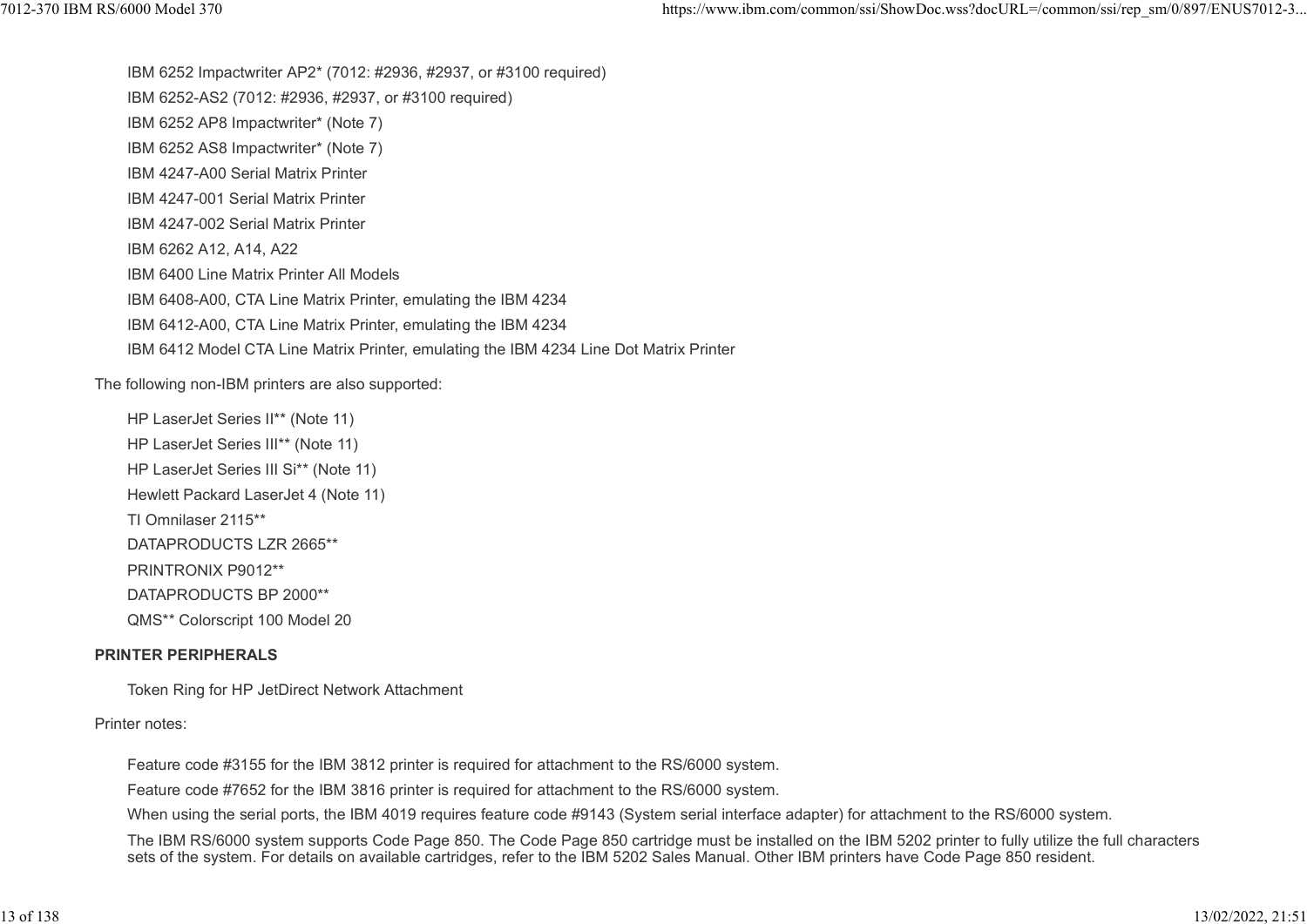For optimum system performance, high-speed serial printers should be attached to the native ports or the 128-Port Async Controller.

The parallel printer port is provided for the convenience character printer. High-speed printers or applications requiring a large amount of data transfer per page (e.g., high density graphics) should use the serial interface for optimum system performance. 1012-370 IBM RS/6000 Model 370<br>For optimum system performance, high-speed serial printers should be attached to the native ports or the 128-Port Async Controller.<br>The parallel printer port is provided for the convenience c

Impactwriter A models emulate the IBM 4202-3 printer for traditional line printing of simple text and numbers. Graphics, all points addressable, and large characters cannot be printed.

For assistance with these printers and for the latest AIX virtual printer files (colon files), call Lexmark Customer Support. Virtual printer files (colon files) for the 4037 and 4076 printers are available from Lexmark. Colon files for these printers are distributed via:

Lexmark Customer support line: (606) 232-3000

Dial-in BBS: (606) 232-5238

VM request machine DRIVERS at LEXCJN1 (for IBM customers, marketing reps, SEs)

Lexmark Internet file server: ftp.lexmark.com

Reader response card for the 4037 and 4076

Use the virtual printer files available from Lexmark for the PCL emulation mode of the 4076 printer. For PPDS (IBM ASCII), select emulation of the 2390 Personal Printer.

AIX support software for the LaserPrinter Integrated Network Option is provided with the Network Option cards (Features 5495, 5496, 5497 on the IBM 4039 LaserPrinter.)

AIX support software for the HP JetDirect Ethernet Card

#### Printer Peripherals

4033-001 IBM LAN Connection for Printers and Plotters (Token-Ring)

4033-002 IBM LAN Connection for Printers and Plotters (Ethernet, Twisted Pair)

4033-003 IBM LAN Connection for Printers and Plotters (Ethernet, Thick and Thin)

## Model conversions

340, 34H, 350, 360, and 370 to 380/390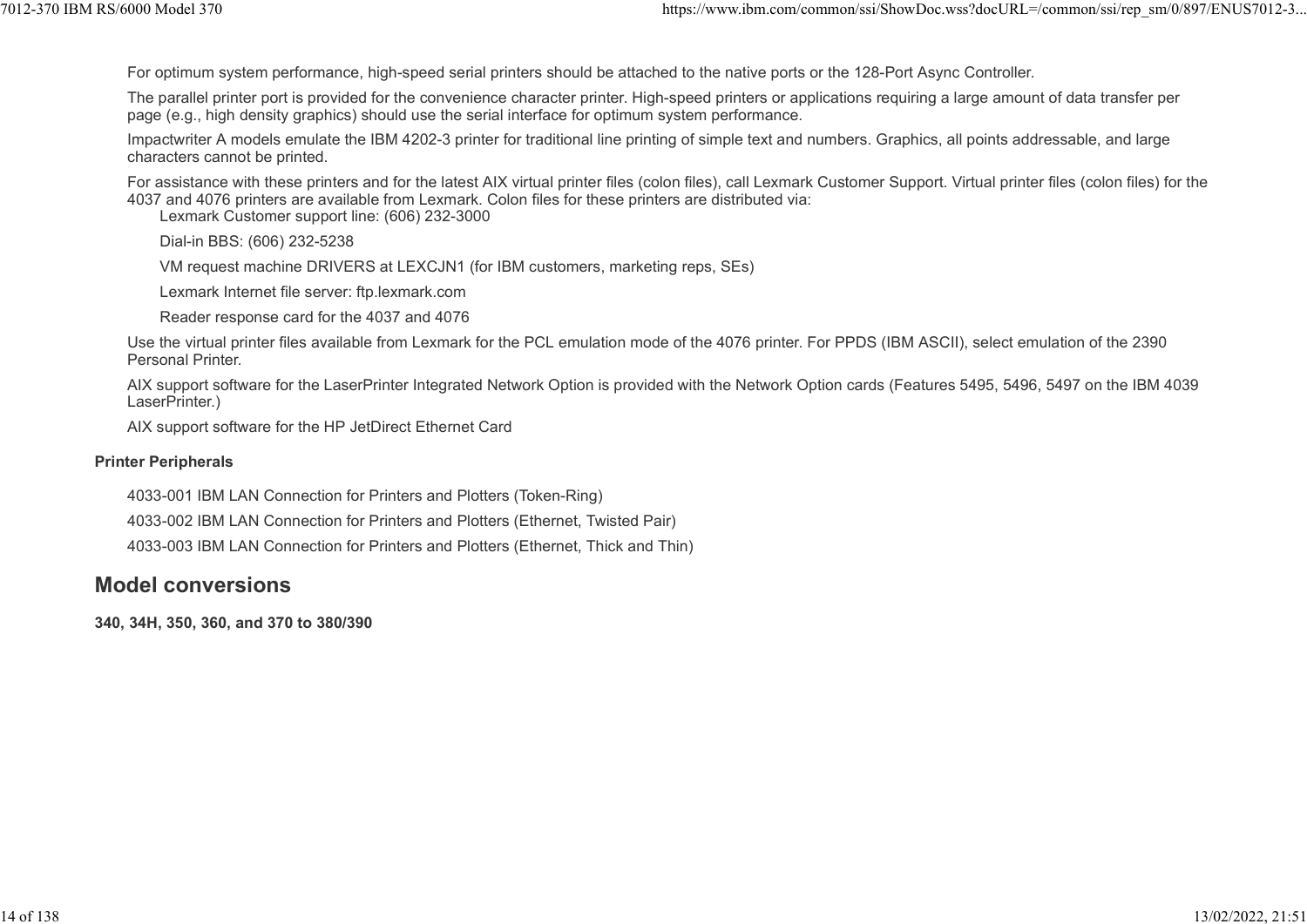| From | To  |
|------|-----|
|      |     |
| 340  | 380 |
| 340  | 390 |
| 34H  | 380 |
| 34H  | 390 |
| 350  | 380 |
| 350  | 390 |
| 360  | 380 |
| 360  | 390 |
| 370  | 390 |
|      |     |

#### DESCRIPTIVE / ORDERING INFORMATION

All upgrades are shipped using a new "chassis exchange" process.

The upgrade provides a model conversion for customers with these installed systems and want the RS/6000 Model 380/390 processor capability. This field installable model conversion help provide increased system performance and contribute to the protection of customers' initial investment in the Model 300 series systems. The resultant model conversion retains the serial number of the system prior to the upgrade.

Model conversion offers a high degree of flexibility in increasing the performance level of the system and helping the customers with computation-intensive applications to take advantage of the performance of the new processor while protecting their investment in disks and features.

#### **COMPATIBILITY**

The RS/6000 Model 380/390 uses a new SCSI-2 fast/wide interface. All external interfaces are the same as on the Models 340, 34H, 350, 360, and 370. The following cables are required for externally attached devices after the model conversion:

|      | Feature Description                                          |
|------|--------------------------------------------------------------|
| 2439 | 8-bit IBM SCSI-2 Fast/Wide Adapter/A to Single Ported Device |
| 2437 | 8-bit IBM SCSI-2 Fast/wide Adapter/A to Dual Ported Device   |
| 2435 | 16-bit IBM SCSI-2 Fast/Wide Adapter/A to Dual Ported Device  |

All Micro Channel cards, external and internal devices currently supported by the RS/6000 Model 380/390 are also supported by the newly converted 380/390.

The SCSI-2 fast/wide interface does NOT support the following devices:

7206-001 External 4mm Tape Drive

7210-001 External CD-ROM Drive

160-MB Disk Drive Features #2120, #2121, #2123, #9240, #9241, and #9242.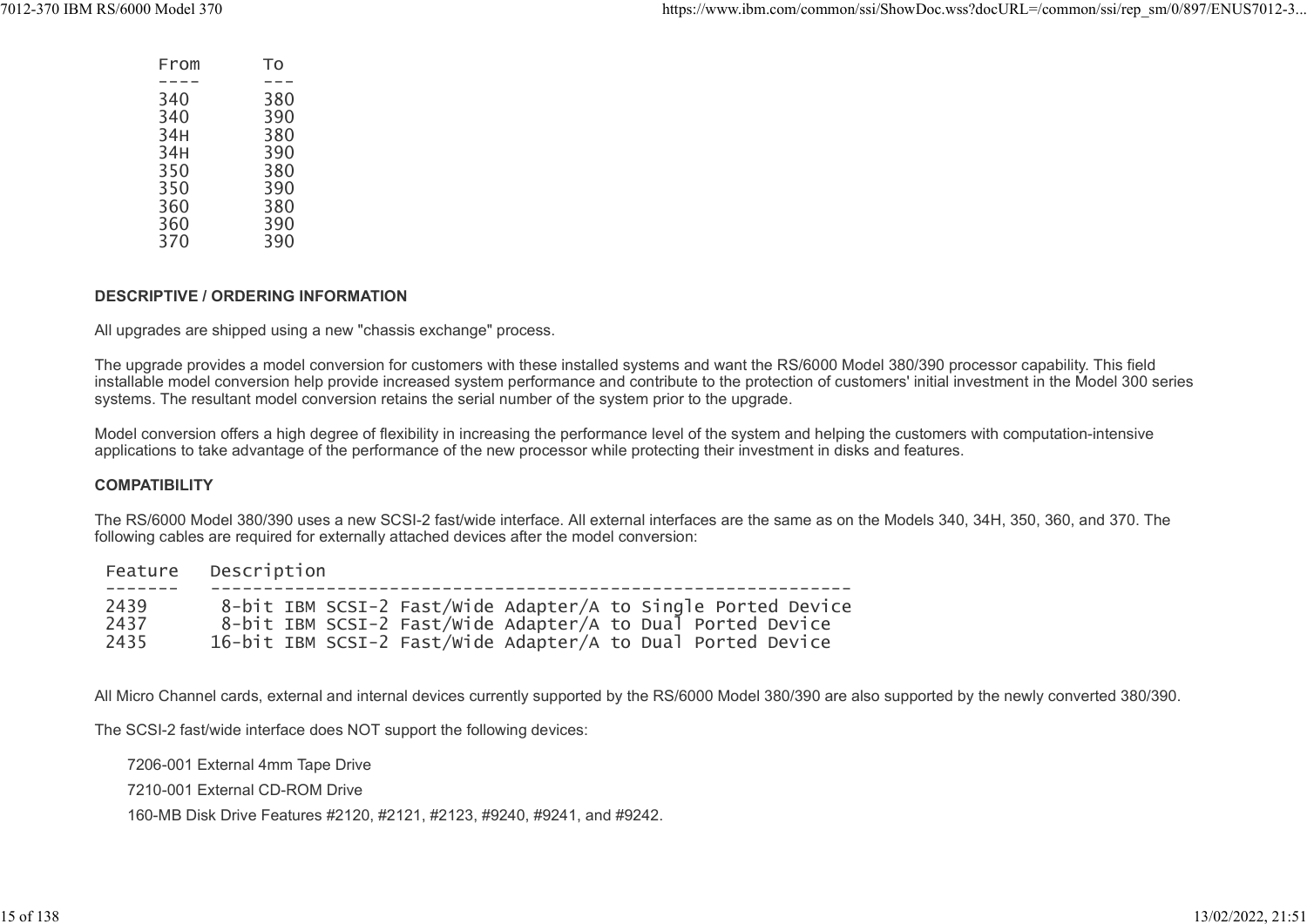#### Note: Features displaced remain with the customer.

A minimum of 32 MB of memory is required prior to the upgrade. Customers who do not meet the memory minimum must order additional memory features or SIMM kits. This is not included in the price of the model conversion. The upgrade kit provides a one-for-one replacement of the customer's installed memory cards. The existing memory SIMMs are reused on the replacement cards. Total 2-370 IBM RS/6000 Model 370<br>
Note: Features displaced remain with the customer.<br>
A minimum of 32 MB of memory is required prior to the upgrade. Customers who do not meet the memory minimum must order additional memor

For upgraded machines, it may be necessary for 8-MB or 16-MB memory to be replaced or for SIMM kits to be installed to meet the above requirements.

A machine being upgraded must have a minimum of 2 GB of SCSI-2 disks installed or on order. These can be any one or combination of the following:

| Feature | Description                                              |
|---------|----------------------------------------------------------|
|         |                                                          |
| 2555    | 1-GB SCSI-2 DRIVE                                        |
| 2556    | 400-MB to 1-GB SCSI-2 DRIVE SELECT                       |
|         | (For IBM US, No Longer Available as of October 25, 1996) |

| 2580 | 2-GB SCSI-2 DRIVE                                        |
|------|----------------------------------------------------------|
| 2582 | 400-MB to 2-GB SCSI-2 DRIVE SELECT                       |
|      | (For IBM US, No Longer Available as of October 25, 1996) |

Current machine configuration (product topology information) is requested by the plant prior to scheduling the shipment of this upgrade.

#### PROGRAMMING REQUIREMENTS

AIX Version 3.2.5 for RS/6000 with additional PTFs. These PTFs are included on all 3.2.5 orders shipped after 6/3/94 (labeled AIX/6000 Version 3.2.5.1). Refer to memo to users on installing these PTFs or call the IBM support center and request the PTFs referenced in APAR number IX42623. This level of AIX/6000 be installed and operational PRIOR to beginning the upgrade. This is not included in the price of the model conversion.

AIX/6000\* applications written for POWER-based RS/6000s run on the new POWER2\*-based models without recompilation and run significantly faster. Additional performance can be achieved by recompiling with the latest versions of the IBM XL compilers to further exploit the POWER2 technology.

Applications compiled using a compiler option to exploit POWER2 technology may not function properly on systems that do not employ the new POWER2 technology. Customers with any combination of POWER-, PowerPC 601\*-, and POWER2-based systems may continue to run their applications unmodified. New applications and recompilation of existing applications for use in a mixed processor environment should be compiled using the POWER or common mode options available in the new XL compilers or any other compilers that support those options.

The 340, 34H, 350, 360, or 370 to 380/390 upgrade kit contains some or all of the following: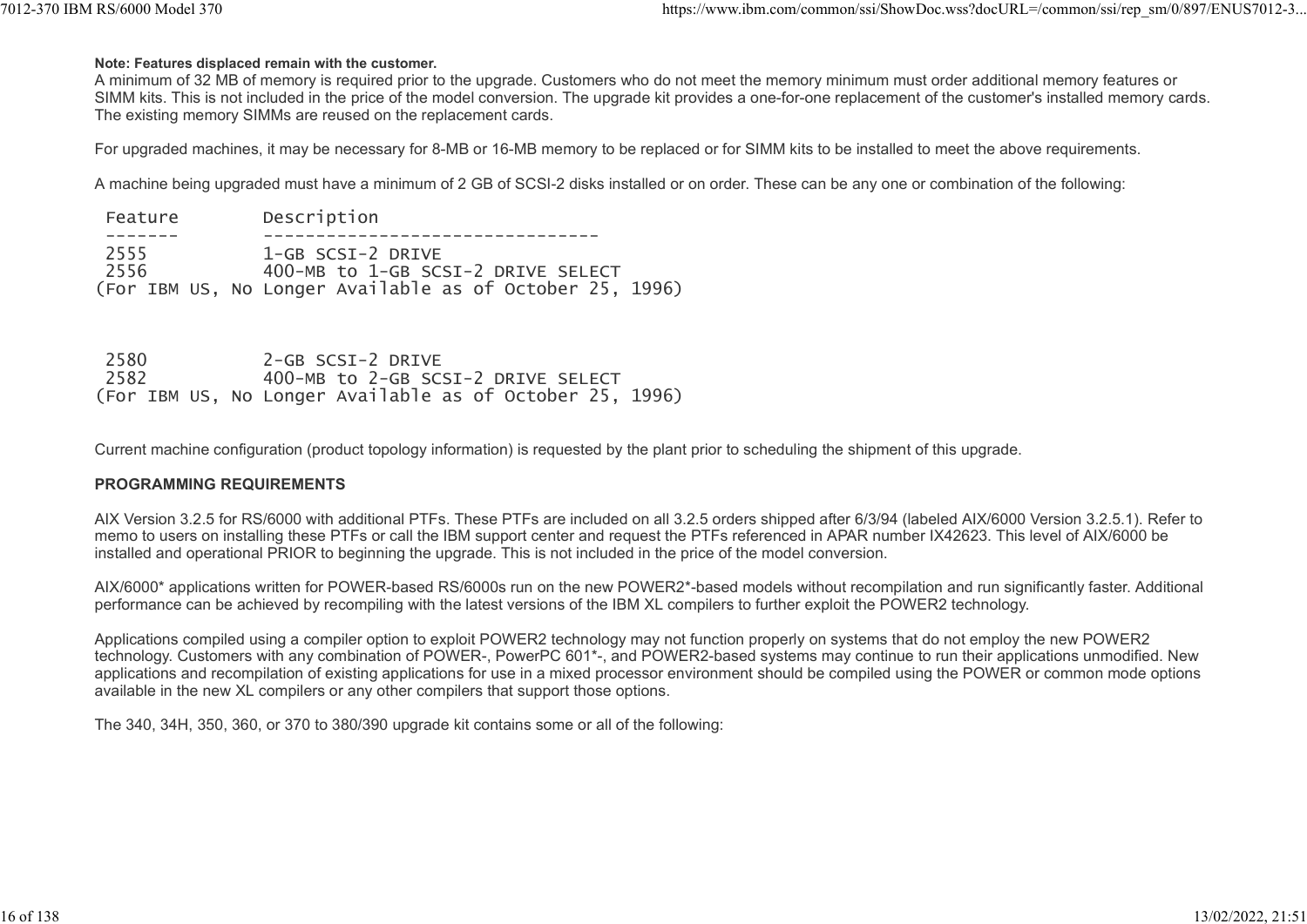Base Model 380/390 chassis and covers with the serial number of the original machine 1012-370 IBM RS/6000 Model 370 https://www.ibm.com/common/ssi/ShowDoc.wss?docURL=/common/ssi/rep\_sm/0/897/ENUS7012-3...<br>Base Model 380/390 chassis and covers with the serial number of the original machine<br>New memory card(s

New memory card(s) without SIMMs

Maintenance documentation

CD-ROM

As-required engineering changes

This upgrade is accomplished by transferring the customer's existing media, disks, adapters, and memory SIMMs to the new chassis. The chassis contains the same serial number as the customer's existing machine.

#### ORDERING INFORMATION

When ordering this model conversion, you must specify the model conversion on the MES order.

#### SUPPORTED FEATURES INFORMATION

All features announced as supported on the 380/390 are also available on this model conversion.

The following features presently supported on the Model 340, 34H, 350, 360, and 370 are NOT supported on the newly-converted system:

| Feature<br>Code | Description                                         |
|-----------------|-----------------------------------------------------|
| 2780            | High-Performance 8-bit 3D Color Graphics Processor  |
| 2781            | High-Performance 24-bit 3D Color Graphics Processor |
| 2782            | 24-bit Z-Buffer Solid Rendering Option              |
| 2783            | 24-bit Color Graphics Frame Buffer Upgrade          |

#### Note: Features displaced remain with the customer. SUPPORTED BUT NOT ORDERABLE FEATURES

The following features presently supported on the Model 340, 34H, 350 360, and 370 are supported but are not orderable on the newly-converted system.

| Feature<br>Description<br>Code                                                                                                                                                                                                                                                                                           |
|--------------------------------------------------------------------------------------------------------------------------------------------------------------------------------------------------------------------------------------------------------------------------------------------------------------------------|
| 2121<br>160-MB SCSI Disk Drive<br>(For IBM US, No Longer Available as of January 6, 1995)<br>540-MB SCSI-2 Disk Drive<br>2390<br>400-MB to 540-MB SCSI-2 Disk Drive Select<br>2391<br>160-MB to 540-MB SCSI-2 Disk Drive Select<br>2392<br>2550<br>1-GB SCSI Disk Drive<br>160-MB to 1-GB SCSI Disk Drive Select<br>2553 |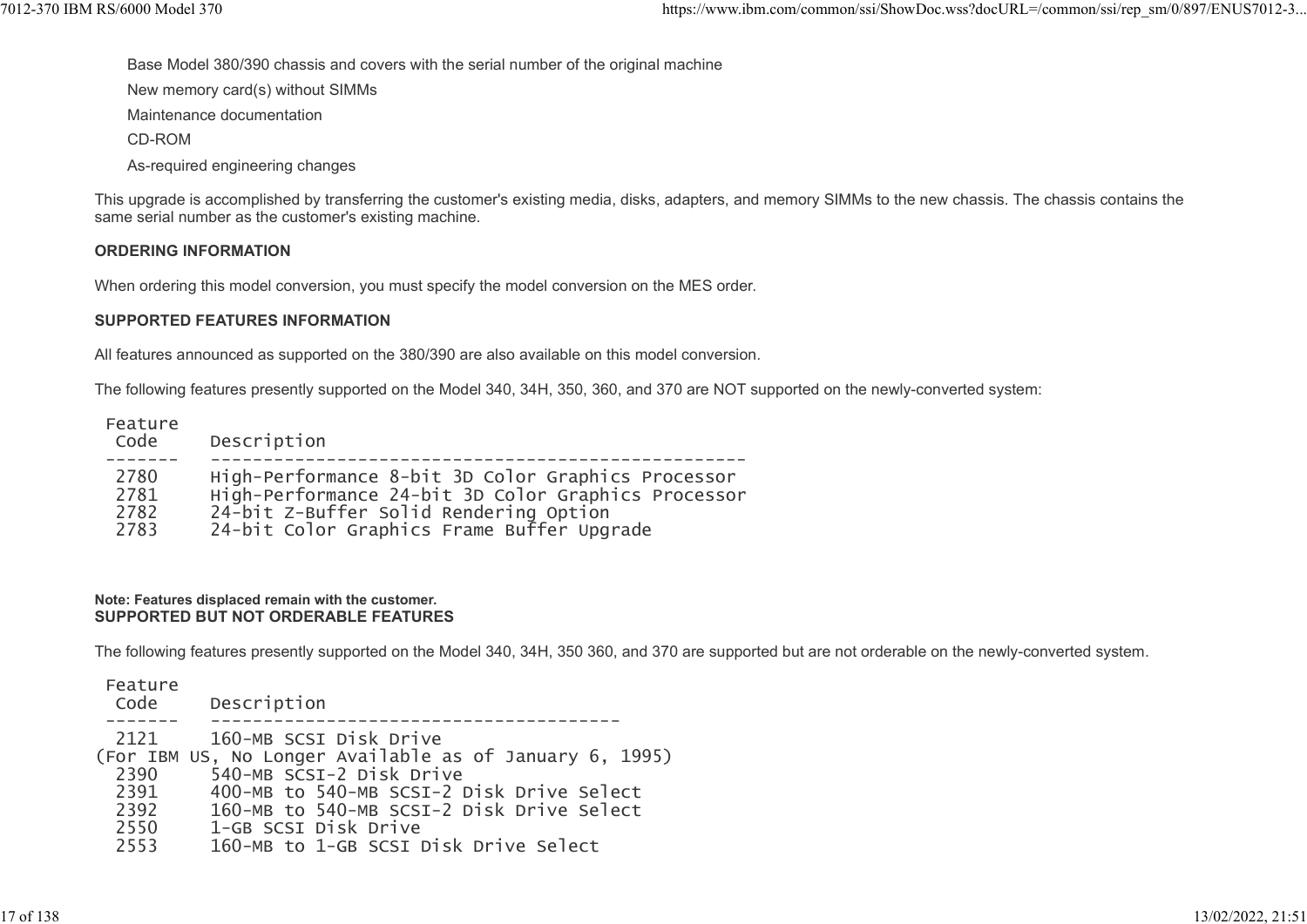```
 2556 400-MB to 1-GB SCSI-2 Disk Drive Select
(For IBM US, No Longer Available as of October 25, 1996)
   2558 160-MB to 1-GB SCSI-2 Disk Drive Select
   2560 400-MB SCSI Disk Drive
  2563 160-MB to 400-MB SCSI Disk Drive Select<br>2581 160-MB to 2-GB SCSI-2 Disk Drive Select
  2581 160-MB to 2-GB SCSI-2 Disk Drive Select<br>2582 400-MB to 2-GB SCSI-2 Disk Drive Select
              2582 400-MB to 2-GB SCSI-2 Disk Drive Select
(For IBM US, No Longer Available as of October 25, 1996)
   2720 Fiber Distributed Data Interface Single-Ring Adapter
  2722      Fiber Distributed Data Interface Dual-Ring Upgrade Kit<br>2777     POWER Gt3
  2777 POWER Gt3<br>2790 POWER Gt4
  2790 POWER Gt4x 8-bit Feature<br>2791 POWER Gt4x 24-bit Feature
  2791 POWER Gt4x 24-bit Feature<br>2792 POWER Gt4 8-bit to 24-bit
  2792 POWER Gt4 8-bit to 24-bit Upgrade<br>2794 POWER Gt4 Performance Upgrade
   2794 POWER Gt4 Performance Upgrade
  2795 POWER Gt4 8-bit Feature<br>2796 POWER Gt4 24-bit Feature
  2796 POWER Gt4 24-bit Feature<br>2801 5086 Attachment Adapter
   2801 5086 Attachment Adapter
   2802 5085 Attachment Adapter
   2914 SCSI-2 Passthrough Terminator Cable (50-Pin)
  2915 SCSI Controller Passthrough Terminator Cable (60-Pin)<br>3600 POWERdisplay 16 (1)
   3600 POWERdisplay 16 (1)
   3601 POWERdisplay 19 (2)
   4063 8-MB HD3 Memory Card
  4066 16-MB HD3 Memory Card<br>4068 16-MB to 32MB HD3 Mem
  4068 16-MB to 32MB HD3 Memory Select<br>4074 16-MB to 64MB HD3 Memory Select
  4074 16-MB to 64MB HD3 Memory Select<br>4091 16-MB to 128MB Memory Select
  4091 16-MB to 128MB Memory Select<br>4099 16-MB to 256MB Memory Select
   4099 16-MB to 256MB Memory Select
   6210 High-Performance Disk Drive Subsystem Adapter (40 MB/Sec)
   6211 High-Performance Disk Drive Subsystem Adapter (80 MB/Sec)
             IBM Speech Accelerator 1
(For IBM US, No Longer Available as of January 6, 1995)
             IBM Speech Accelerator 2
(For IBM US, No Longer Available as of January 6, 1995)<br>6400 64-Port Asynchronous Controller
   6400 64-Port Asynchronous Controller
   9234 16-MB HD3 Memory Specify
             400-MB SCSI Disk Drive Specify
```
Note: The displaced chassis and all associated parts removed become the property of IBM.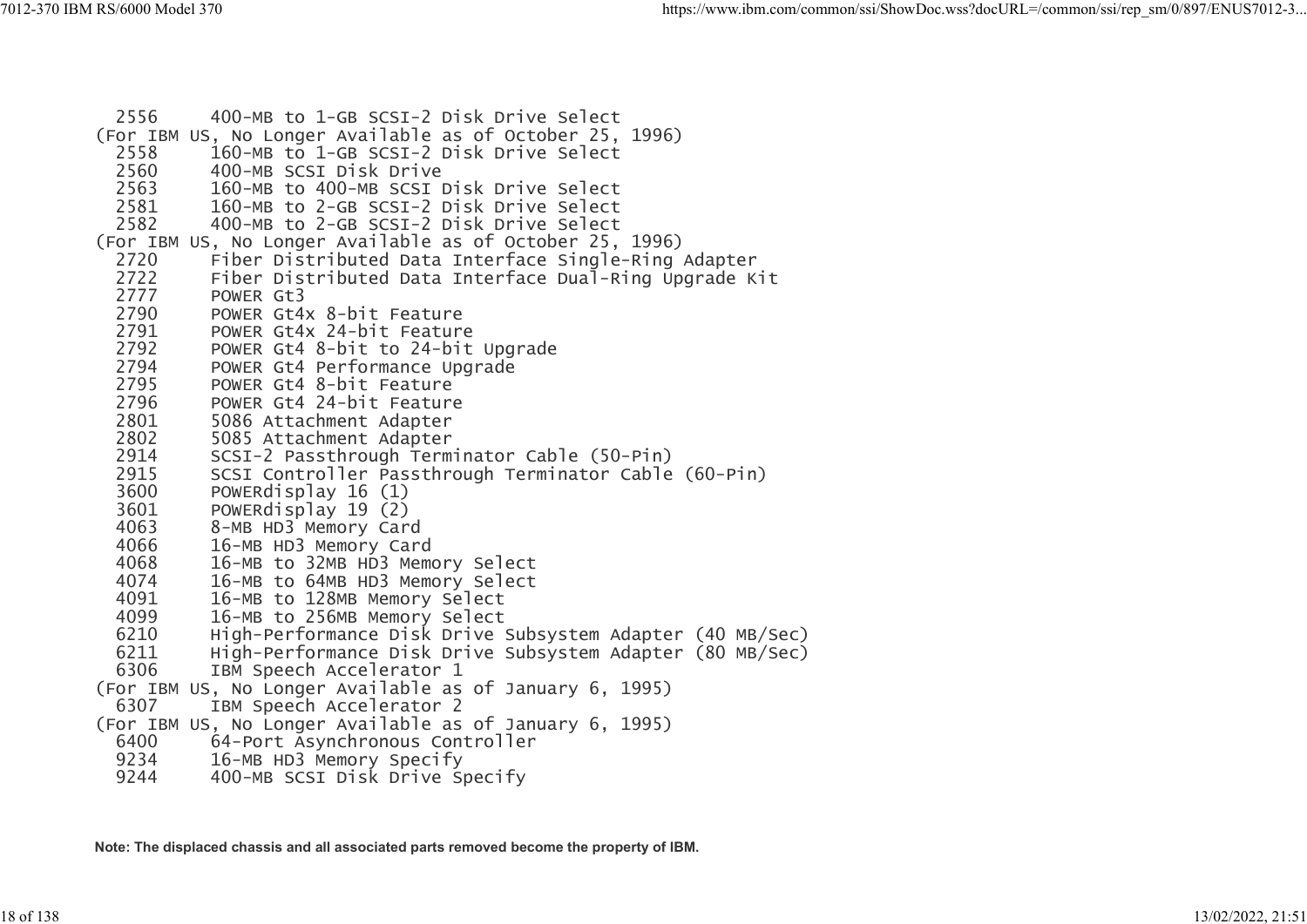The POWERdisplay 16 (featuring a Trinitron\*\* CRT) has a fixed image size of 14.8 inches/375mm measured diagonally.

The POWERdisplay 19 (featuring a Trinitron\*\* CRT) has a maximum viewable image size of 17.3 inches/439mm measured diagonally. %7012-370 IBM RS/6000 Model 370<br>The POWERdisplay 16 (featuring a Trinitron\*\* CRT) has a fixed image size of 14.8 inches/375mm measured diagonally.<br>The POWERdisplay 19 (featuring a Trinitron\*\* CRT) has a fixed image size of

All other previously announced features, if installed on the Model 340, 34H, 350, 360, or 370 can be included in the upgrade to the Model 380/390. However, after the upgrade, only those features announced as orderable on the 380/390 are available with the exception of features 6401, 6402, 9115, 9116, 9117, and 9118 which can be ordered provided that feature 6400 is already installed on the previous 300 series model.

#### PREREQUISITES/LIMITATIONS

#### HARDWARE PREREQUISITES

Model 340, 34H, 350, 360 or 370 Minimum of 32-MB Memory Minimum of 2-GB SCSI-2 Disk installed

#### SOFTWARE PREREQUISITES

AIX Version 3.2.5 for RS/6000 with additional PTFs. These PTFs are included on all 3.2.5 orders shipped after 6/3/94 (labeled AIX/6000 Version 3.2.5.1). Refer to memo to users on installing these PTFs or call the IBM support center and request the PTFs referenced in APAR number IX42623. This level of AIX/6000 be installed and operational PRIOR to beginning the upgrade.

#### TERMS AND CONDITIONS

#### WARRANTY PERIOD

The warranty for the original machine (Model 340, 34H, 350, 360, 370) controls the warranty period of the converted machine (Model 380/390) so that any time remaining from the original one year warranty on the model 300 is applied to the Model 380/390 conversion.

Replacement parts assume the remaining warranty of the parts they replaced. Additional new parts, if any, have a one-year warranty.

All 380 to 390 (MES) model conversions are a processor upgrade.

The model conversion MESs contain some or all of the following items and are ordered through the configurator:

Processor replacement

As required engineering changes

Installation instructions

New publications.

#### Note: Parts removed become the property of IBM. National language support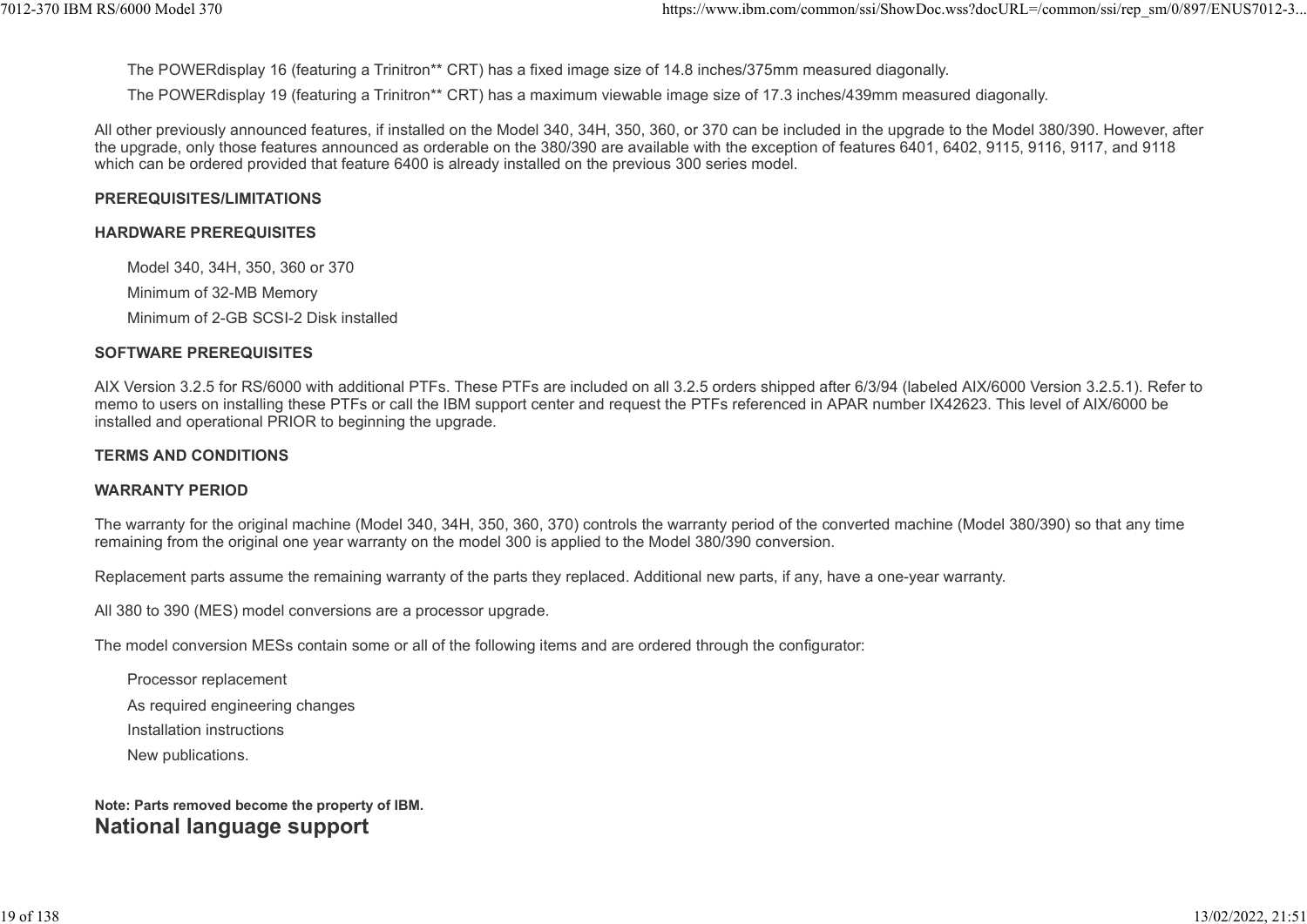#### The IBM RS/6000 370 support US English and the following National Languages:

Dutch

Danish

French

Finnish

German

Norwegian

Portuguese

Spanish

Swedish

Italian

Canadian French

French/Belgian

Japanese-Kanji

UK English

#### Back to top

# Technical description Furnism<br>
Perman<br>
Roman<br>
Specifications<br>
Specifications<br>
Specifications<br>
Italian<br>
Japanese-Kanji<br>
Japanese-Kanji<br>
Japanese-Kanji<br>
Japanese-Kanji<br>
Physical specifications<br>
Physical specifications<br>
Physical specifications<br>
Ph German<br>
Operation<br>
Syndish<br>
Syndish<br>
Syndish<br>
Syndish<br>
Syndish<br>
Syndish<br>
Japanese-Kanji<br>
UK English<br>
Set to top<br> **Decription<br>
Physical specifications<br>
\*** Hardware requirements<br>
\* Software requirements<br>
\* Software requireme

- 
- 
- Limitations

## Physical specifications

Horizontal: Width: 456mm (18 inches) Depth: 523mm (20.6 inches) Height: 162mm (6.4 inches) Weight: 12.7-15.4 kg (28-34 lbs)

Vertical: 280mm (11 inches) at pedestal 532 (20.6 inches)

- 
-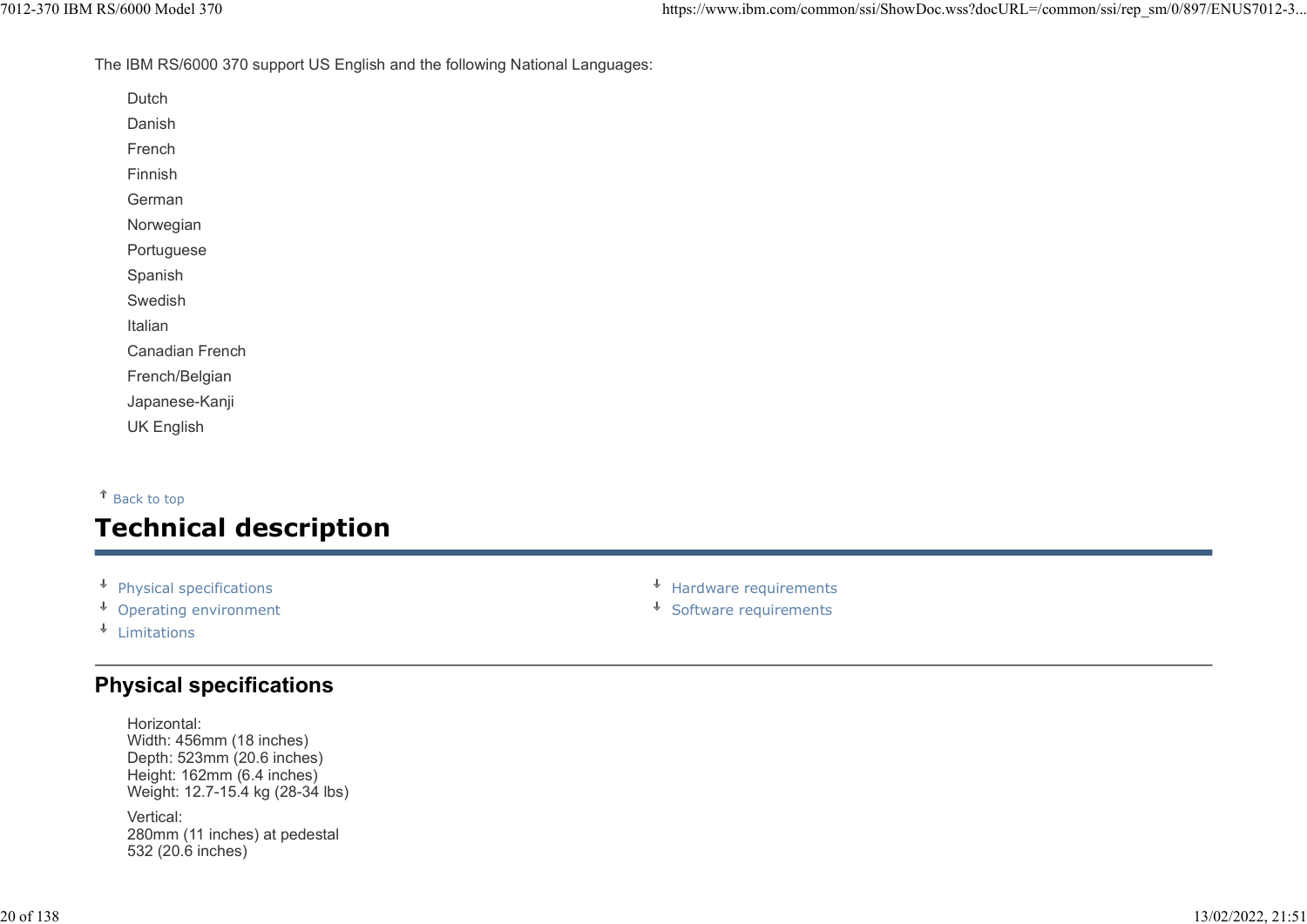466mm (18.3 inches) with pedestal

Voltage:

100 to 125V, 200 to 240V Nominal Auto Ranging; 50/60 Hz

Power Supply: 265 Watts output (peak)

Thermal output: 750 BTUs per hour

Power Source loading: 0.34 KVA

Noise level (average at 1 meter position - typical machine): Desktop position: 41 dBA operating, 41 dBA idle Floor-standing position: 38 dBA operating, 38 dBA idle

EMC Conformance Classification:

USA - FCC Class A

Germany - IOP

Europe - CISPR 22

Japan - VCCI-1

Temperature: 16 to 32C (60 to 90F)

Relative Humidity: 8 to 80 (percent)

Maximum Wet Bulb: 23C (73F)

Noise level (average at 1 meter position - typical machine): Desktop position: 41 dBA operating, 41 dBA idle

Floor-standing position: 38 dBA operating, 38 dBA idle

Environmental Impact Assessment Number 617P-3

The RS/6000 Model 370 was developed in compliance with corporate policy letter number 139 (Environmental Affairs).

Environmental Impact Assessment:

Compliance with Corporate Standard C-S 3-0527-002 (1991-06) Control of Chemicals in IBM Facilities, Requirements and Responsibilities.

Product Safety/Country Testing/Certification:

USA - UL

Canada - CSA

Germany - GS Mark (Safety, TUV)

Telecom Environmental Testing (Safety and EMC):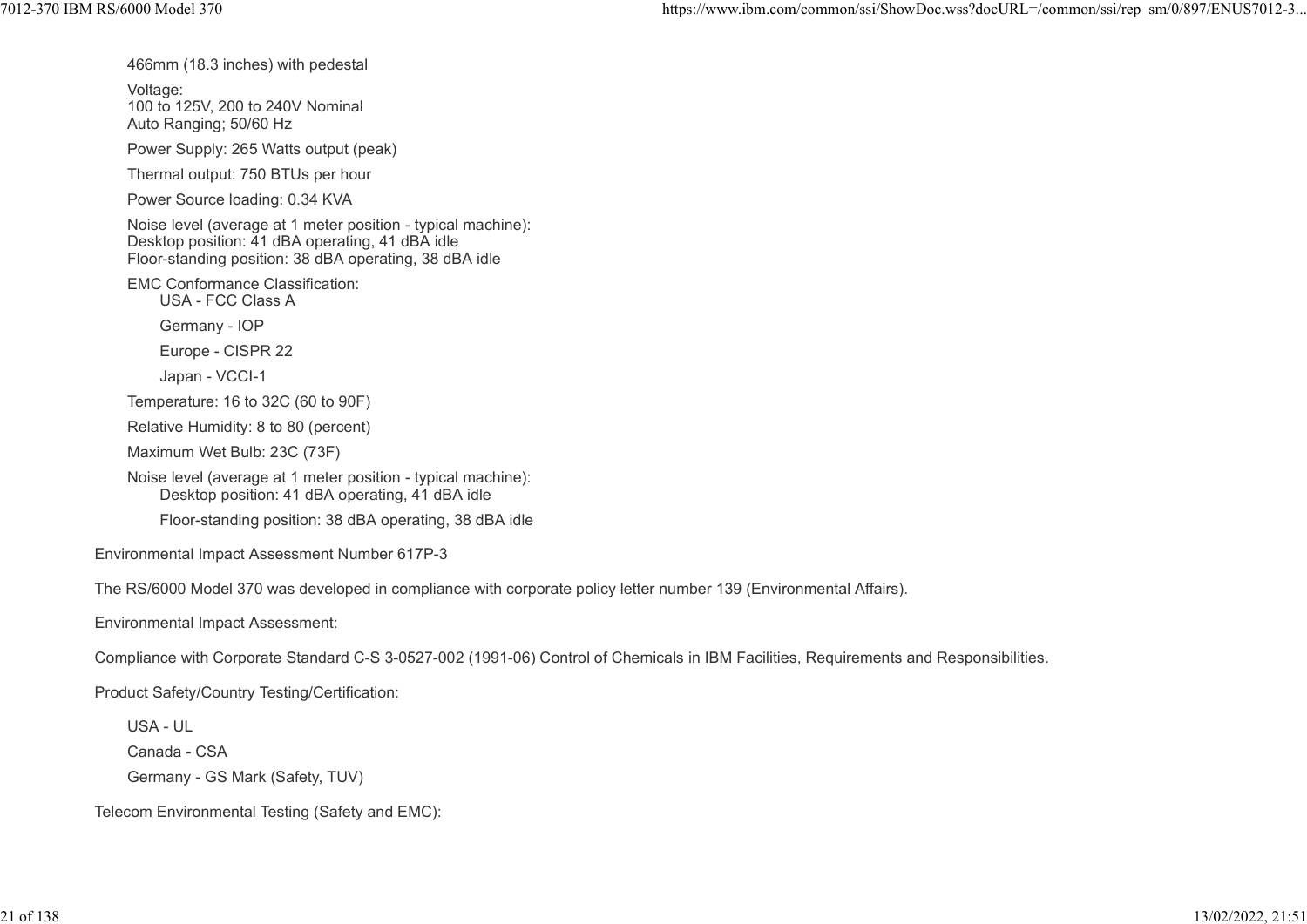IBM RS/6000s and applicable features meet the environmental testing requirements of the country TELECOM. The testing and approval process is ongoing. 1012-370 IBM RS/6000 Model 370<br>IBM RS/6000s and applicable features meet the environmental testing requirements of the country TELECOM. The testing and approval process is ongoing.<br>Environmental Test<br>Environmental Test

| Canada<br><b>CSA</b><br>Chile<br>Telecom<br>Finland<br>EIF.<br>LCIE<br>LCIE<br>France<br>Telecom<br>Hong Kong<br>Ireland<br>Telecom<br>Italy<br>Telecom<br>Telecom<br>Japan<br>Telecom<br>Korea<br>Malaysia<br>SIRIM<br>Telecom<br>Mexico<br>Netherlands<br>Telecom<br>Telecom<br>New Zealand<br>Telecom<br><b>NEMKO</b><br>Norway<br>Ministry of<br>Spain<br>Industry<br>Sweden<br><b>SEMKO</b> | Country | Environmental<br>Safety | Test<br><b>EMC</b> |
|--------------------------------------------------------------------------------------------------------------------------------------------------------------------------------------------------------------------------------------------------------------------------------------------------------------------------------------------------------------------------------------------------|---------|-------------------------|--------------------|
|                                                                                                                                                                                                                                                                                                                                                                                                  |         |                         |                    |
|                                                                                                                                                                                                                                                                                                                                                                                                  |         |                         |                    |
|                                                                                                                                                                                                                                                                                                                                                                                                  |         |                         |                    |
|                                                                                                                                                                                                                                                                                                                                                                                                  |         |                         |                    |
|                                                                                                                                                                                                                                                                                                                                                                                                  |         |                         |                    |
|                                                                                                                                                                                                                                                                                                                                                                                                  |         |                         |                    |
|                                                                                                                                                                                                                                                                                                                                                                                                  |         |                         |                    |
|                                                                                                                                                                                                                                                                                                                                                                                                  |         |                         |                    |
|                                                                                                                                                                                                                                                                                                                                                                                                  |         |                         |                    |
|                                                                                                                                                                                                                                                                                                                                                                                                  |         |                         |                    |
|                                                                                                                                                                                                                                                                                                                                                                                                  |         |                         |                    |
|                                                                                                                                                                                                                                                                                                                                                                                                  |         |                         |                    |
|                                                                                                                                                                                                                                                                                                                                                                                                  |         |                         |                    |
|                                                                                                                                                                                                                                                                                                                                                                                                  |         |                         |                    |
|                                                                                                                                                                                                                                                                                                                                                                                                  |         |                         |                    |
|                                                                                                                                                                                                                                                                                                                                                                                                  |         |                         |                    |
|                                                                                                                                                                                                                                                                                                                                                                                                  |         |                         |                    |
|                                                                                                                                                                                                                                                                                                                                                                                                  |         |                         |                    |
| Switzerland<br><b>SEV</b>                                                                                                                                                                                                                                                                                                                                                                        |         |                         |                    |
| U.K.<br>BABT                                                                                                                                                                                                                                                                                                                                                                                     |         |                         |                    |

#### ISO 9000 Certification, IBM Locations:

Santa Palomba, Italy Havant, England Supported IBM Monitors Complying to ISO 9241 Part 3.

6091 Model 016 6091 Model 19i The IBM 6091 16-inch monitor has an actual viewable screen size of 14.8 inches when measured diagonally. The IBM 6091 19-inch monitor has an actual viewable screen size of 17.3 inches when measured diagonally.

## Operating environment

Not available.

## Limitations

Limits for Disk Storage Adapters and Subsystems Models 3xx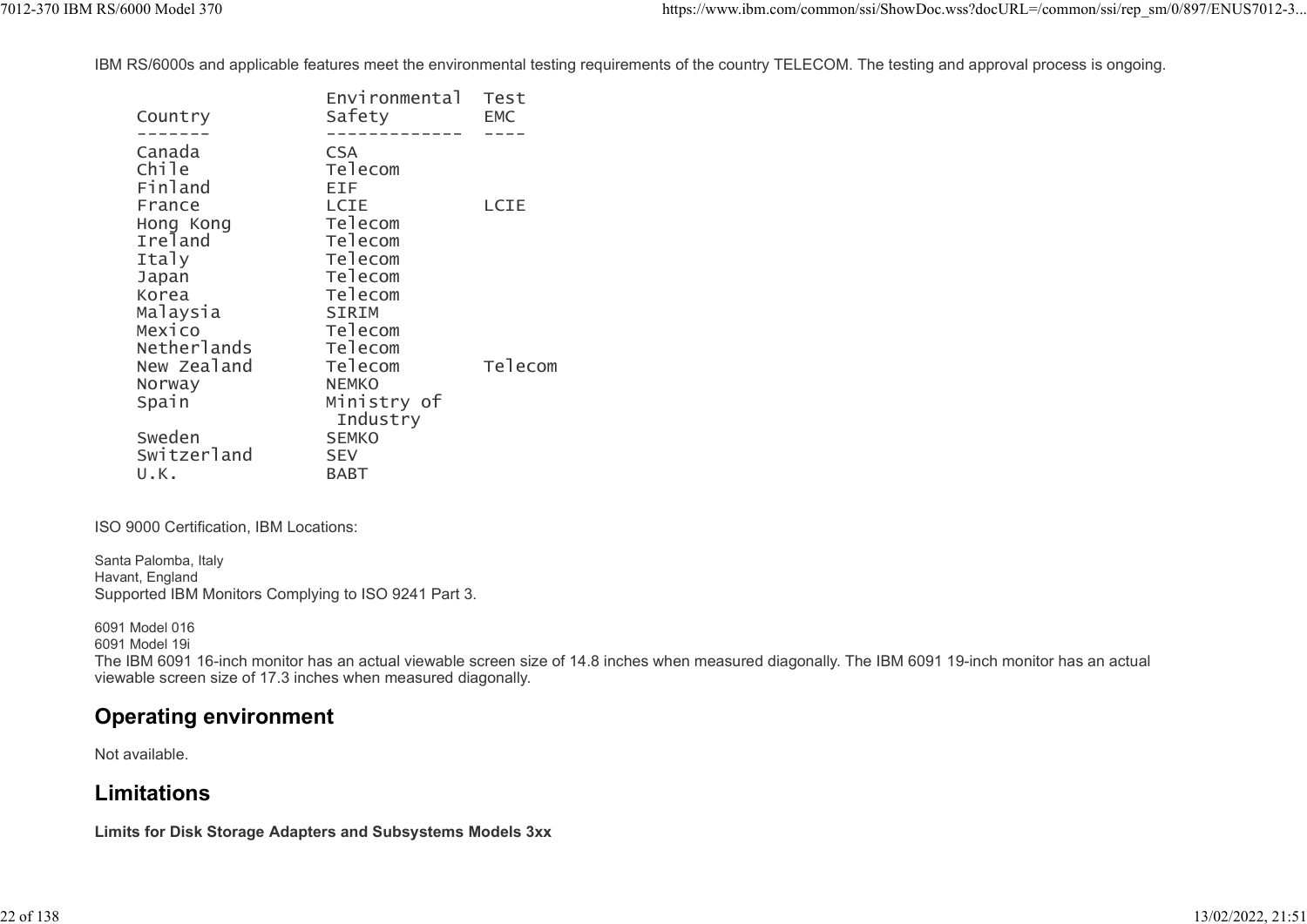| 7012-370 IBM RS/6000 Model 370                                                                                                                                                                                                                                                                                              | https://www.ibm.com/common/ssi/ShowDoc.wss?docURL=/common/ssi/rep_sm/0/897/ENUS7012-3                                                                                      |
|-----------------------------------------------------------------------------------------------------------------------------------------------------------------------------------------------------------------------------------------------------------------------------------------------------------------------------|----------------------------------------------------------------------------------------------------------------------------------------------------------------------------|
| ASSUMPTIONS:<br>SCSI-2 SE CONTROLLER --------- 9334-SE<br>9334-SE: $1x^2$ GB + $3x^2.41$ GB = 9.23 GB<br>9334-DIFF $(1st): 4x2 GB = 8 GB$<br>9334-DIFF $(2nd)$ : $3x2 GB = 6 GB$<br>(CALCULATE AS 7GB / 9334)<br>SCSI-2 DIFF CONTROLLER ------- 7135 + 7135<br>SERIAL CONTROLLER ------------ 9333<br>$9333: 4x2 GB = 8 GB$ | SCSI-2 DIFF CONTROLLER ------- $9334-DIFF(1st) + 9334-DIFF(2nd)$<br>RAID7135: 30x2 GB > 48 GB (ASSUME PROTECTED MODE)<br>RAID7135: 30x2 GB > 48 GB (ASSUME PROTECTED MODE) |
| DESCRIPTION:<br>INTEG SCSI - INT DISK<br>INTEG ETHERNET<br>4 I/O SLOTS                                                                                                                                                                                                                                                      | LIMIT VALUES:<br>2 - SCSI-2 DIFF CONTROLLERS<br>2 - SERIAL CONTROLLERS<br>4 - SCSI-2 SE CONTROLLERS<br>4 - SCSI-2 SE + SCSI-2 DIFF<br>4 - RAID7135 SUBSYSTEMS              |
| CALCULATED STORAGE LIMITS:<br>MAX W/O RAID<br>$MAX W/RAID$ 237 $GB(B)$                                                                                                                                                                                                                                                      | 73 GB(B)                                                                                                                                                                   |
| CONFIGURATIONS:<br>#<br><b>CONTROLLERS</b>                                                                                                                                                                                                                                                                                  | INTERNAL & RAID7135<br>9333 & 9334 DRAWERS                                                                                                                                 |
| --------------------<br>BASE + SCSI<br>$BASE + SCSI$<br>$\overline{2}$<br>2<br>SCSI-2 DIFF<br>$\overline{0}$<br>SERIAL                                                                                                                                                                                                      | TOTAL CONFIG >> 50.46 GB<br>TOTAL CONFIG >> 50.46 GB<br>SCSI-2 SE INTERNAL @ 4 GB 2 -9334 @ 9.23 GB<br>4 -9334 @ 7.00 GB<br>0 -RAID7135 @ 48 GB<br>0 -9333 @ 8.00 GB       |
| BASE + SCSI-SE<br>BASE + SCSI-SE<br>4<br>SCSI-2 SE<br>$\overline{0}$<br>SCSI-2 DIFF<br>$\overline{0}$<br>SERIAL                                                                                                                                                                                                             | TOTAL CONFIG >> 40.92 GB<br>TOTAL CONFIG >> 40.92 GB<br>INTERNAL @ 4 GB<br>4 -9334 @ 9.23 GB<br>0 -9334 @ 7.00 GB<br>0 -RAID7135 @ 48 GB<br>0 -9333 @ 8.00 GB              |
| BASE + SCSI-DIFF<br>BASE + SCSI-DIFF<br>SCSI-2 SE<br>$\overline{0}$<br>$\overline{2}$<br>SCSI-2 DIFF<br>$\overline{0}$<br>SERIAL                                                                                                                                                                                            | TOTAL CONFIG >> 32.00 GB<br>TOTAL CONFIG >> 32.00 GB<br>INTERNAL @ 4 GB 0 -9334 @ 9.23 GB<br>4 -9334 @ 7.00 GB<br>0 -RAID7135 @ 48 GB<br>0 -9333 @ 8.00 GB                 |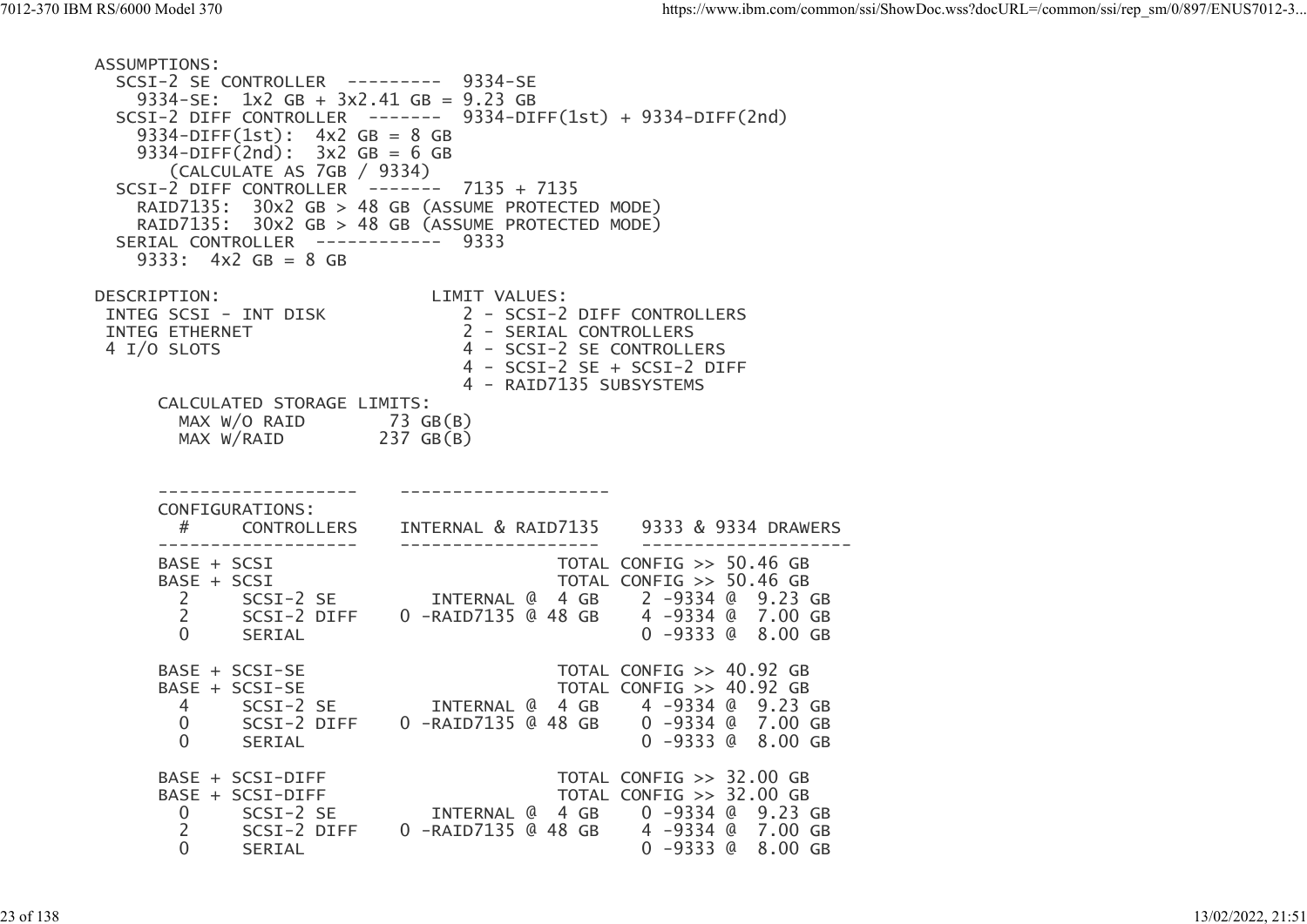| 7012-370 IBM RS/6000 Model 370 | BASE + SERIAL<br>BASE + SERIAL<br>$\overline{0}$<br>SCSI-2 SE<br>$\overline{0}$<br>SCSI-2 DIFF                                       | https://www.ibm.com/common/ssi/ShowDoc.wss?docURL=/common/ssi/rep sm/0/897/ENUS7012-3<br>TOTAL CONFIG >> 68.00 GB<br>TOTAL CONFIG >> 68.00 GB<br>0 -9334 @ 9.23 GB<br>INTERNAL @ 4 GB<br>0 -RAID7135 @ 48 GB<br>0 -9334 @ 7.00 GB |
|--------------------------------|--------------------------------------------------------------------------------------------------------------------------------------|-----------------------------------------------------------------------------------------------------------------------------------------------------------------------------------------------------------------------------------|
|                                | 2<br>SERIAL<br>BASE + SCSI + SERIAL<br>BASE + SCSI + SERIAL<br>SCSI-2 SE<br>ı<br>2<br>SCSI-2 DIFF<br>$\mathbf{1}$<br>SERIAL          | 8 -9333 @ 8.00 GB<br>TOTAL CONFIG $\gg$ 73.23 GB(B)<br>TOTAL CONFIG $\gg$ 73.23 GB(B)<br>1 -9334 @ 9.23 GB<br>INTERNAL @ 4 GB<br>0 -RAID7135 @ 48 GB<br>4 -9334 @ 7.00 GB<br>4 -9333 @ 8.00 GB                                    |
|                                | BASE + RAID<br>BASE + RAID<br>$\overline{0}$<br>SCSI-2 SE<br>$\overline{2}$<br>SCSI-2 DIFF<br>$\overline{0}$<br>SERIAL               | TOTAL CONFIG >> 196.00 GB<br>TOTAL CONFIG >> 196.00 GB<br>0 -9334 @ 9.23 GB<br>INTERNAL @ 4 GB<br>4 -RAID7135 @ 48 GB<br>0 -9334 @ 7.00 GB<br>0 -9333 @ 8.00 GB                                                                   |
|                                | BASE + RAID + SCSI<br>BASE + RAID + SCSI<br>$\mathsf{2}$<br>SCSI-2 SE<br>2<br>SCSI-2 DIFF<br>$\overline{0}$<br>SERIAL                | TOTAL CONFIG >> 214.46 GB<br>TOTAL CONFIG >> 214.46 GB<br>2 -9334 @ 9.23 GB<br>INTERNAL @ 4 GB<br>4 -RAID7135 @ 48 GB<br>0 -9334 @ 7.00 GB<br>0 -9333 @ 8.00 GB                                                                   |
|                                | BASE + RAID + SERIAL<br>BASE + RAID + SERIAL<br>$\mathbf{1}$<br>SCSI-2 SE<br>$\overline{2}$<br>SCSI-2 DIFF<br>$\mathbf{1}$<br>SERIAL | TOTAL CONFIG $\gg$ 237.23 GB(B)<br>TOTAL CONFIG $\gg$ 237.23 GB(B)<br>INTERNAL @ 4 GB<br>1 -9334 @ 9.23 GB<br>4 -RAID7135 @ 48 GB<br>0 -9334 @ 7.00 GB<br>4 -9333 @ 8.00 GB                                                       |

(B) Match

## Hardware requirements

IBM supported ASCII terminal or IBM supported graphics adapter, display, and keyboard.

To support LAN dependent capability, the following hardware features must be installed. One of the following graphics adapters must be installed with the appropriate display:

Grayscale Graphics Display Adapter (#2760) Power Gt3i Feature (#2768) Color Graphics Display Adapter (#2770)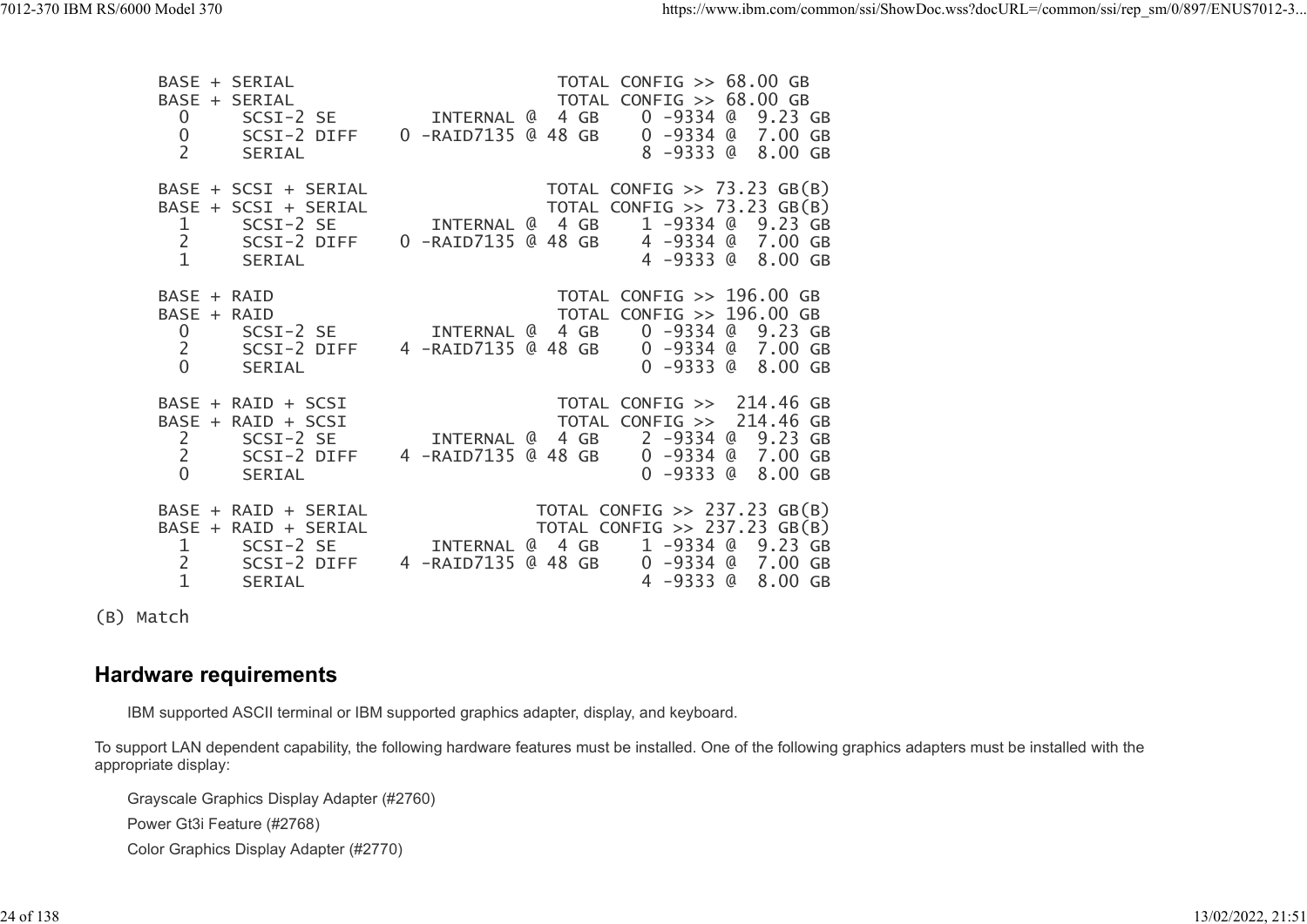Power Gt4e Feature (#2776) Power Gt3 Feature (#2777) (For IBM US, No Longer Available as of August 18, 1993) Power Gt4x 8-Bit Feature (#2790) Power Gt4x 24-Bit Feature (#2791) Power Gt4 8-Bit Feature (#2795) Power Gt4 24-Bit Feature (#2796) %7012-370 IBM RS/6000 Model 370 https://www.ibm.com/common/ssi/ShowDoc.wss?docURL=/common/ssi/rep\_sm/0/897/ENUS7012-3<br>Power Gt4e Feature (#2776)<br>Power Gt3 Feature (#2777) (For IBM US, No Longer Available as of August 18, 1

OR **OR** the contract of the contract of the contract of the contract of the contract of the contract of the contract of the contract of the contract of the contract of the contract of the contract of the contract of the co

IBM supported ASCII terminal or for World Trade, an IBM 3151 or 316x ASYNC terminal with ISO-8859 cartridge installed or non-IBM ASYNC terminals which support the ISO-8859.

The following features are also required for LAN dependent operation.

Only the integrated Ethernet interface is supported for Ethernet.

Token-Ring attachment is provided using the Token-Ring High Performance Adapter (#2970). A maximum of four adapters are supported for LAN dependent attachment.

The LAN dependent function has menu translations in the following languages:

Belgium/Dutch

English

French

German

Italian

Norwegian

Spanish

Swedish

## Software requirements

AIX Version 3.2.3 Extended for RS/6000 (5756-030), at the most current level, is a requirement for the operation of the RS/6000 370.

#### Back to top

# Publications

The following publications are shipped with the product. Additional copies are available.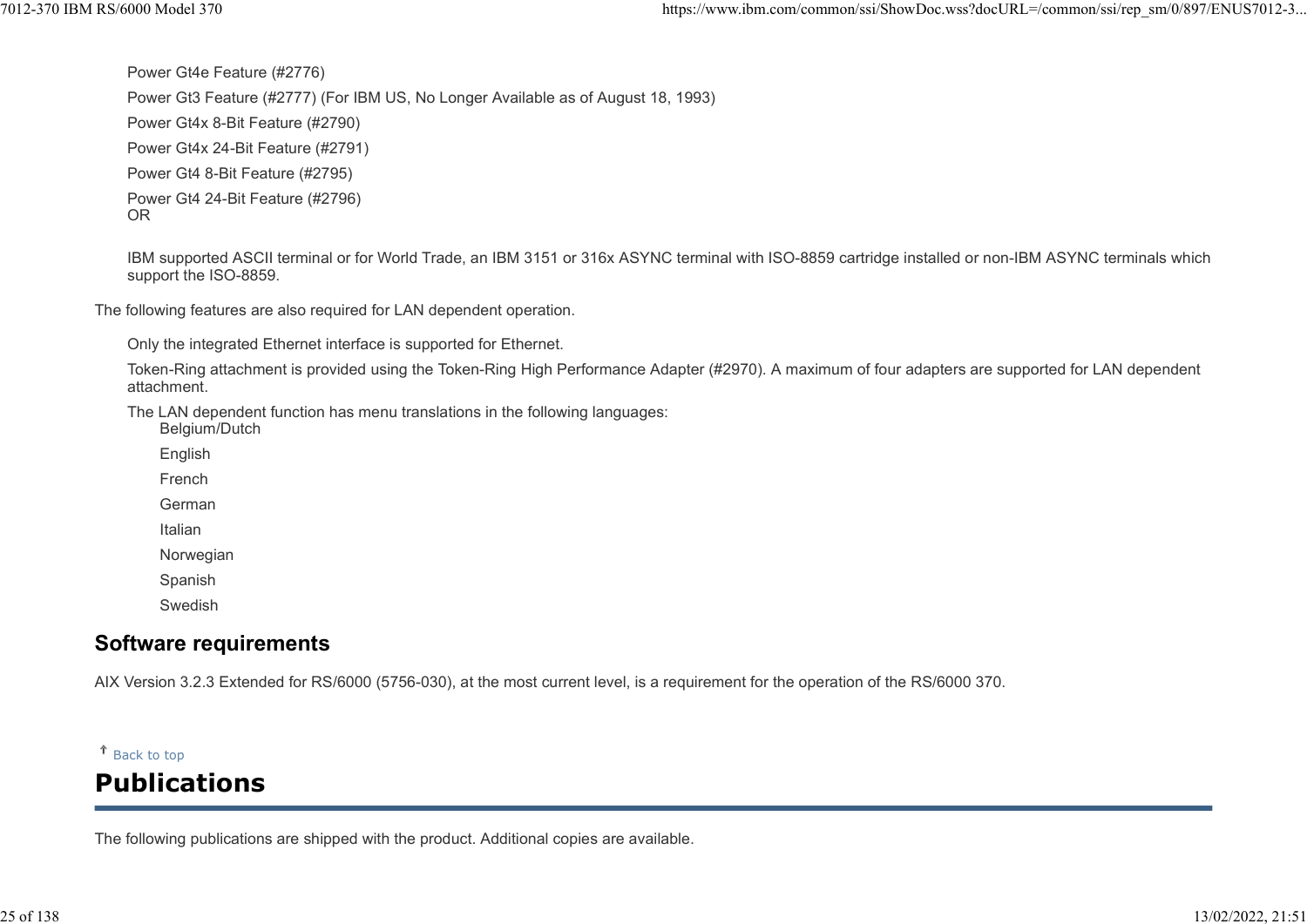SC23-2401 Quick Reference GC23-2377 System User's Guide SA23-2690 Customer Support Information SC23-2456 Documentation Overview SA23-2623 7012 Operator Guide SA23-2687 Common Diagnostics and Service Guide SA23-2624 7012 Installation and Service Guide SA23-2702 7012 Hardware Setup Guide (English) SA11-1248 7012 Hardware Setup Guide (French) SA12-4431 7012 Hardware Setup Guide (German) SA13-1832 7012 Hardware Setup Guide (Italian) SA88-6714 7012 Hardware Setup Guide (Japanese) SA14-2854 7012 Hardware Setup Guide (Swedish) SA23-2691 Supplemental Service Information for the Environmentally Hardened 7012 SA23-2652 System Unit Safety Information SC23-2433 AIX Version 3.2 Diskless Workstation Management Guide SA23-2702 7012 Hardware Setup Guide (English)<br>
SA11-1248 7012 Hardware Setup Guide (Franch)<br>
SA13-4431 7012 Hardware Setup Guide (Franch)<br>
SA13-1832 7012 Hardware Setup Guide (Italian)<br>
SA13-1832 7012 Hardware Setup Guide SA11-1248 7012 Hardware Setup Guide (French)<br>
SA13-4433 7012 Hardware Setup Guide (German)<br>
SA13-4332 7012 Hardware Setup Guide (German)<br>
SA38-8714 7012 Hardware Setup Guide (Swedish)<br>
SA38-8714 7012 Hardware Setup Guide ( 1012-370 IBM RS/6000 Model 370 https://www.ibm.com/common/ssi/ShowDoc.wss?docURL=/common/ssi/rep\_sm/0/897/ENUS7012-3...<br>SC23-2401 Quick Reference<br>GC23-2377 System User's Guide

For a current list of publications, contact your local IBM representative.

#### Back to top

## Features

↓

- 
- 

## Features - No charge

(#9000) Ethernet Thick/Thin Connector Specify: Defines the standard Thick/Thin connector of the integrated Ethernet interface on the initial plant order.

(#9001) Ethernet Twisted-Pair Connector Specify: Defines the Twisted-Pair connector for the integrated Ethernet interface in place of the standard Thick/Thin connector on the initial plant order.

(#9221) 3.5-inch Diskette Specify: Defines the standard 3.5-inch Diskette. Specify code 9221 must be on the initial plant order. (For IBM US, No Longer Available as of August 15, 2000)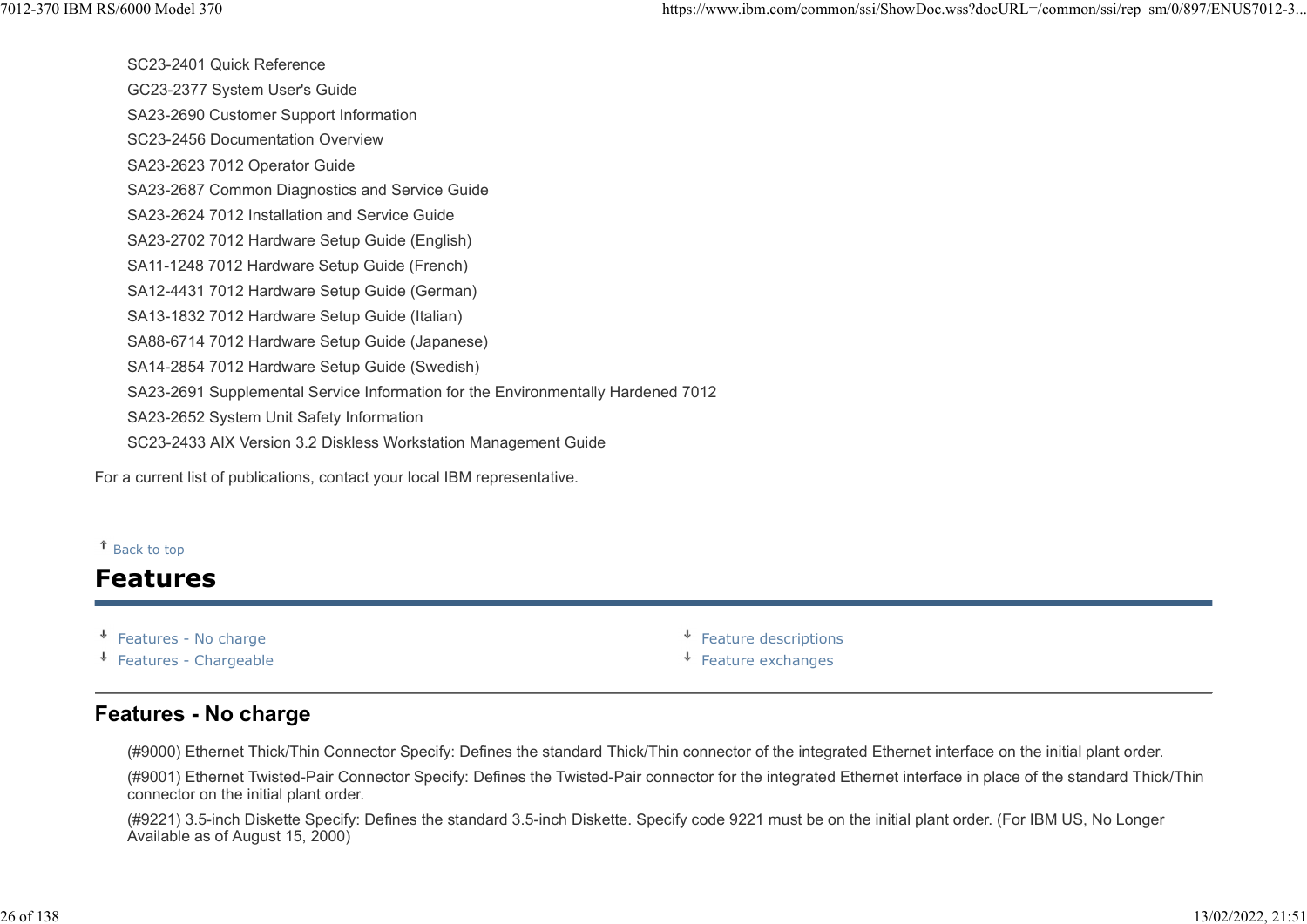(#9234) 16-MB HD3 Memory Specify: Defines the standard 16-MB memory on the Model 360. Specify code 9234 must be on the initial plant order when standard memory is desired. ttps://www.ibm.com/common/ssi/ShowDoc.wss?docURL=/common/ssi/rep\_sm/0/897/ENUS7012-3...<br>(#9234) 16-MB HD3 Memory Specify: Defines the standard 16-MB memory on the Model 360. Specify code 9234 must be on the initial plant o

(#9235) 32-MB HD3 Memory Specify: Defines the standard 32-MB memory on the Model 370. Specify code 9235 must be on the initial plant order when standard memory is desired.

(#9244) 400-MB Disk Drive Specify:

(For IBM US, No Longer Available as of October 25, 1996) If the first disk drive is the standard 400-MB SCSI Disk Drive, specify code 9244 must be on the initial plant order.

The IBM RS/6000 7012 Model 360/370 uses a universal power supply.

100V to 125V, 200V to 240V Nominal Auto Ranging; 50Hz - 60Hz

Thermal Output: 1200 BTUs per hour

Power Consumption: 0.7 KVA

#### (#9800) Standard Power Cord

(No longer available as of December 31, 2020)

#### (#9986) Chicago Power Cord

(No Longer Available as of October 29, 2010)

16-Port Async Concentrator - Power Transformer

(#9116) Wall-mounted transformer 115 to 127 V AC

#### Language Group

(#9300) English language group for Nomenclature and Standard Publications shipped with the IBM RS/6000 300 series.

#### IBM RS/6000 7012 Models 360/370 and 64-Port Asynchronous Controller

| Ordering Country |             |       | Default Option<br>Feature Code |
|------------------|-------------|-------|--------------------------------|
|                  | C/C Country | Group | Code                           |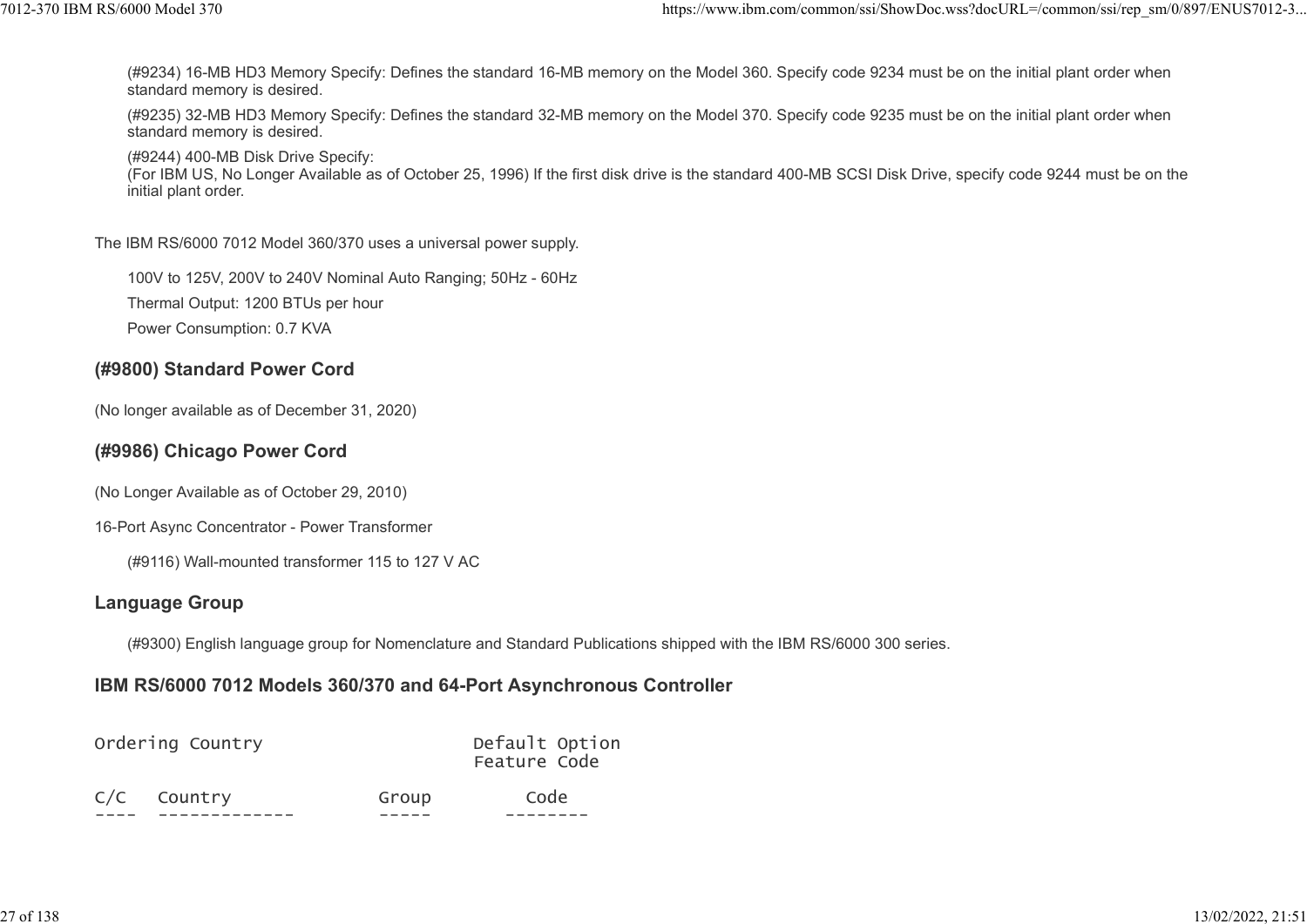DOM United States DOM 9800

Note: Chicago, #9986

#### 16-Port Async Concentrator - Power Transformers

(#9115) Transformer 100 to 110 V AC (For IBM US, No Longer Available as of May 20, 1996)

(#9116) Wall-mounted transformer 115 to 127 V AC (For IBM US, No Longer Available as of May 20, 1996)

(#9117) Transformer 200 to 220 V AC (For IBM US, No Longer Available as of May 20, 1996)

(#9118) Transformer 230 to 240 V AC (For IBM US, No Longer Available as of May 20, 1996)

#### Note: Transformers (#9115, #9117, #9118) require a separate power cord. See the power cord specify codes in this section. IBM RS/6000 7012 Model 370 Supported Keyboards

(No Longer Available as of February 6, 1998)

| Keyboard Type            | Country                                                                                                                                                                                                                                                                                                     | Feature Code                                                                                                                                         |
|--------------------------|-------------------------------------------------------------------------------------------------------------------------------------------------------------------------------------------------------------------------------------------------------------------------------------------------------------|------------------------------------------------------------------------------------------------------------------------------------------------------|
| Soft Touch<br>101<br>102 | $U.S.$ English<br>United States of America<br>United Kingdom (English)<br>France<br>Italy<br>Germany<br>Sweden/Finland<br>Portugal<br>Denmark<br>Norway<br>Spain<br>Switzerland (French/German)<br>Belgium (Dutch/French)<br>Canadian French<br>Iceland (Icelandic)<br>Turkey<br>Greece<br>Dutch<br>Turkish | 1110<br>6010<br>6023<br>6015<br>6017<br>6016<br>6014<br>6020<br>6013<br>6019<br>6021<br>6022<br>6011<br>6012<br>6024<br>6025<br>6026<br>6034<br>6035 |
| 104                      | Brazil (Portuguese)                                                                                                                                                                                                                                                                                         | 6018                                                                                                                                                 |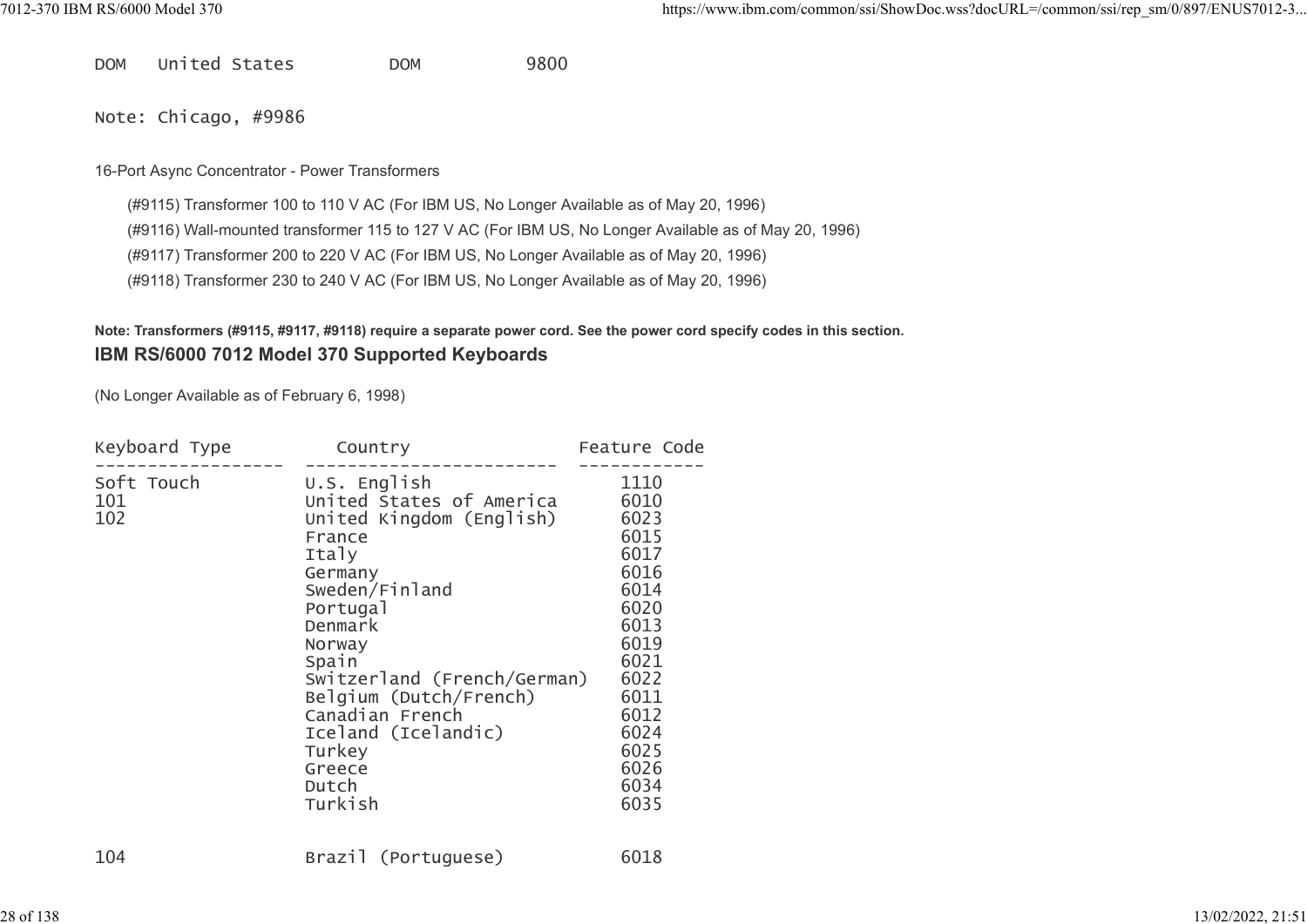| 7012-370 IBM RS/6000 Model 370 |                                                       | https://www.ibm.com/common/ssi/ShowDoc.wss?docURL=/common/ssi/rep_sm/0/897/ENUS7012-3 |
|--------------------------------|-------------------------------------------------------|---------------------------------------------------------------------------------------|
|                                |                                                       |                                                                                       |
| 106<br>106<br>106              | Japan (Kanji)<br>Korean<br>Chinese Traditional-Taiwan | 6030<br>6031<br>6033                                                                  |

#### IBM RS/6000 7012 Model 370 Language Groups

| Language Group  | Feature Code |  |
|-----------------|--------------|--|
|                 |              |  |
| US English      | 9300         |  |
| Dutch           | 9700         |  |
| French          | 9703         |  |
| German          | 9704         |  |
| Norwegian       | 9706         |  |
| Spanish         | 9708         |  |
| Italian         | 9711         |  |
| Canadian French | 9712         |  |
| French Belgian  | 9713         |  |
| Japanese        | 9714         |  |

## Features - Chargeable

#### Special Features - Plant and/or Field Installable

#### ADAPTERS

- (#2412) Enhanced SCSI-2 Differential Fast/Wide Adapter/A
- (#2756) ESCON Control Unit Adapter
- (#2921) ARTIC960 Coprocessor (1 MB)
- (#2924) ARTIC960 Coprocessor (4 MB)
- (#2928) ARTIC960 Coprocessor (8 MB)
- (#2929) ARTIC960 Coprocessor, 8-port EIA-232
- (#2935) ARTIC960 Coprocessor, 6-port V.36
- (#2938) ARTIC960 Coprocessor, 8-port X.21
- (#2984) TURBOWAYS 100 ATM Adapter
- (#2989) TURBOWAYS 155 ATM Adapter
- (#2992) Ethernet/FDX 10 Mbps TP/AUI MC Adapter
- (#2993) Ethernet 10Mbps BNC MC Adapter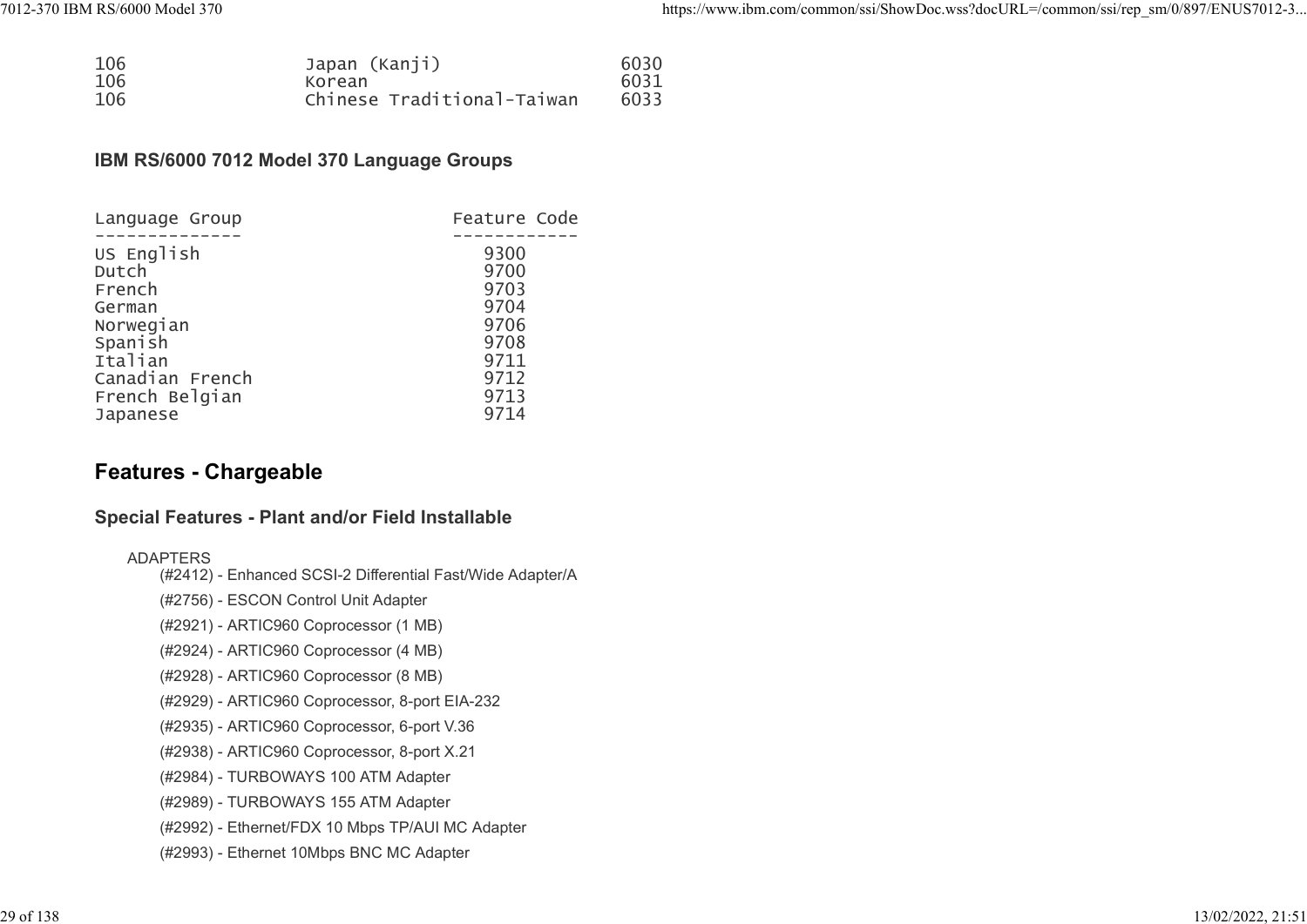- (#6214) IBM SSA 4-Port Adapter
- (#6216) Enhanced SSA 4-Port Adapter
- (#6217) IBM SSA 4-Port RAID Adapter
- (#6219) Micro Channel SSA Multi-Initiator/RAID EL Adapter
- (#6222) SSA Fast-Write Cache Option Card
- (#6300) Digital Trunk Adapter
- (#6305) Digital Trunk Dual Adapter
- (#7022) IBM Realtime Interface Co-Processor: Multiport/2 4-Port RS-232 Int
- (#7024) IBM Realtime Interface Co-Processor: Multiport/2 6-Port RS-232-C S
- (#7026) IBM Realtime Interface Co-Processor: Multiport/2 8-Port RS-232 Int
- (#7028) IBM Realtime Interface Co-Processor: Multiport/2 8-Port RS-422-A I
- (#7030) IBM Realtime Interface Co-Processor: Multiport/2 RS-232/RS-422 Int

#### CABLES

- (#2923) Cable Option EIA 530 RS 422
- (#2926) Cable Option ISO 4902 V.36
- (#2927) Cable Option ISO 4903 X.21
- (#2934) Asynchronous Terminal/Printer Cable EIA-232
- (#2939) ARTIC960 8-port EIA-232 Cable
- (#2941) ARTIC960 6-port V.36 Cable
- (#2942) ARTIC960 8-port X.21 Cable
- (#7102) IBM Realtime Interface Co-Processor: EIA RS-232-C Multiport Interf
- (#7104) IBM Realtime Interface Co-Processor: Synchronous Interface Cable
- (#7107) IBM Realtime Interface Co-Processor: V.35 Network Cable
- (#7111) IBM Realtime Interface Co-Processor: X.21 Network Cable
- (#8136) Rack Mountable Remote Asynchronous Node 16-Port EIA-232
- (#8137) Enhanced Remote Asynchronous Node 16-Port EIA-232
- (#8138) Enhanced Remote Asynchronous Node 16-Port RS-422

#### KEYBOARDS

- (#6599) Optional Keyboard Cable with Speaker
- (#6600) Quiet Touch Keyboard, US English, #103P
- (#6601) Quiet Touch Keyboard, French, #189
- (#6602) Quiet Touch Keyboard, Italian, #142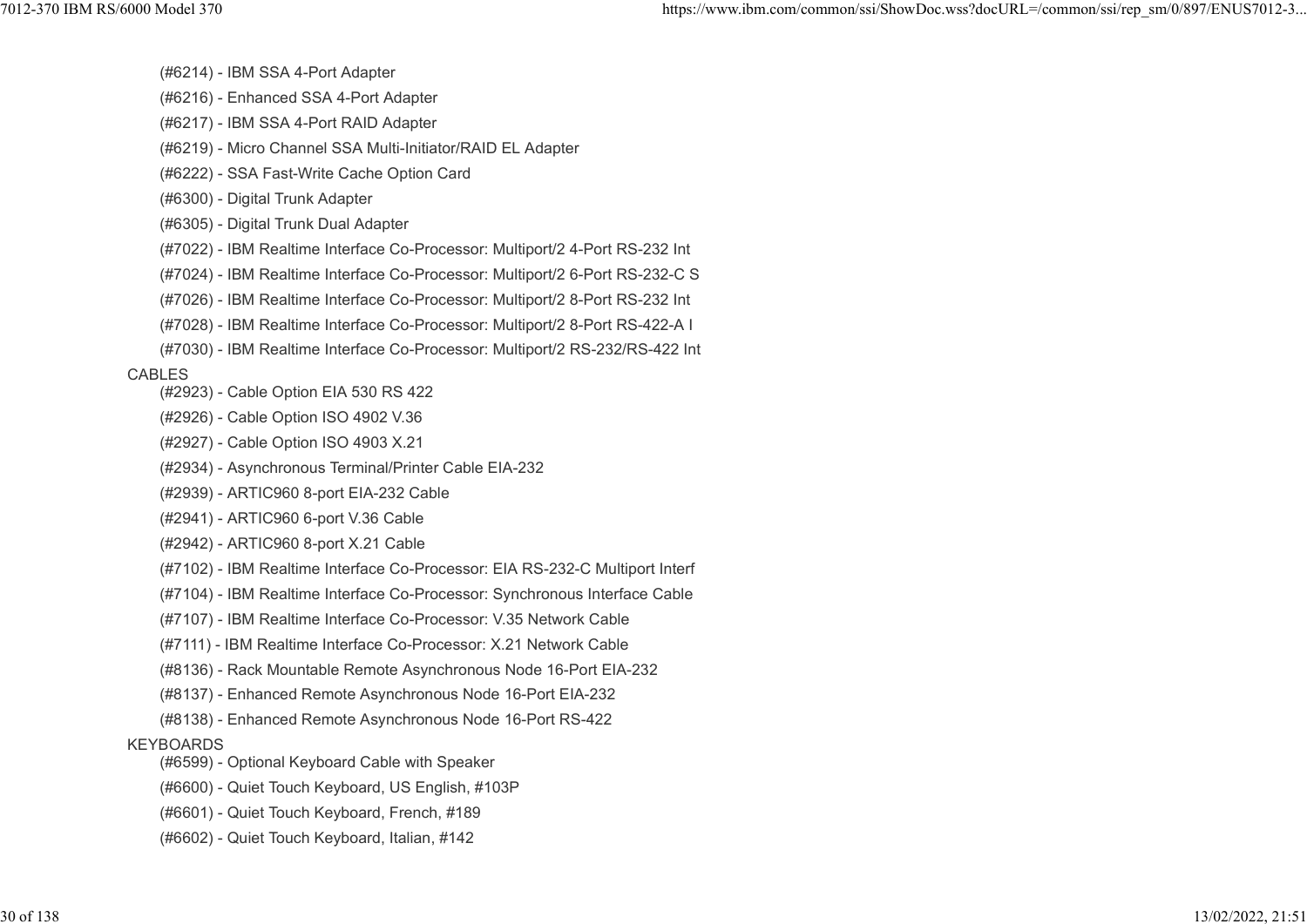(#6603) - Quiet Touch Keyboard, German/Austrian, #129 (#6604) - Quiet Touch Keyboard, UK English, #166 (#6605) - Quiet Touch Keyboard, Spanish, #172 (#6606) - Quiet Touch Keyboard, Japanese, #194 (#6607) - Quiet Touch Keyboard, Brazilian Portuguese, #275 (#6608) - Quiet Touch Keyboard, Canadian French, #058 (#6609) - Quiet Touch Keyboard, Belgian/French, #120 (#6610) - Quiet Touch Keyboard, Belgian/UK-Flemish, #120 (#6611) - Quiet Touch Keyboard, Swedish/Finnish, #153 (#6612) - Quiet Touch Keyboard, Danish, #159 (#6613) - Quiet Touch Keyboard, Bulgarian, #442 (#6614) - Quiet Touch Keyboard, Swiss,French/German, #150f/g (#6616) - Quiet Touch Keyboard, Norwegian, #155 (#6617) - Quiet Touch Keyboard, Dutch, #143 (#6618) - Quiet Touch Keyboard, Portuguese, #163 (#6619) - Quiet Touch Keyboard, Greek, #319 (#6620) - Quiet Touch Keyboard, Hebrew, #212 (#6621) - Quiet Touch Keyboard, Hungarian, #208 (#6622) - Quiet Touch Keyboard, Icelandic, #197 (#6623) - Quiet Touch Keyboard, Polish, #214 (#6624) - Quiet Touch Keyboard, Romanian, #446 (#6625) - Quiet Touch Keyboard, Slovakian, #245 (#6626) - Quiet Touch Keyboard, Czech, #243 (#6627) - Quiet Touch Keyboard, Turkish, #179 (#6628) - Quiet Touch Keyboard, Turkish, #440 (#6629) - Quiet Touch Keyboard, LA Spanish, #171 (#6630) - Quiet Touch Keyboard, Arabic, #238 (#6632) - Quiet Touch Keyboard, Serbian-Cyrillic, #118 (#6633) - Quiet Touch Keyboard, Korean, #413 (#6634) - Quiet Touch Keyboard, Chinese/US, #467 (#6635) - Quiet Touch Keyboard, French Canadian, #445 (#6636) - Quiet Touch Keyboard, Thailand, #191 7012-370 IBM RS/6000 Model 370 https://www.ibm.com/common/ssi/ShowDoc.wss?docURL=/common/ssi/rep\_sm/0/897/ENUS7012-3...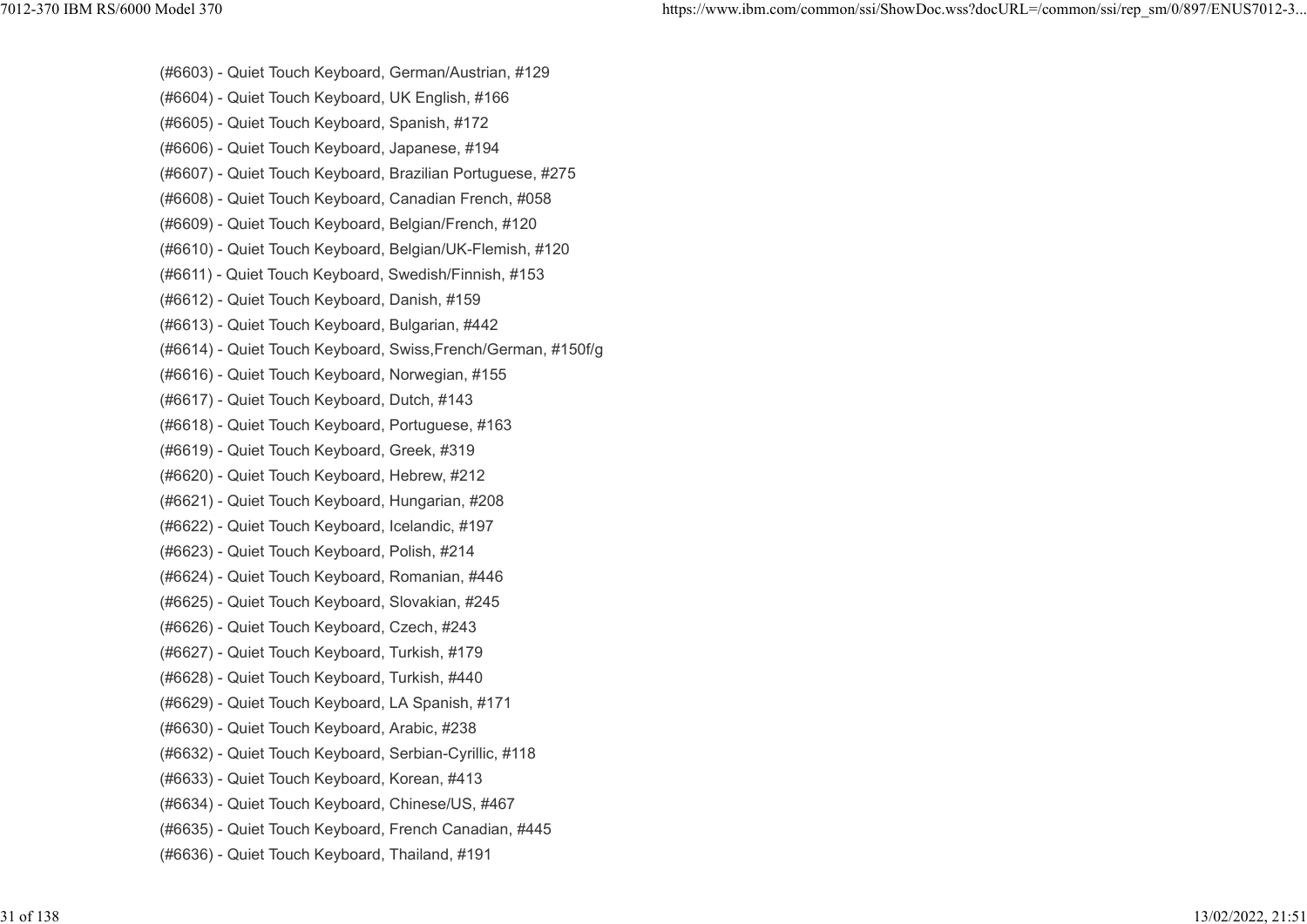(#6638) - Quiet Touch Keyboard, Russian, #443 (#6639) - Quiet Touch Keyboard, Croatian, #105 (#6640) - Quiet Touch Keyboard, US English ISO9995, #103P(EMEA) **DISPLAYS** (#3615) - P201 Color Monitor %7012-370 IBM RS/6000 Model 370<br>https://www.ibm.com/common/ssi/ShowDoc.wss?docURL=/common/ssi/rep\_sm/0/897/ENUS7012-3...<br>(#6638) - Quiet Touch Keyboard, Russian, #443)<br>(#6639) - Quiet Touch Keyboard, Croatian, #105

## Feature descriptions

The following is a list of all feature codes in numeric order for the IBM RS/6000 7013 machine type.

Attributes, as defined in the following feature descriptions, state the interaction of requirements among features.

Minimums and maximums are the absolute limits for a single feature without regard to interaction with other features. The maximum valid quantity for MES orders may be different than for initial orders. The maximums listed below refer to the largest quantity of these two possibilities.

The order type defines if a feature is orderable only on initial orders, only on MES orders, on both initial and MES orders, or if a feature is supported on a model due to a model conversion. Supported features cannot be ordered on the converted model, only left on or removed from the converted model.

## (#2934) Asynchronous Terminal/Printer Cable EIA-232

(No longer available as of December 31, 2020)

The Asynchronous Printer/Terminal Cable is used for attaching printers, plotters, and terminals that support the EIA-232 standard to any asynchronous adapter. This cable is the equivalent of the combination of FC 2936 (modem cable) and FC 2937 (printer/terminal interposer) and replaces this method of printer/terminal attachment.

This cable is 3m (9.8 feet) long, uses DB25 connectors and is supported on all RS/6000 systems using any asynchronous ports. It is used in conjunction with :

FC 2995 (8-port fanout box). FC 2996 (16-port fanout box). FC 6401 + 6402 (16-port Async Concentrator + RJ45-DB25 converter cable.

FC 8130/8134 + 8133 (16-port Remote Async Node + RJ45-DB25 converter cable.

FC 2931 (8-port Async Adapter EIA232, ISA Bus)

Attributes provided: EIA232 device attachment capability Attributes required: Any RS/6000 Asynchronous port

For 7012-375: Minimum required: 0<br>Maximum allowed: No maximum Maximum allowed: AIX level required: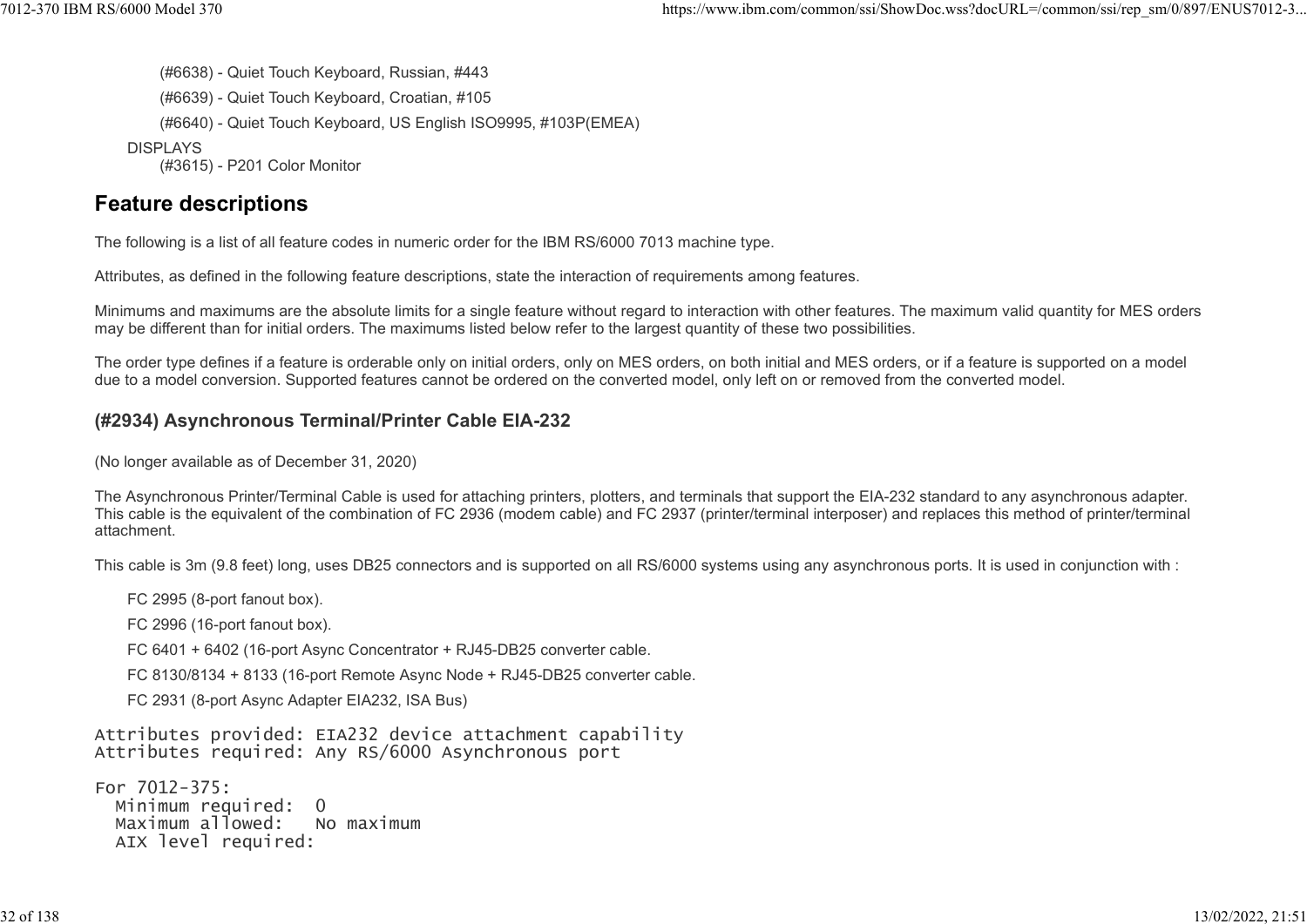Initial Order/MES/Both/Supported: both

For 7012-37T: Minimum required: 0 Maximum allowed: 1 per port AIX level required: AIX 4.1.3, AIX 3.2.5 with all PTFs installed Initial Order/MES/Both/Supported: both 7012-370 IBM RS/6000 Model 370 https://www.ibm.com/common/ssi/ShowDoc.wss?docURL=/common/ssi/rep\_sm/0/897/ENUS7012-3...

#### (#2412) Enhanced SCSI-2 Differential Fast/Wide Adapter/A

(For IBM US, No Longer Available as of November 16, 1999)

The IBM Enhanced SCSI-2 Differential Fast/Wide Adapter/A is a dual ported fast (10 MHz) and wide (2 bytes wide) SCSI Micro Channel Adapter that can provide synchronous SCSI bus data rates of up to 20 megabytes per second. The Enhanced SCSI-2 Differential Fast/Wide Adapter/A provides high performance attachment to Differential SCSI disks, disk subsystems, tape devices and read/write optical subsystems. The maximum data rate depends on system and application configurations. The IBM Enhanced SCSI-2 Differential Fast/Wide Adapter/A has one internal single ended port and one external Differential port. The internal port is capable of attaching up to six single ended devices; the external port is capable of addressing up to fifteen differential devices. The number of physical devices attached to each port is limited by SCSI bus cabling restrictions. The internal port of this adapter supports either 8-bit or 16-bit devices via an 8-bit or a 16-bit connector. Only one of these two connectors may be used at one time. (Devices of different bus attachment widths cannot be connected/used at the same time.) The external Differential SCSI bus is capable of supporting cable lengths of 25 meters (82 feet).

Additional system, subsystem and high availability connections are also available with the differential system-to-system and Y-cable features. Note: System IPL cannot occur from a device attached through this adapter.

Characteristics:

Controller conforms to ANSI Doc X3T9.2/86-109 rev 10h

Accepts multiple commands per device from system

SCSI-2 data rate of up to 20 MB per second (synchronous protocol)

Up to 1200 operations per second of 4 Kbyte data block transfers; actual performance levels depend on system and application configurations.

Acts as SCSI initiator (command issuer)

SCSI parity support

Micro Channel Interface

4 byte (32-bit) Bus Master

Streaming Data Support (40 MB/sec burst)

Address and Data Parity Support

Occupies one Micro Channel slot

Supports Command Tagged Queuing (as SCSI initiator)

Attributes provided: 1 SCSI-2 external Differential 16-bit fast/wide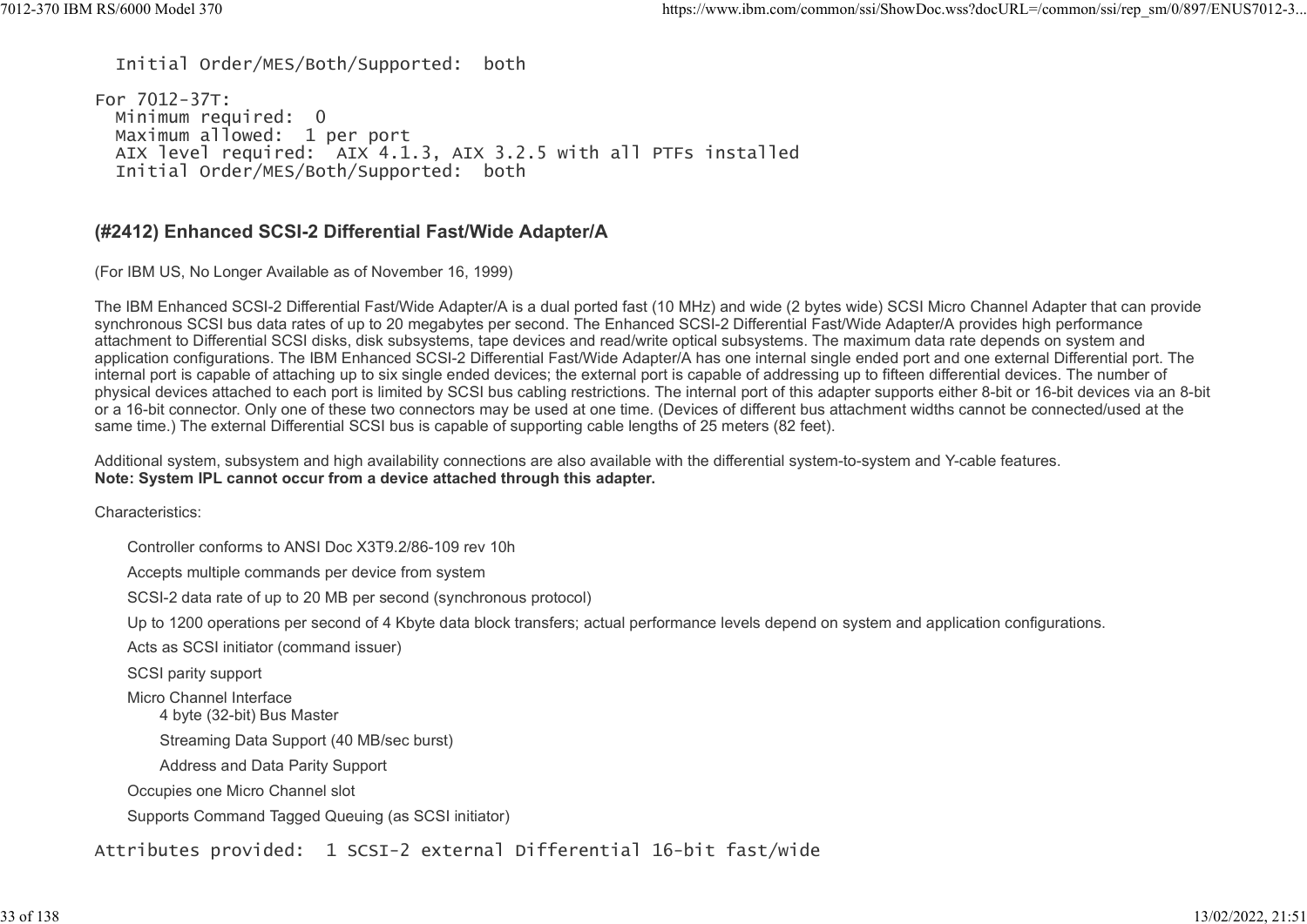port AND 1 SCSI-2 internal SE fast/wide port Attributes required: 1 Micro Channel slot For 7012-370: Minimum required: 0 Maximum allowed: 2 AIX level required: AIX 4.1.3, 3.2.5 with all PTFs installed Initial Order/MES/Both/Supported: both %7012-370 IBM RS/6000 Model 370 https://www.ibm.com/common/ssi/ShowDoc.wss?docURL=/common/ssi/rep\_sm/0/897/ENUS7012-3<br>port AND 1 SCSI-2 internal SE fast/wide port<br>Attributes required: 1 Micro Channel slot

#### Other Features

#### (#2391) 540-MB SCSI-2 Disk Drive Select

(For IBM US, No Longer Available as of October 25, 1996)

This disk drive may be ordered in place of the standard disk on the initial plant order.

#### (#4071) 64-MB HD3 Memory Select Feature

(For IBM US, No Longer Available as of January 30, 1998)

This select feature replaces the standard 32-MB memory on the Model 370 with 64-MB HD3 memory on the initial plant order.

#### (#4092) 128-MB Memory Select Feature

(For IBM US, No Longer Available as of January 30, 1998)

This select feature replaces the standard 32-MB memory on the Model 370 with 128MB memory on the initial plant order.

The following features may be ordered for plant or field installation.

#### Memory Options

#### (#4063) 8-MB HD3 Memory Card

(For IBM US, No Longer Available as of August 18, 1993)

Provides additional memory in 8-MB increments. Each addition of this feature requires one memory card location on the system board.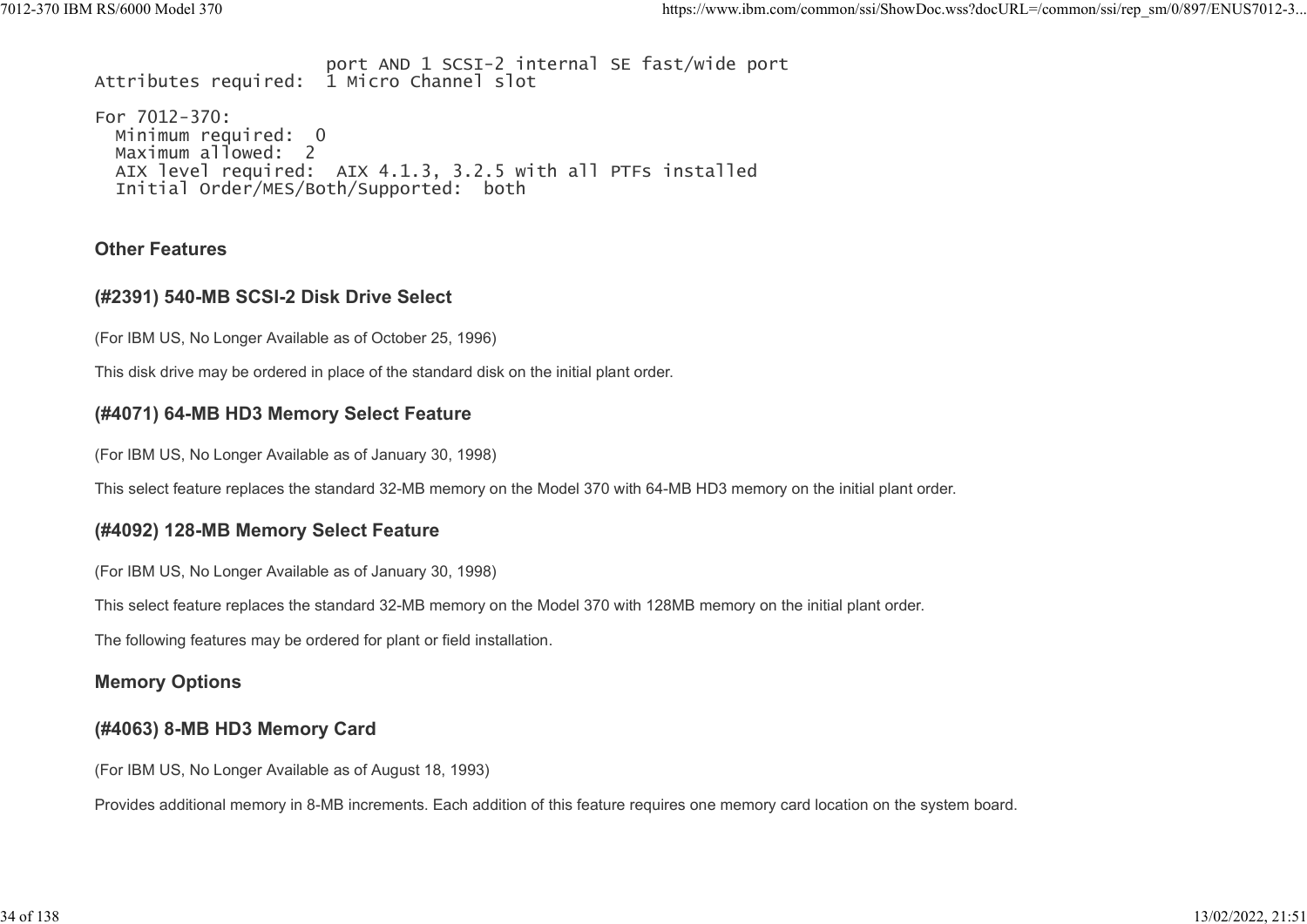## (#4066) 16-MB HD3 Memory Card

(For IBM US, No Longer Available as of December 21, 1993)

This feature provides additional memory in 16-MB increments. Each addition of this feature requires one memory card location on the system board.

## (#4067) 32-MB HD3 Memory Card

(For IBM US, No Longer Available as of January 30, 1998)

Provides additional memory in 32-MB increments. Each addition of this feature requires one memory card slot on the system board.

## (#4069) 64-MB HD3 Memory Card

(For IBM US, No Longer Available as of December 31, 1999)

Provides additional memory in 64-MB increments. Each addition of this feature requires one memory card slot on the system board.

## (#4090) 128-MB Memory Card

(For IBM US, No Longer Available as of December 1, 2000)

Provides additional memory in 128-MB increments. Each addition of this feature requires one memory card slot on the system board.

## Memory SIMM Kits

These features are for field installation (MES) only and are not available for plant installation.

AIX/6000 Version 3.2 with PTF U410257 or later is required for the installation of 128-MB memory.

## Determining memory board EC level

Prior to placing an order, an IBM representative must use lscfg -vl mem<sup>\*</sup> |pg on the installed machine to determine the card EC level. This determines if SIMM kits can be used on the installed memory boards.

Acceptable EC levels for memory boards for SIMM Kit installation are:

 For 64-MB SIMM Kit: 00,20,21 or 33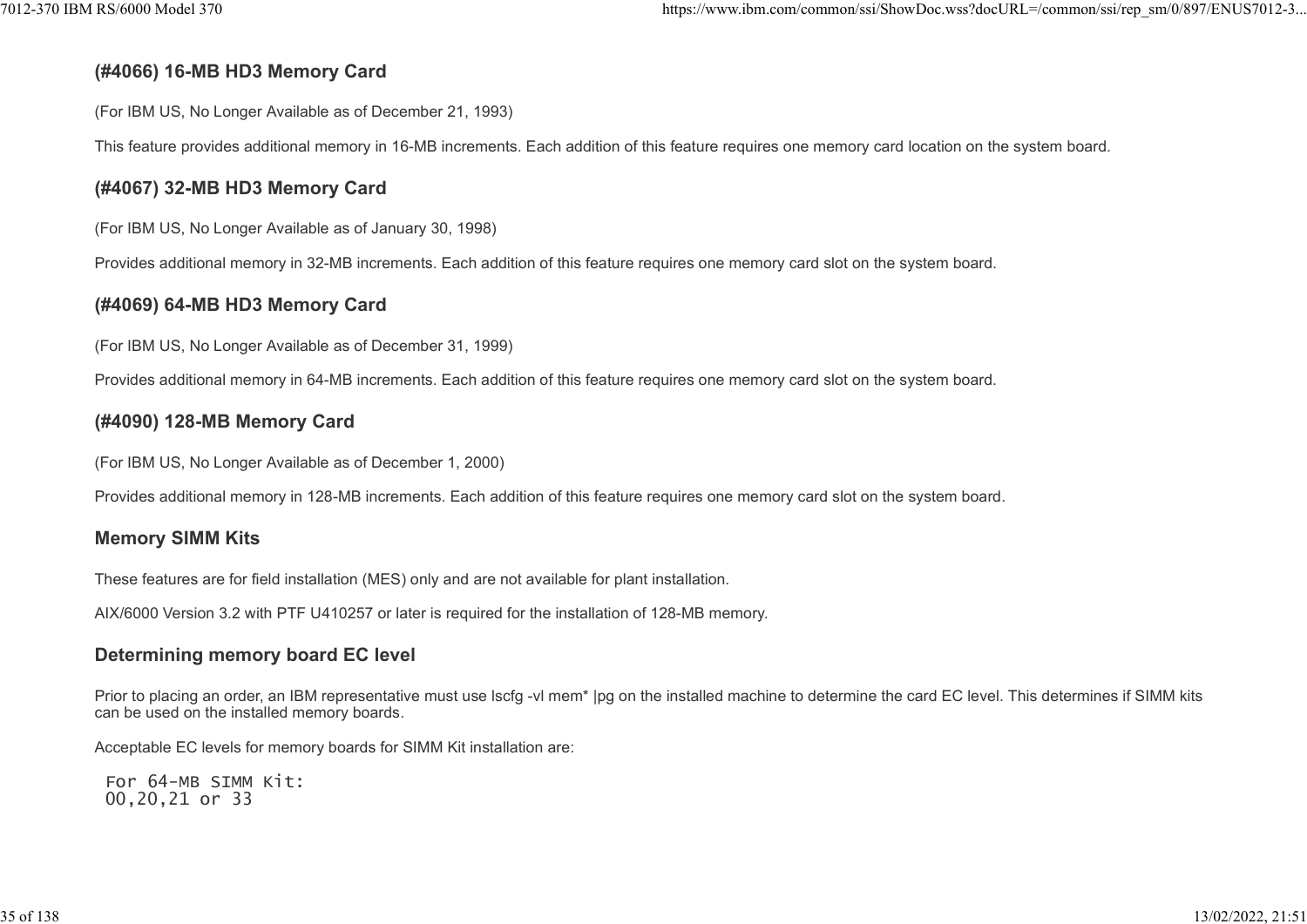If 00, there must be data not equal to 00 in device specific Z3 and Z2 field.

 For the 32-MB or 128-MB SIMM Kit: 20, 21, or 33

Some models require that memory be installed in pairs. For these machines; it is necessary for the total memory on each memory board in the pair be equal after SIMM Kit installation.

Parts removed become the property of IBM and must be returned to IBM.

## (#5032) 32-MB Memory SIMM Kit

(For IBM US, No Longer Available as of January 8, 1998)

This provides 32-MB memory on installed boards. Available as MES only.

## (#5064) 64-MB Memory SIMM Kit

(For IBM US, No Longer Available as of March 19, 1999)

Available as MES only. This provides 64-MB memory on installed boards.

#### (#5128) 128-MB Memory SIMM Kit

(For IBM US, No Longer Available as of December 1, 2000)

This provides 128-MB memory on installed boards. Available as MES only. Requires AIX/6000 3.2 or later.

#### Disk Storage

#### (#2560) 400-MB SCSI Disk Drive

(For IBM US, No Longer Available as of September 19, 1995)

Provides an additional 400 MB of internal disk drive storage.

Characteristics:

Formatted Capacity: 400 MB Form Factor: 3.5-inch Average Seek Time: 11.5 ms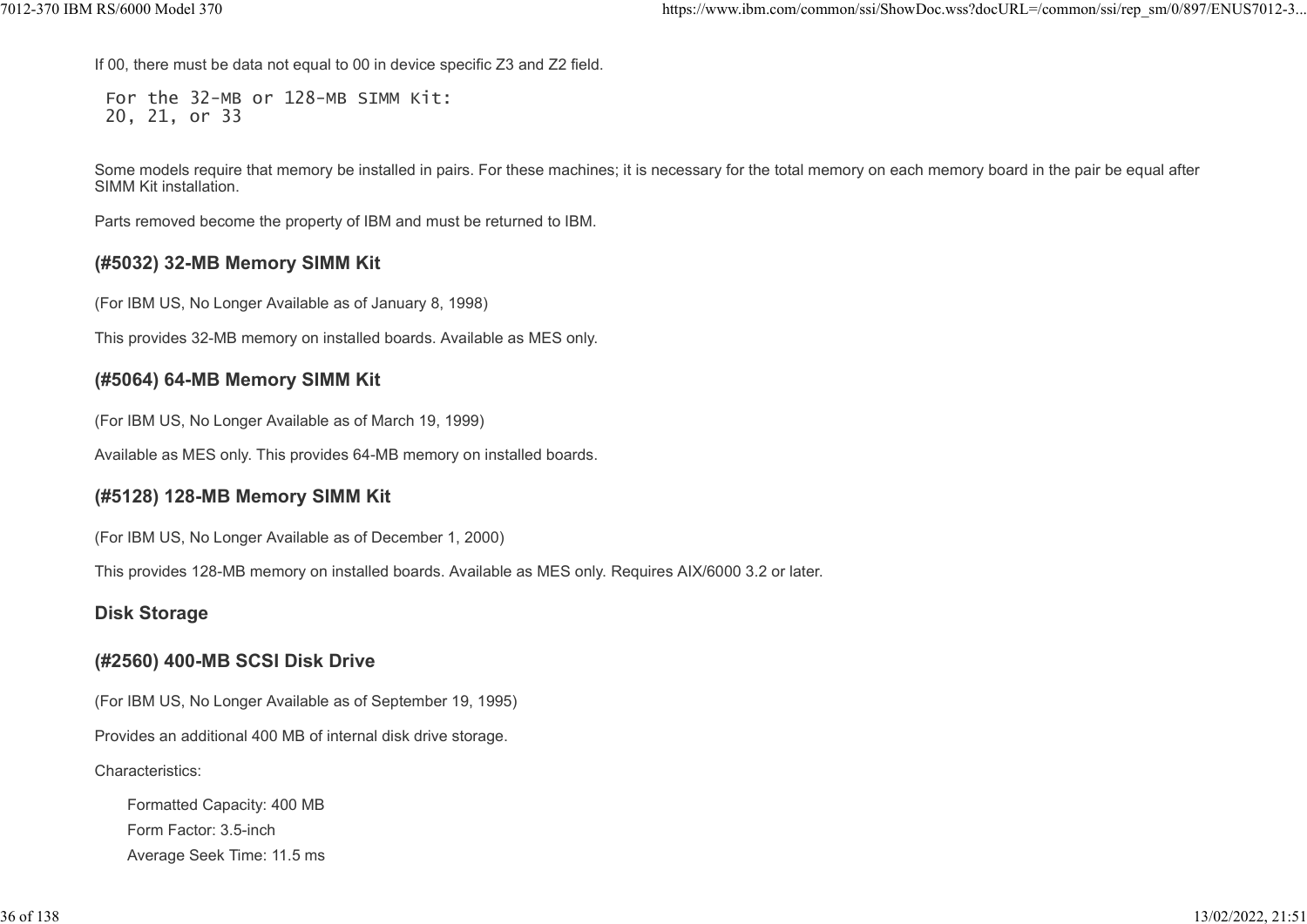Average Latency: 6.95 ms Rotational Speed: 4318 RPM Data Transfer Rate: Media - 2.0 MB/Sec SCSI Bus - 5.0 MB/Sec (max) 7012-370 IBM RS/6000 Model 370 https://www.ibm.com/common/ssi/ShowDoc.wss?docURL=/common/ssi/rep\_sm/0/897/ENUS7012-3...

Interface: SCSI (Single Ended) Synchronous

#### (#2555) 1-GB SCSI-2 Disk Drive

(For IBM US, No Longer Available as of May 12, 1997)

Provides 1 GB of SCSI-2 disk drive storage. (Operates at SCSI-1 performance when attached to SCSI-1 interface).

Formatted Capacity: 1.00 GB Form Factor: 3.5-inch Average Seek Time: 9.8 ms Average Latency: 6.95 ms Rotational Speed: 4316 RPM Data Transfer Rate: Media - 3.0 MB/Sec SCSI Bus - 10.0 MB/Sec (max) Interface: SCSI-2 (Single Ended) Synchronous Supports Command Reordering Supports Back to Back Write operation

# (#2390) 540-MB SCSI-2 Disk Drive

(For IBM US, No Longer Available as of October 25, 1996)

This feature provides an additional 540-MB of disk drive storage.

Characteristics:

Formatted capacity: 540 MB Form factor: 3.5-inch Average seek time: 8.5 ms Average latency: 4.76 ms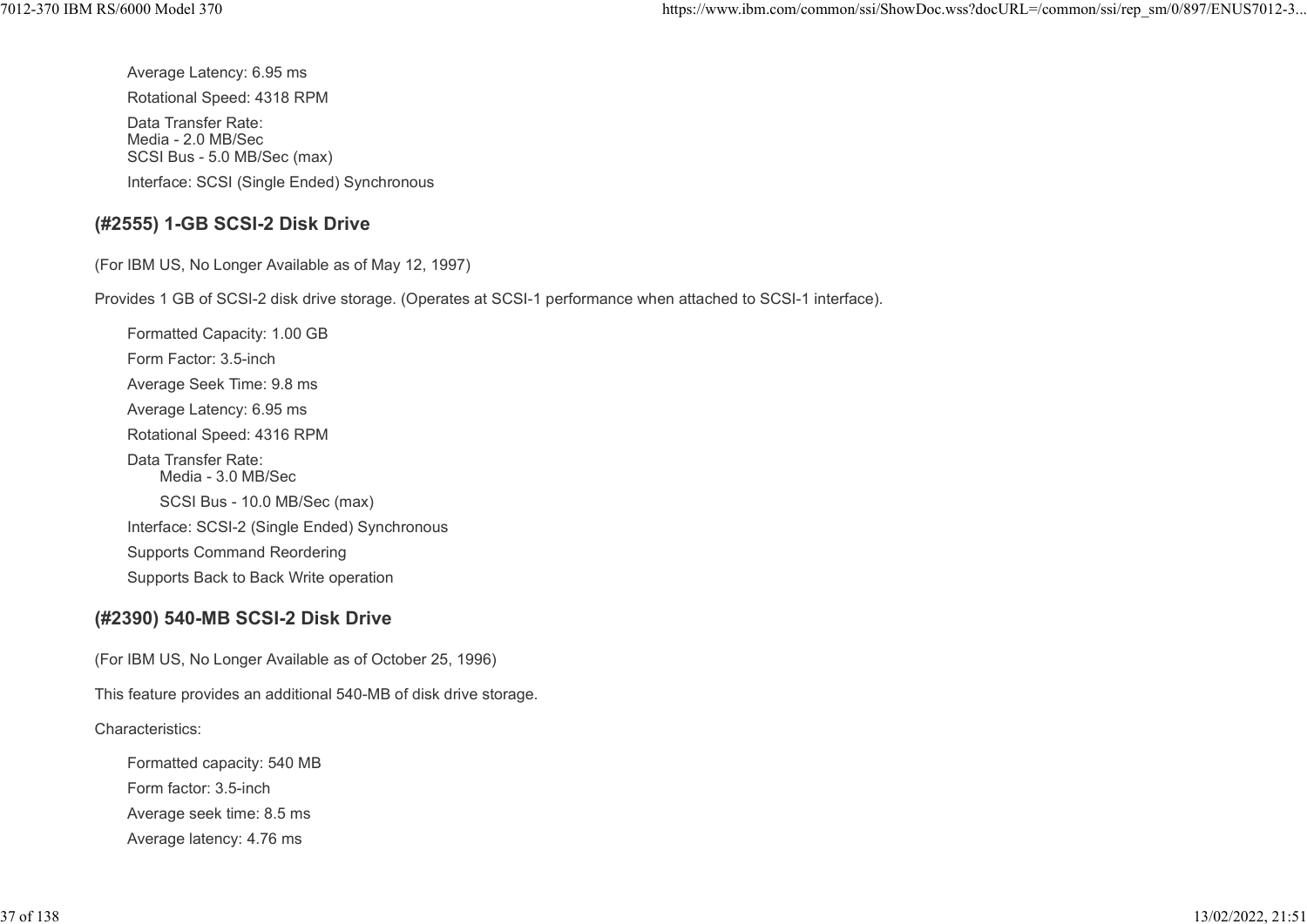Rotational speed: 6300 rpm

Data transfer rate: Media: 4.70 MB/sec (maximum) SCSI bus: 10 MB/sec (maximum) Interface: SCSI-2 (single ended) synchronous

#### (#2580) 2-GB SCSI-2 Disk Drive

(For IBM US, No Longer Available as of May 12, 1997)

This feature provides an additional 2 GB of disk drive storage. Characteristics:

Formatted capacity: 2 GB Form factor: 3.5-inch Average seek time: 9.5 ms Average latency: 5.56 ms Rotational speed: 5400 rpm Data transfer rate: Media: 5.22 MB/sec (maximum) SCSI bus: 10 MB/sec (maximum) Interface: SCSI-2 (single ended) synchronous

#### I/O Adapters

For detailed information on adapters and devices, reference the publication: "Hardware Technical Information Options and Devices" (SA23-2646).

# (#2404, #2405) IBM Ultimedia Video I/O Adapter

(For IBM US, No Longer Available as of January 8, 1998)

The Ultimedia Video I/O adapter for the RS/6000 provides a broad based solution for video enablement on the RS/6000. The Video I/O adapter is comprised of two cards: a base Micro Channel feature card which provides video in and video out (#2404) and a guest card which provides hardware assisted video data compression or decompression (#2405). Each card is separately orderable; however, it is required to have the base card installed as a prerequisite to the guest card. The Video I/O adapter requires only one Micro Channel slot of space with either the base card or the base and guest card installed.

The Ultimedia Video I/O adapter provides support for numerous multimedia applications requiring video. Support is provided for these application requirements: still or full motion video, NTSC, PAL or S-video standards and YUV or RGB color spaces. A variety of image sizes are supported in the video capture mode and one busmaster DMA channel is offered to enhanced system thruput. A further benefit is the savings obtained through the use of the compression and decompression algorithm provided on the guest card which provides considerable assistance with regards to transporting video data internally in the system or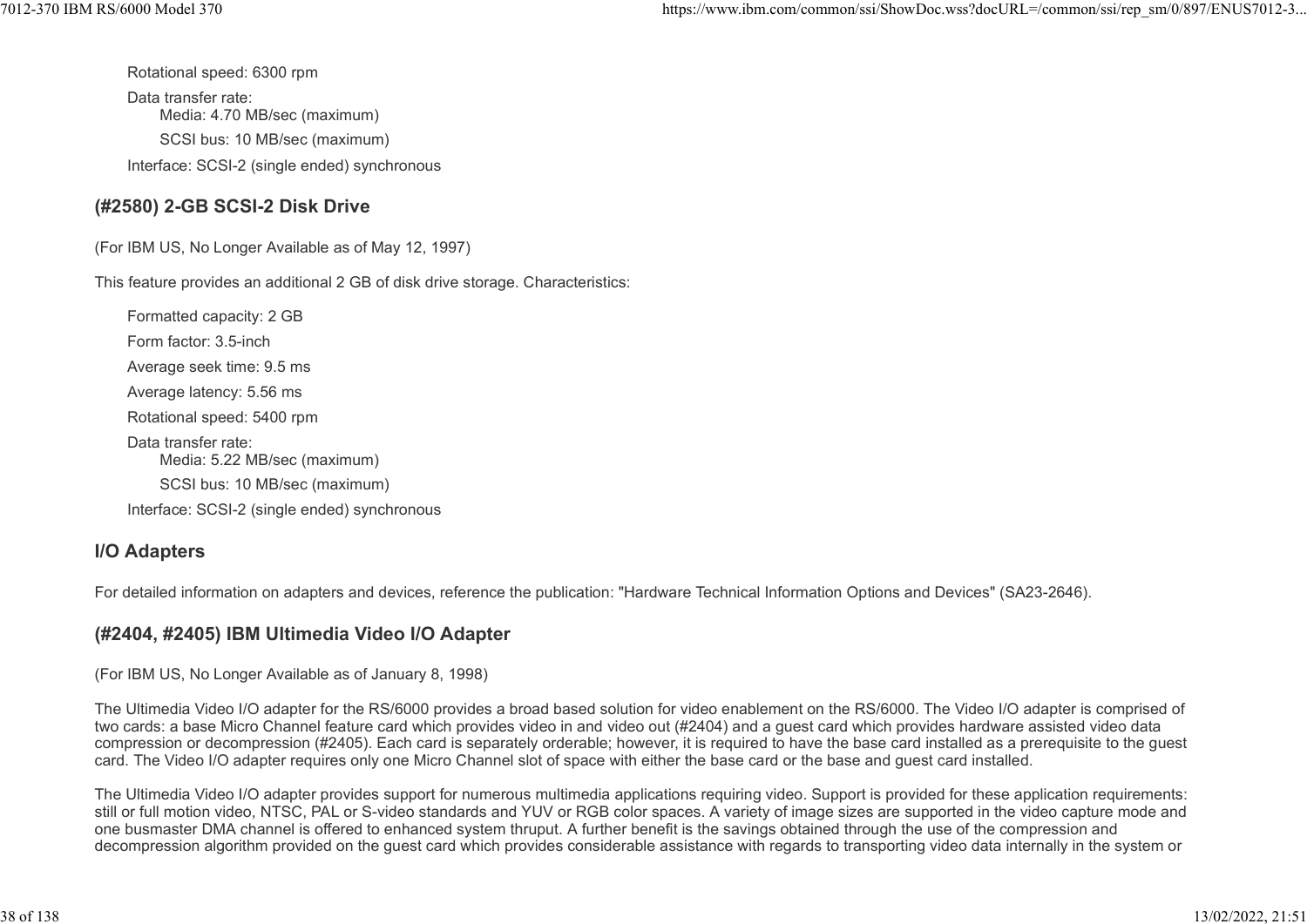across the network, as only the compressed data need be sent.. The compression algorithm supported in hardware is M-JPEG, a universal video compression/decompression format. The compression/ decompression hardware is fully programmable to allow the user to select the compression level desired. 1012-370 IBM RS/6000 Model 370<br>across the network, as only the compressed data need be sent.. The compression algorithm supported in hardware is M-JPEG, a universal video<br>compression/decompression format. The compression/

The Ultimedia Video I/O adapter provides the required support for applications such as multimedia enabled training, authoring, desktop publishing, video collaboration (still or live), and video distribution.

#### Details of Supported Functions

#### Video Formats Supported

Analog Video In: NTSC, PAL or S-video Analog Video Out NTSC, PAL or S-video Digital Video YUV 4:2:2 (16 bit) RGB (8 bit) RGB (24 bit)

#### Base Card Functions (FC2404)

The Ultimedia Video I/O base Adapter directly supports several programmable functions and in addition provides the system level interface for the guest compression/decompression card. The functions provided on the base card include: analog to digital conversion with video capture support, digital to analog conversion with video out support, selectable color space conversion for video in, monitoring of incoming video images with a supported IBM graphics adapter and/or an external video monitor, scaling the size of the incoming video image, and DMA transfer of the digital image data to and from the card.

Video Capture: The adapter will provide video capture on a frame by frame (or field by field) basis of "live" video from a single source. Selection of S-video or CVBS input formats is enabled. The captured video is converted from NTSC (PAL) to YUV. The YUV digital video may be converted to 24 bit RGB, 8 bit dithered RGB or remain YUV.

Video Output: The base adapter supports transfer of digital YUV (4-2-2 16 bit) data. Via the guest card, both digital YUV and compressed M-JPEG data are supported from the system to be output as PAL or NTSC in both S-video or CVBS format. The Video I/O adapter accepts input from the system as 320 x 240 or 640 x 240 pixel fields which are output as full size NTSC (640 x 480) images to a display or recorder. Likewise, PAL images are output as 768 x 576 pixel images from 384 x 288 or 768 x 288 pixel field input. If the compression/decompression card is used, the M-JPEG format is accepted from the system in the same field sizes as above, an output as full size NTSC or PAL images.

Scaling: Captured video input may be scaled down from a maximum NTSC or PAL resolution (640 x 480, 768 x 576) in even increments to the minimum resolution desired.

Video Monitoring: The monitoring of incoming video data is supported with an IBM supported graphics adapter and/or a video monitor. The following image sizes as shown in table #1 are supported for viewing with a supported graphics adapter.

#### 8 BIT DITHERED MODE SELECTED ON GRAPHICS ADAPTER AND VIDEO I/O

| <b>NTSC SOURCE</b> | <b>PAL SOURCE</b> |
|--------------------|-------------------|
|                    |                   |

| 640 X 480        | FULL SIZE | 768 X 576 |
|------------------|-----------|-----------|
| $320 \times 240$ | CIF SIZE  | 384 X 288 |
| $160 \times 120$ | OCIF SIZE | 192 X 144 |

24 BIT RGB MODE SELECTED ON GRAPHICS ADAPTER AND VIDEO I/O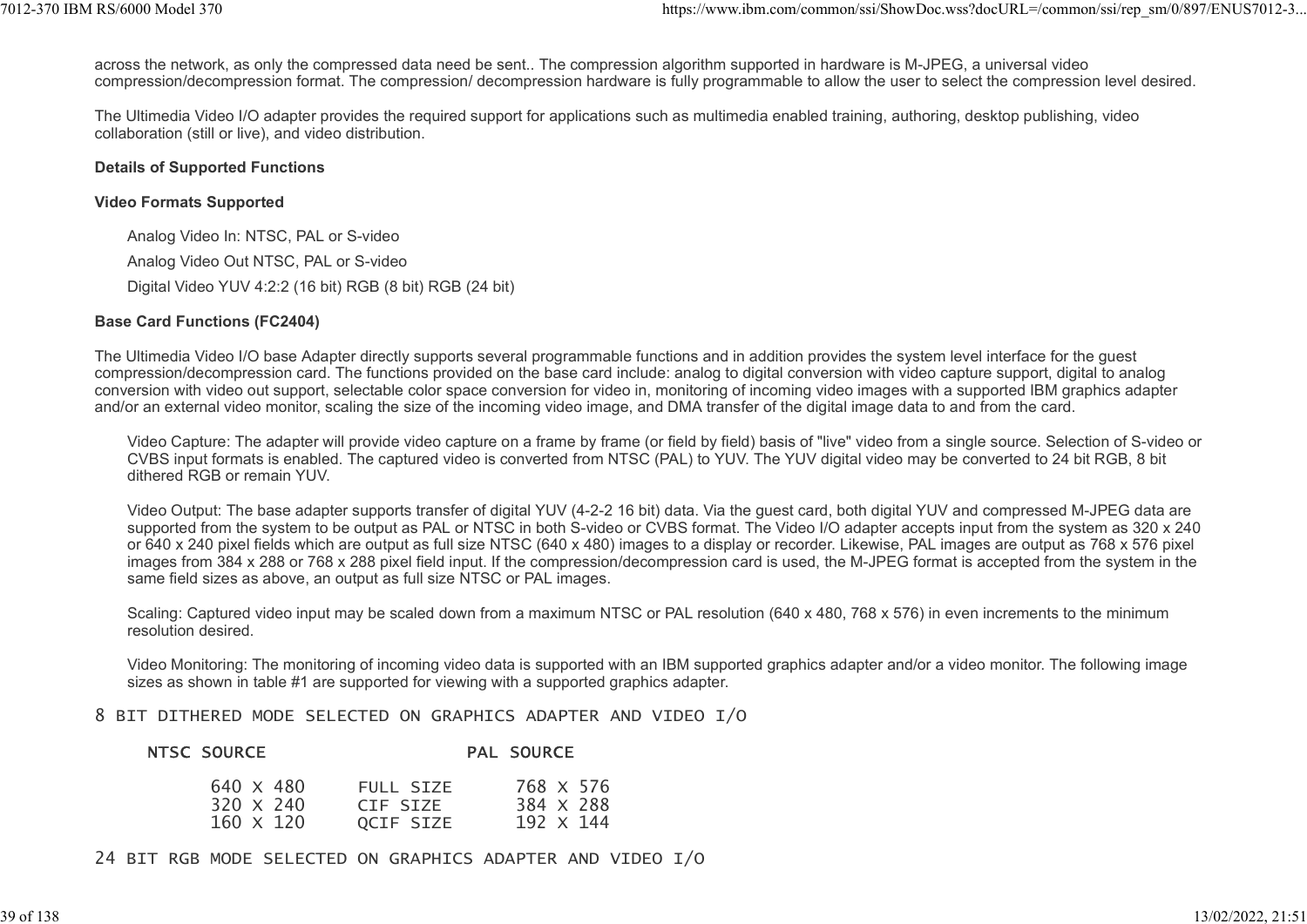# NTSC SOURCE PAL SOURCE 7012-370 IBM RS/6000 Model 370 https://www.ibm.com/common/ssi/ShowDoc.wss?docURL=/common/ssi/rep\_sm/0/897/ENUS7012-3...<br>NTSC SOURCE<br>229 M 249 AL SOURCE

| $320 \times 240$ | CIF SIZE  | 384 X 288 |
|------------------|-----------|-----------|
| 160 X 120        | QSIF SIZE | 192 X 144 |

Table #1 Video Monitoring with a supported graphics adapter

#### Compression/Decompression Guest Card (FC2405)

The compression/decompression of video is supported with the M-JPEG algorithm in either the compression or decompression mode. This card supports full motion video capture and video out utilizing the enablements provided by the base video card mentioned previously. Video monitoring concurrent with M-JPEG compression is supported.

When compression is required, the quality or compression information is provided by the user through a software interface whereas the decompression file sent to the adapter contains the necessary information for software to automatically interpret the necessary command and control information for the user.

Video out images may be accepted as either full size NTSC or PAL or CIF size NTSC or PAL from the system. Scaling of the CIF size images to full size NTSC, PAL or S-video images for video out is featured through support on the base card.

The Video I/O adapter supports M-JPEG compression and capture of video in to CIF or full size frames with concurrent monitoring of the video. The video may be viewed in an X-window in 8 bit dithered or 24 bit RGB on a supported graphics adapter at CIF size (320 x 240 NTSC. 384 x 288 PAL).

#### External Connections

Four external connectors are provided for video:

S-VHS mini din jack for video in

C-VBS RCA type jack for video in

S-VHS mini din jack for video out

C-VBS RCA type jack for video out

#### System Interface

The Video I/O adapter card functions as a 32 bit Micro Channel bus master accepting streaming data and address in 32 bit widths. Parity checking is enabled on both address and data lines. Programmable Option Select (POS) is provided for software initialization.

#### Cabling

No cabling is supplied with the Video I/O adapter.

#### Programming Interface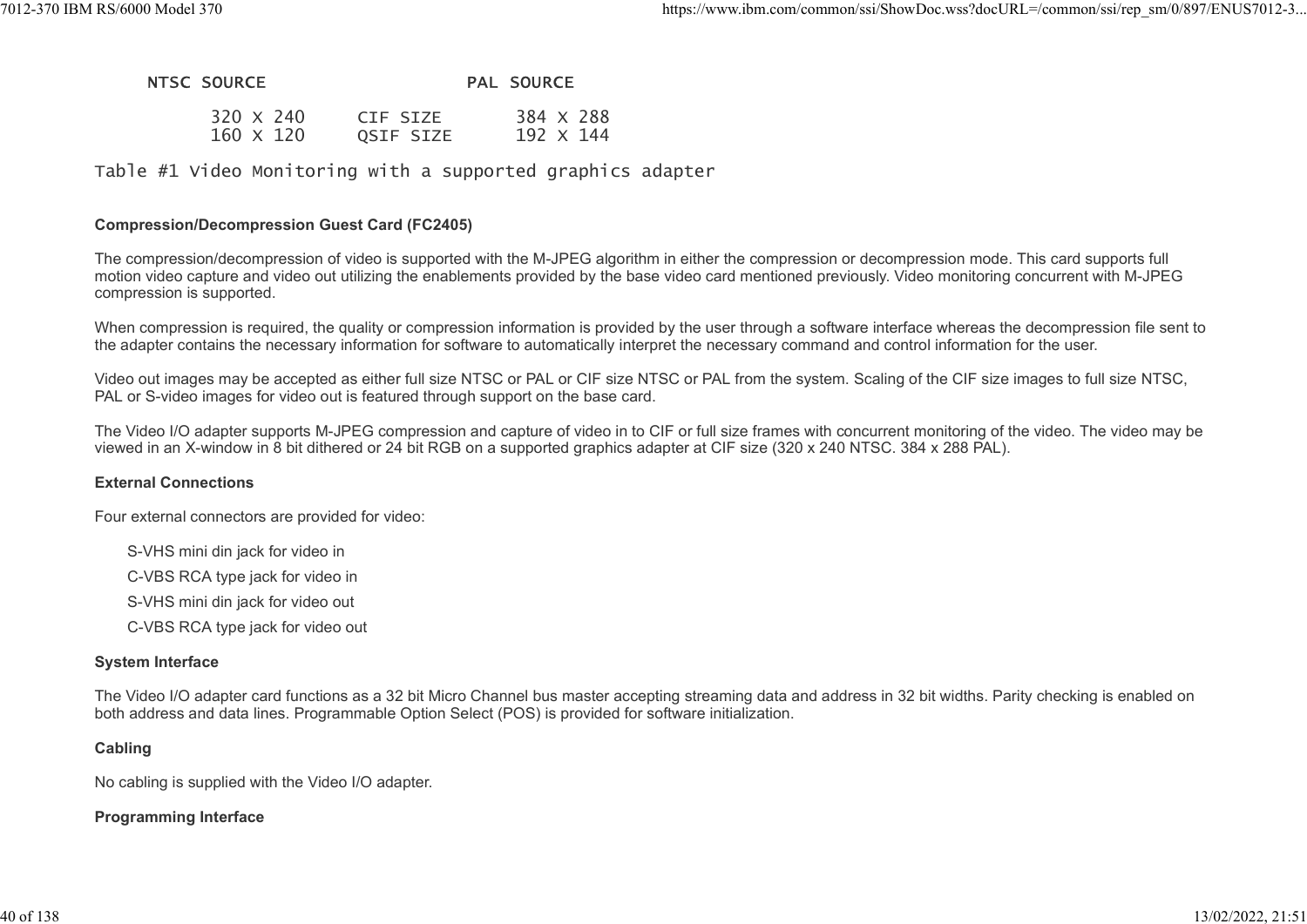Ultimedia Services for AIX 1.2 or later supplies the necessary device driver API and support GUI interfaces. 7012-370 IBM RS/6000 Model 370 https://www.ibm.com/common/ssi/ShowDoc.wss?docURL=/common/ssi/rep\_sm/0/897/ENUS7012-3...

#### Hardware Requirements

#### IBM Ultimedia Video I/O Adapter

One Micro Channel slot is required for the IBM Ultimedia Video I/O Adapter

One Incremental Cooling Fan (#6506) is required for the IBM Ultimedia Video I/O Adapter (#2404) on machine type 7013.

If the IBM Video I/O compression/decompression Guest Card is attached, only one Micro Channel slot is required for both cards.

#### POWER GXT155L

One 601 slot is required for the GXT155L Graphics Adapter.

#### IBM Ultimedia Audio Adapter

One half length Micro Channel slot is required for the IBM Ultimedia Audio Adapter.

#### Programming Requirements

#### IBM Ultimedia Video I/O Adapter

AIX/6000\* Version 3.2.5 for RS/6000 (5756-030) AIXwindows Environment/6000 (5601-257) Version 1.2.3. Ultimedia Services for AIX 5696-709) Version 1.2.1 or later

#### or

AIX/6000(R) Version 4.1 (5765-393) with AIXwindows 2D and SOMobject Base Tool Kit installed Ultimedia Services for AIX (5696-906) Version 2.1.1 or later

#### IBM Ultimedia Audio Adapter Select

AIX/6000\* Version 3.2.5 for RS/6000 (5756-030) AIXwindows Environment/6000 (5601-257) Version 1.2.3. Ultimedia Services for AIX 5696-709) Version 1.2 or later

#### or

AIX/6000\* Version 4.1 (5765-393) with AIXwindows 2D and SOMobject Base Tool Kit installed Ultimedia Services for AIX (5696-906) Version 2.1 or later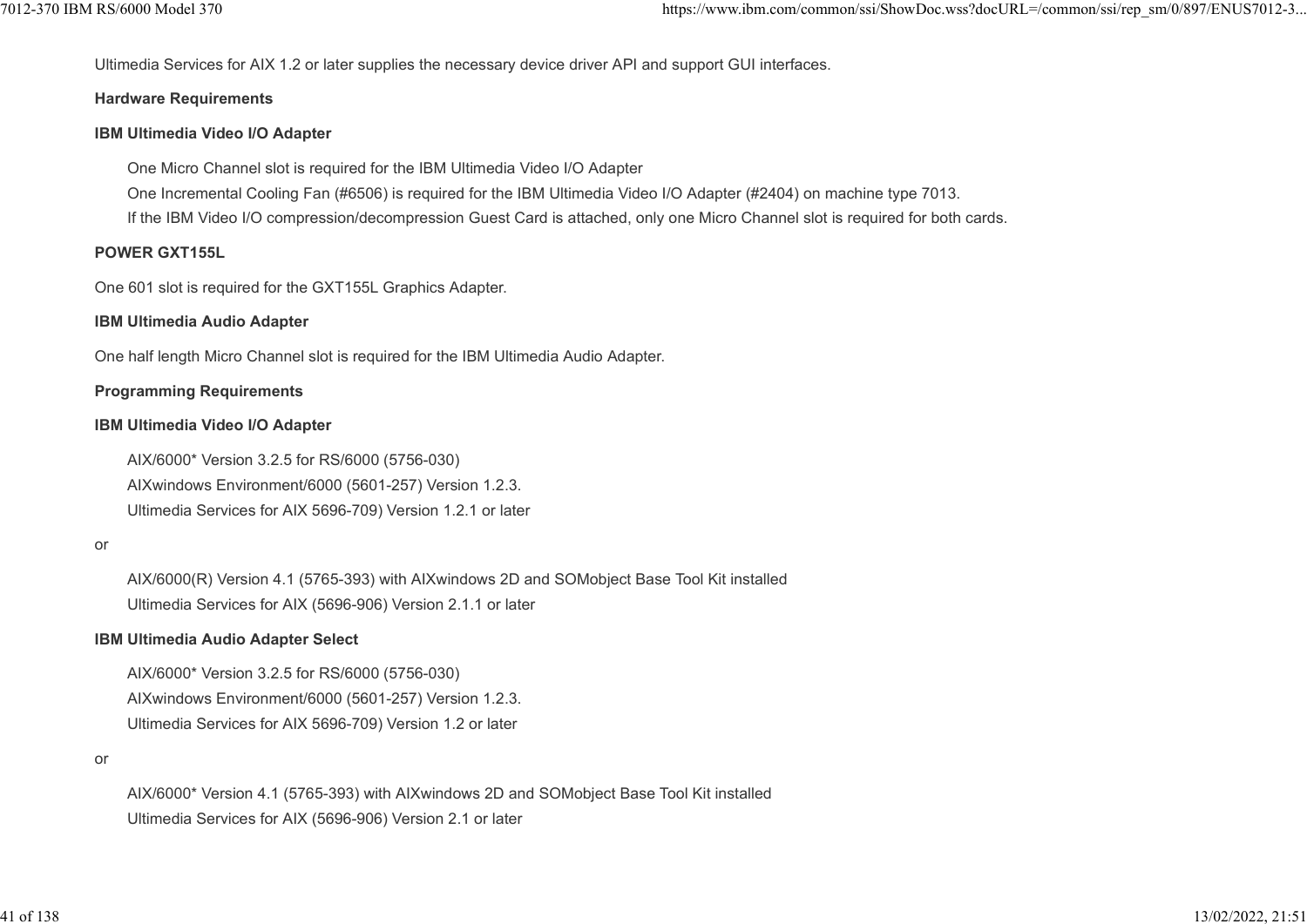#### POWER GXT155L

AIX Version 3.2.5 for RS/6000 enhancement 6, (5756-030)

AIXwindows Environment/6000 Version 1.2.5 (support for X11R5) (5601-257) or higher is required for installation of this graphics adapter. For customers requiring 3D software support for OpenGL, PEX and PHIGS, the AIXwindows 3D feature is required.

#### **OR OR OR**

IBM AIX Version 4.1.1 or later, at the level, including any updates, that is current at the time these features are available. For customers requiring 3D software support for OpenGL, OpenGL and GL 3.2 Version 4.1 for AIX is required. For customers requiring 3D software support for PEX and PHIGS, PEX and PHIGS Version 4.1 for AIX is required.

#### Physical Interface Specifications

Key Input Parameters

NTSC composite video, digitized to 4:2:2 YCrCb, 75 ohms

PAL composite video, digitized to 4:2:2 YCrCb, 75 ohms

NTSC S-video input

PAL S-video input

Key Output Parameters

NTSC composite video, 75 ohms, S/N 45db typical

PAL composite video, 75 ohms, S/N 45db typical

NTSC S-video output

PAL S-video output

Connector Type

CVBS In RCA Jack

CVBS Out RCA Jack

S-video In 4 position S-video MINI-DIN Jack

S-video Out 4 position S-video MINI-DIN Jack

# (#2835) SCSI High-Performance External I/O Controller

(For IBM US, No Longer Available as of July 6, 1999)

Provides high-performance attachment of single ended SCSI disk drives, CD-ROM and tape devices. This feature and the appropriate cables provides for the attachment of up to seven SCSI devices external to the system unit (6 meters, 19.6 feet maximum). Up to four SCSI controllers (#2835) are supported on the 370.

Characteristics:

The adapter conforms to ANSI Doc X3.131 - 1986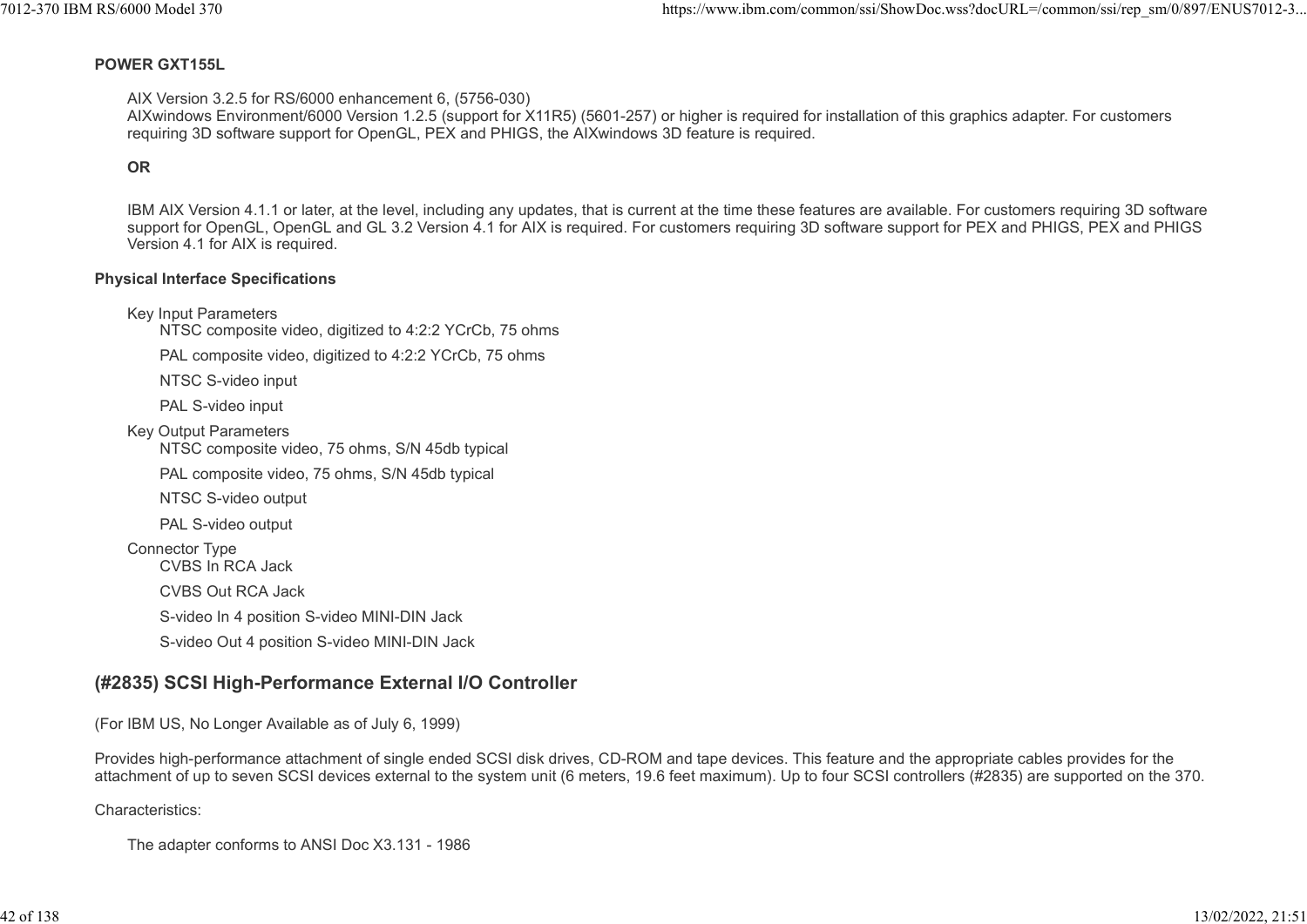Accepts multiple commands per device at a time from system SCSI burst data rate 4.0 MB per second (synchronous protocol) Acts as SCSI initiator (command issuer) SCSI parity support Micro Channel Interface: 4 byte (32-bit) Bus Master Streaming Data Support Address and Data Parity Support Standard Micro Channel form factor card %%7012-370 IBM RS/6000 Model 370<br>https://www.ibm.com/common/ssi/ShowDoc.wss?docURL=/common/ssi/rep\_sm/0/897/ENUS7012-3...<br>SCSI burst data rate 4.0 MB per second (synchronous protocol)

#### (#2410) SCSI-2 High-Performance External I/O Controller

(For IBM US, No Longer Available as of January 10, 1997)

Provides high-performance attachment of external single ended SCSI and SCSI-2 devices. The SCSI-2 Controller allows up to 10 MB per second data rate for SCSI-2 devices and supports Command Tagged Queuing. This feature provides for the attachment of one IBM 9334 Expansion Unit or up to four external IBM supported SCSI devices with IBM supported cables. Maximum SCSI bus length of 3.75 meters (12.3 feet) with IBM supported cables (#2836 and #3130) or 3.0 meters (9.8 feet) with non-IBM supported cables. Maximum cable length for the attachment of the IBM 9334 Expansion Unit is approximately 6 meters (19.6 feet) with the IBM supported cables. Up to four SCSI controllers (#2410) are supported on the 370.

Characteristics:

Adapter conforms to ANSI Doc X3T9.2/86-109 rev 10h Accepts multiple commands per device at a time from system SCSI-2 data rate of up to 10.0 MB per second (synchronous protocol) Acts as SCSI initiator (command issuer) Acts as SCSI target to commands from another initiator SCSI parity support Standard Micro Channel form factor card Micro Channel Interface: 4-byte (32-Bit) Bus Master Streaming Data Support Address and Data Parity Support Supports Command Tagged Queuing (as SCSI initiator)

# (#2415) IBM SCSI-2 Fast/Wide Adapter/A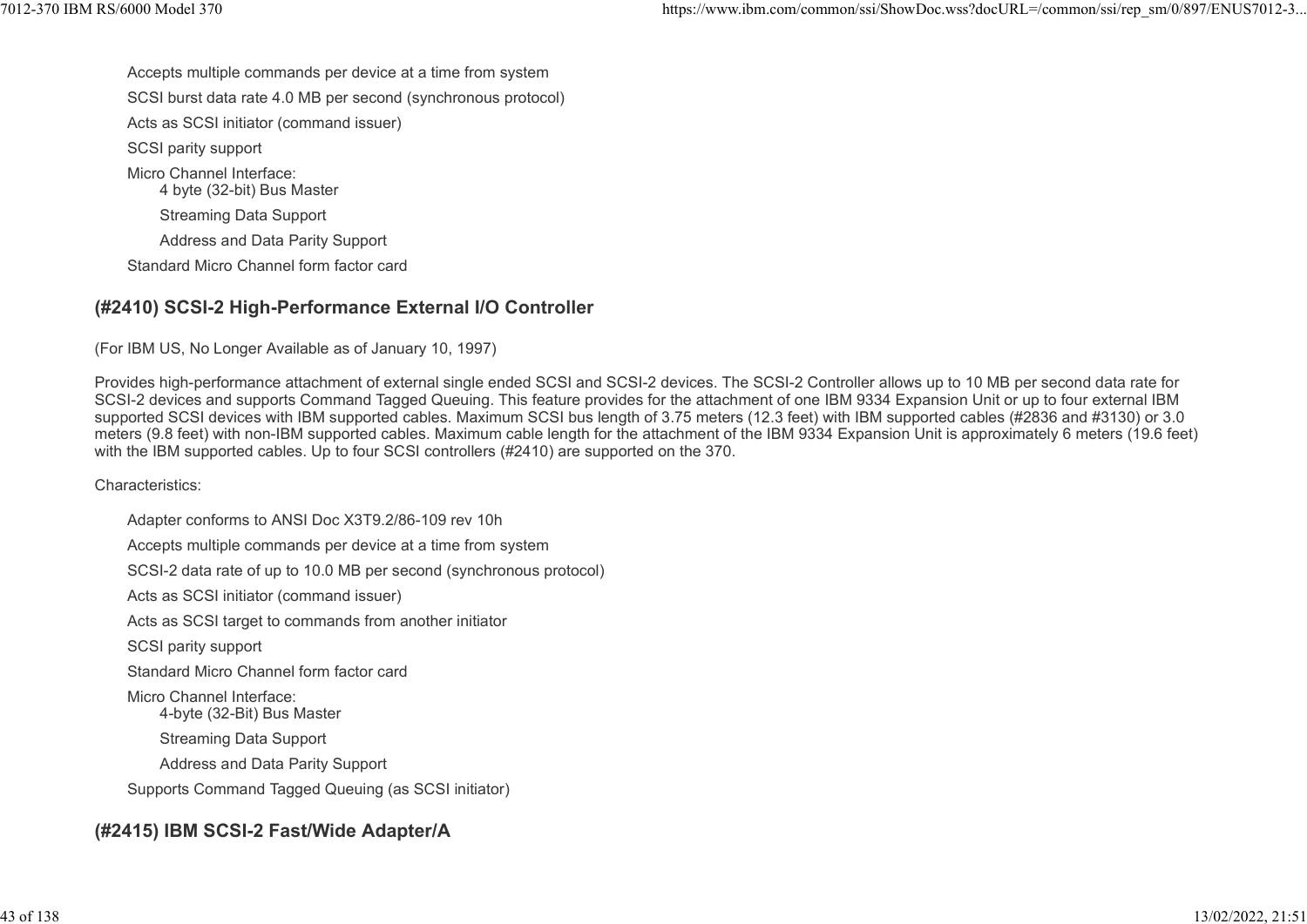(For IBM US, No Longer Available as of November 16, 1999)

The IBM SCSI-2 Fast/Wide Adapter/A is a dual ported fast (10 MHz) and wide (2 bytes wide) SCSI-2 Micro Channel Adapter that can provide synchronous SCSI bus data rates of up to 20 megabytes per second. It provides high performance attachment to single ended (SE) SCSI disks, CD-ROMs, tape devices, read/write (R/W) optical devices, and storage subsystems. The maximum data rate is dependent on the maximum data rate of the devices. 1012-370 IBM RS/6000 Model 370<br>(For IBM US, No Longer Available as of November 16, 1999)<br>The IBM SCSI-2 Fast/Wide Adapter/A is a dual ported fast (10 MHz) and wide (2 bytes wide) SCSI-2 Micro Channel Adapter that can provi

The IBM SCSI-2 Fast/Wide Adapter/A has one internal SE port and one external SE port. Each SE port is capable of addressing up to seven SE SCSI devices. The number of physical devices attached to each port is limited by SCSI bus cabling restrictions. The internal port of this adapter supports either 8-bit or 16-bit devices via a 8-bit or 16-bit connector. Only one of these two connectors may be used at one time. (Devices of different bus attachment widths cannot be connected/used at the same time.) External cabling may be up to 6 meters (19.6 feet) when attached to the 9334-010 or 9334-500, 3 meters when attached to anything else and is supplied by the attaching device.

Characteristics:

Controller conforms to ANSI Doc X3T9.2/86-109 rev 10h Accepts multiple commands per device from system SCSI-2 data rate of up to 20 Mb per second (synchronous protocol) Acts as SCSI initiator (command issuer) SCSI parity support Micro Channel Interface 4 byte (32-Bit) Bus Master Streaming Data Support (40 Mb/sec burst) Address and Data Parity Support Occupies one Micro Channel slot Supports Command Tagged Queuing (as SCSI initiator)

#### Note: System IPL cannot occur from a device attached through this adapter. (#2416) IBM SCSI-2 Differential Fast/Wide Adapter/A

(For IBM US, No Longer Available as of January 30, 1998)

The IBM SCSI-2 Differential Fast/Wide Adapter/A is a dual ported fast (10 MHz) and wide (2 bytes wide) SCSI Micro Channel Adapter that can provide synchronous SCSI bus data rates of up to 20 megabytes per second. The SCSI-2 Differential Fast/Wide Adapter/A provides high performance attachment to Differential SCSI disks, disk subsystems, tape devices, and read/write optical subsystems. The maximum data rate is dependent on the maximum data rate of the device. The IBM SCSI-2 Differential Fast/Wide Adapter/A has one internal single ended port and one external Differential port. The internal port is capable of addressing up to seven single ended devices, the external port is capable of addressing up to seven differential devices. The number of physical devices attached to each port is limited by SCSI bus cabling restrictions. The internal port of this adapter supports either 8-bit or 16-bit devices via a 8-bit or 16-bit connector. Only one of these two connectors may be used at one time. (Devices of different bus attachment widths cannot be connected/used at the same time.) The external Differential SCSI bus is capable of supporting cable lengths of 25 meters (82 feet).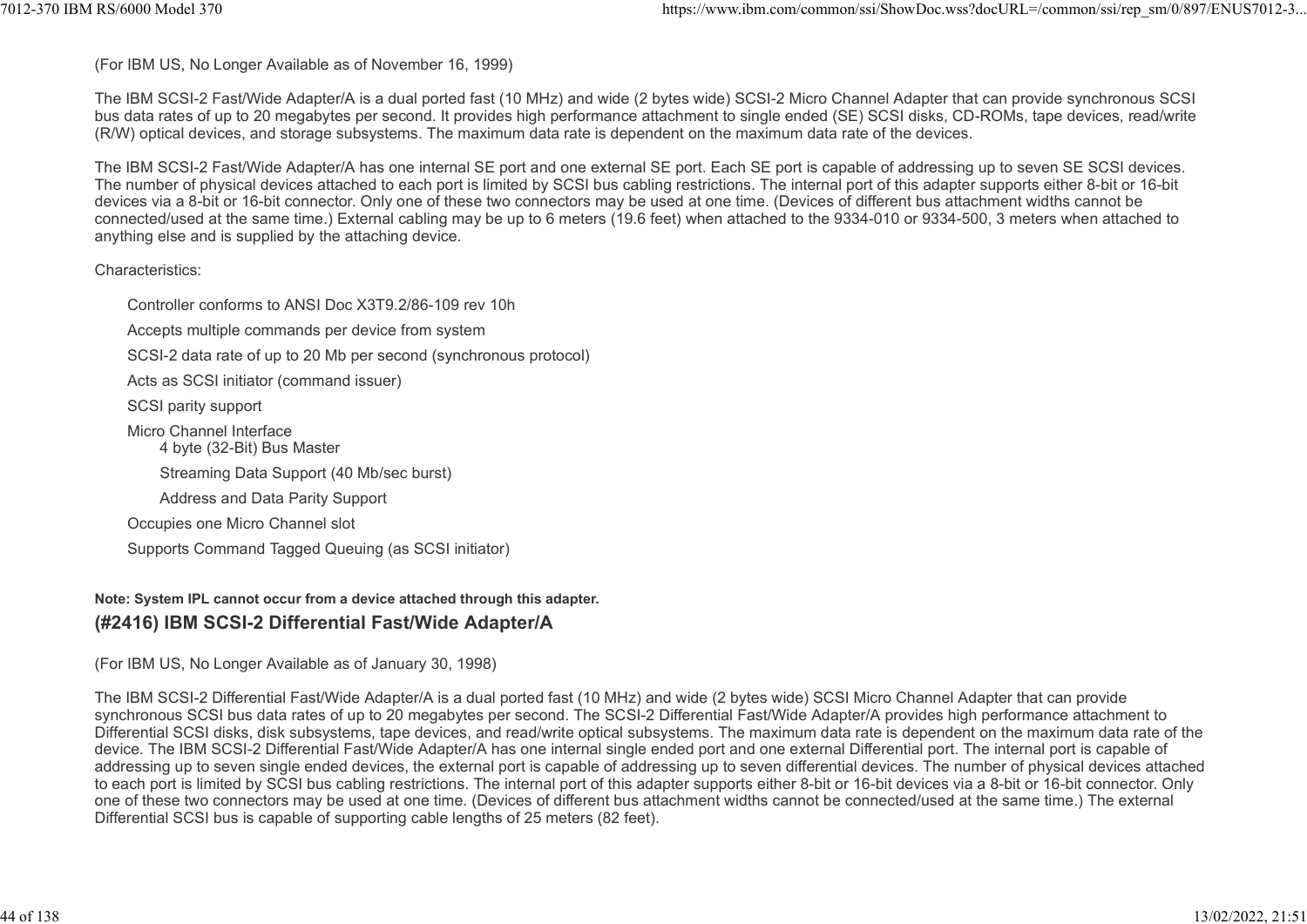Additional system, subsystem, and high availability connections are also now available with the differential system-to-system and Y-cable features. %7012-370 IBM RS/6000 Model 370<br>https://www.ibm.com/common/ssi/ShowDoc.wss?docURL=/common/ssi/rep\_sm/0/897/ENUS7012-3...<br>Additional system, subsystem, and high availability connections are also now available with the diffe

#### Characteristics:

Controller conforms to ANSI Doc X3T9.2/86-109 rev 10h Accepts multiple commands per device from system SCSI-2 data rate of up to 20 Mb per second (synchronous protocol) Acts as SCSI initiator (command issuer) SCSI parity support Micro Channel Interface 4 byte (32-bit) Bus Master Streaming Data Support (40 Mb/sec burst) Address and Data Parity Support Occupies one Micro Channel slot Supports Command Tagged Queuing (as SCSI initiator)

#### Note: System IPL cannot occur from a device attached through this adapter. (#2420) SCSI-2 Differential High-Performance External I/O Controller

(For IBM US, No Longer Available as of January 10, 1997)

The SCSI-2 Differential High-Performance External I/O Controller provides attachment of external SCSI-2 differential devices and is the recommended SCSI controller for increased availability configurations. The SCSI-2 differential controller features improved SCSI bus signal cable quality over the current SCSI controllers FC #2410 and #2835 and a maximum SCSI bus length of up to 19-meters (62.3 feet). The SCSI-2 Differential Controller supports up to a 10- MB/second data rate for SCSI-2 differential devices and supports Command Tagged Queuing.

Increased storage capacity per adapter of up to 96 GB of user- available protected storage with 2 IBM 7135 RAIDiant Arrays

Provides attachment of up to 7 external SCSI-2 differential devices

Supports attachment of the IBM 3490E models C11 and C22 Tape Drives

Supports attachment of the IBM 3490E models E01 and E11 Tape Drives

Supports attachment of up to 2 IBM 9334-501 differential expansion units per controller

Cabling is ordered with the IBM 9334, IBM 7135, and by also ordering the SCSI-2 Differential Y-Cable (#2422) and SCSI-2 Differential System- to-System Cable (#2423). Up to two SCSI controllers (#2420) are supported on the 370.

#### Characteristics:

Controller conforms to ANSI Doc X3T9.2/86-109 rev 10h

Accepts multiple commands per device at a time from system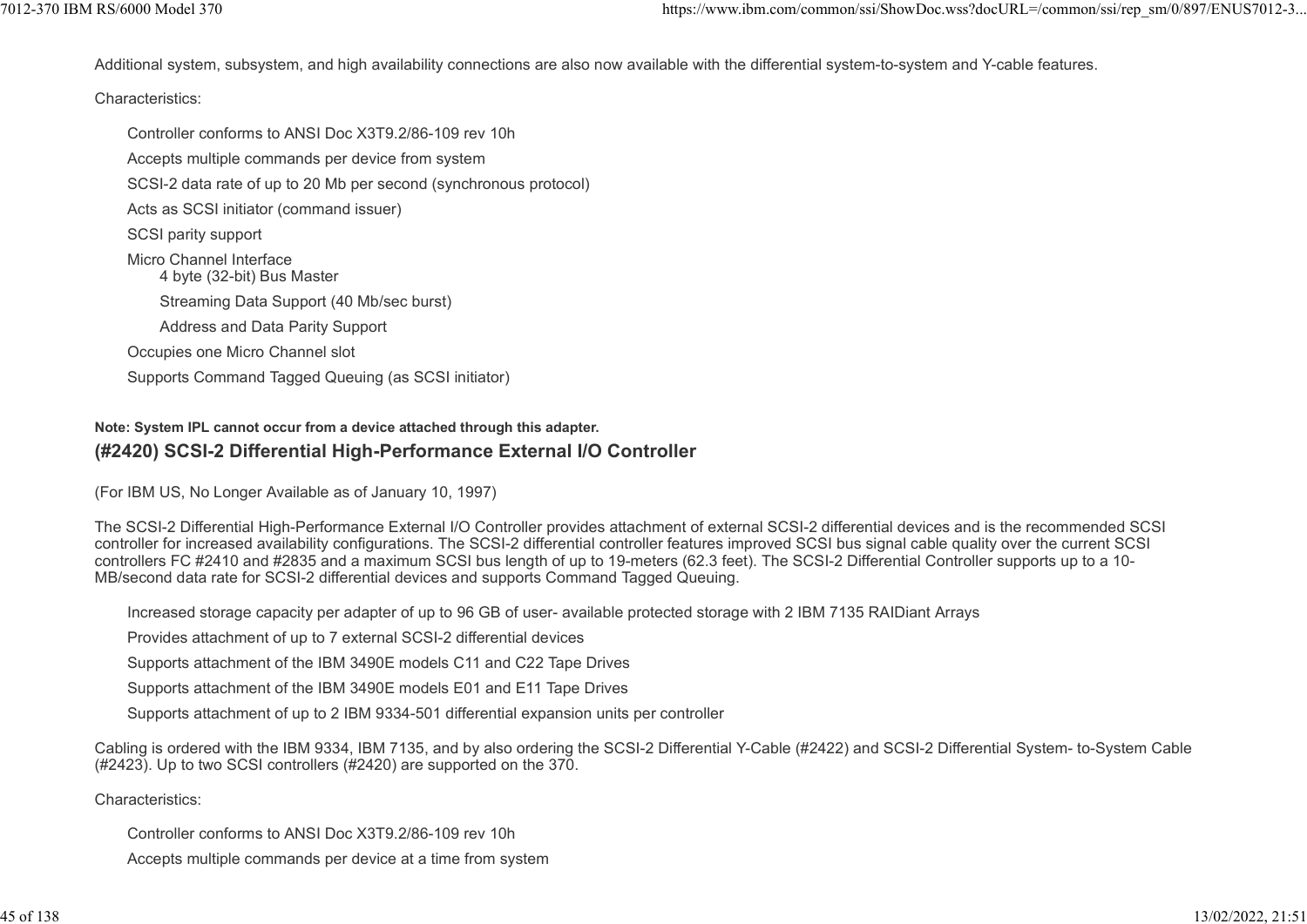SCSI-2 data rate of up to 10.0 MB/second (synchronous protocol) Acts as SCSI initiator (command issuer) Acts as SCSI target to commands from another initiator SCSI parity support Occupies one Micro Channel slot Micro Channel interface: 4-byte (32-bit) bus master Streaming data support Address and data parity support Supports Command Tagged Queuing (as SCSI initiator) %%7012-370 IBM RS/6000 Model 370<br>SCSI-2 data rate of up to 10.0 MB/second (synchronous protocol)<br>Acts as SCSI initiator (command issuer)

# (#6211) High-Performance Disk Drive Subsystem Adapter (80 MB/sec)

(For IBM US, No Longer Available as of October 25, 1996)

The High-Performance Disk Subsystem Adapter supports attachment of the IBM 9333 Model 500 High-Performance Disk Drive Subsystem. Up to four subsystems may be attached to each adapter. Only one adapter (#6211) is supported on the 360/370 systems. Cables for attaching the IBM 9333 Model 500 Subsystem are included with the subsystem. Up to two adapters can be attached to a RS/6000.

# (#6212) High-Performance Subsystem Adapter (40/80 MB/sec)

(For IBM US, No Longer Available as of March 19, 1999)

The High-Performance Subsystem Adapter (40/80 MB/sec) allows attachment of four (per adapter) IBM 9333 High-Performance Disk Drive Subsystems to a RS/6000. Maximum storage per subsystem is 8.0 GB, increasing the maximum storage per High-Performance Subsystem Adapter (40/80) to 32 GB. The High-Performance Subsystem Adapter (40/80) supports mixed configurations of new and current models of the IBM 9333 High-Performance Disk Drive Subsystem. This adapter has been designed to minimize data and command processing times. Up to 4 subsystems may be attached to each system adapter without degrading the subsystem performance. Up to two adapters can be attached to a RS/6000.

Note: This adapter can be used in place of the High-Performance Subsystem Disk Adapter (40 MB/sec) (#6211).

#### (#6214) SSA 4-Port Adapter

(For IBM US, No Longer Available as of July 18, 1997)

Feature Code 6214 provides Serial Storage Architecture (SSA) connections that can be configured to provide two SSA loops. Each loop will support the attachment of up to 48 devices (96 devices per adapter) for a total disk drive capacity of 432 GB, using 4.5 GB disk drives.

The SSA 4-Port Adapter supports mixing of 7133 SSA disk subsystems and 7131 Multi-Storage Towers model 405 on the same loop with AIX Version 4.1.4 software. This adapter (FC 6214) also supports multiple 7131 Multi-Storage Towers model 405 up to a maximum of 48 disks per loop with AIX Version 4.1.4 software.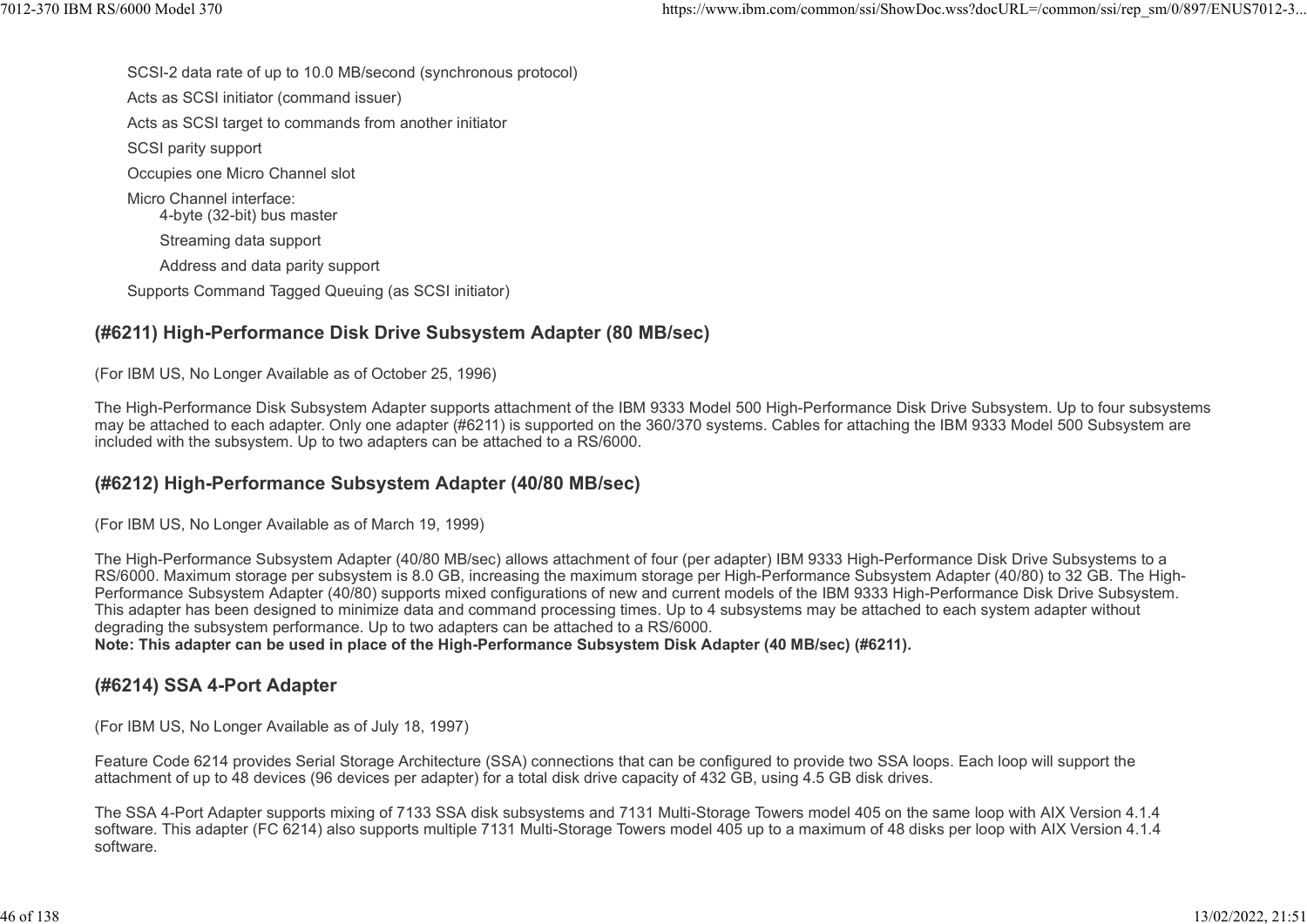# Note: The 7131 model 405 is not supported on any model of RS/6000 type 7015. 7012-370 IBM RS/6000 Model 370 https://www.ibm.com/common/ssi/ShowDoc.wss?docURL=/common/ssi/rep\_sm/0/897/ENUS7012-3...

Characteristics:

Standard Micro Channel Type 5 form factor card Micro Channel Interface: 8 byte Bus Master Streaming Data Support (40 MB/sec or 80 MB/sec burst) Address and Data Parity Support Occupies one Micro Channel Slot Supports up to 3000 I/O ops/sec

#### Note: Actual performance levels are dependent on system and application configurations.

Limitation: The SSA 4-Port Adapter only supports boot capability with AIX 4.1.4 on certain RS/6000 systems (models 591 and R21). For all other systems, the SSA 4-Port Adapter (FC 6214) does not provide AIX boot support for an attached SSA disk(s) and as a result, rootvg information cannot be stored on an SSA disk for proper operation.

Attributes provided: 2 SSA loops Attributes required: 1 Micro Channel Slot

For 7012-370: Minimum required: 0 Maximum allowed: 2 AIX level required: AIX 3.2.5 Initial Order/MES/Both/Supported: Supported

# (#6216) Enhanced Serial Storage Architecture (SSA) 4-Port Adapter

(For IBM US, No Longer Available as of October 6, 1999)

Feature Code 6216 provides Serial Storage Architecture (SSA) connections that can be configured to provide two SSA loops. Each loop will support the attachment of up to 8 initiators and up to 48 devices (96 devices per adapter) for a total disk drive capacity of 432GB, using 4.5GB disk drives.

Characteristics:

Standard Micro Channel Type 5 form factor card Micro Channel Interface: Streaming Data Support (40 or 80 MB/sec burst) Address and Data Parity Support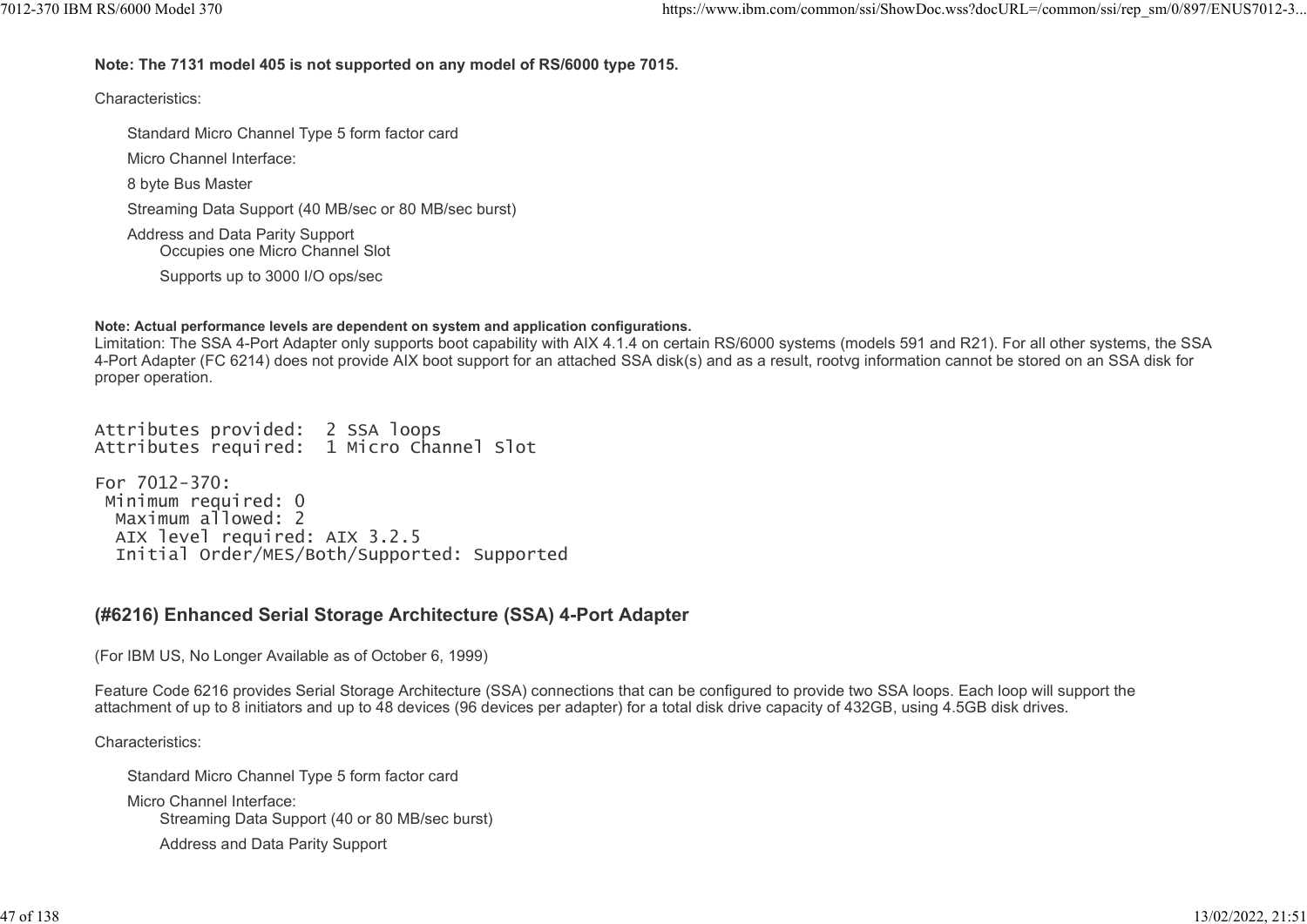Occupies one Micro Channel Slot

Supports up to 3000 I/O ops/sec

Up to 8 initiators per loop.

Note: Actual performance levels are dependent on system and application configurations.

Attributes provided: 2 SSA loops Attributes required: 1 Micro Channel Slot For 7012-370: Minimum required: 0 Maximum allowed: 2 OS level required: AIX Version 3.2.5, 4.1.4, or 4.2 Initial Order/MES/Both/Supported: Both

# (#6217) IBM SSA 4-Port RAID Adapter

(For IBM US, No Longer Available as of July 24, 1998)

The IBM SSA 4-Port RAID Adapter (#6217) is a high-performance RAID 5 Array adapter. The SSA 4-Port RAID adapter offers RAID 5 function (which provides protection to the customer's data in the unlikely event of a disk drive failure) as well as non-RAID SSA (JBOD) attachment to both the 7133 and 7131 SSA disk drive subsystems.

Attributes provided: SSA 4-Port RAID 5 single initiator or non-RAID SSA single initiator.

Attributes required: 1 Micro Channel Slot

For 7012-370: Minimum required: 0 Maximum allowed: 2 (Initial order maximum: 2) OS level required: AIX Version 4.1.5 or higher Initial Order/MES/Both/Supported: Both

# (#6219) Micro Channel SSA Multi-Initiator/RAID EL Adapter

(For IBM US, No Longer Available as of October 17, 2001)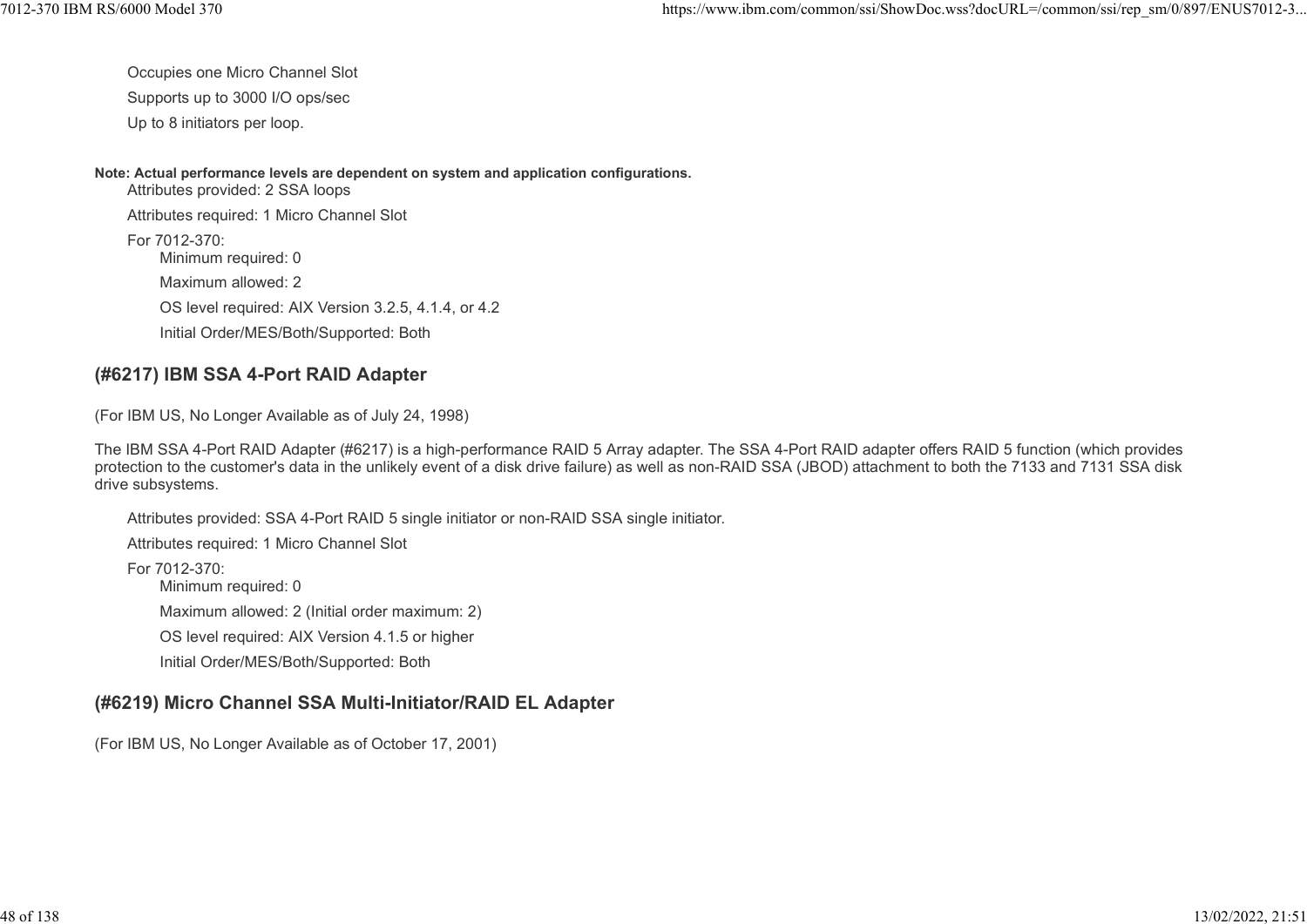The Micro Channel SSA Multi-Initiator/RAID EL Adapter, FC #6219, can be configured as either a two initiator non-RAID, or one initiator RAID adapter. After July 31, 1998, new microcode will allow FC #6219 to be configured as either a eight initiator non-RAID, or two initiator RAID adapter. It also has been enabled to support an optional 4 MByte Fast-Write Cache card that improves write performance in both RAID 5 or Non-RAID (one initiator configurations) operations. The Micro Channel SSA Multi-Initiator/RAID EL Adapter, FC #6219, has four ports, two SSA loops, and a supported configuration of 48 SSA disk drives per loop or 96 SSA disk drives per FC #6219. The adapter supports target mode operations and HACMP. ttps://www.ibm.com/common/ssi/ShowDoc.wss?docURL=/common/ssi/rep\_sm/0/897/ENUS7012-3...<br>The Micro Channel SSA Multi-Initiator/RAID EL Adapter, FC #6219, can be configured as either a two initiator non-RAID, or one initiato

The Micro Channel SSA Multi-Initiator/RAID EL Adapter, FC #6219, when operated in a RAID 5 configuration will support (2+P) to (15+P) arrays and up to 6 (15+P) arrays. The adapter also supports Hot Spares in RAID 5 mode.

All models of the 7133 are supported as well as the 7131-405 and internal RS/6000 SSA disk drive configurations. The SSA Fiber-Optic Extender is also supported.

Note: After July 31, 1998, all current customers with a PCI or the Micro Channel SSA Multi-Initiator/RAID EL Adapter may obtain the enhancement upgrade microcode by downloading the code from the following Internet URL:

#### http://www.rs6000.ibm.com/support/micro/download.html

If downloading from the Web is not convenient or available, upgrade microcode on CD-ROM can be obtained after July 31, 1998 by ordering RPQ 8A1096.

For 7012-370: Minimum required: 0 Maximum allowed: 2 (Initial order maximum: 2) OS level required: AIX 4.1.5, AIX 4.2.1 or AIX 4.3.0 Initial Order/MES/Both/Supported: MES

When performing SSA device or subsystem planning, installation, upgrades, or preventive maintenance, refer to the following Web support pages. They provide access to the latest SSA publications and support code for the system, SSA adapters, and SSA subsystems.

These sites should also be considered during system hardware and/or operating system upgrades if SSA devices are included in the system.

#### http://www.hursley.ibm.com/ssa/

Contains links to SSA publications and other SSA Web sites, including the one below.

#### http://www.hursley.ibm.com/ssa/rs6k/

Contains lists of the latest SSA support code and provides code download capability for the RS/6000 and AIX environments.

#### (#6222) SSA Fast-Write Cache Option Card

(For IBM US, No Longer Available as of October 17, 2001)

The SSA Fast-Write Cache Option Card, FC #6222, is a 4 MByte fast- write optional feature that will plug into either SSA Multi-Initiator/RAID EL Adapter (FC #6215 or FC #6219). It utilizes non- volatile RAM and has a data memory retention of over seven years. During the unlikely event of an SSA Multi-Initiator/RAID EL Adapter failure, a new SSA Multi-Initiator/RAID EL Adapter be installed and the SSA Fast-Write Cache Option Card (FC #6222) can be removed from the failing adapter and installed in the new SSA Multi-Initiator/RAID EL Adapter insuring data integrity.

The SSA Fast-Write Cache Option Card (#6222) can provide as much as as 10-times improvement of data throughput and response time during certain sequence write operations compared to SSA RAID adapters without the SSA Fast-Write Cache. The response time and data transfer improvement using the option card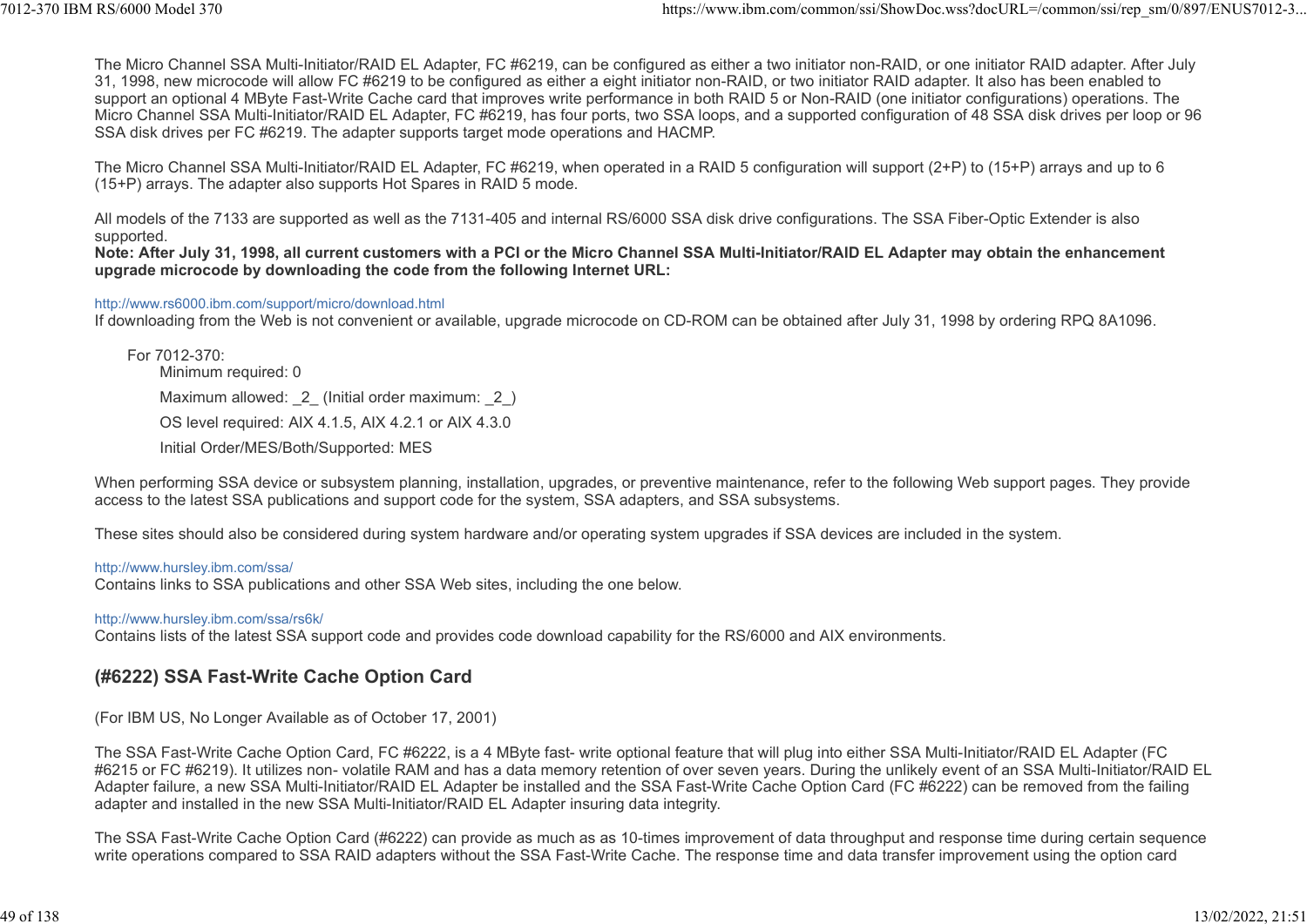(#6222), will vary depending upon the data block sizes, the percentage of sequential writes, machine type/model and application parameters.

The SSA Fast-Write Cache Option Card (#6222) plugged into either SSA Multi-Initiator/RAID EL Adapter (#6215 or #6219) will operate in either Non-RAID or RAID 5 mode, in a one initiator configuration. ttps://www.ibm.com/common/ssi/ShowDoc.wss?docURL=/common/ssi/rep\_sm/0/897/ENUS7012-3...<br>(#6222), will vary depending upon the data block sizes, the percentage of sequential writes, machine type/model and application parame

Attributes required: Adapter (#6215) or (#6219)

For 7012-370: Minimum required: 0 Maximum allowed: 2 (Initial order maximum: 2) OS level required: AIX 4.1.5, AIX 4.2.1 or AIX 4.3.0 Initial Order/MES/Both/Supported: MES

#### Cables

#### (#2424) 0.6m 16-bit SCSI-2 Differential System to System Cable

(No Longer Available as of December 10, 2004)

The 0.6m 16-bit SCSI-2 Differential System to System Cable provides for the connection between two or more RS/6000 processors that each have a SCSI-2 Differential Fast/Wide Adapter/A (#2416) and a SCSI-2 Differential Fast/Wide Y-Cable (#2426) (16-bit). This 68-pin cable is 0.6 meters (22.7 in.) in length.

#### (#2425) 2.5m 16-bit SCSI-2 Differential System to System Cable

(No Longer Available as of June 23, 2006)

This cable provides for the connection between two or more RS/6000 processors that each have a SCSI-2 Differential Fast/Wide Adapter/A (#2416) and a SCSI-2 Differential Fast/Wide Y-Cable (#2426) (16-bit) installed. This 68-pin cable is 2.5 meters (8.2 feet) in length.

#### (#2426) 16-bit Y-Cable for IBM SCSI-2 Differential Fast/Wide Adapter/A

(For IBM US, No Longer Available as of December 3, 2001)

This Y-Cable provides attachment and termination of an IBM 16-bit SCSI-2 Differential device/subsystem to two separate RS/6000 systems which each have a SCSI-2 Differential Fast/Wide Adapter/A (#2416) installed. This is particularly desirable in increased availability environments. Each system requires a Y-cable. The Y-cable is attached to the cabling that comes with the 16-bit SCSI-2 Differential device/subsystem. A SCSI-2 Differential Terminator is included. The Y-cable is .940 meters (37 inches) in length.

# (#2427) 8-bit Y-Cable for IBM SCSI-2 Differential Fast/Wide Adapter/A

(For IBM US, No Longer Available as of January 30, 1998)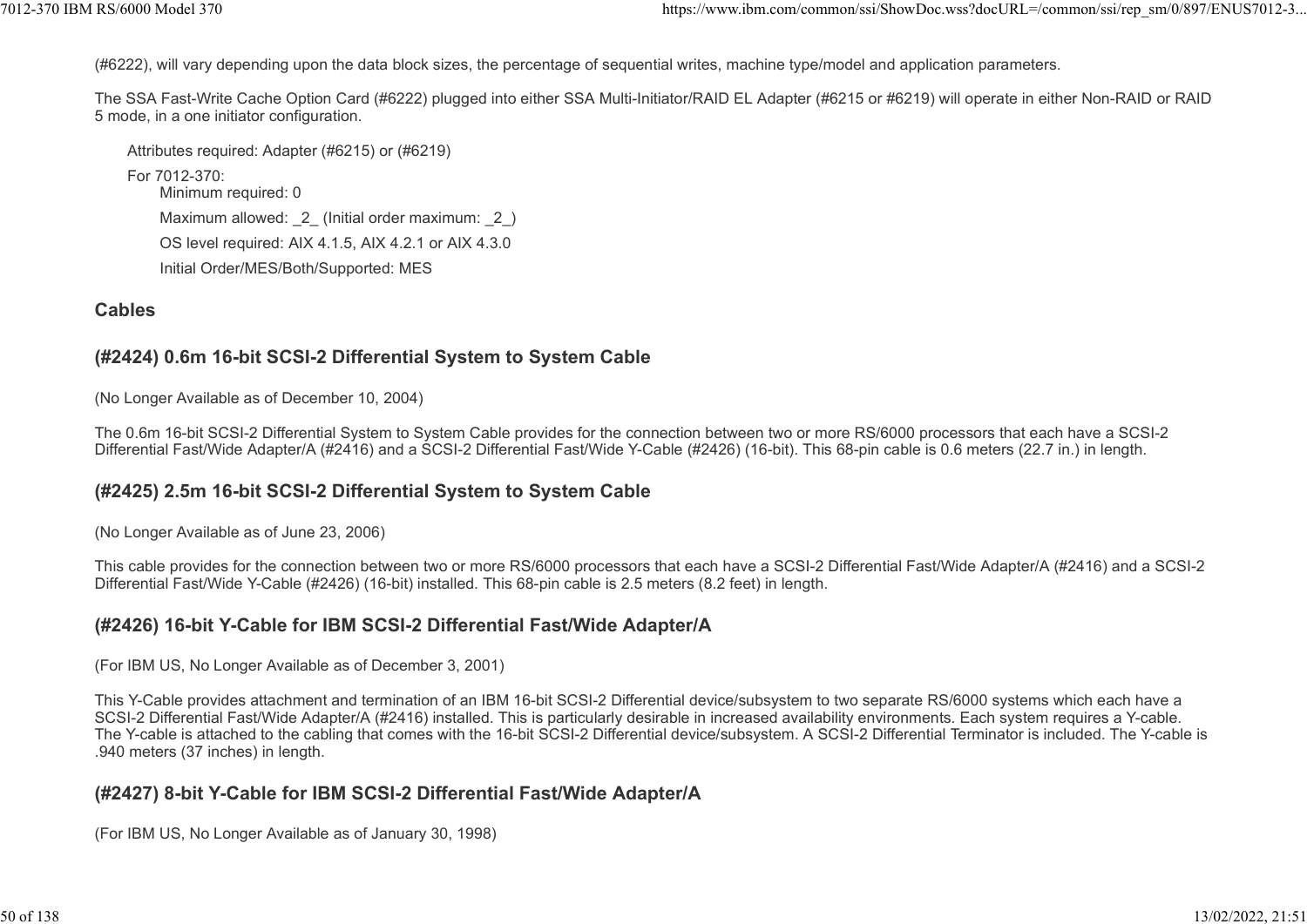This Y-Cable provides attachment and termination of an IBM 8-bit SCSI-2 differential device/subsystem to two separate RS/6000 systems which each have a SCSI-2 Fast/Wide Differential Adapter/A (#2416) installed. This is particularly desirable in increased availability environments. Each system requires a Y-cable. The Y-cable is attached to the cabling that comes with the 8-bit SCSI-2 Differential device/subsystem. A SCSI-2 Differential Terminator is included. The Y-cable is .765 meters (30 inches) in length. ttps://www.ibm.com/common/ssi/ShowDoc.wss?docURL=/common/ssi/rep\_sm/0/897/ENUS7012-3...<br>This Y-Cable provides attachment and termination of an IBM 8-bit SCSI-2 differential device/subsystem to two separate RS/6000 systems

#### (#2435) 16-bit IBM SCSI-2 Fast/Wide Adapter/A to Dual Ported Device Cable

(For IBM US, No Longer Available as of December 3, 2001)

The 16-bit IBM SCSI-2 Fast/Wide Adapter/A to Dual Ported Device Cable provides attachment from the IBM SCSI-2 Fast/Wide Adapter/A (#2414, #2415) to the first 16-bit single ended dual ported device on the SCSI bus. The cable is 1.5 meters (59 inches) in length.

#### (#2436) 16-bit IBM SCSI-2 Differential Fast/Wide Adapter/A to Dual Ported Device Cable

(For IBM US, No Longer Available as of December 3, 2001)

The 16-bit IBM SCSI-2 Differential Fast/Wide Adapter/A to Dual Ported Device Cable provides attachment from the IBM SCSI-2 Differential Fast/Wide Adapter/A (#2413, #2416) to the first 16-bit differential dual ported device on the SCSI bus. The cable is 1.5 meters (59 inches) in length.

# (#2437) 8-bit IBM SCSI-2 Fast/Wide Adapter/A to Dual Ported Device Cable

(For IBM US, No Longer Available as of December 3, 2001)

The 8-bit IBM SCSI-2 Fast/Wide Adapter/A to Dual Ported Device Cable provides attachment from the IBM SCSI-2 Fast/Wide Adapter/A (#2414, #2415) to the first 8-bit single ended dual ported device on the SCSI bus. The cable is 1.5 meters (59 inches) in length.

# (#2438) 8-bit IBM SCSI-2 Differential Fast/Wide Adapter/A to Dual Ported Device Cable

(For IBM US, No Longer Available as of January 30, 1998)

The 8-bit IBM SCSI-2 Differential Fast/Wide Adapter/A to Dual Ported Device Cable provides attachment from the IBM SCSI-2 Differential Fast/Wide Adapter/A (#2413, #2416) to the first 8-bit differential dual ported device on the SCSI bus. The cable is 1.5 meters (59 inches) in length.

#### (#2439) 8-bit IBM SCSI-2 Fast/Wide Adapter/A to Single Ported Device Cable

(For IBM US, No Longer Available as of December 3, 2001)

The 8-bit IBM SCSI-2 Fast/Wide Adapter/A to single Ported Device Cable provides attachment from the IBM SCSI-2 Fast/Wide Adapter/A (#2414, #2415) to the first 8-bit single ended single ported device on the SCSI bus. The cable is 1.5 meters (59 inches) in length.

# (#2832) SCSI Controller Cable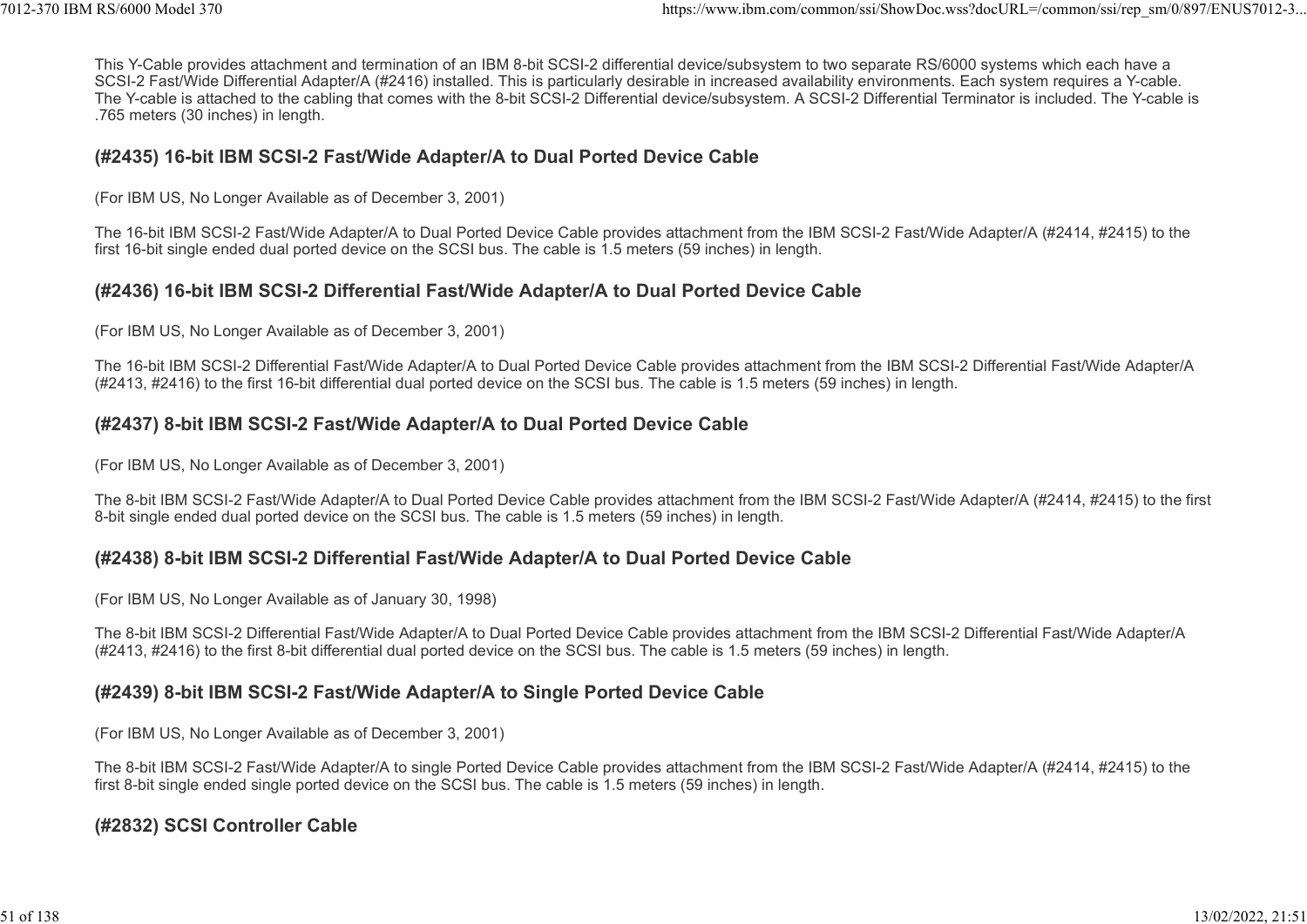(For IBM US, No Longer Available as of July 6, 1999)

Required from the SCSI I/O Controller (#2835) to the first external device. The cable is 1.5 meter (5 feet) in length. Includes terminator. https://www.ibm.com/common/ssi/ShowDoc.wss?docURL=/common/ssi/rep\_sm/0/897/ENUS7012-3...<br>(For IBM US, No Longer Available as of July 6, 1999)<br>Required from the SCSI I/O Controller (#2835) to the first external device. The

#### (#2833) Integrated SCSI Controller Cable

(For IBM US, No Longer Available as of December 31, 1999)

The SCSI Controller cable (#2833) connects the 50-pin integrated SCSI controller on a RS/6000 system unit planar board to the first external SCSI device. The cable is 1.48 meters (5 feet) in length. It provides two 50-pin industry-standard connectors on the device end for attachment of SCSI devices having one or two industry standard SCSI signal ports. Includes terminator.

# (#2836) SCSI-2 Controller Cable

(For IBM US, No Longer Available as of December 31, 1999)

Connects the 50-pin high density SCSI-2 Controller (#2410) connector to the first external SCSI device. The cable is 1.57 meters (5.2 feet) in length and provides two 50-pin industry-standard connectors on the device end for attachment of SCSI devices having one or two industry standard SCSI Signal ports. Includes SE (single ended) terminator.

#### (#2914) SCSI-2 Passthrough Terminator Cable

(For IBM US, No Longer Available as of July 13, 1993)

This cable connects the 50-pin high density SCSI-2 Controller (#2410) connector to the first external device and is designed to provide uninterrupted termination of a shared SCSI bus by two host systems. Each system must have the Passthrough Terminator Cable installed as the first device cable. Whenever either one of the host systems is powered off and removed from the SCSI bus for service, the SCSI bus remains terminated and operational for the other host system.

A maximum of three external devices may be attached to a shared SCSI-2 bus, not to exceed 4.5 meters (14.8 feet) in length.

# (#2915) SCSI Controller Passthrough Terminator Cable

(For IBM US, No Longer Available as of July 13, 1993)

The SCSI Controller Passthrough Terminator Cable is designed to provide uninterrupted termination of a shared SCSI bus by two host systems. Each system must have the Passthrough Terminator Cable installed on a SCSI High-Performance External I/O Controller (#2835). Whenever either one of the host systems is powered off and removed from the SCSI bus for service, the SCSI bus remains terminated and operational for the other host system.

A maximum of five external devices may be attached to a shared SCSI bus, not to exceed 6 meters (19.6 feet) in length.

#### (#3130) SCSI Device-to-Device Cable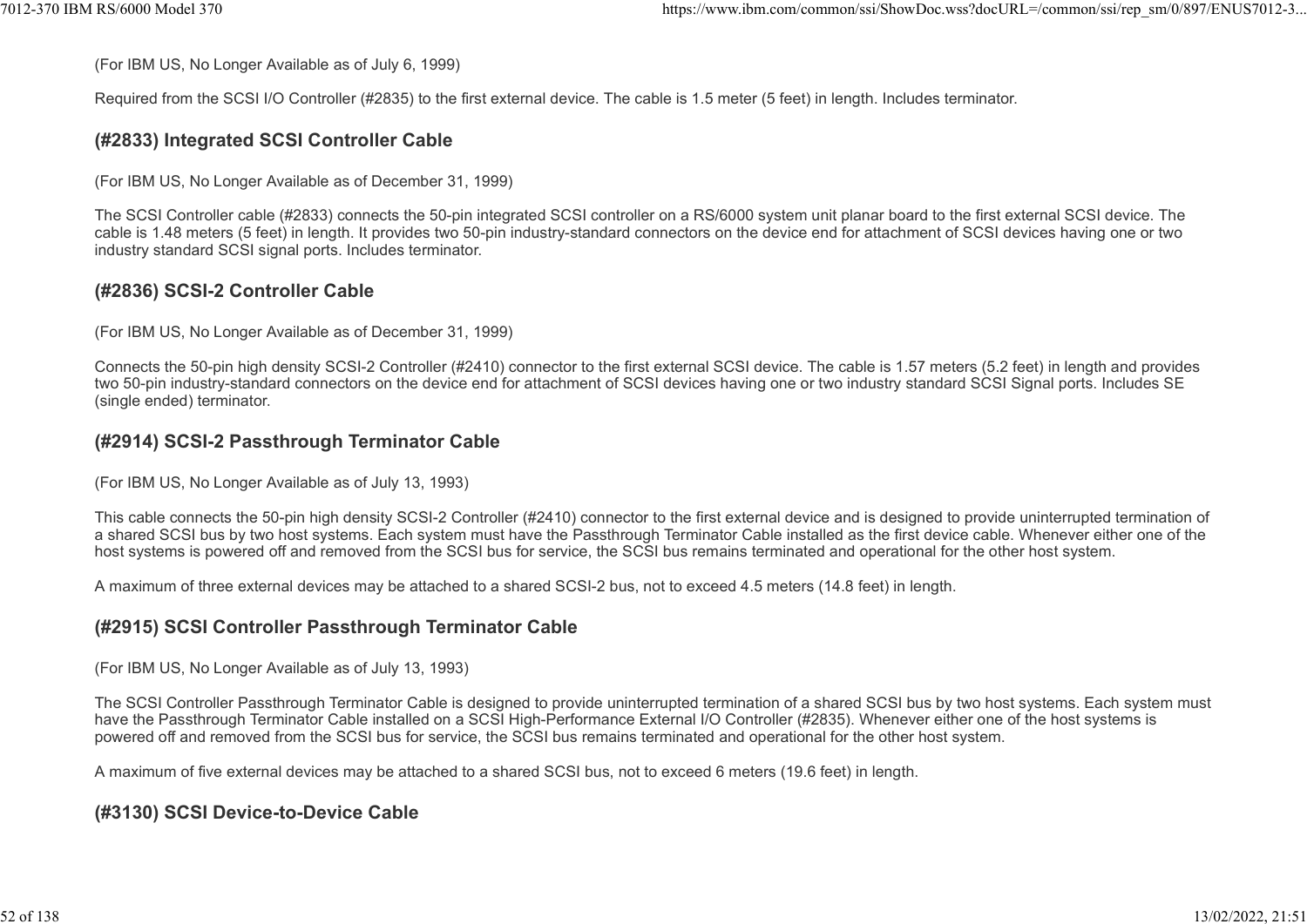(For IBM US, No Longer Available as of March 19, 1999)

Required from device to device if more than one external device is attached. This cable is .66 meter (2.2 feet) in length. %7012-370 IBM RS/6000 Model 370 https://www.ibm.com/common/ssi/ShowDoc.wss?docURL=/common/ssi/rep\_sm/0/897/ENUS7012-3...<br>(For IBM US, No Longer Available as of March 19, 1999)<br>Required from device to device if more than on

# (#2422) SCSI-2 Differential Y-Cable

(For IBM US, No Longer Available as of January 30, 1998)

The SCSI-2 Differential Y-Cable provides attachment and termination of an IBM 9334 to 2 separate RS/6000 systems. This is particularly desirable in increased availability environments. Each system requires a Y-cable. The Y-cable is attached to the cabling that comes with the IBM 9334 Differential Terminator which is included with the SCSI-2 Differential Y-Cable feature. The Y-cable is 0.765 meter (30 inches) in length.

# (#2423) SCSI-2 Differential System-to-System Cable

(For IBM US, No Longer Available as of January 30, 1998)

The SCSI-2 Differential System-to-System Cable provides for the connection between 2 or more RS/6000 processors that each have a SCSI-2 Differential High-Performance I/O Controller (FC #2420) and a SCSI-2 Differential Y-Cable (FC #2422) installed. This cable can be used in conjunction with the target mode function of the adapter to enable system-to-system communication across the SCSI bus at up to 10 MB. This 50-pin cable is 2.5 meters (8.2 feet) in length.

#### (#8135) 64-Port to 128-Port Pin-out Converter

(For IBM US, No Longer Available as of July 31, 2001)

The 64-Port to 128-Port Pin-out Converter allows customers with devices attached to 64-Port Concentrators to attach them to a 128-Port Remote Asynchronous Node EIA232.

#### Asynchronous Communications Adapters

#### (#2930) 8-Port Async Adapter - EIA-232

(For IBM US, No Longer Available as of December 1, 2000)

This adapter attaches up to eight EIA-232 asynchronous serial devices (terminals, modems, printers, etc.). Multiples (up to four) of this adapter can be installed. The adapter contains all of the electronics required to support eight asynchronous ports and utilizes one I/O card slot. The eight connectors for device attachment are provided in a Multiport Interface Cable (#2995). The 8-Port Async Adapter - EIA-232 is designed to comply with requirements for EIA-232D and CCITT Recommendations V.24/V.28 Series 100 (Start-Stop).

Characteristics:

Standard Micro Channel form factor card

Data rates up to 38.4K bps per port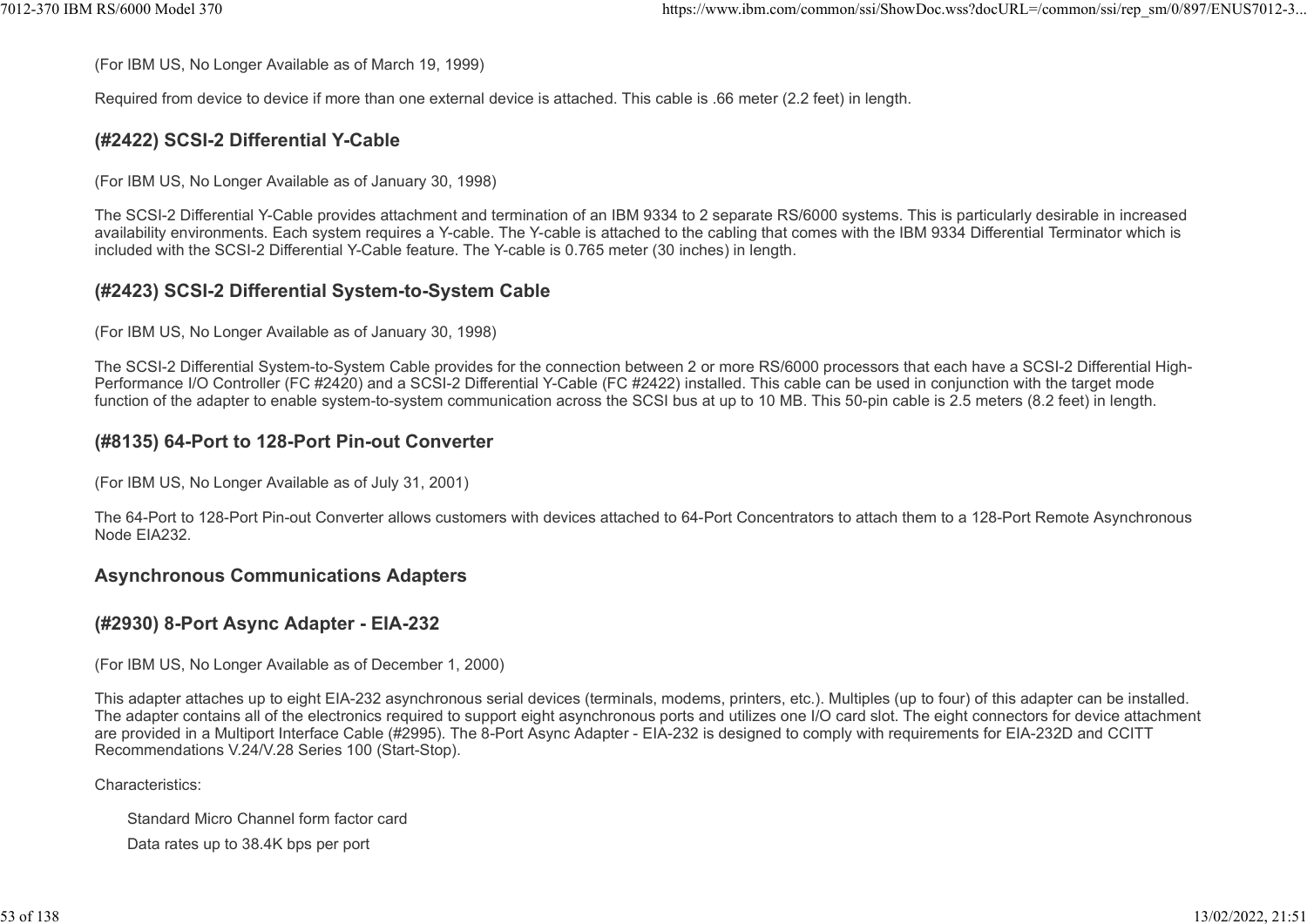16 byte buffering on transmit and receive Single 78-pin output connector (the Multiport Interface Cable assembly attaches to this connector) Supports the following interface signals: TxD, RxD, RTS, CTS, DSR, DCD, DTR, and RI Supports cabling up to 61 meters (200 feet) Full set of modem control lines required for asynchronous communication. 8-bit/16-bit Micro Channel slave interface %%7012-370 IBM RS/6000 Model 370<br>16 https://www.ibm.com/common/ssi/ShowDoc.wss?docURL=/common/ssi/rep\_sm/0/897/ENUS7012-3...<br>16 hyte buffering on transmit and receive<br>Single 78-pin output connector (the Multiport Interface

#### (#2940) 8-Port Async Adapter - EIA-422A

(For IBM US, No Longer Available as of March 19, 1999)

This adapter attaches up to eight EIA-422A asynchronous serial devices (terminals, printers, etc.). Multiples (up to four) of this adapter can be installed. The adapter contains all of the electronics required to support eight asynchronous ports and utilizes one I/O card slot. The eight connectors for device attachment are provided in a Multiport Interface Cable (#2995). The 8-Port Async Adapter - EIA-422A is designed to comply with requirements for EIA-422A.

Characteristics:

Standard Micro Channel form factor card Data rates up to 38.4K bps per port 16 byte buffering on transmit and receive Single 78-pin output connector (the Multiport Interface Cable assembly attaches to this connector) Supports the following interface signals: TxD and RxD Surge protection circuitry Supports cabling up to 1200 meters (4000 feet) 8-bit/16-bit Micro Channel slave interface

# (#2950) 8-Port Async Adapter - MIL-STD 188

(For IBM US, No Longer Available as of May 20, 1996)

This adapter attaches up to eight asynchronous serial devices (terminals, printers, etc.) which meet the requirements of the MIL-STD 188-114 for unbalanced voltage digital interface. Multiples (up to four) of this adapter can be installed. The adapter contains all of the electronics required to support eight asynchronous ports and utilizes one I/O card slot. The eight connectors for device attachment are provided in a Multiport Interface Cable (#2995). The 8-Port Async Adapter - MIL-STD 188 is designed to comply with requirements specified in the military standard MIL-STD 188-114 dated March 24, 1976 (unbalanced voltage digital interface).

Characteristics:

Standard Micro Channel form factor card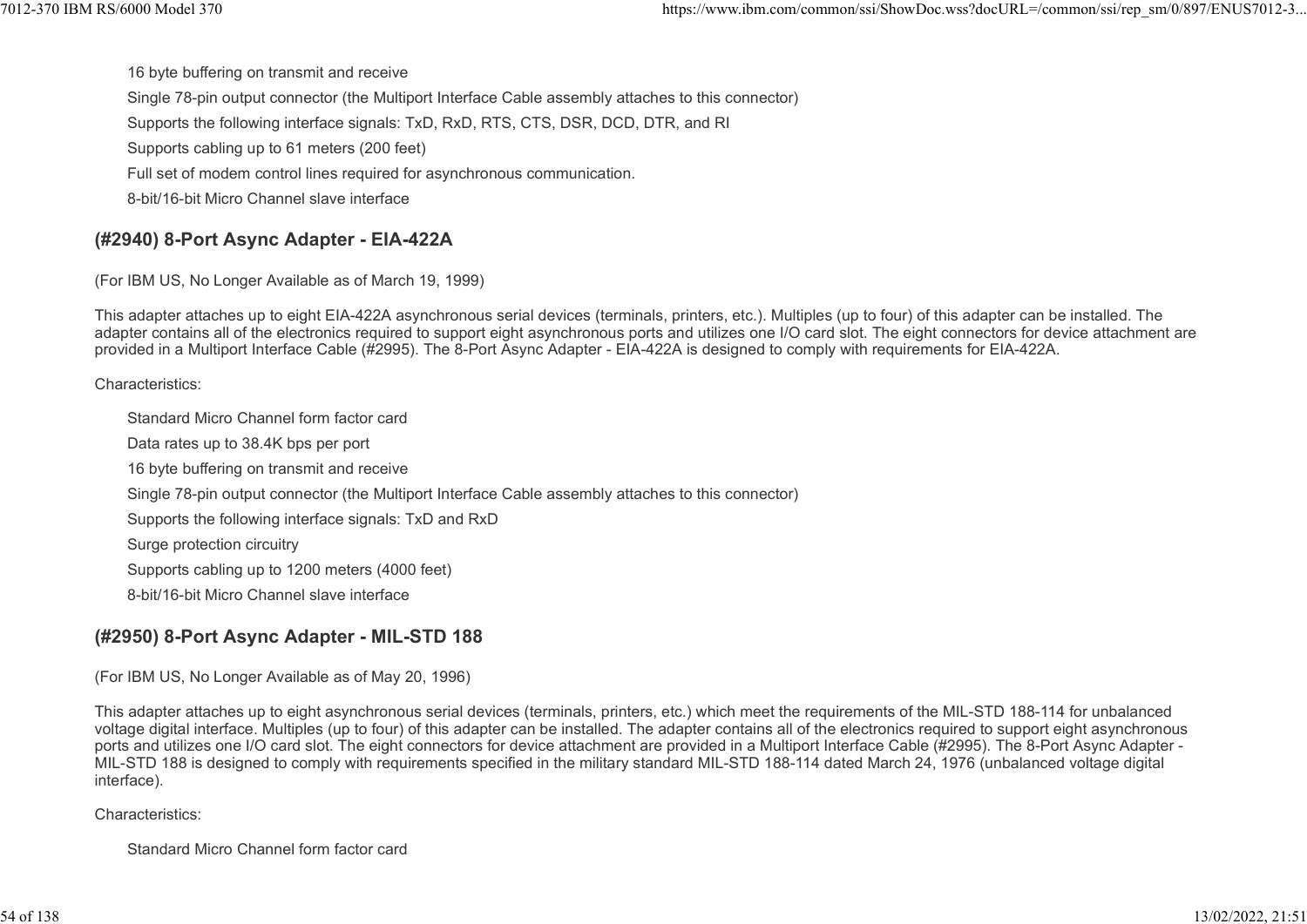Data rates up to 38.4K bps per port 16 byte buffering on transmit and receive Single 78-pin output connector (the Multiport Interface cable assembly attaches to this connector) Supports cabling up to 30 meters (100 feet) at 38K bps and 61 meters (200 feet) at 19.2K bps Supports the following interface signals: TxD, RxD, RTS, CTS, DSR, DCD, DTR, and RI 8-bit/16-bit Micro Channel slave interface %7012-370 IBM RS/6000 Model 370 https://www.ibm.com/common/ssi/ShowDoc.wss?docURL=/common/ssi/rep\_sm/0/897/ENUS7012-3...<br>Data rates up to 38.4K bps per port<br>16 byte buffering on transmit and receive

# (#2955) 16-Port Async Adapter - EIA-232

This adapter attaches up to sixteen EIA-232 asynchronous serial devices. Multiples (up to four) of this adapter can be installed. The adapter contains all of the electronics required to support sixteen asynchronous ports and utilizes one I/O card slot. The sixteen connectors for device attachment are provided in a 16-Port Interface Cable - EIA-232 (#2996). The 16-Port Async Adapter - EIA-232 is designed to comply with the electrical characteristics requirements for EIA-232D.

Characteristics:

Standard Micro Channel form factor card Data rates up to 38.4K bps per port 16 byte buffering on transmit and receive Single 78-pin output connector Supports the following interface signals: TxD, RxD, DCD, and DTR; RTS is always high Supports cabling up to 61 meters (200 feet) 8-bit/16-bit Micro Channel slave interface

# (#2957) 16-Port Async Adapter - EIA-422A

(For IBM US, No Longer Available as of March 19, 1999)

This adapter attaches up to 16 EIA-422A asynchronous serial devices (terminals, printers, etc.). Multiples (up to four) of this adapter can be installed. The adapter contains all of the electronics required to support sixteen asynchronous ports and utilizes one I/O card slot. The sixteen connectors for device attachment are provided in a 16-Port Interface Cable - EIA-422A (#2997). The 16-Port Async Adapter - EIA-422A is designed to comply with requirements for EIA-422A.

Characteristics:

Standard Micro Channel form factor card Data rates up to 38.4K bps per port 16 byte buffering on transmit and receive Single 78-pin output connector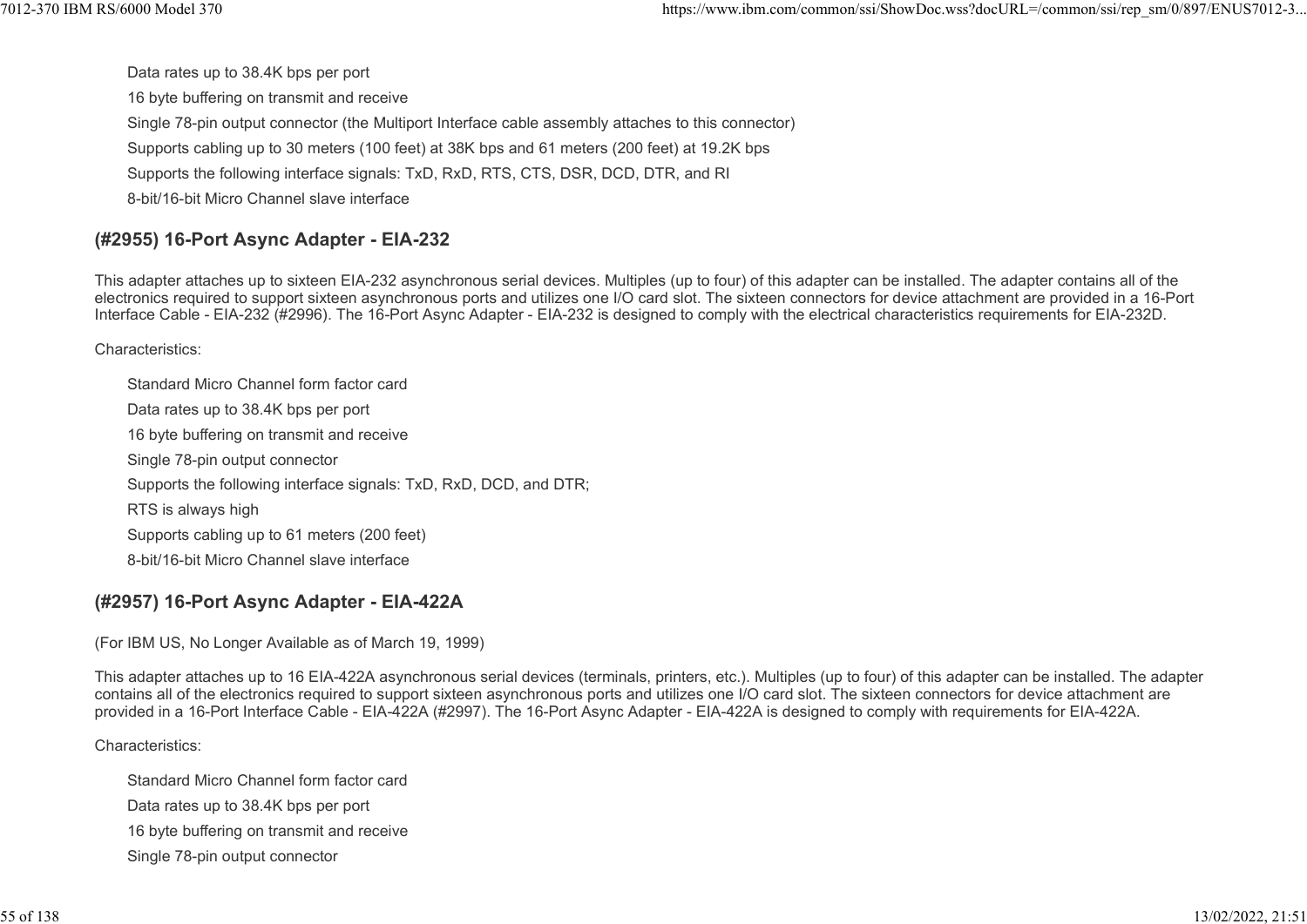Supports the following interface signals: TxD and RxD %7012-370 IBM RS/6000 Model 370<br>https://www.ibm.com/common/ssi/ShowDoc.wss?docURL=/common/ssi/rep\_sm/0/897/ENUS7012-3...<br>Supports the following interface signals: TxD and RxD<br>Surge protection circuitry

Surge protection circuitry

Supports cabling up to 1200 meters (4000 feet)

8-bit/16-bit Micro Channel slave interface

# (#6400) 64-Port Async Controller

# (#6401) 16-Port Async Concentrator

# (#6402) RJ-45 to DP-25 Converter Cable

(For IBM US, No Longer Available as of August 18, 1993)

The 64-Port Async Controller provides attachment for a high concentration of asynchronous communication lines (64) from a single I/O slot.

The controller has connectors to attach up to four external 16-Port Async Concentrators (#6401).

A concentrator provides 16 connections for EIA-232 asynchronous devices (RI and DSR signals are not supported). Although application dependent, data rates up to 38.4 Kbps per port are supported.

A 7.6-m (25 ft) controller attachment cable is included with each concentrator (#6401) and cabling distances of up to 762 meters (2500 feet) between controller and concentrator are supported and are customer supplied. EIA-232 cabling of up to 61 meters (200 feet) between concentrator and device is supported

16-Port Async Concentrator (#6401) uses RJ-45 connectors for device attachment. The RJ-45 TO DB-25 Converter Cable (#6402) plugs in to the RJ-45 connector and provides a 25-pin D shell connector for device attachment. Four cables are provided per each #6402 feature order and each concentrator can accept a maximum of 16 cables.

A transformer which supplies power to the 16-Port Async Concentrator (#6401) is included in the price of the (#6401) Concentrator but must be specified as a separate item on the order. For transformers #9115, #9117, and #9118, a power cord must be specified. The following (#6401) transformers and power cords are available:

Transformer 100 to 110 V AC - Specify Code (#9115)

Wall Mounted transformer 115 to 127 V AC - Specify Code (#9116)

Transformer 200 to 220 V AC - Specify Code (#9117)

Transformer 230 to 240 V AC - Specify Code (#9118)

The 911X voltage specify for the 64-port transformer must only be selected once per system.

Characteristics:

Standard Micro Channel form factor card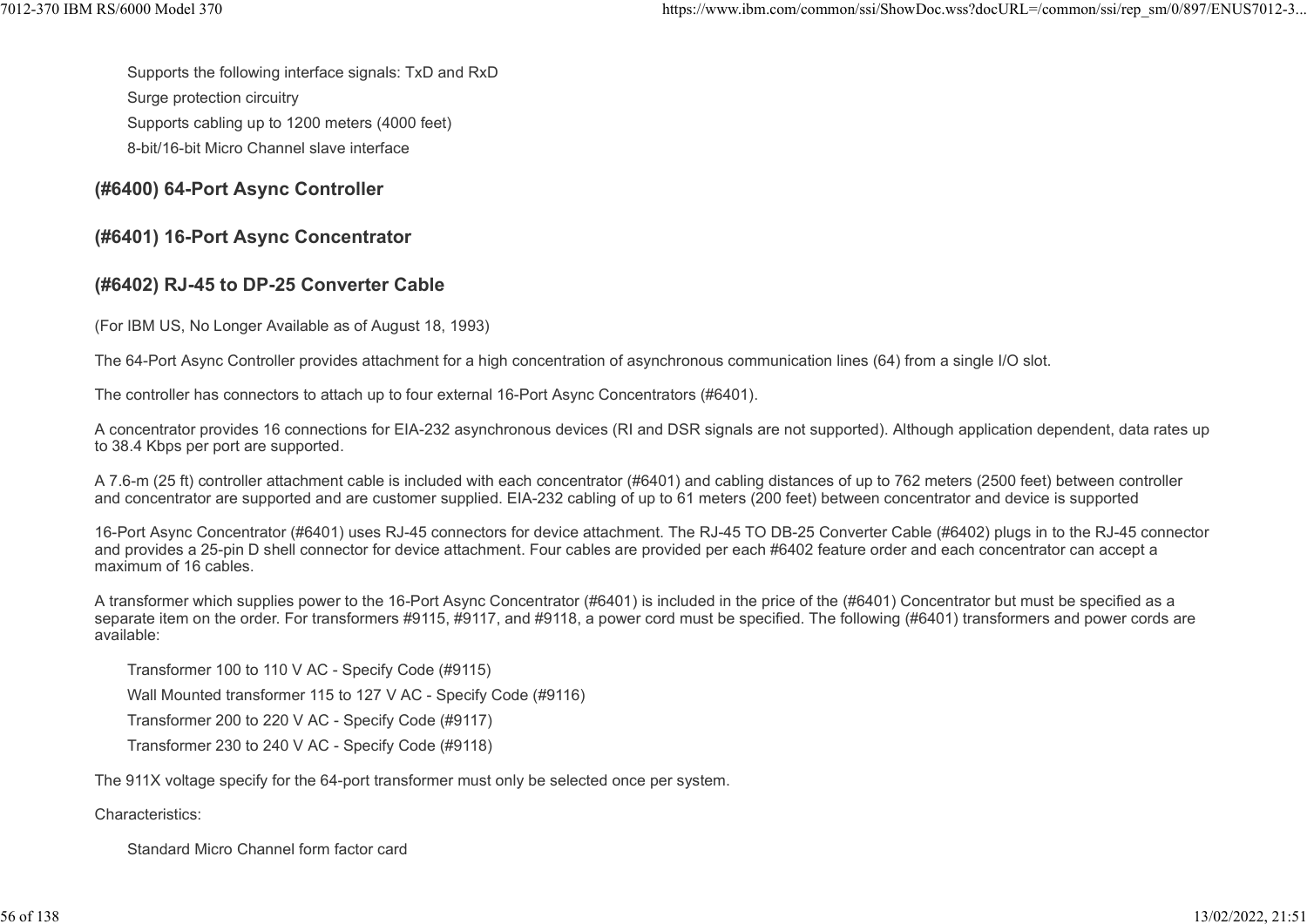Maximum of 38.4 Kbps per port Up to 2500 feet between controller and concentrator Up to 200 feet from concentrator to device Surge protection circuitry Maximum of four per system Supports the following interface signals: TxD, RxD, DTR, CTS, RTS, and DCD 8-bit/16-bit Micro Channel slave interface %7012-370 IBM RS/6000 Model 370<br>https://www.ibm.com/common/ssi/ShowDoc.wss?docURL=/common/ssi/rep\_sm/0/897/ENUS7012-3...<br>Up to 2500 feet between controller and concentrator

#### (#8128) 128-Port Async Controller

(For IBM US, No Longer Available as of December 1, 2000)

#### (#8130) Remote Async Node 16-Port EIA232

(For IBM US, No Longer Available as of September 25, 1998)

The 128-Port Async Controller subsystem provides attachment for a high concentration of asynchronous lines (up to 128) from a single Micro Channel slot. Two synchronous channels link the adapter to a maximum of eight 16-Port Remote Async Nodes (#8130 - US and Canada only; #8134 - AP, EMEA, LA only); up to four 16-Port Remote Async Nodes can be linked to each synchronous channel. This configuration provides the ability to attach up to 128 EIA-232 devices per adapter.

One 4.5-meter (15-foot) cable (#8131 or customer-supplied cables) is available to connect the adapter to the first Remote Async Node on each synchronous channel. Additional Remote Async Nodes may be connected to each synchronous channel in a "daisy chain" configuration, using either the 4.5-meter (15-foot) cable (#8131) or the 23-cm (9-inch) cable (#8132), the shorter cable being recommended when stacking Remote Async Nodes. Customer-supplied cables may also be substituted.

The RJ-45 to DB-25 Converter Cable (#8133--quantity four per order) can be used to attach devices having a DB-25 connector to the Remote Async Nodes. One RJ-45 wrap plug and two Controller Line Terminator plugs are included with each adapter order. Each Remote Async Node order (#8130 or #8134) includes a US/Canadian or World Trade power supply, respectively; power supplies are not separately orderable in this product.

Characteristics:

Supports 128 ports per card

Maximum number of supported 128-Port Async Controller adapters per RS/6000 7012 system is four (depending upon slot availability)

Sustained throughput of 38.4 Kbps per port (half duplex) with 64 ports active and 15 Kbps per port (half duplex) with 128 ports active

Sustained 16-port remote Async node throughput of 38.4 Kbps per port (half duplex) with all ports active

Maximum EIA-232 distance supported is 62 meters (200 feet)

Supports the following interface signals: Tx, Rx, RTS, CTS, DTR, DSR, DCD, RI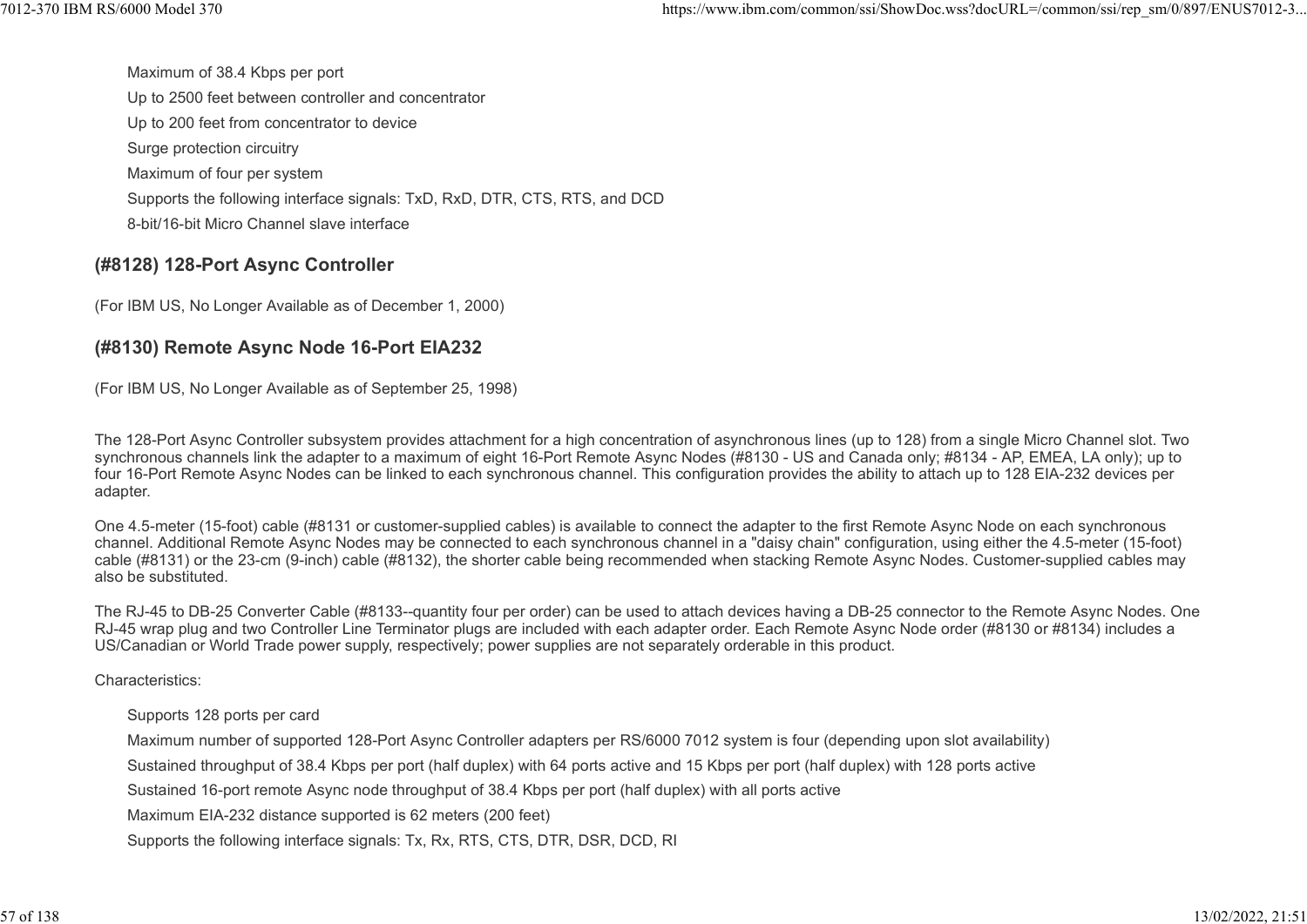Maximum external interface speed is 57.6 Kbps (Note: current AIX operating environment supports a maximum of 38.4 Kbps) 1012-370 IBM RS/6000 Model 370<br>Maximum external interface speed is 57.6 Kbps (Note: current AIX operating environment supports a maximum of 38.4 Kbps)<br>(H7002) IBM Boaltimo Interface Co Brocossor Multiport/2 Adaptor (0.5 MB

#### (#7002) IBM Realtime Interface Co-Processor Multiport/2 Adapter (0.5 MB)

(For IBM US, No Longer Available as of May 20, 1996)

The IBM Realtime Interface Co-Processor Multiport/2 adapter has been designed to function as a subsystem to offload tasks such as communications control, data/protocol conversions, and optional device interfaces from the RS/6000. The adapter features 512 KB of user storage, seven selectable interrupt levels, nine programmable hardware timers, watchdog timer, and watchdog timer status-indicator.

With attachment of the appropriate Interface Board, ports 0 and 1 can operate at speeds up to 38,400 bps using Direct Memory Access (DMA). One port can operate at 38,400 bps full duplex while a second is operating at a maximum of 19,200 bps full duplex. All eight ports may be operated concurrently at 9.6 Kbps. The first two ports can be programmed for asynchronous, bit synchronous, and character synchronous protocols, using either DMA or interrupt mode, whereas the remaining ports are asynchronous using interrupt mode.

The Co-Processor's memory is dual-ported. Communications between the Co-Processor and the RS/6000 are done via I/O ports and shared memory. Communications are synchronized by interrupts between the Co-Processor and the system unit (interrupt levels are selectable).

Timer support is also provided. There may be up to 255 software timers set within increments ranging from 5 milliseconds to 327 seconds. The watchdog timer is used to signal an error condition should the Co-Processor fail.

The microcode for the IBM Realtime Interface Co-Processor is included with the Co-Processor feature and is shipped on 3.5-inch program media.

Characteristics:

Advanced high-performance Intel 80186 microprocessor

512 KB dual-ported memory with parity for error detection

Up to eight serial I/O ports available through family of interface boards and cables

19.2 Kbps full duplex async protocols and 38.4 Kbps full duplex HDLC/SDLC protocols supported on the first two ports

Asynchronous, bit synchronous, and character synchronous protocols supported on the first two ports; asynchronous protocols supported on the remaining ports

Nine programmable timers

Related Features:

Multiport/2 4-Port RS-232 Interface Board (#7022)

Multiport/2 6-Port RS-232-C Synchronous Interface Board (#7024)

Multiport/2 8-Port RS-232 Interface Board (#7026)

Multiport/2 8-Port RS-422-A Interface Board (#7028)

Multiport/2 RS-232/RS-422 Interface Board (#7030)

Multiport Interface Cable (#7102)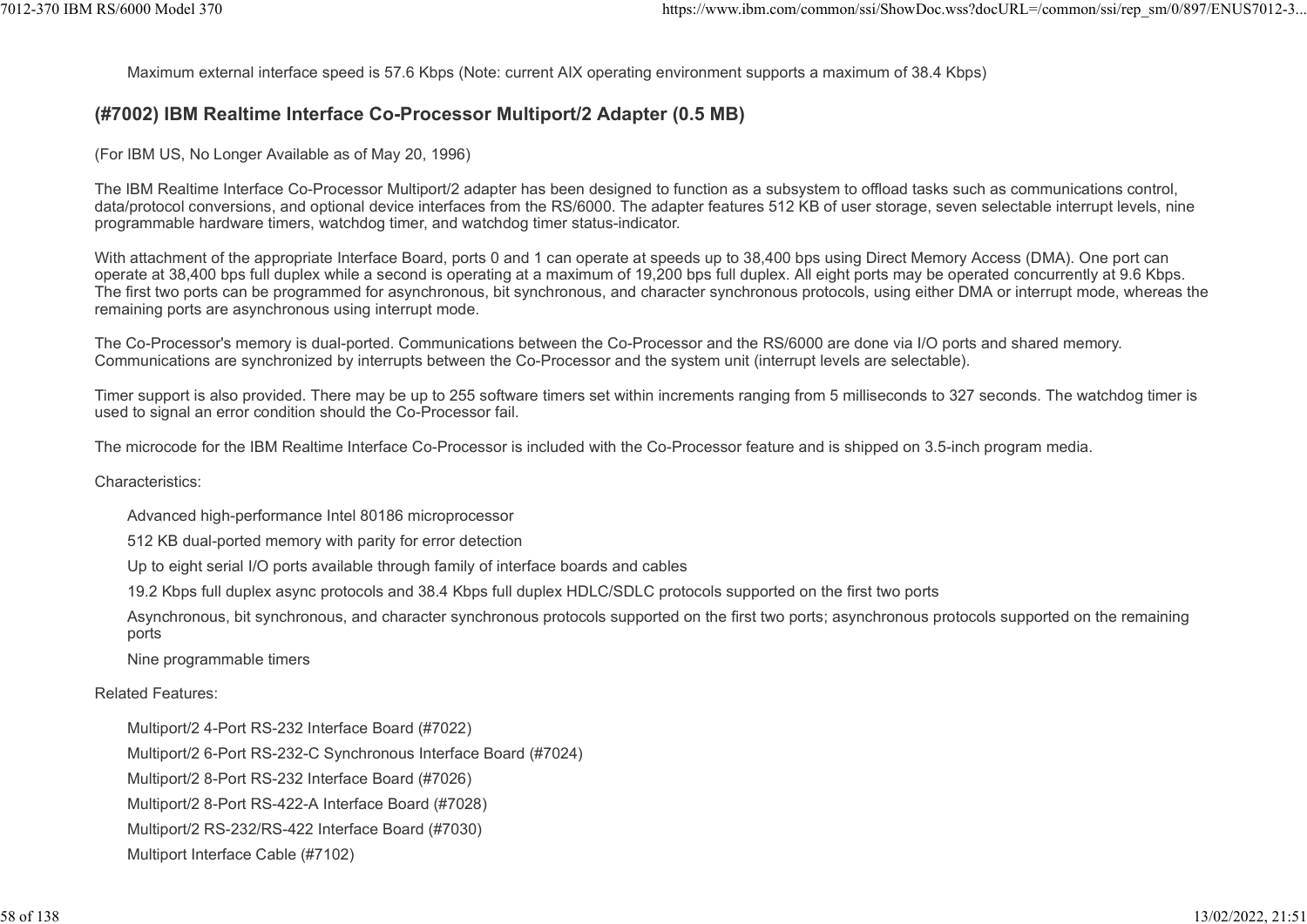Synchronous Interface Cable (#7104)

#### (#7004) IBM Realtime Interface Co-Processor Multiport/2 Adapter (1 MB)

(For IBM US, No Longer Available as of May 20, 1996)

This adapter provides increased memory capacity of 1 megabyte on the IBM Realtime Interface Co-Processor Multiport/2 adapter. The 1 MB memory is dualported with parity for error detection.

#### Related Features:

Multiport/2 4-Port RS-232 Interface Board (#7022) Multiport/2 6-Port RS-232-C Synchronous Interface Board (#7024) Multiport/2 8-Port RS-232 Interface Board (#7026) Multiport/2 8-Port RS-422-A Interface Board (#7028) Multiport/2 RS-232/RS-422 Interface Board (#7030) Multiport Interface Cable (#7102) Synchronous Interface Cable (#7104)

#### (#7022) IBM Realtime Interface Co-Processor Multiport/2 Four-Port RS-232 Interface Board

(For IBM US, No Longer Available as of May 20, 1996)

This interface board provides four EIA RS-232/CCITT V.24 serial I/O ports for the IBM Realtime Interface Co-Processor family of adapters. The Interface Board attaches to the Co-Processor card and includes a 78-pin connector. Only those pins associated with ports 0 through 3 are electrically connected. Only one 4-Port RS-232 Interface Board can be attached to a Co-Processor card.

#### Related Features:

- (FC 7002) Multiport/2 Adapter (0.5 MB)
- (FC 7004) Multiport/2 Adapter (1Mb)
- (FC 7102) EIA RS-23C Multiport Interface Cable

Attributes provided: 4 EIA-232/CCIT V.24 ports Attributes required: 1 Multiport/2 adapter EIB slot

(#7024) IBM Realtime Interface Co-Processor Multiport/2 Six-Port RS-232C Synchronous Interface Board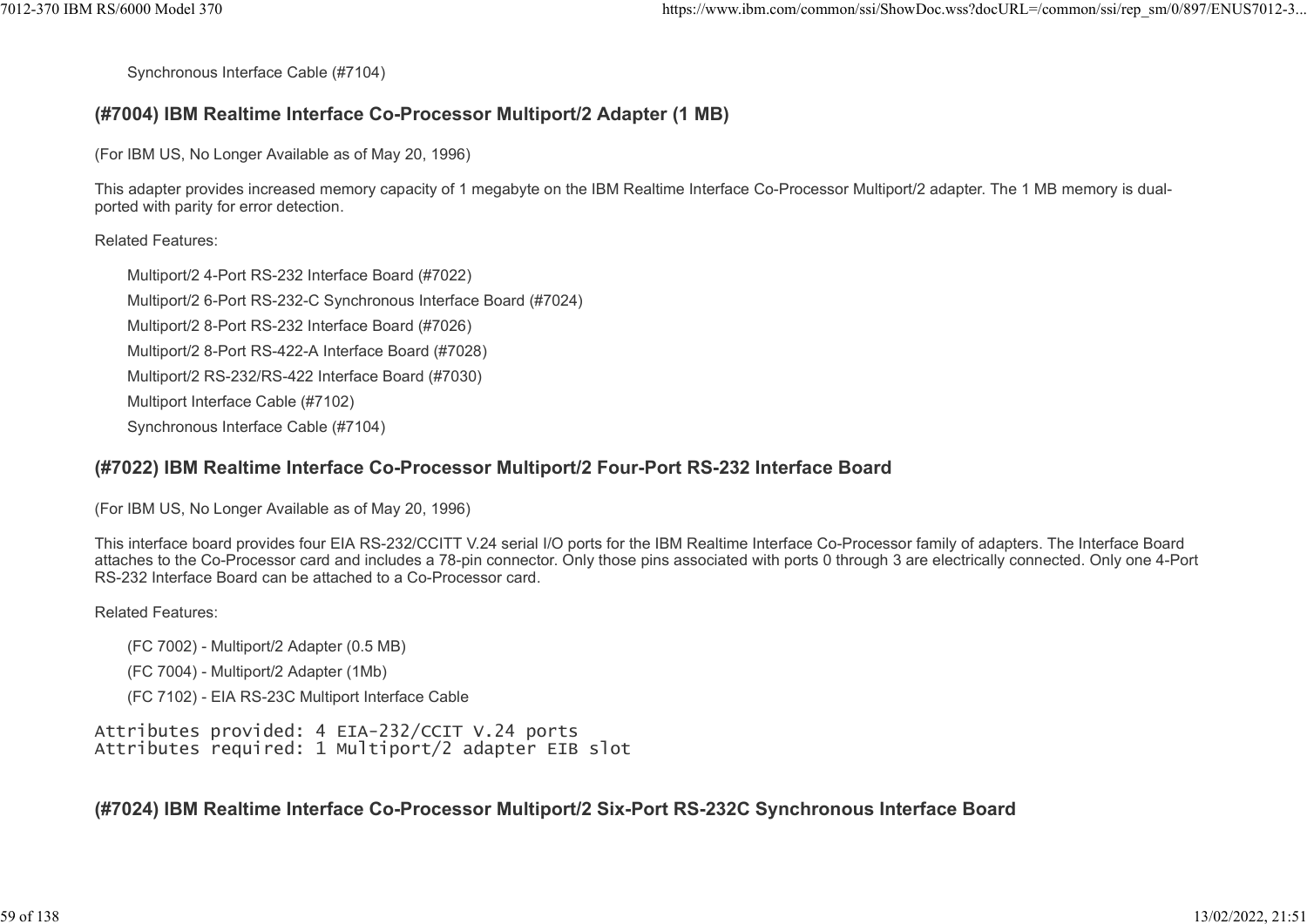(For IBM US, No Longer Available as of May 20, 1996)

This board provides six synchronous EIA RS-232-C/CCITT V.24 serial I/O ports for the IBM Realtime Interface Co-Processor Multiport/2 adapters. The interface board attaches to the Co-Processor adapter and includes a 78-pin connector. Asynchronous, bit synchronous and character synchronous protocol hardware support is provided on all six ports. The interface board can support 38,400 bps full duplex HDLC/SDLC protocols on one of the first two ports. A second port supports speeds up to 19,200 bps full duplex. All six ports can be operated concurrently at 4,800 bps full duplex for HDLC/S DLC protocols or at 9,600 bps full duplex for asynchronous protocols. %%7012-370 IBM RS/6000 Model 370<br>(For IBM US, No Longer Available as of May 20, 1996)<br>This board provides six synchronous EIA RS-232-C/CCITT V.24 serial I/O ports for the IBM Realtime Interface Co-Processor Multiport/2 ada

Related Features:

(FC 7002) - Multiport/2 Adapter (0.5 MB)

(FC 7004) - Multiport/2 Adapter (1 Mb)

(FC 7104) - Synchronous Interface Cable

Attributes provided: 6 EIA-232-C/CCIT V.24 ports Attributes required: 1 Multiport/2 adapter EIB slot

# (#7026) IBM Realtime Interface Co-Processor Multiport/2 Eight-Port RS-232 Interface Board

(For IBM US, No Longer Available as of May 20, 1996)

This board provides eight EIA RS-232/CCITT V.24 serial I/O ports for the IBM Realtime Interface Co-Processor Multiport/2 adapters. The Interface Board attaches to the Co-Processor card and includes a 78-pin connector.

Related Features:

(FC 7002) - Multiport/2 Adapter (0.5 MB)

(FC 7004) - Multiport/2 Adapter (1 Mb)

(FC 7102) - EIA RS-232-C Multiport Interface Cable

Attributes provided: 8 EIA RS-232/CCIT V.24 ports Attributes required: 1 Multiport/2 adapter EIB slot

# (#7028) IBM Realtime Interface Co-Processor Multiport/2 Eight-Port RS-422A Interface Board

(For IBM US, No Longer Available as of May 20, 1996)

This interface board provides the hardware facilities for the Realtime Interface Co-Processor Multiport/2 adapter to support eight RS-422-A serial input/output ports. The board attaches to the Co-Processor adapter and includes a 78-pin connector. The interface board provides asynchronous, bit synchronous, and character synchronous protocol hardware support on the first port. Asynchronous hardware support is provided on the remaining ports. The first port can operate at 64,000 bps full duplex. Line speeds in excess of 64,000 bps can be achieved with appropriate adapter resident communication programs. All eight ports may be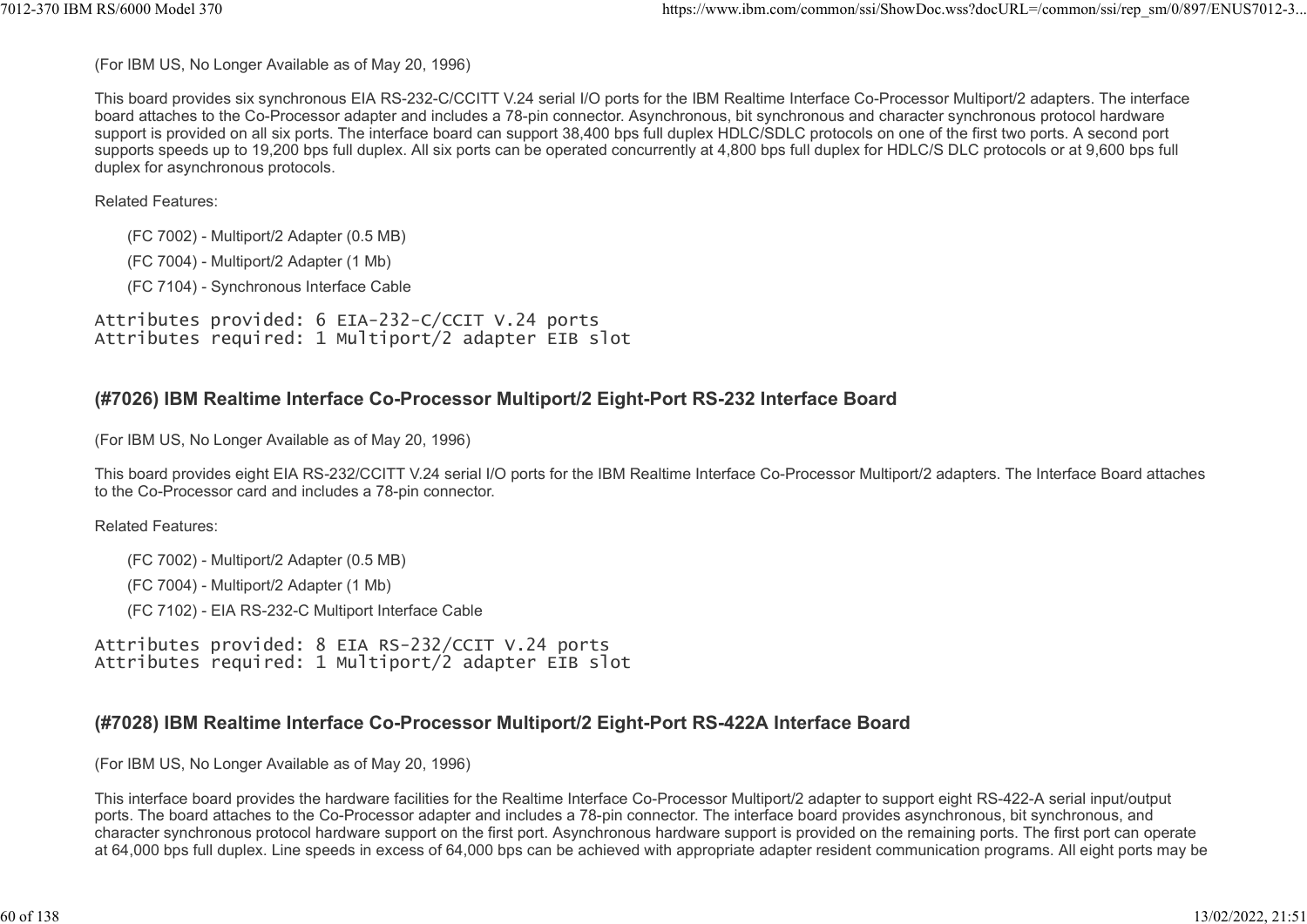operated concurrently at 9,600 bps full duplex.

Related Features:

(FC 7002) - Multiport/2 Adapter (0.5 MB) (FC 7004) - Multiport/2 Adapter (1 Mb) (FC 7102) - EIA RS-232-C Multiport Interface Cable

Attributes provided: 8 RS-422-A ports Attributes required: 1 Multiport/2 adapter EIB slot

#### (#7030) IBM Realtime Interface Co-Processor Multiport/2 RS-232/RS-422 Interface Board

(For IBM US, No Longer Available as of May 20, 1996)

This board provides support for four EIA RS-232/CCITT V.24 serial I/O ports, ports 0 through 3, and four EIA RS-422 serial I/O ports, ports 4 through 7. The Interface Board attaches to the Multiport/2 adapter card and includes a 78-pin connector.

Related Features:

- (FC 7002) Multiport/2 Adapter (0.5 MB)
- (FC 7004) Multiport/2 Adapter (1 Mb)
- (FC 7102) EIA RS-232-C Multiport Interface Cable

Attributes provided: 4 EIA RS-232/CCITT V.24 ports Attributes required: 1 Multiport/2 adapter EIB slot

# (#7006) IBM Realtime Interface Co-Processor Portmaster Adapter/A (1 MB)

(For IBM US, No Longer Available as of December 1, 2000)

The IBM Realtime Interface Co-Processor Portmaster Adapter/A is a full-function Micro Channel bus master that complements and extends the capabilities of the IBM Realtime Interface Co-Processor family of adapters. Bus master extensions for the adapter include capabilities and services that address both adapter-tosystem and adapter-to-adapter data transfers under Direct Memory Access (DMA) control. The adapter utilizes the multimaster capability of the Micro Channel bus architecture by taking control of the system unit bus and communicating directly with system memory or with other I/O adapters without interrupting the system unit processor.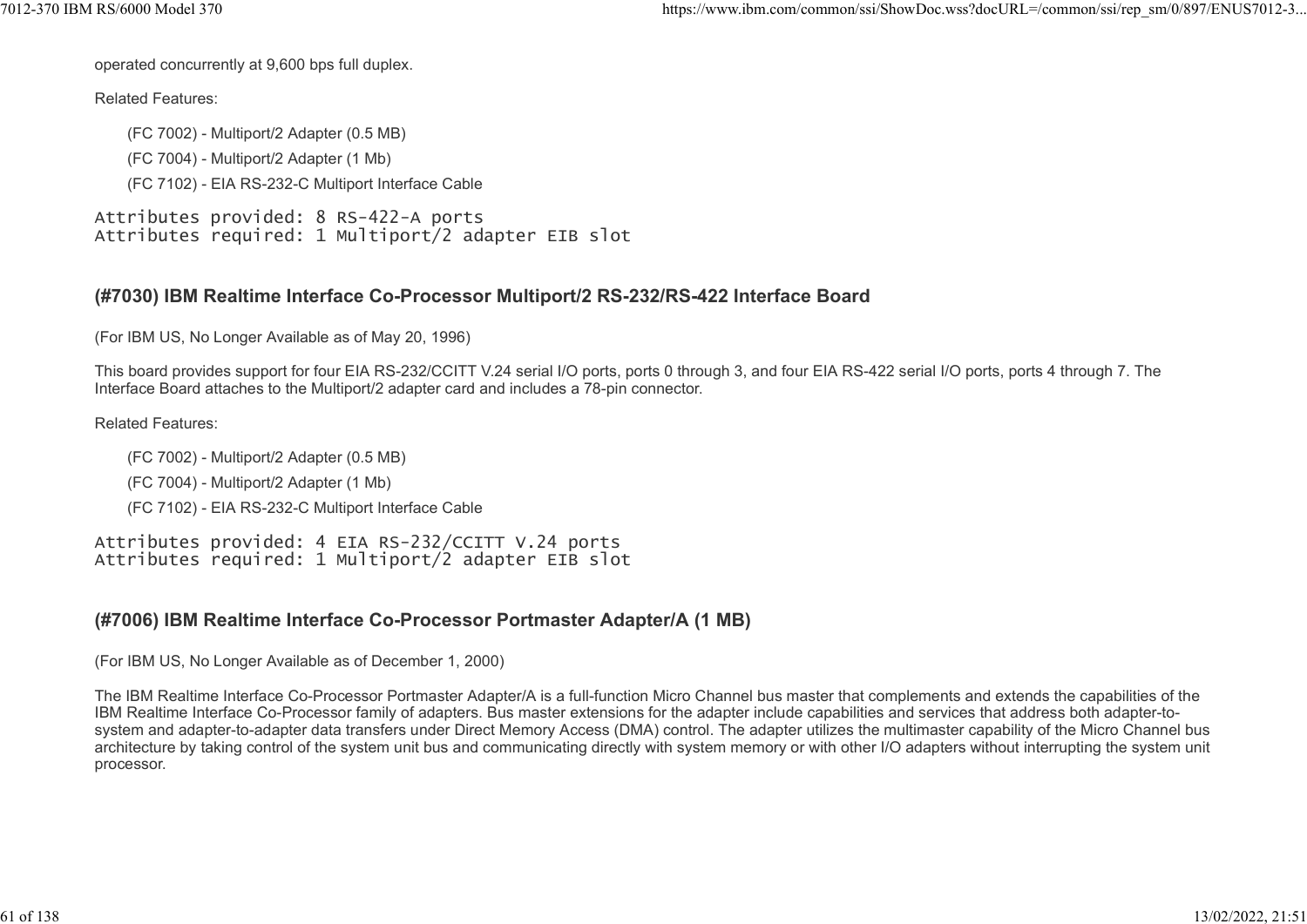Throughput speeds vary depending upon the number of ports operating concurrently and the software application. With the selection of the appropriate Interface Board, full-duplex rates of up to 64 Kbps running simultaneously on each of eight ports or up to 2.048 Mbps for a single port can be achieved with the IBM Realtime Interface Co-Processor Portmaster Adapter/A. High-speed data rates for multiple ports rely on the use of DMA; two channels are provided for each port. All ports can be programmed for asynchronous, bit synchronous, or character synchronous protocols, using either DMA or interrupt mode. 12-370 IBM RS/6000 Model 370<br>Throughput speeds vary depending upon the number of ports operating concurrently and the software application. With the selection of the appropriate Interface<br>Board, full-duplex rates of up to

Timer support is also provided. There may be up to 255 software timers set with increments ranging from 5 milliseconds to 327 seconds. A watchdog timer is also provided.

Additional software is required to program the adapter, and must be ordered separately. Software support can be provided by IBM Realtime Interface Co-Processor AIX Support for RS/6000 (5696-038).

Cables for connection of I/O devices are also required and are the responsibility of the customer.

Characteristics:

12.5-MHz Intel 80186 microprocessor

Adapter-to-adapter and adapter-to-system Micro Channel bus master support

Up to eight serial I/O ports (asynchronous or synchronous) available through a family of Interface Boards and cables

Performance up to 64 Kbps full duplex for each of eight ports running concurrently

Performance of up to 2.048 Mbps full duplex for single port

Dynamically managed adapter storage

Related Features:

8-Port RS-232 Interface Board/A (#7042) 8-Port RS-422 Interface Board/A (#7044) 6-Port V.35 Interface Board/A (#7046) 8-Port Cable (#7108) 6-Port V.35 Cable (#7106)

# (#7008) IBM Realtime Interface Co-Processor Portmaster Adapter/A (2 MB)

(For IBM US, No Longer Available as of May 20, 1996)

This adapter provides increased memory capacity of 2 MB on the IBM Realtime Interface Co-Processor Portmaster Adapter/A feature. The 2 MB memory is dynamically-managed in multiples of 16-byte paragraphs.

Related Features:

8-Port RS-232 Interface Board/A (#7042) 8-Port RS-422 Interface Board/A (#7044)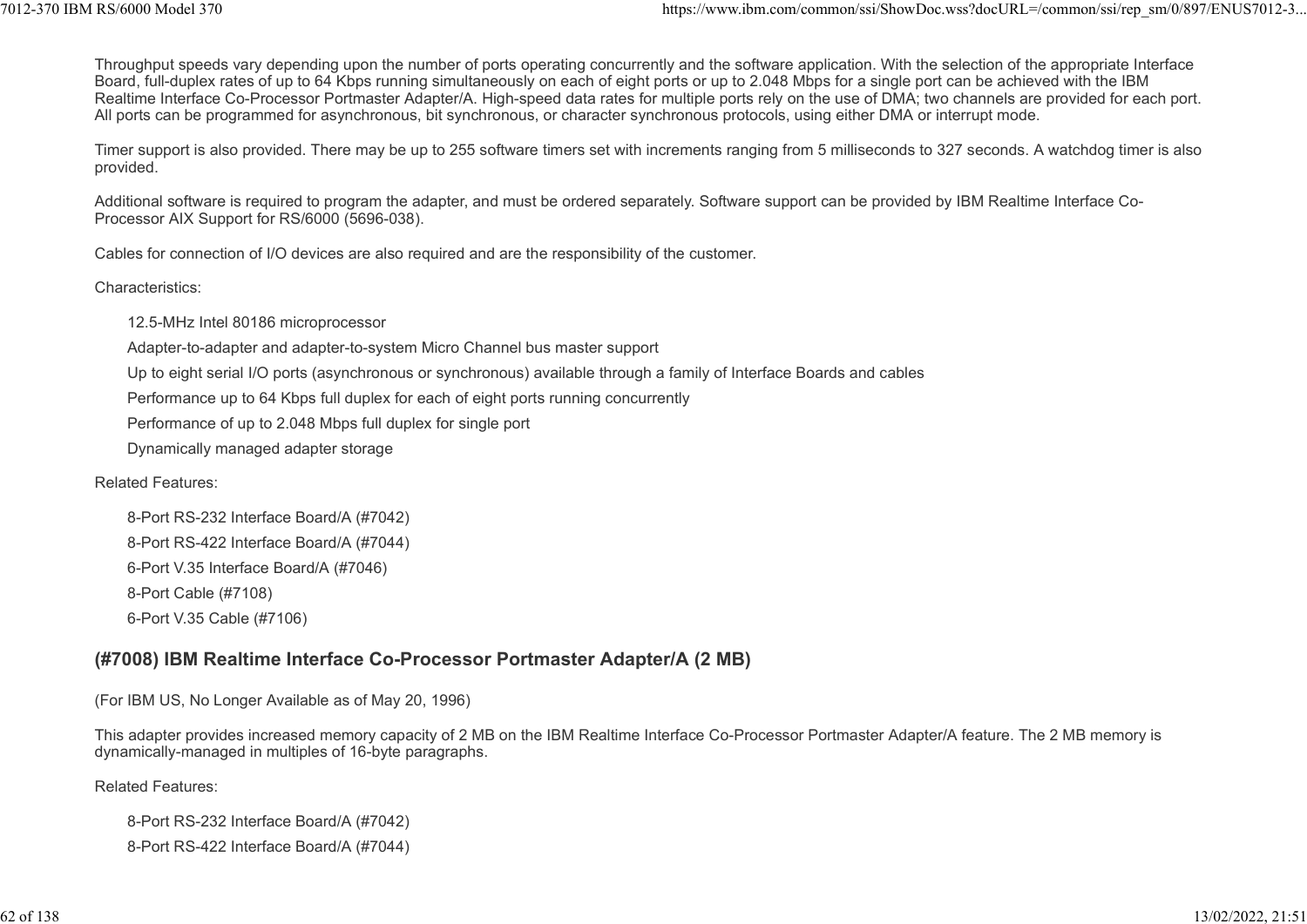6-Port V.35 Interface Board/A (#7046) 8-Port Cable (#7108) 6-Port V.35 Cable (#7106) 7012-370 IBM RS/6000 Model 370 https://www.ibm.com/common/ssi/ShowDoc.wss?docURL=/common/ssi/rep\_sm/0/897/ENUS7012-3...

#### (#7026) IBM Realtime Interface Co-Processor Eight-Port RS-232 Interface Board/A

This board provides the appropriate drivers and receivers to support eight serial I/O ports of RS-232-D/CCITT V.24. Protocols for these electrical interfaces are user programmable. The interface board attaches to the Portmaster Adapter/A and includes a 100-pin connector for attachment to the Eight-Port Cable. Asynchronous or synchronous modes may be individually selected for each of the eight ports. All ports are supported at up to 38.4 Kbps full-duplex running concurrently. Actual performance may vary depending on the user's application.

Diagnostics packaged with this board include one 100-pin wrap connector and one copy of "Portmaster Co-Processor Adapters for RS/6000 Installation and Service" (system diagnostics are shipped with AIX/6000 Version 3.2).

Related Features:

Portmaster Adapter/A (1 MB) (#7006) Portmaster Adapter/A (2 MB) (#7008) 8-Port Cable (#7108)

#### (#7028) IBM Realtime Interface Co-Processor Eight-Port RS-422 Interface Board/A

This interface board provides support for up to eight serial RS-422A ports. Protocols for these electrical interfaces are user programmable. The interface board attaches to the Portmaster Adapter/A and includes a 100-pin connector for attachment to the Eight-Port Cable. Asynchronous or synchronous modes may be selected individually for each of the eight ports.

The following full-duplex data rates are supported by IBM Realtime Interface Co-Processor Portmaster Adapter/A using this interface board:

One port, running alone synchronous, using external clocking at 2.048 Mbps asynchronous, using internal clocking at 115.2 Kbps Eight ports, running concurrently synchronous, using external clocking at 64 Kbps synchronous, using internal DPLL clocking at 57.6 Kbps asynchronous, using internal clocking at 57.6 Kbps

Actual performance may vary depending on the user's application.

Diagnostics packaged with this board include one 100-pin wrap connector and one copy of "Portmaster Co-Processor Adapters for RS/6000 Installation and Service" (system diagnostics are shipped with AIX/6000 Version 3.2).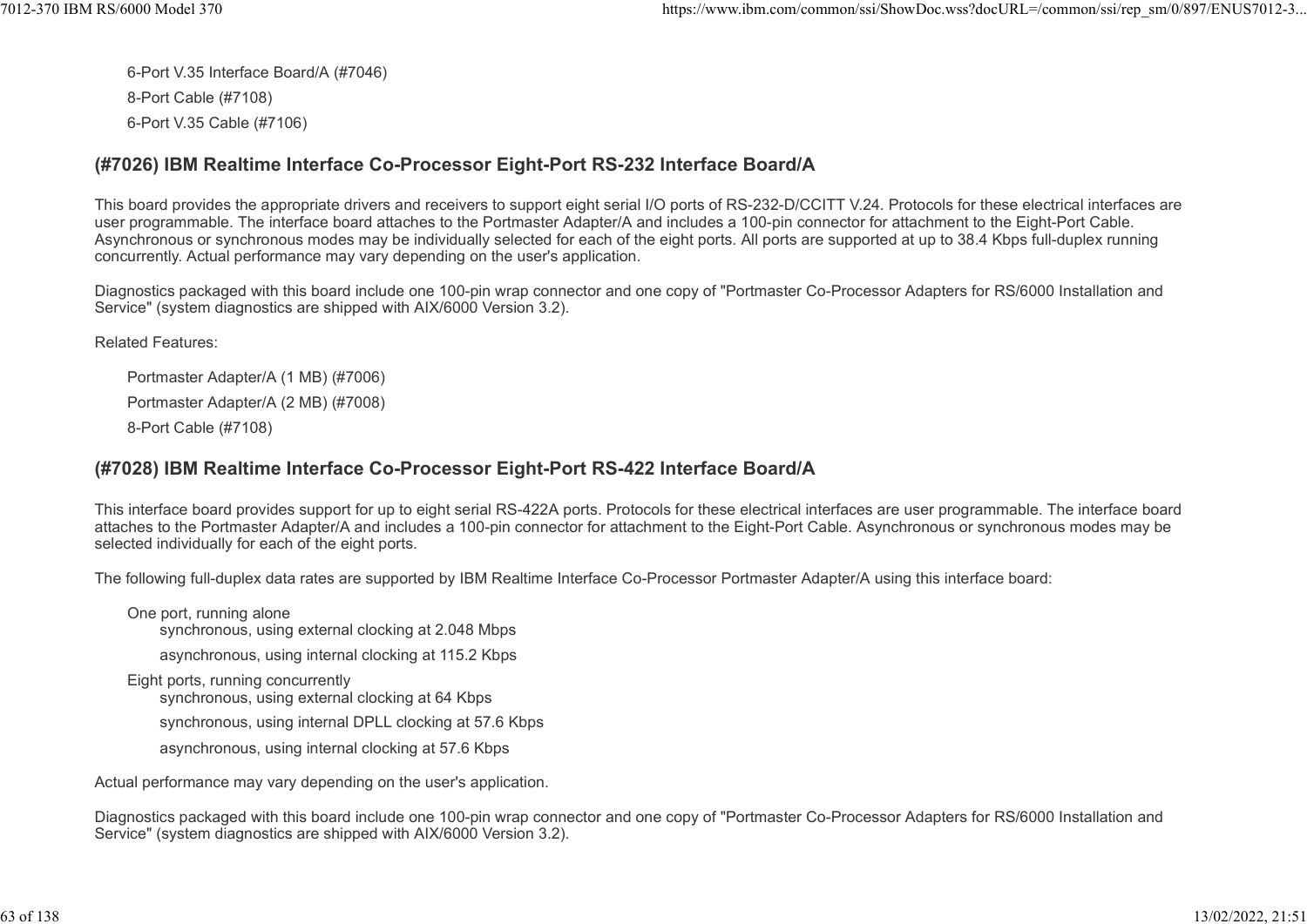Related Features:

Portmaster Adapter/A (1 MB) (#7006) Portmaster Adapter/A (2 MB) (#7008) 8-Port Cable (#7108)

#### (#7046) IBM Realtime Interface Co-Processor Six-Port V.35 Interface Board/A

(For IBM US, No Longer Available as of December 1, 2000)

This board provides attachment for up to six compatible V.35/V.36 electrical ports in conjunction with the Portmaster Adapter/A base card, and includes a 100-pin connector for attachment to the Six-Port V.35 Cable. The following full-duplex data rates are supported by IBM Realtime Interface Co-Processor Portmaster Adapter/A using this interface board:

One port, running alone up to 2.048 Mbps, using external clocking Six ports, running concurrently up to 230 Kbps, using internal clocking up to 256 Kbps, using external clocking

Actual performance may vary depending on the user's application.

Diagnostics packaged with this board include one 100-pin wrap connector and one copy of "Portmaster Co-Processor Adapters for RS/6000 Installation and Service" (system diagnostics are shipped with AIX/6000 Version 3.2).

Related Features:

Portmaster Adapter/A (1 MB) (#7006) Portmaster Adapter/A (2 MB) (#7008) 6-Port V.35 Cable (#7106)

# ARTIC960 Coprocessor

The ARTIC960 coprocessor is a high-speed, high through-put co-processor adapter with multiple memory options designed to operate in 32-bit Micro Channel\* bus compatible systems. The ARTIC960 coprocessor relieves the host from compute-intensive tasks associated with I/O communication applications and protocols. It also provides bus-mastering capabilities for peer to peer transfers across the Micro Channel bus. The ARTIC960 coprocessor's wide bandwidth provides co-processor performance at least 4-6 times that of previously released IBM ARTIC co- processors.

A high-speed, 4-Port multi-interface AIB offers either EIA-232D (asynchronous) or EIA-530 (RS422) or ISO 4903 (X.21) or ISO 4902 (V.36) electrical interfaces for communications applications. The selection of the specific interface is achieved by a matching cable (4 ports of 232 or 4 ports of 422 or 4 ports of X.21 or 4 ports of V.36). The AIB will operate all four ports at up to 2.048 megabits per second full duplex.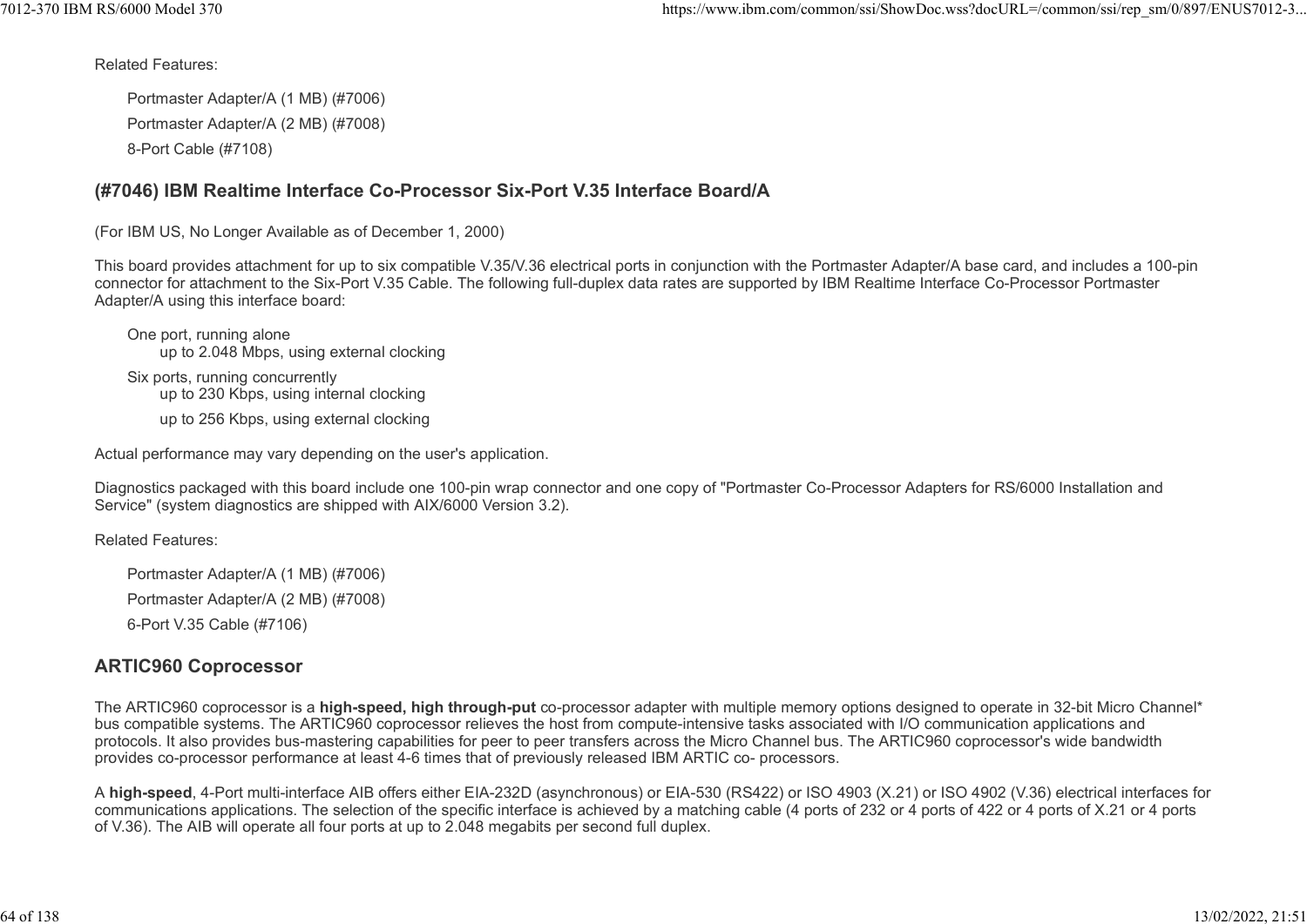The ARTIC960 coprocessor and AIB together comprise a feature. There are three features available depending upon memory option (1 MB, 4 MB, or 8 MB). The ARTIC960 coprocessor is designed to operate in any full-slot 32-bit Micro Channel bus system adhering to the IBM Micro Channel architectural guidelines such as the PS/2 computer, RS/6000 computer and the IBM Industrial Computers. The ARTIC960 realtime kernel and on-card operating system and AIX/6000 Version 3.2.5 Operating System development driver are included with the purchase of the adapter. ttps://www.ibm.com/common/ssi/ShowDoc.wss?docURL=/common/ssi/rep\_sm/0/897/ENUS7012-3...<br>The ARTIC960 coprocessor and AIB together comprise a feature. There are three features available depending upon memory option (1 MB, 4

The application development driver is intended to provide a level of interface to the adapter for those developing applications using the ARTIC960 and is not a full function driver. The application development driver is contained in the diagnostic diskette.

A developer's kit is offered that provides AIB design information, sample programs, a programmer's guide/reference, and a hardware technical reference manual. As part of the developer's kit, a Developer's Assistance Program (DAP) is provided for parties who will be developing their own software applications and/or designing their own application interface board. The ARTIC960 DAP is administered by IBM in Boca Raton, Florida.

It can be reached by telephone at 1-800-3333 ext. ARTIC960.

The DAP, through telephone and E-mail, will provide technical help for software development or additional AIB designs.

The ARTIC960 coprocessor is ideally suited for:

Departments that require high-speed connections from Server to Host (switched or leased)

Telephone applications with V.36/V.24 for higher speed connections to 2 MB

LAN interconnect via leased lines (64 Kb - 2 Mb)

The IBM ARTIC960 coprocessor is a family of high performance WAN communications adapters with a base card with 3 memory options and daughter cards with different interfaces and cables. Each IBM ARTIC960 coprocessor occupies one Micro Channel slot.

#### INCREASED PROCESSOR PERFORMANCE and COMMUNICATION SPEEDS

The ARTIC960 coprocessor provides a 4-6 times increase in data throughput across the Micro Channel bus when compared to the existing family of IBM ARTIC co-processors. The 4-Port multi-interface Application Interface Board handles four lines of communications data at 2.048 megabits per second.

Prerequisites: None.

Co-requisites: None.

Compatibility Conflicts: None.

Customer Set-up: Yes.

Field Installable: Yes.

Cable Order:

IBM recommends that one of the following cables be ordered with the 4-Port AIB. The cable choice determines the AIB's electrical interface. Other interface cables can be ordered at published prices. Each cable set is 1.8 meters in length and has four connectors in a fanout fashion terminating in a 100-pin connector that plugs into the AIB.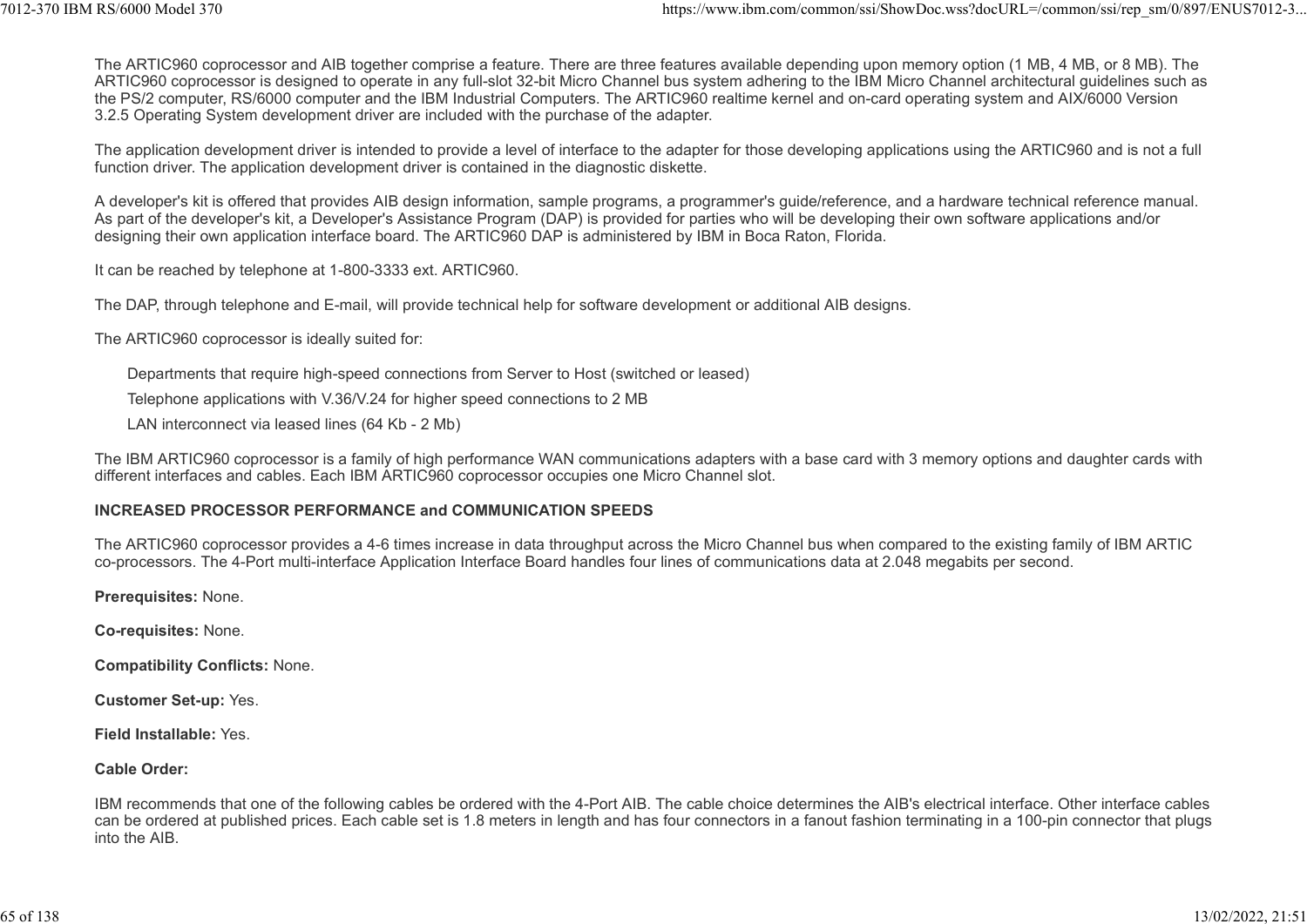| 7012-370 IBM RS/6000 Model 370                                                                                                          |                                | https://www.ibm.com/common/ssi/ShowDoc.wss?docURL=/common/ssi/rep_sm/0/897/ENUS7012-3 |
|-----------------------------------------------------------------------------------------------------------------------------------------|--------------------------------|---------------------------------------------------------------------------------------|
| DESCRIPTION                                                                                                                             | F/C                            |                                                                                       |
| -------------<br>Cable Option EIA-232D<br>Cable Option EIA-530 (RS 422)<br>Cable Option ISO 4903 (X.21)<br>Cable Option ISO 4902 (V.36) | ------<br>2922<br>2924<br>2927 |                                                                                       |
|                                                                                                                                         | 2926                           |                                                                                       |

#### (#2921) IBM ARTIC960 Coprocessor (1MB)

(For IBM US, No Longer Available as of May 20, 1996)

This feature includes the following:

Artic960 Coprocessor (1 MB)

4-Port multi-interface Application Interface Board (AIB)

AIB wrap plug

Runtime environment diskette

Standalone diagnostic diskette

Guide to operations

4-port AIB Supplement to the Guide to Operations.

The IBM ARTIC960 Coprocessor is a high-speed, high throughput co- processor adapter with multiple memory options designed to operate in 32-bit Micro Channel compatible systems. The IBM ARTIC960 Coprocessor relieves the host from compute-intensive tasks associated with I/O communication applications and protocols. It also provides bus-mastering capabilities for peer to peer transfers across the Micro Channel. The IBM ARTIC960 Coprocessor's wide bandwidth provides co-processor performance at least 4-6 times that of previously released IBM ARTIC co- processors.

Note: An AIX Developer's Kit, including a daughter card developer's guide, application program information, on line technical assistance, and Q A service is provided by a Developer's Assistance Program which can be reached at artic@vnet.ibm.com (internet) or direct at 1-407-443-7948. Toll free numbers are 1-800-IBM-3333 ext. ARTIC160 (U.S.) or 1-800-465-2222 (Canada).

Attributes provided: 4 ports selectable EIA530/V.36/X.21 Attributes required: 1 Micro Channel slot

#### (#2922) Cable Option EIA 232

(For IBM US, No Longer Available as of May 20, 1996)

This feature provides the following: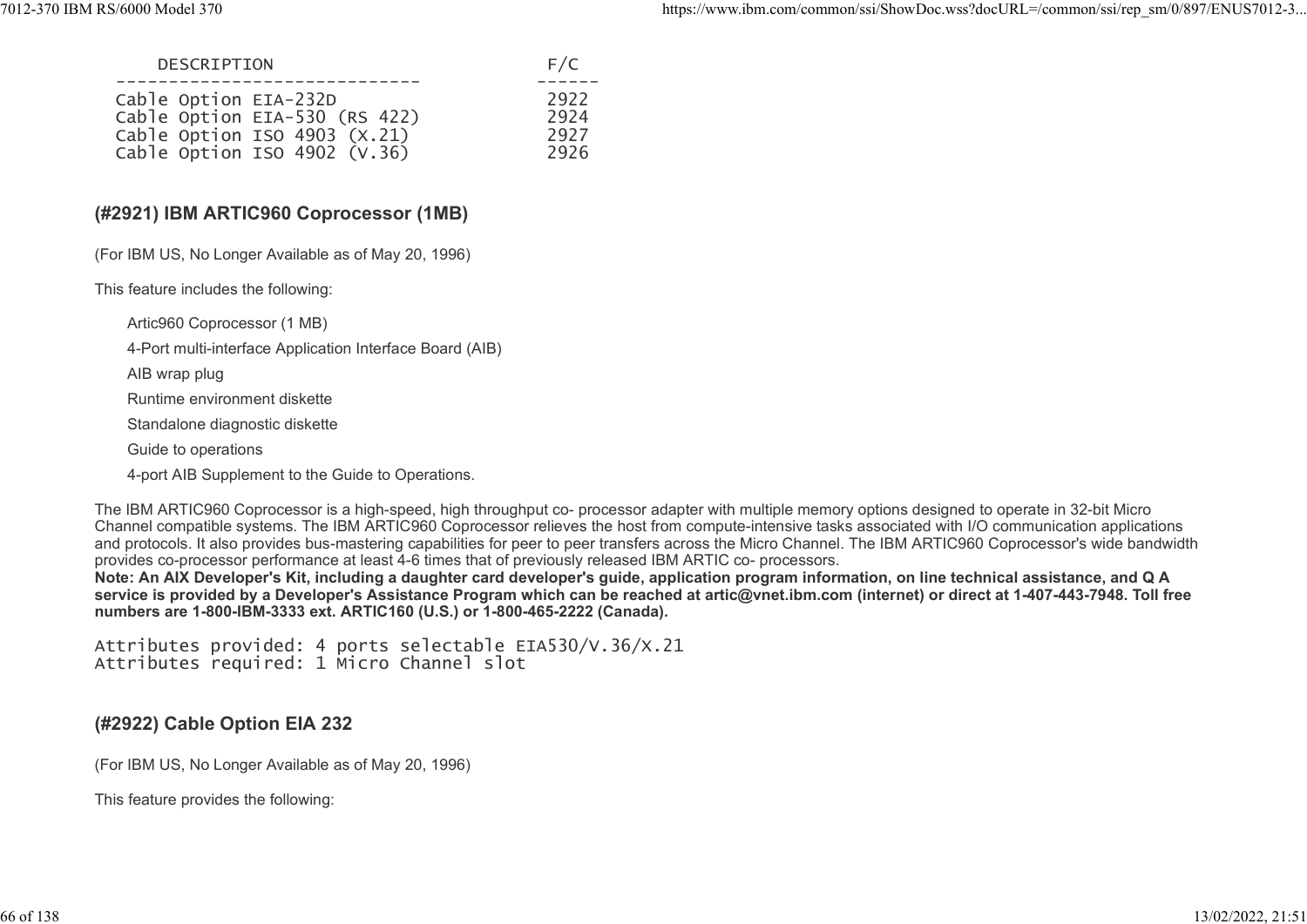1.8 meter cable connecting to the 100pin AIB connector, providing 4 connectors of EIA232 EIA232 wrap plug %7012-370 IBM RS/6000 Model 370<br>https://www.ibm.com/common/ssi/ShowDoc.wss?docURL=/common/ssi/rep\_sm/0/897/ENUS7012-3...<br>1.8 meter cable connecting to the 100pin AIB connector, providing 4 connectors of EIA232<br>EIA232 wrap

# (#2923) Cable Option EIA 530 RS 422

(For IBM US, No Longer Available as of March 19, 1999)

This feature provides the following:

1.8 meter cable connecting to the 100pin AIB connector, providing 4 connectors with EIA530 physical interface. EIA530 wrap plug

Attributes provided: 4 EIA 530 ports Attributes required: 4-port AIB from ARTIC960 (2921, 2924, or 2928)

# (#2924) IBM ARTIC960 Coprocessor (4 MB)

(For IBM US, No Longer Available as of March 19, 1999)

This feature provides the following:

Artic960 Coprocessor (4 MB)

4-Port multi-interface Application Interface Board (AIB)

AIB wrap plug

Runtime environment diskette

Standalone diagnostic diskette

Guide to operations

4-port AIB Supplement to the Guide to Operations.

The IBM ARTIC960 Coprocessor is a high-speed, high throughput co- processor adapter with multiple memory options designed to operate in 32-bit Micro Channel compatible systems. The IBM ARTIC960 Coprocessor relieves the host from compute-intensive tasks associated with I/O communication applications and protocols. It also provides bus-mastering capabilities for peer to peer transfers across the Micro Channel. The IBM ARTIC960 Coprocessor's wide bandwidth provides co-processor performance at least 4-6 times that of previously released IBM ARTIC co- processors.

Note: An AIX Developer's Kit, including a daughter card developer's guide, application program information, on line technical assistance, and Q A service is provided by a Developer's Assistance Program which can be reached at artic@vnet.ibm.com (internet) or direct at 1-407-443-7948. Toll free numbers are 1-800-IBM-3333 ext. ARTIC160 (U.S.) or 1-800-465-2222 (Canada).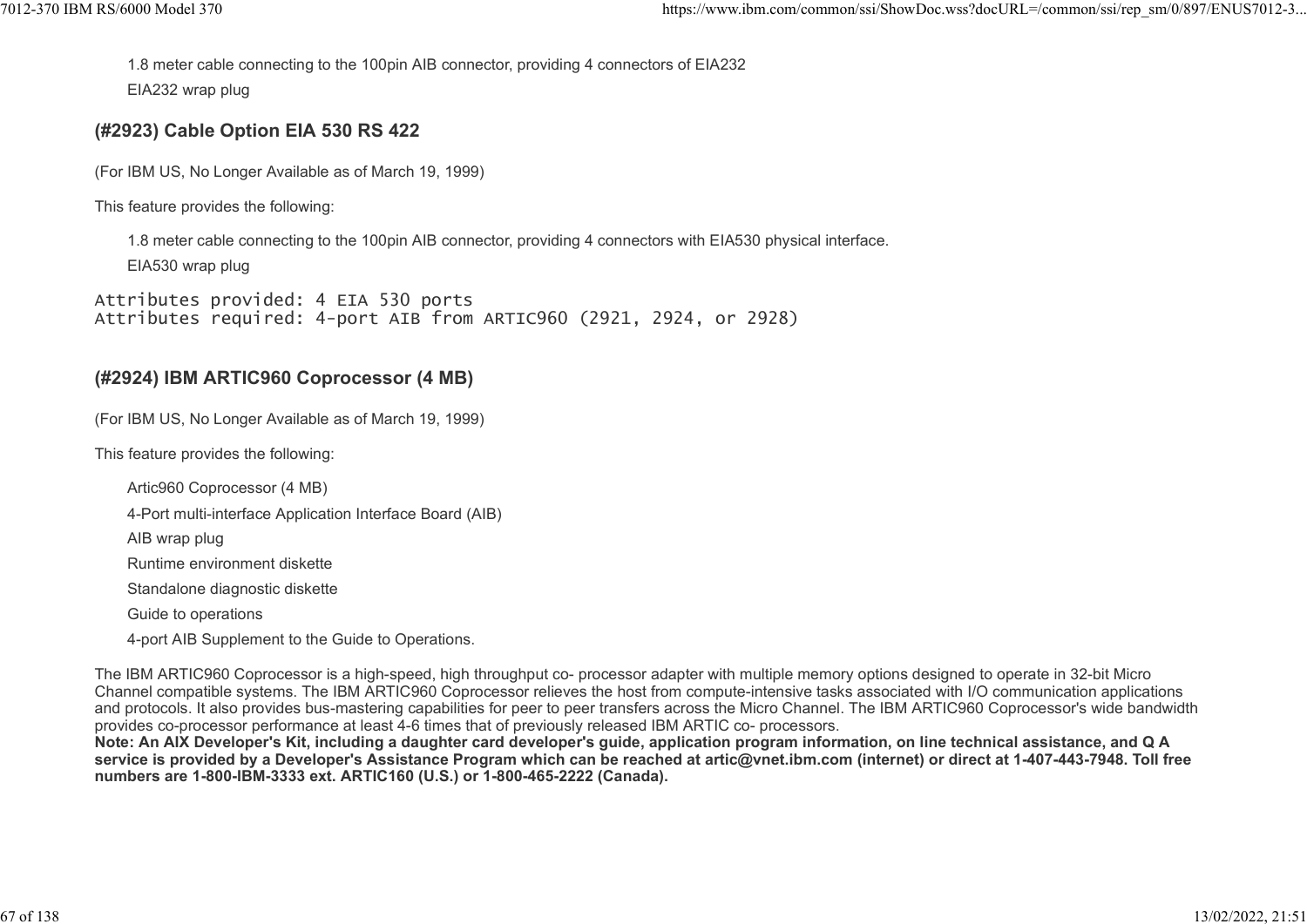# Attributes provided: 4 ports selectable - EIA530/V.36/X.21 Attributes required: 1 Microchannel slot 7012-370 IBM RS/6000 Model 370 https://www.ibm.com/common/ssi/ShowDoc.wss?docURL=/common/ssi/rep\_sm/0/897/ENUS7012-3...

#### (#2926) Cable Option ISO 4902 V.36

(For IBM US, No Longer Available as of March 19, 1999)

This feature provides the following:

1.8 meter cable connecting to the 100pin AIB connector, providing 4 connectors with V.36 physical interface.

V.36 wrap plug

Attributes provided: 4 ports of V.36 Attributes required: 4 port AIB from ARTIC960 (2921, 2924, 2928)

#### (#2927) Cable Option ISO 4903 X.21

(For IBM US, No Longer Available as of March 19, 1999)

This feature provides the following:

1.8 meter cable connecting to the 100pin AIB connector, providing 4 connectors with X.21 interface.

X.21 wrap plug

Attributes provided: None Attributes required: None

# (#2928) IBM ARTIC960 Coprocessor (8 MB)

(For IBM US, No Longer Available as of May 20, 1996)

This feature includes the following:

Artic960 Coprocessor (8 MB) 4-Port multi-interface Application Interface Board (AIB) AIB wrap plug Runtime environment diskette Standalone diagnostic diskette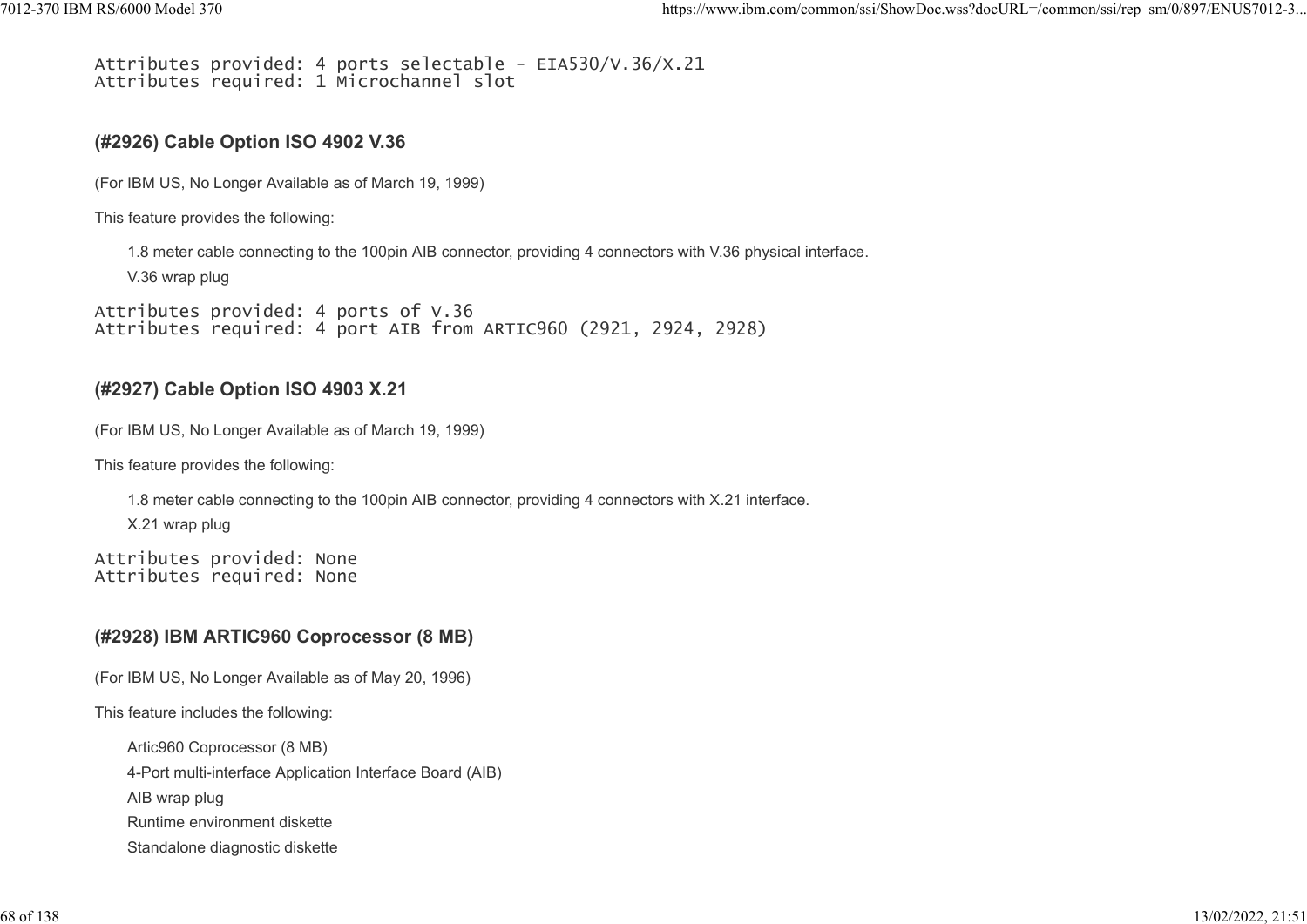Guide to operations

4-port AIB Supplement to the Guide to Operations.

The IBM ARTIC960 Coprocessor is a high-speed, high through-put co- processor adapter with multiple memory options designed to operate in 32-bit Micro Channel bus compatible systems. The IBM ARTIC960 Coprocessor relieves the host from compute-intensive tasks associated with I/O communication applications and protocols. It also provides bus- mastering capabilities for peer to peer transfers across the Micro Channel bus. The IBM ARTIC960 Coprocessor's wide bandwidth provides co- processor performance at least 4-6 times that of previously released IBM ARTIC co-processors. Note: An AIX Developer's Kit, including a daughter card developer's guide, application program information, on line technical assistance, and Q A service is provided by a Developer's Assistance Program which can be reached at artic@vnet.ibm.com (internet) or direct at 1-407-443-7948. Toll free numbers are 1-800-IBM-3333 ext. ARTIC160 (U.S.) or 1-800-465-2222 (Canada).

Attributes provided: 4 ports selectable - EIA530/V.36/X.21 Attributes required: 1 Micro Channel slot

# (#2929) ARTIC960 Coprocessor, 8-port EIA-232

(For IBM US, No Longer Available as of March 19, 1999)

The ARTIC960 Co-Processor family of adapters is now expanded beyond the current 4-port Selectable interface with these new features providing increased number of wide area network (WAN) ports at T1/E1 speeds while maintaining the high performance characteristics of the ARTIC960 platform.

The ARTIC960 family supports developers of wide area network (WAN) applications for AIX solutions which offload compute intensive tasks such as protocol processing and network management. The results are WAN communications at link speeds to 2 Mbps while maximizing system performance.

Each feature is made up of a base card (ARTIC960) and associated physical interface (EIA232, V.36, or X.21) on a daughter card and occupies a single Micro Channel slot. Each feature includes 4 MB of memory.

Each cable feature includes a single cable connecting to the daughter card on one side and fanning out to either 6-or 8-ports depending on the physical interface. A wrap plug is provided with each cable.

Note: An AIX Developer's Kit, including a daughter card developer's guide, application program information, on line technical assistance, and Q A service is provided by a Developer's Assistance Program which can be reached at artic@vnet.ibm.com (internet) or direct at 1-407-443-7948. Toll free numbers are 1-800-IBM-3333 ext. ARTIC160 (U.S.) or 1-800-465-2222 (Canada).

Characteristics:

Micro Channel bus form factor, occupying a single slot.

Up to 2 Mbps supported on V.36 or X.21 ports.

Synchronous support on EIA232 ports.

Intel 80960ca 25-MHz processor and 4 MB of memory on card.

Support for DMA 32-bit bus master and peer to peer capability on the Micro Channel.

Performance characteristics at 4-6 times that of previously released Portmaster products.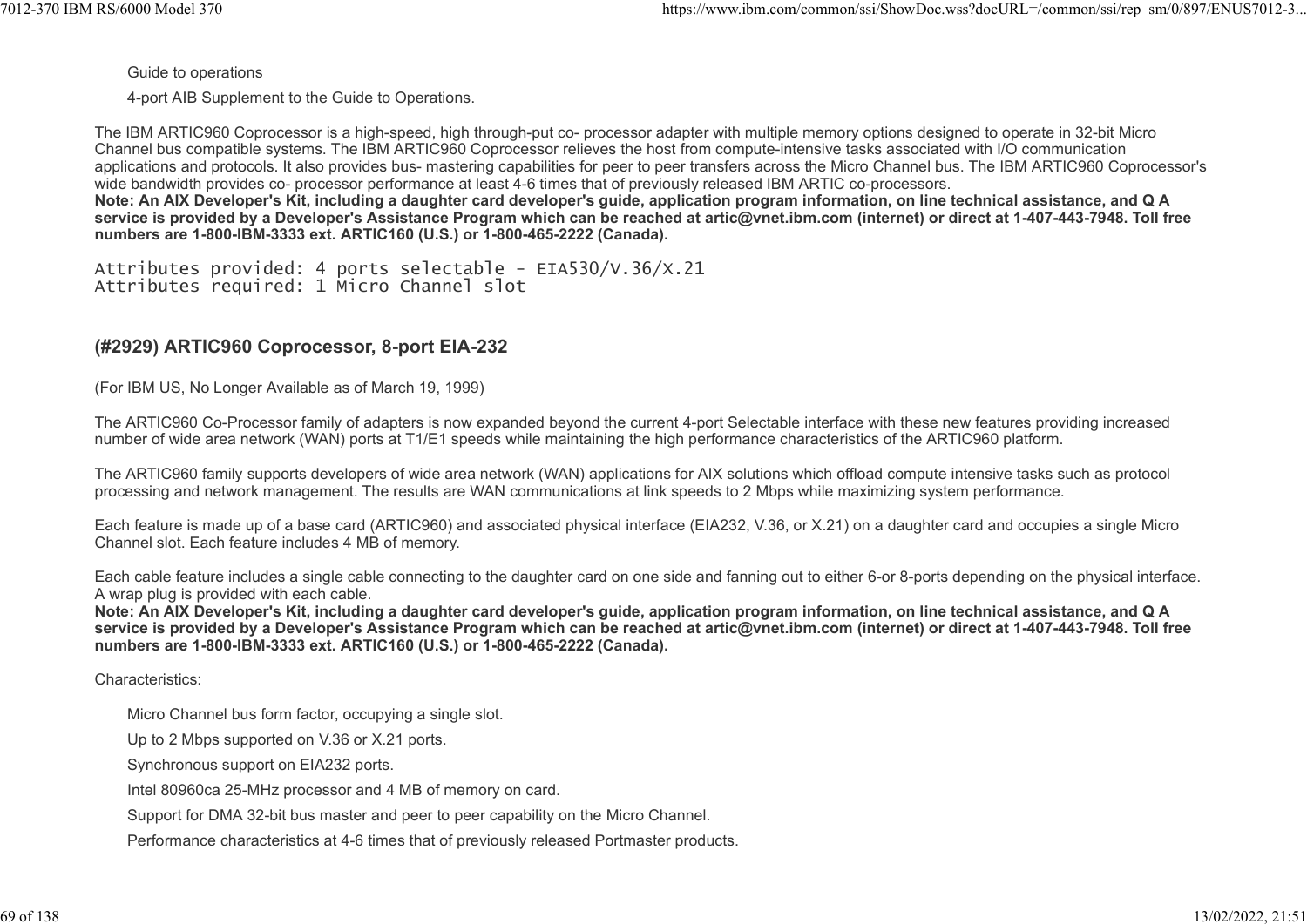Attributes provided: Multiple high performance WAN ports to 2 Mbps Attributes required: 1 Micro Channel bus slot %7012-370 IBM RS/6000 Model 370<br>Attributes provided: Multiple high performance WAN ports to 2 Mbps<br>Attributes required: 1 Micro Channel bus slot

For 7012-370: Minimum required: 0 Maximum allowed:  $4$  (Initial order maximum:  $4$ ) AIX level required: AIX 3.2.5 - AIX 4.1.4 Initial Order/MES/Both/Supported: Both

#### (#2935) ARTIC960 Coprocessor, 6-port V.36

(For IBM US, No Longer Available as of March 19, 1999)

The ARTIC960 Co-Processor family of adapters is now expanded beyond the current 4-port Selectable interface with these new features providing increased number of wide area network (WAN) ports at T1/E1 speeds while maintaining the high performance characteristics of the ARTIC960 platform.

The ARTIC960 family supports developers of wide area network (WAN) applications for AIX solutions which offload compute intensive tasks such as protocol processing and network management. The results are WAN communications at link speeds to 2 Mbps while maximizing system performance.

Each feature is made up of a base card (ARTIC960) and associated physical interface (EIA232, V.36, or X.21) on a daughter card and occupies a single Micro Channel slot. Each feature includes 4 MB of memory.

Each cable feature includes a single cable connecting to the daughter card on one side and fanning out to either 6-or 8-ports depending on the physical interface. A wrap plug is provided with each cable.

Note: An AIX Developer's Kit, including a daughter card developer's guide, application program information, on line technical assistance, and Q A service is provided by a Developer's Assistance Program which can be reached at artic@vnet.ibm.com (internet) or direct at 1-407-443-7948. Toll free numbers are 1-800-IBM-3333 ext. ARTIC160 (U.S.) or 1-800-465-2222 (Canada).

Note: The V.36 interface is compatible with V.35 interface but requires a connector change (to DB37). For customers who order this feature but need V.35 interface, FC 7106 (6-port V.35 breakout box for Portmaster) can be used.

Characteristics:

Micro Channel bus form factor, occupying a single slot.

Up to 2 Mbps supported on V.36 or X.21 ports.

Synchronous support on EIA232 ports.

Intel 80960ca 25-MHz processor and 4 MB of memory on card.

Support for DMA 32-bit bus master and peer to peer capability on the Micro Channel.

Performance characteristics at 4-6 times that of previously released Portmaster products.

Attributes provided: Multiple high performance WAN ports to 2 Mbps Attributes required: 1 Micro Channel bus slot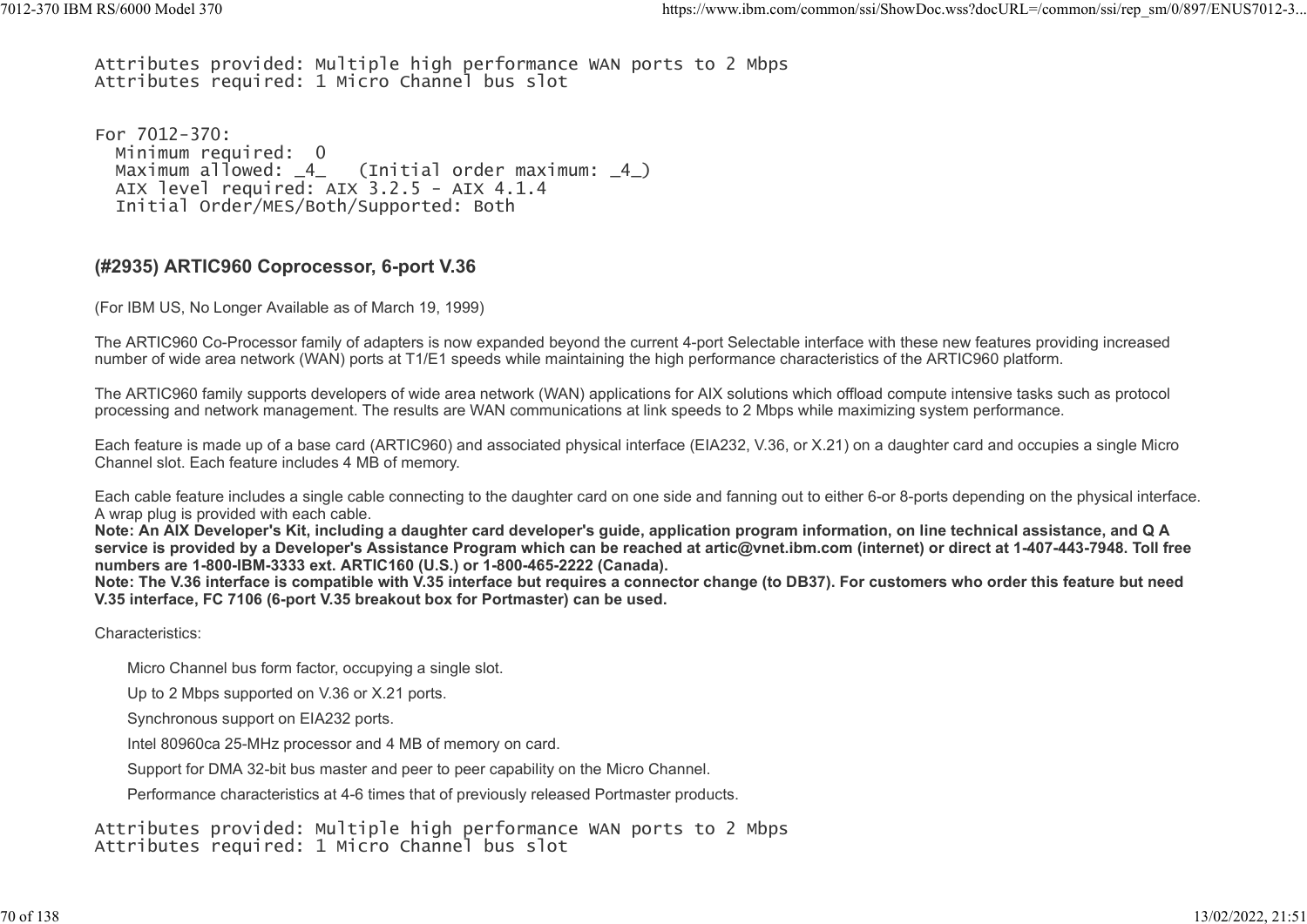For 7012-370: Minimum required: 0<br>Maximum allowed: \_4\_  $(Initial order maximum: _4)$ AIX level required:  $AIX$  3.2.5 -  $AIX$  4.1.4 Initial Order/MES/Both/Supported: Both %7012-370 IBM RS/6000 Model 370 https://www.ibm.com/common/ssi/ShowDoc.wss?docURL=/common/ssi/rep\_sm/0/897/ENUS7012-3...<br>For 7012-370:

#### (#2938) ARTIC960 Coprocessor, 8-port X.21

(For IBM US, No Longer Available as of March 19, 1999)

The ARTIC960 Co-Processor family of adapters is now expanded beyond the current 4-port Selectable interface with these new features providing increased number of wide area network (WAN) ports at T1/E1 speeds while maintaining the high performance characteristics of the ARTIC960 platform.

The ARTIC960 family supports developers of wide area network (WAN) applications for AIX solutions which offload compute intensive tasks such as protocol processing and network management. The results are WAN communications at link speeds to 2 Mbps while maximizing system performance.

Each feature is made up of a base card (ARTIC960) and associated physical interface (EIA232, V.36, or X.21) on a daughter card and occupies a single Micro Channel slot. Each feature includes 4 MB of memory.

Each cable feature includes a single cable connecting to the daughter card on one side and fanning out to either 6-or 8-ports depending on the physical interface. A wrap plug is provided with each cable.

Note: An AIX Developer's Kit, including a daughter card developer's guide, application program information, on line technical assistance, and Q A service is provided by a Developer's Assistance Program which can be reached at artic@vnet.ibm.com (internet) or direct at 1-407-443-7948. Toll free numbers are 1-800-IBM-3333 ext. ARTIC160 (U.S.) or 1-800-465-2222 (Canada).

Characteristics:

Micro Channel bus form factor, occupying a single slot.

Up to 2 Mbps supported on V.36 or X.21 ports.

Synchronous support on EIA232 ports.

Intel 80960ca 25-MHz processor and 4 MB of memory on card.

Support for DMA 32-bit bus master and peer to peer capability on the Micro Channel.

Performance characteristics at 4-6 times that of previously released Portmaster products.

Attributes provided: Multiple high performance WAN ports to 2 Mbps Attributes required: 1 Micro Channel bus slot

For 7012-370: Minimum required: 0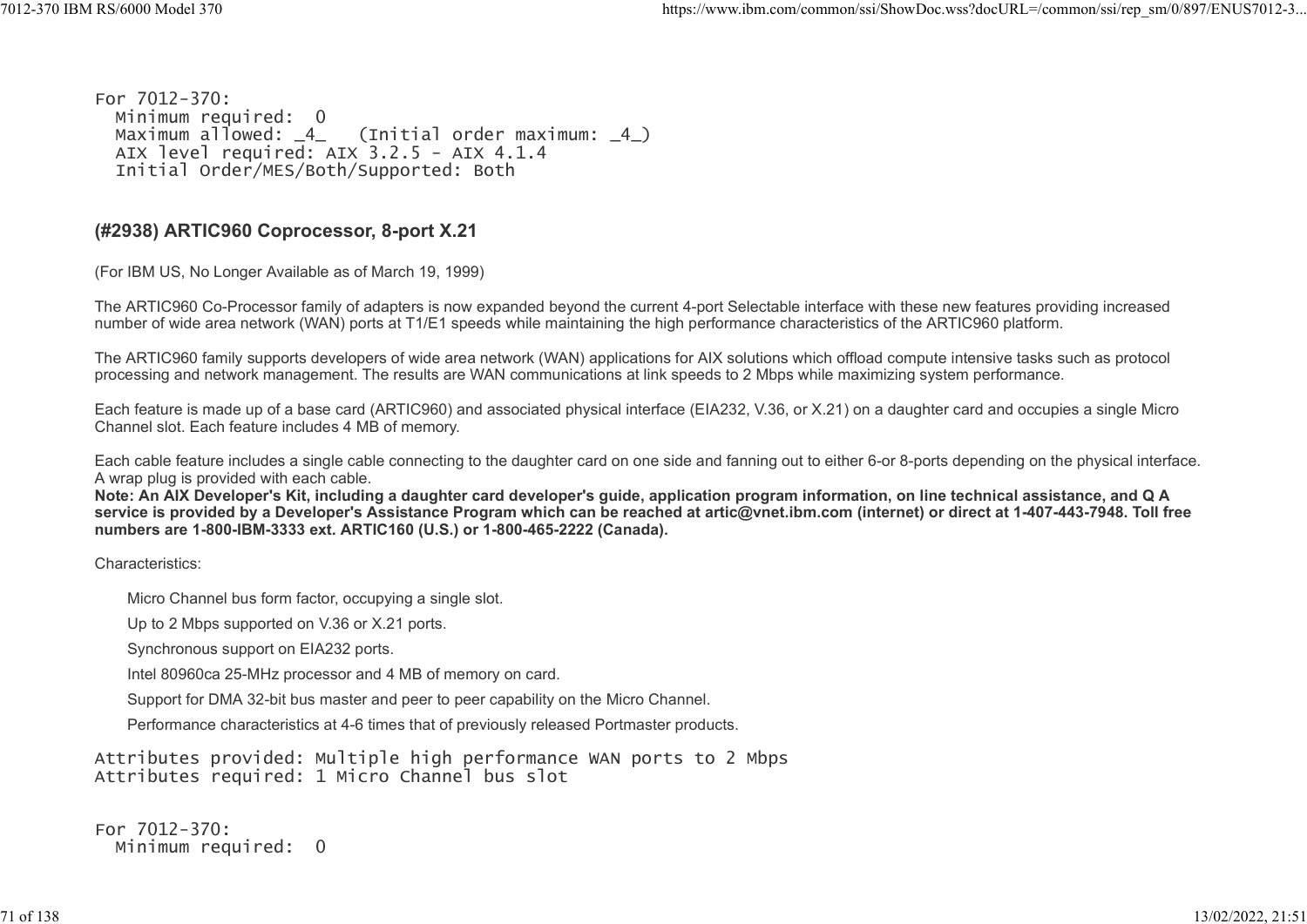```
Maximum allowed: \overline{4} (Initial order maximum: \overline{4})
               AIX level required: AIX 3.2.5 - AIX 4.1.4
                Initial Order/MES/Both/Supported: Both
%7012-370 IBM RS/6000 Model 370<br>https://www.ibm.com/common/ssi/ShowDoc.wss?docURL=/common/ssi/rep_sm/0/897/ENUS7012-3...<br>Maximum allowed: _4_ (Initial order maximum: _4_)<br>AIX level required: AIX 3.2.5 - AIX 4.1.4<br>Initial O
```
#### (#2939) ARTIC960 8-port EIA-232 Cable

(For IBM US, No Longer Available as of March 19, 1999)

See ARTIC960 Coprocessor, 8 Port EIA-232

Attributes provided: Fan-out cable 8-ports EIA-232 Attributes required: ARTIC960 Coprocessor, 8 Port EIA-232

For 7012-370: Minimum required: 0<br>Maximum allowed: 4 (Initial order maximum:  $\_4$ ) AIX level required: AIX 3.2.5 - AIX 4.1.4 Initial Order/MES/Both/Supported: Both

# (#2941) ARTIC960 6-port V.36 Cable

(For IBM US, No Longer Available as of March 19, 1999)

See ARTIC960 Coprocessor, 6 Port V.36

Attributes provided: Fan out cable 6 ports V.36 Attributes required: ARTIC960 Coprocessor, 6 Port V.36

```
For 7012-370:
   Minimum required: 0
 Maximum allowed: \frac{4}{10} (Initial order maximum: \frac{4}{10})
   AIX level required: AIX 3.2.5 - AIX 4.1.4
   Initial Order/MES/Both/Supported: Both
```
# (#2942) ARTIC960 8-port X.21 Cable

(For IBM US, No Longer Available as of March 19, 1999)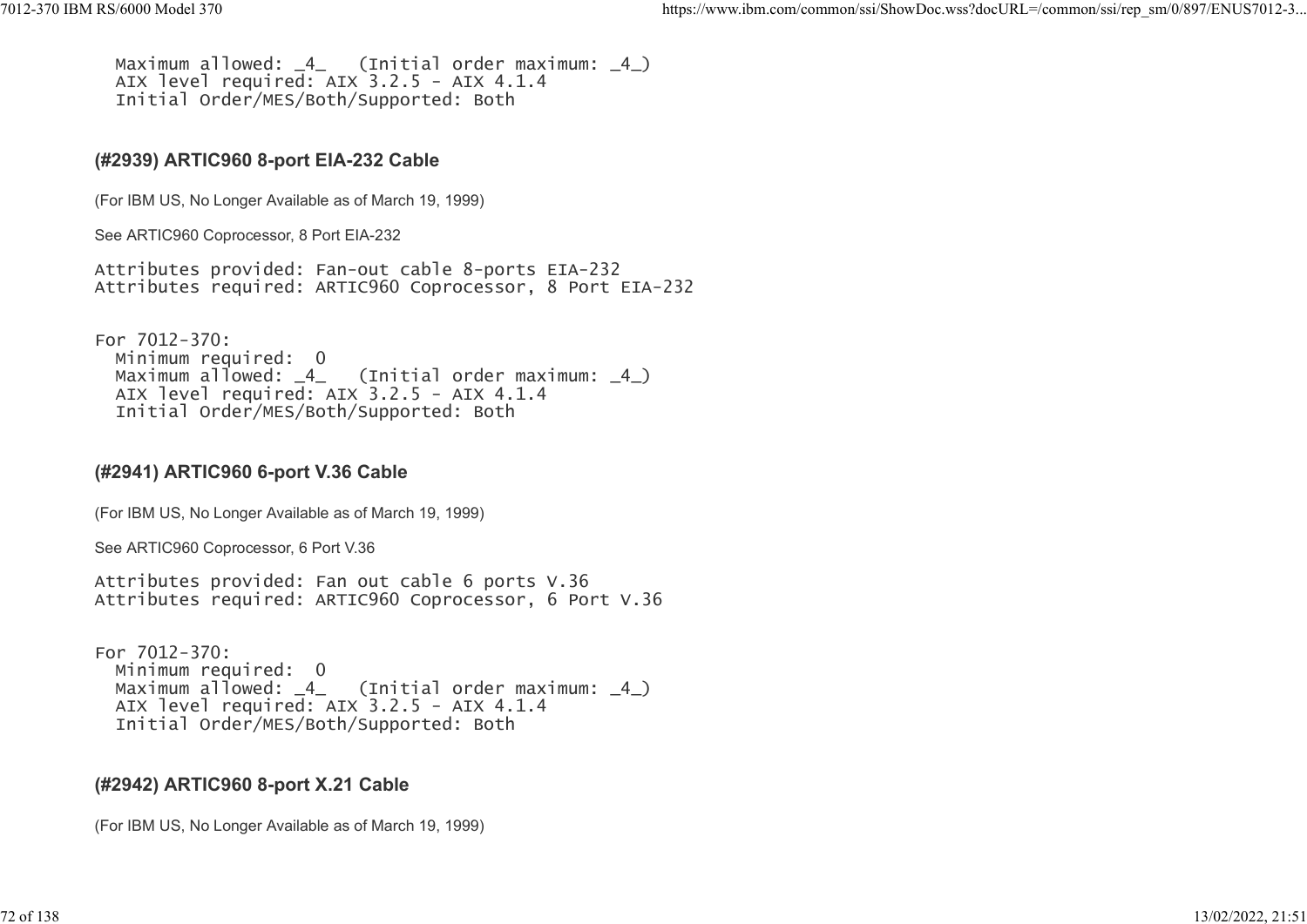See ARTIC960 Coprocessor, 8 Port X.21

Attributes provided: Fan out cable 8 ports X.21 Attributes required: ARTIC960 Coprocessor, 6 Port X.21 %7012-370 IBM RS/6000 Model 370 https://www.ibm.com/common/ssi/ShowDoc.wss?docURL=/common/ssi/rep\_sm/0/897/ENUS7012-3...<br>See ARTIC960 Coprocessor, 8 Port X.21<br>Attributes provided: Fan out cable 8 ports X.21

For 7012-370: Minimum required: 0<br>Maximum allowed: 4  $(Initial order maximum: 4)$  AIX level required: AIX 3.2.5 - AIX 4.1.4 Initial Order/MES/Both/Supported: Both

#### **Cables**

#### (#2936) Async Cable EIA-232/V.24

(No longer available as of December 31, 2020)

Used to attach a modem to the standard I/O ports with the 10-pin to 25-pin converter cable (shipped with the system), 8-port Cable Assembly, 16-Port Cable Assembly, 16-Port Asynchronous Concentrator (with RJ-45 to DB-25 Converter Cable feature #6402) or the 16-Port EIA-232 Remote Async Node (with RJ45 to DB25 Converter Cable feature #8133). The cable is 3 meters (9.8 feet) in length.

#### (#2937) Printer/Terminal Interposer EIA-232

(For IBM US, No Longer Available as of September 8, 1999)

The Printer/Terminal Interposer EIA-232 is used in conjunction with the Async Cable EIA-232 (#2936) (shipped with the system) to provide the proper wiring for the attachment of IBM terminals, plotters and printers to the async adapters (8, 16, and 64-port, all versions), the 16-Port Async Concentrator (with RJ-45 to DB-25 Converter Cable #6402) and the standard I/O serial ports with the 10-pin to 25-pin converter cable (shipped with the system).

#### (#2945) Terminal Cable - EIA-422A

(For IBM US, No Longer Available as of July 31, 2001)

Provides a 20 meter (66 feet) interface cable for attaching an EIA-422A terminal to the Multiport Interface Cable.

#### (#2995) Multiport Interface Cable

(For IBM US, No Longer Available as of December 1, 2000)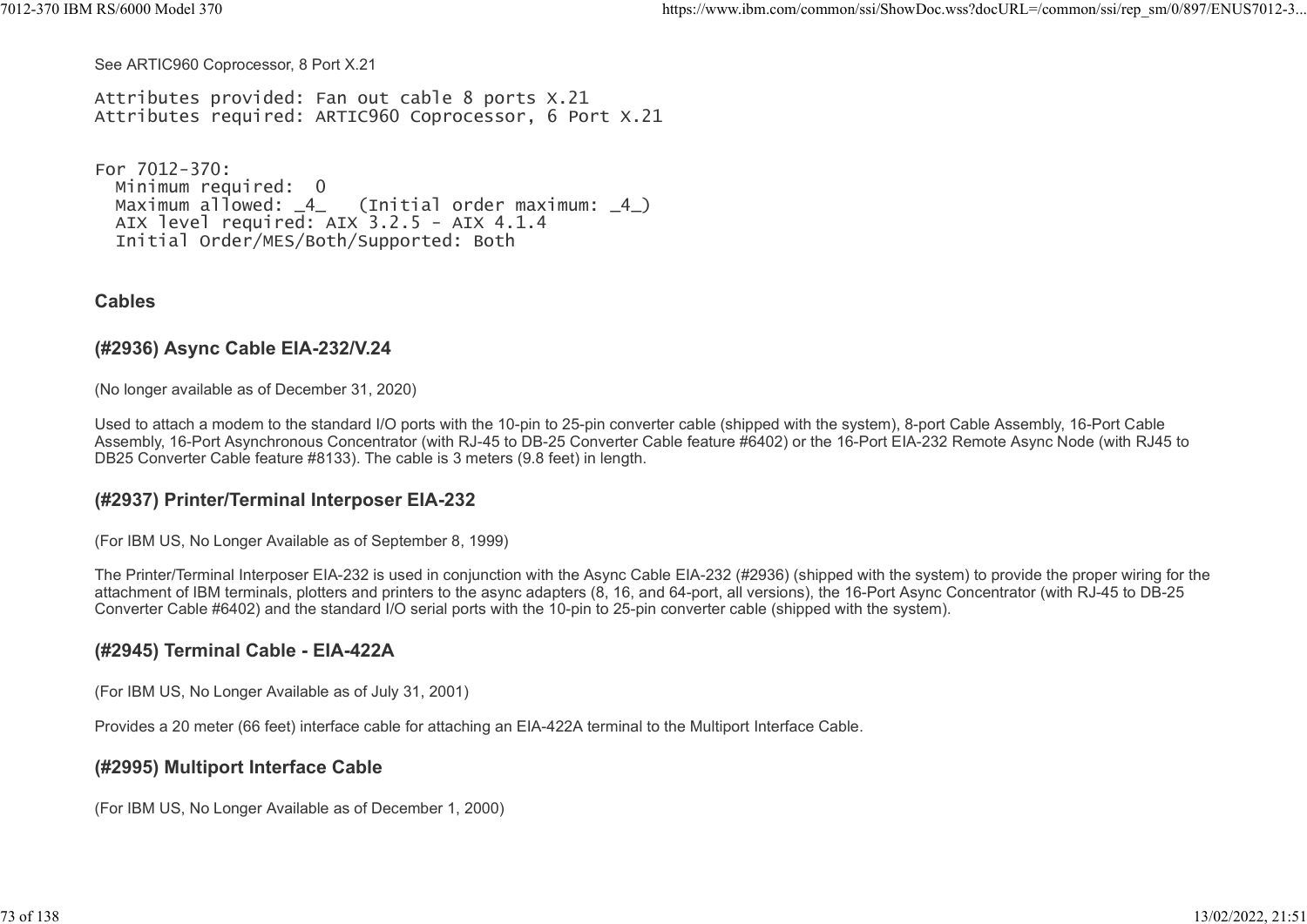The Multiport Interface Cable allows up to eight devices to attach to the 8-Port Async Adapters (EIA-232, EIA-422A) or (MIL-STD 188 - US only) by providing eight 25-pin D shell connectors. The cable is 3 meters (9.8 feet) in length. %7012-370 IBM RS/6000 Model 370<br>The Multiport Interface Cable allows up to eight devices to attach to the 8-Port Async Adapters (EIA-232, EIA-422A) or (MIL-STD 188 - US only) by providing eight<br>25-pin D shell connectors. T

#### (#2996) 16-Port Interface Cable - EIA-232

The 16-Port Interface Cable - EIA-232 allows up to 16 devices to attach to the 16-Port Async Adapter - EIA-232 (#2955) by providing 16 25-pin D shell connectors. The cable is 3 meters (9.8 feet) in length.

#### (#2997) 16-Port Interface Cable - EIA-422A

(For IBM US, No Longer Available as of September 8, 1999)

Allows up to 16 devices to attach to the 16-Port Async Adapter - EIA-422A (#2957) by providing 16 25-pin D shell connectors. The cable is three meters (9.8 feet) in length.

#### (#3100) PC Parallel Printer Cable

(For IBM US, No Longer Available as of December 3, 2001)

Allows attachment of a 360/370 supported printer to the system parallel printer port. The cable is 3 meters (9.8 feet) in length.

#### (#7102) IBM Realtime Interface Co-Processor: EIA RS-232-C Multiport Interface Cable

(For IBM US, No Longer Available as of May 20, 1996)

This cable is used to distribute eight electrical interfaces away from the physical constraints of the back panel of the system. One end of the cable provides for a 78-pin connector to join with the IBM Realtime Interface Co-Processor Multiport/2 adapter card. The other end has eight 25-pin connectors which will connect up to eight EIA RS-232-C/CCITT V.24 devices. A wrap connector is provided to test the cable using the diagnostics supplied with the cable.

#### Related Features:

- (FC 7002) Multiport/2 Adapter (0.5 MB)
- (FC 7004) Multiport/2 Adapter (1 MB)
- (FC 7022) Multiport/2 4-Port RS-232 Interface Board
- (FC 7026) Multiport/2 8-Port RS-232 Interface Board

Attributes provided: None Attributes required: None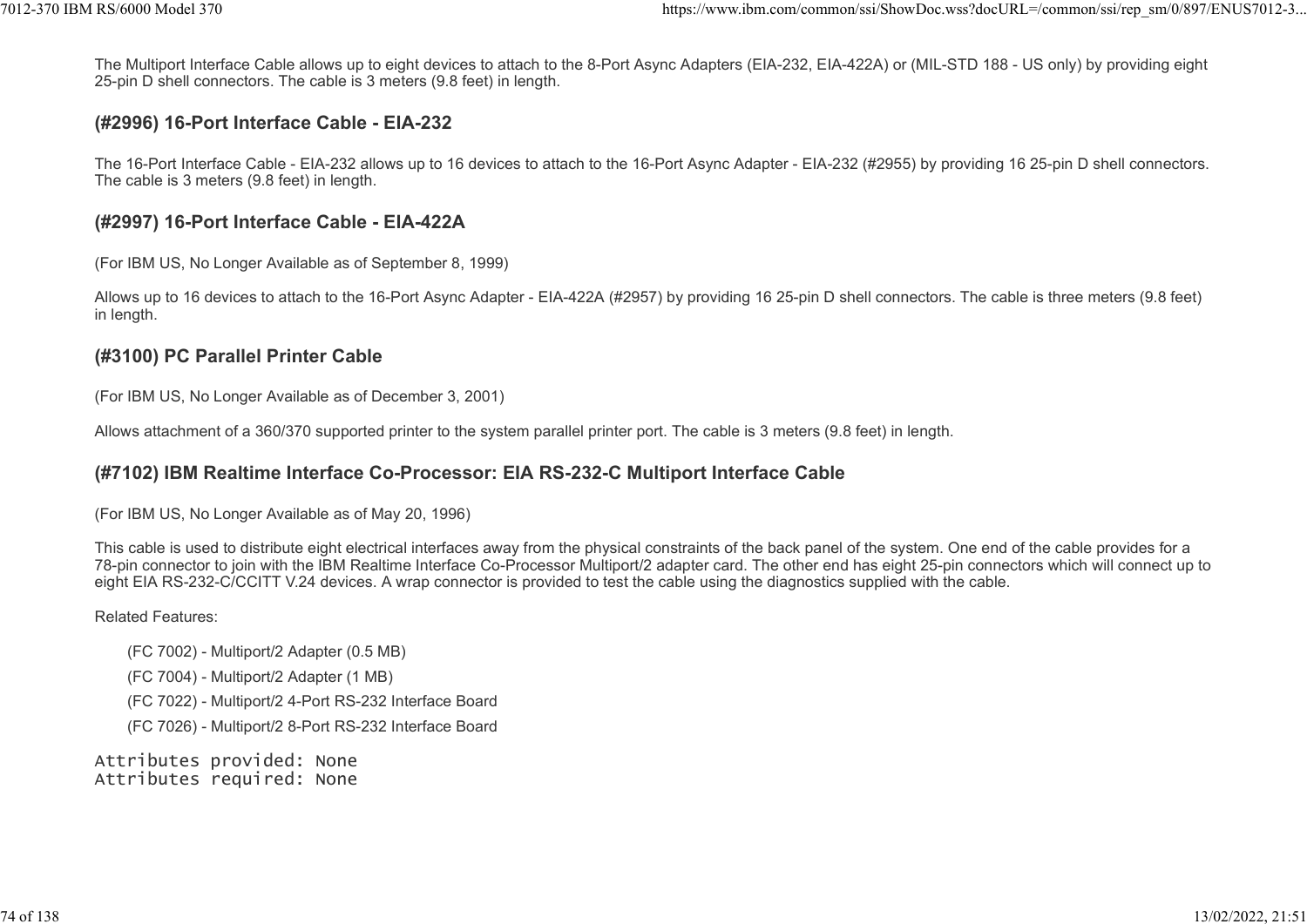# (#7104) IBM Realtime Interface Co-Processor Synchronous Interface Cable https://www.ibm.com/common/ssi/ShowDoc.wss?docURL=/common/ssi/rep\_sm/0/897/ENUS7012-3...<br>(#7104) IBM Realtime Interface Co-Processor Synchronous Interface Cable)<br>(For IBM US, No Longer Available as of May 20, 1996)

(For IBM US, No Longer Available as of May 20, 1996)

This cable can be used in conjunction with the 6-Port RS-232-C Synchronous Interface Board. One end of the cable connects to the 78-pin connector of the Interface Board. The other end provides six 25-pin connectors for attachment of up to six EIA RS-232-C/CCITT V.24 devices. A wrap connector is provided to test the cable when using the diagnostics supplied.

Related Features:

(FC 7002) - Multiport/2 Adapter (0.5 MB)

(FC 7004) - Multiport/2 Adapter (1 MB)

(FC 7024) - Multiport/2 6-Port RS-232-C Synchronous Interface Board

Attributes provided: 6 EIA RS-232-C/CCITT V.24 connections Attributes required: 1 Multiport/2 6-Port RS-232-C Synchronous Interface Board port

## (#7106) IBM Realtime Interface Co-Processor Six-port V.35 Cable

(For IBM US, No Longer Available as of December 1, 2000)

This 1.2-meter (4-foot) V.35 cable can be used to connect up to six devices to the Six-Port V.35 Interface Board/A. Additional customer- supplied cables may be required to connect the customer's devices to the distribution block at the end of the V.35 cable. One wrap connector is included for diagnostic testing of the cable.

Related Features:

Portmaster Adapter/A (1 MB) (#7006) Portmaster Adapter/A (2 MB) (#7008) 6-Port V.35 Interface Board/A (#7046)

(#7107) IBM Realtime Interface Co-Processor: V.35 Network Cable

(For IBM US, No Longer Available as of December 1, 2000)

This cable is used to attach devices supporting the V.35 physical interface standard. It is used in conjunction with the Portmaster base adapters (FC 7006 or 7008) together with a V.35 daughter board (FC 7046) and V.35 breakout cable (FC 7106). The cable uses 25-pin D-shell connector on the daughter board side, and a 34 pin D-shell connector on the device side. It is 2m long.

Attributes provided: V.35 device attachment capability Attributes required: 1 V.35 port from FC 7106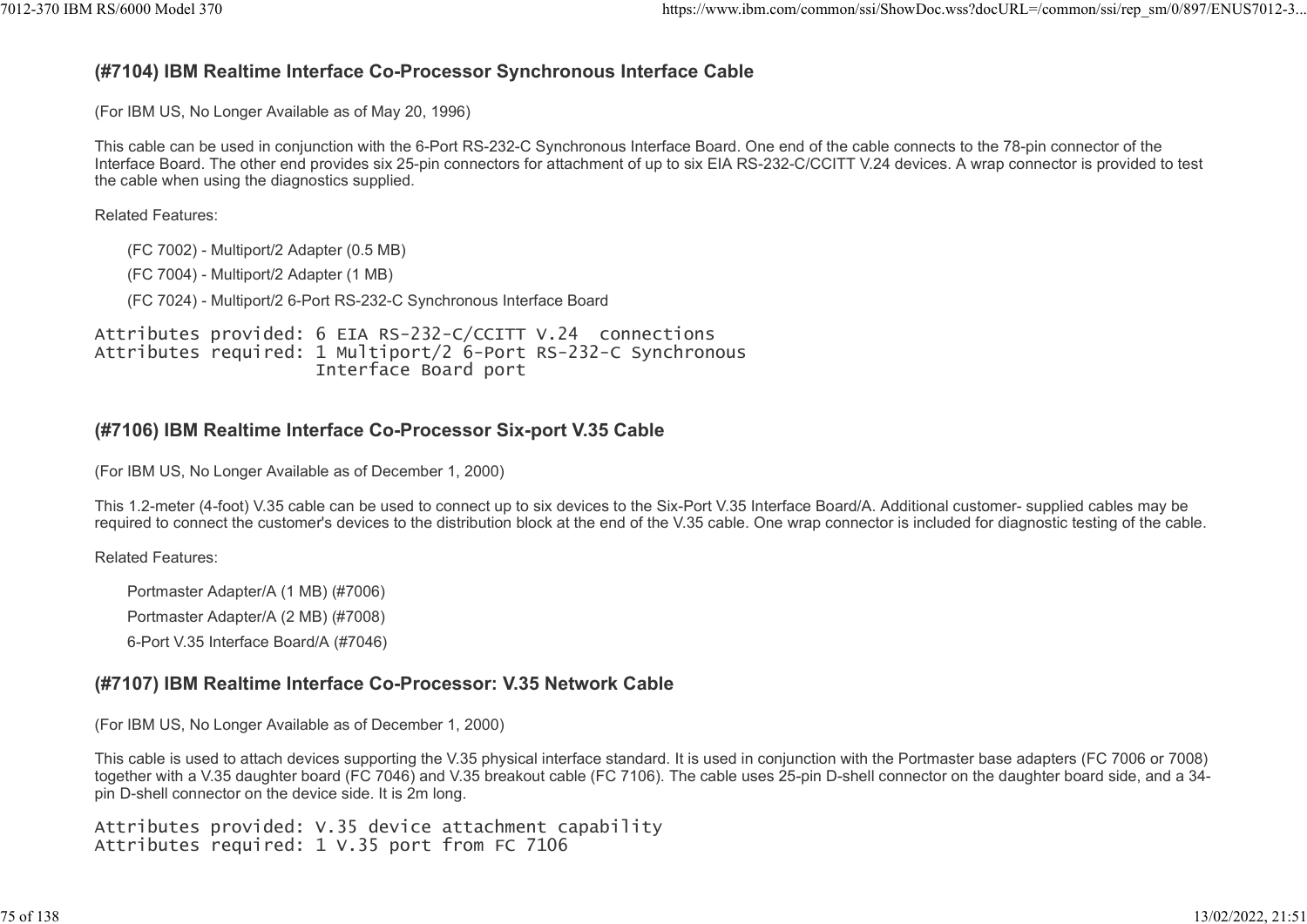#### (#7108) IBM Realtime Interface Co-Processor Eight-Port Cable

(For IBM US, No Longer Available as of December 1, 2000)

This cable can be used in conjunction with either the Eight-Port RS-232 Interface Board/A or the Eight-Port RS-422 Interface Board/A. The cable connects a 100 pin connector on the interface board to eight 25-pin connectors (RS-232-D/CCITT V.24/ISO 2110 standard) housed in a molded block at the end of this cable. Additional customer-supplied cables may be necessary to connect the devices to the distribution block at the end of the cable. One wrap connector is included for diagnostic testing of the cable.

#### Related Features:

Portmaster Adapter/A (1 MB) (#7006) Portmaster Adapter/A (2 MB) (#7008) 8-Port RS-232 Interface Board/A (#7042) 8-Port RS-422 Interface Board/A (#7044)

#### (#7111) IBM Realtime Interface Co-Processor: X.21 Network Cable

(For IBM US, No Longer Available as of December 1, 2000)

This cable is used to attach devices supporting the X.21 physical interface standard. It is used in conjunction with the Portmaster base adapters (FC 7006 or 7008) together with an X.21 daughter board (FC 7048) and breakout cable (FC 7110). The cable uses 25-pin D-shell connector on the daughter board side, and a 15-pin D-shell connector on the device side. It is 2m long.

Attributes provided: X.21 device attachment capability Attributes required: 1 port from FC 7110

#### (#8131) 128-Port Async Controller Cable, 4.5 meter (15 foot)

(No Longer Available as of June 23, 2006)

This cable provides adapter-to-Remote Async Node or Remote Async Node-to-Remote Async Node attachment in the 128-Port Async subsystem.

#### (#8132) 128-Port Async Controller Cable, 23 cm (9 inch)

(No Longer Available as of June 23, 2006)

This cable may be substituted for the 4.5 meter (15 foot) async controller cable whenever a customer configuration requires stacked Remote Async Nodes.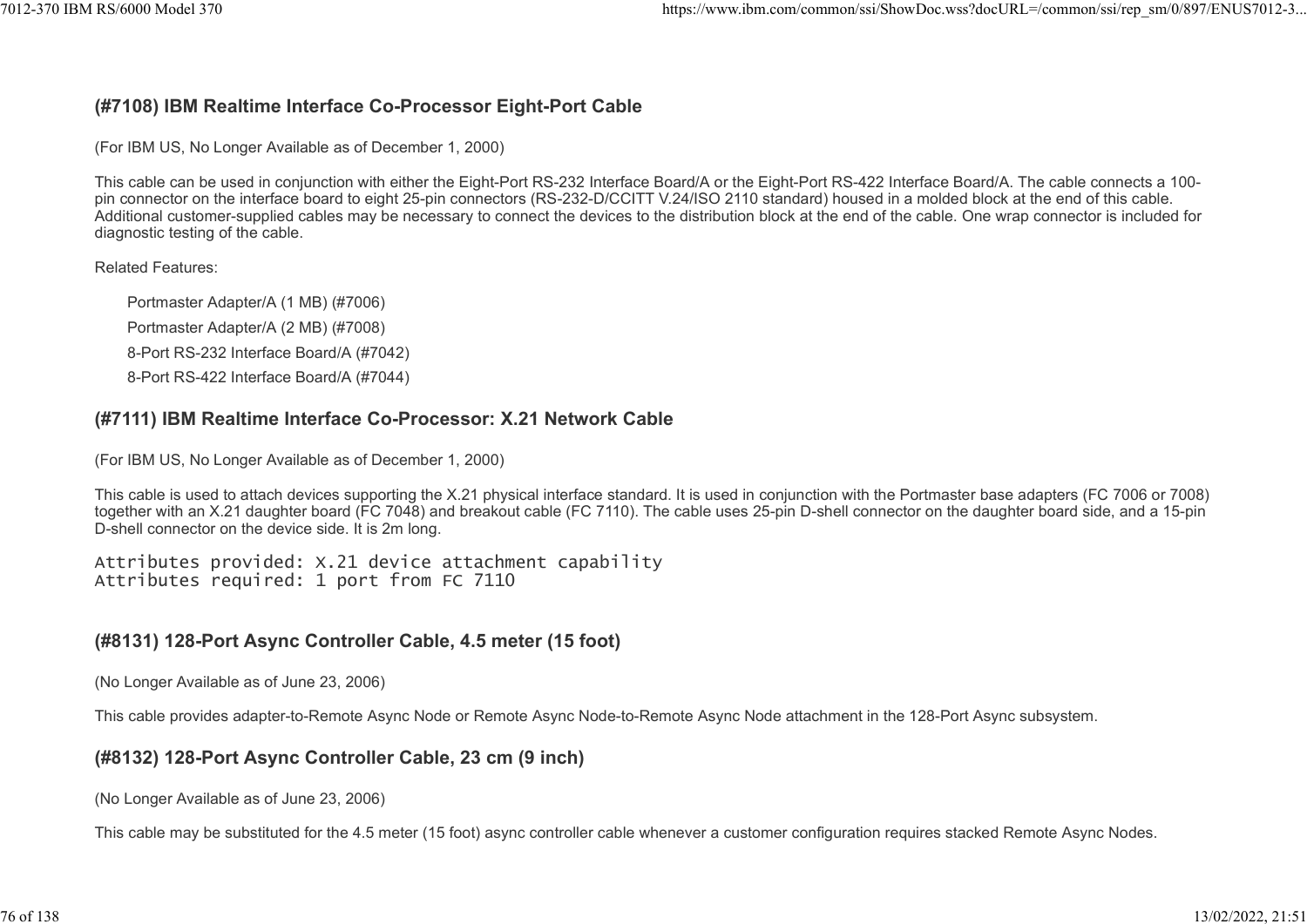## (#8133) RJ-45 to DB-25 Converter Cable

(No Longer Available as of November 26, 2010)

This cable can be used to attach EIA-232 devices to the 16 port EIA 232 Remote Async Node (#8130 or #8134) for the 128-Port Async subsystem. This cable provides a 25-pin D shell connector for device attachment. Four cables are provided per each order.

#### (#8136) Rack Mountable Remote Asynchronous Node 16-Port EIA-232

(No Longer Available as of March 31, 2006)

The Rack Mountable Remote Asynchronous Node 16-Port EIA-232 (RAN) is a modified version of the existing 16-port Remote Async Node (feature #8130 or #8134) in an industry-standard 19-inch rack mount chassis to allow simpler installation and ease-of-use. Like the existing RAN, it can also be configured as a desktop device.

As an additional benefit, the new metal chassis meets FCC Class B/CISPR B when used with similarly rated RS/6000 host to meet the needs of customers with these requirements.

The RANs provide 16 ports of EIA-232 capability with full modem controls on each port and are connected to the 128-port Async Controller (Micro Channel or ISA versions) residing in the host. RANs are connected in daisy-chain fashion up to 8 RANs per 128-port Async Controller (either version).

The new rack-mountable RAN offers these enhanced features:

Industry-standard 19-inch rack mountable chassis (can be configured for stacking on a desktop or mounted in a 19-inch rack).

Meets FCC Class B/CISPR B when used with similarly rated RS/6000 host.

All RJ-45 connectors are now on the front panel, greatly enhancing cable management.

The DB-15 synchronous connectors (cabling from host to RAN and between RANs) and the power cord and switch are located on the rear panel.

Power supply is self contained within the unit.

The new rack-mountable RAN offers these same features as the existing RAN product:

Identical function and support as existing 16-port Remote Async Node (RAN), feature #8130 or #8134.

Operation of 16 to 128 ports by supporting up to 8 RANs (4 per synchronous line) with either a Micro Channel or ISA host adapter.

Ability to monitor individual port operation, synchronous line station, and other diagnostics from front panel.

Built-in diagnostics can test ports independent of RS/6000 host.

Full modem control supports the following interface signals: TxD, RxD, RTS, CTS, DSR, DCD, DTR, RI.

The same RJ-45 to DB-25 Converter Cable (feature #8133 -- quantity four per order) currently used on the existing RANs can be used to attach devices having a DB-25 connector to the Remote Async Nodes.

Individual ports support a maximum EIA-232 distance of 62 meters (200 feet).

Use of the same cabling from host to RAN and RAN to RAN: feature #8131 (4.5 meter), feature #8132 (23 cm) or customer supplied cables.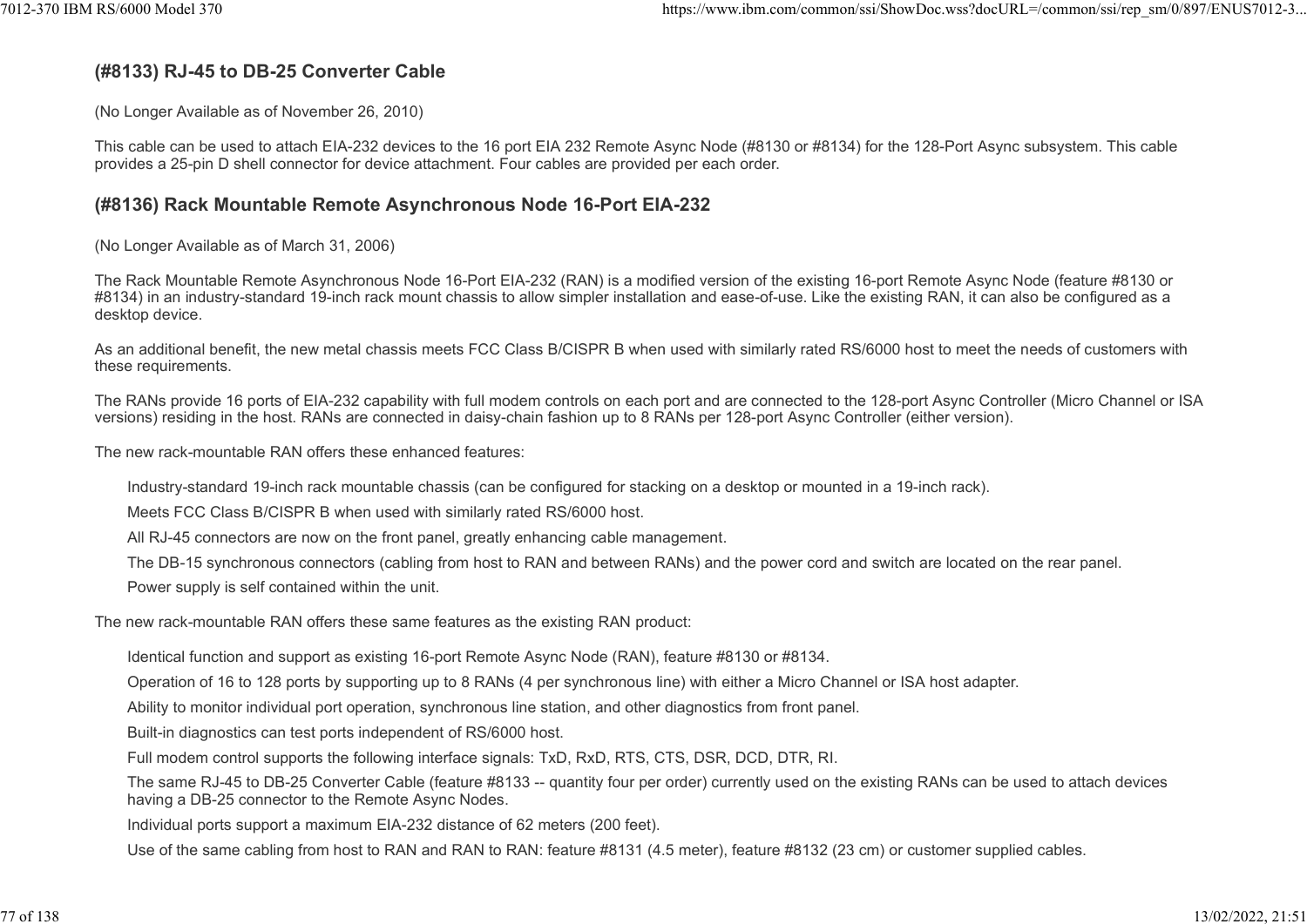Location of RAN up to 330 meters from the host using standard shielded 8-wire twisted pair cabling.

Remote operation via synchronous modems or CSU/DSU extends the distance and allows location of RANs at geographically distant location from the host. %7012-370 IBM RS/6000 Model 370<br>Location of RAN up to 330 meters from the host using standard shielded 8-wire twisted pair cabling.<br>Remote operation via synchronous modems or CSU/DSU extends the distance and allows locatio

Attributes provided: 16 RJ-45 EIA-232 ports Attributes required: (1) 128-P Async. Controller connection or RAN-to-RAN connection in a daisy chain

For 7012-370: Minimum required: 0 Maximum allowed: 32 (Initial order maximum:32) AIX level required: AIX 3.2.5 - AIX 4.1.4 Initial Order/MES/Both/Supported: Both

#### (#8137) Enhanced Remote Asynchronous Node 16-Port EIA-232

(No Longer Available as of March 31, 2006)

Provides remote connection of up to 16 EIA-232 devices to a 128-Port Asynchronous Controller.

Each port can be individually programmed to provide a asynchronous connection of 230 Kbaud, but a limited number of ports in a maximum configuration (128 ports) can be supported at this baud rate.

Operation of 16 to 128 ports by supporting up to 8 RANs (4 per synchronous line) with either a Micro Channel, ISA or PCI host adapter.

Ability to monitor individual port operation, synchronous line station, and other diagnostics from front panel.

Built-in diagnostics can test ports independent of RS/6000 host.

Full modem control supports the following interface signals: TxD, RxD, RTS, CTS, DSR, DCD, DTR, RI.

The same RJ-45 to DB-25 Converter Cable (feature #8133 -- quantity four per order) currently used on the existing RANs can be used to attach devices having a DB-25 connector to the Remote Async Nodes.

Individual ports support a maximum EIA-232 distance of up to 31 meters (100 feet), depending on the baud rate.

Use of the same cabling from host to RAN and RAN to RAN: feature #8131 (4.5 meter), feature #8132 (23 cm) or customer supplied cables.

Location of RAN up to 330 meters (sync data rate set at 1.2 Mbps) from host using standard shielded 8-wire twisted pair cabling.

Remote operation via synchronous modems or CSU/DSU extends the distance and allows location of RANs at geographically distant location from the host.

Attributes provided: 16 EIA-232 Async ports

Attributes required: One (#8128) per eight (#8137)s

For 7012-370:

Minimum required: None

Maximum allowed: 32 (Initial order maximum: 32)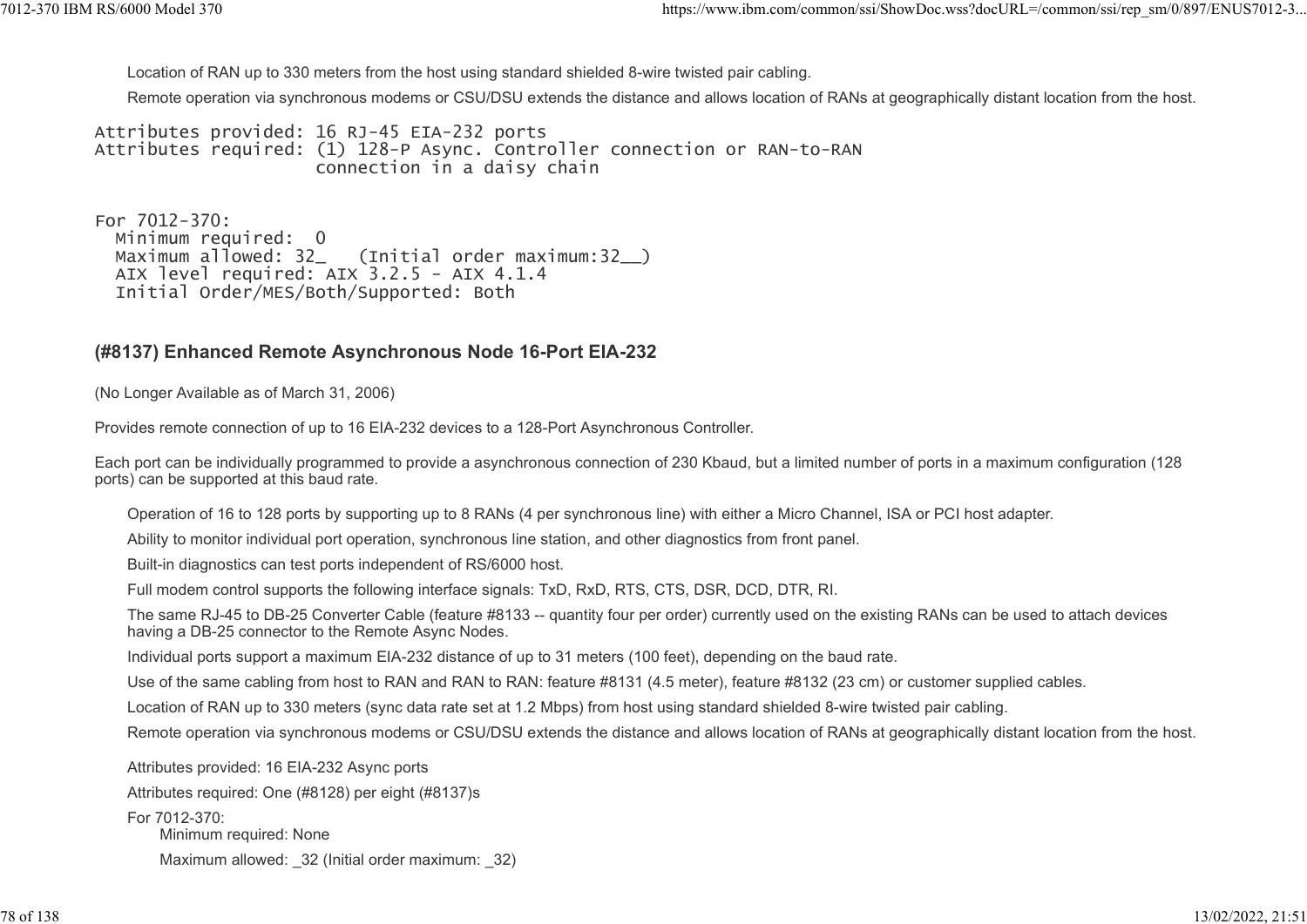OS level required: AIX 4.1.5, AIX 4.2.1, AIX 4.3 Initial Order/MES/Both/Supported: MES %7012-370 IBM RS/6000 Model 370 https://www.ibm.com/common/ssi/ShowDoc.wss?docURL=/common/ssi/rep\_sm/0/897/ENUS7012-3<br>OS level required: AIX 4.1.5, AIX 4.2.1, AIX 4.3<br>Initial Order/MES/Both/Supported: MES

#### (#8138) Enhanced Remote Asynchronous Node 16-Port RS-422

(For IBM US, No Longer Available as of July 31, 2001)

Provides remote connection of up to 16 RS-422 devices to a 128-Port Asynchronous Controller.

Each port can be individually programmed to provide a asynchronous connection of 230 Kbaud, but a limited number of ports in a maximum configuration (128 ports) can be supported at this baud rate.

Operation of 16 to 128 ports by supporting up to 8 RANs (4 per synchronous line) with either a Micro Channel, ISA or PCI host adapter.

Ability to monitor individual port operation, synchronous line station, and other diagnostics from front panel.

Built-in diagnostics can test ports independent of RS/6000 host.

Supports the following interface signals: +TxD, +RxD, -TxD, -RxD.

The same RJ-45 to DB-25 Converter Cable (feature #8133 -- quantity four per order) currently used on the existing RANs can be used to attach devices having a DB-25 connector to the Remote Async Nodes.

Individual ports support a maximum RS-422 distance of up to 1200 meters (3930 feet), depending on the baud rate.

Use of the same cabling from host to RAN and RAN to RAN: feature #8131 (4.5 meter), feature #8132 (23 cm) or customer supplied cables.

Location of RAN up to 330 meters (sync data rate set at 1.2 Mbps) from host using standard shielded 8-wire twisted pair cabling.

Remote operation via synchronous modems or CSU/DSU extends the distance and allows location of RANs at geographically distant location from the host.

Attributes provided: 16 EIA-232 Async ports

Attributes required: One (#8128) per eight (#8138)s

For 7012-370:

Minimum required: None

OS level required: AIX 4.1.5, AIX 4.2.1, AIX 4.3

OS level required: AIX 4.2.1 or AIX 4.3

Initial Order/MES/Both/Supported: MES

# Local Area Network (LAN) Communications Adapters

# (#2720) Fiber Distributed Data Interface Adapter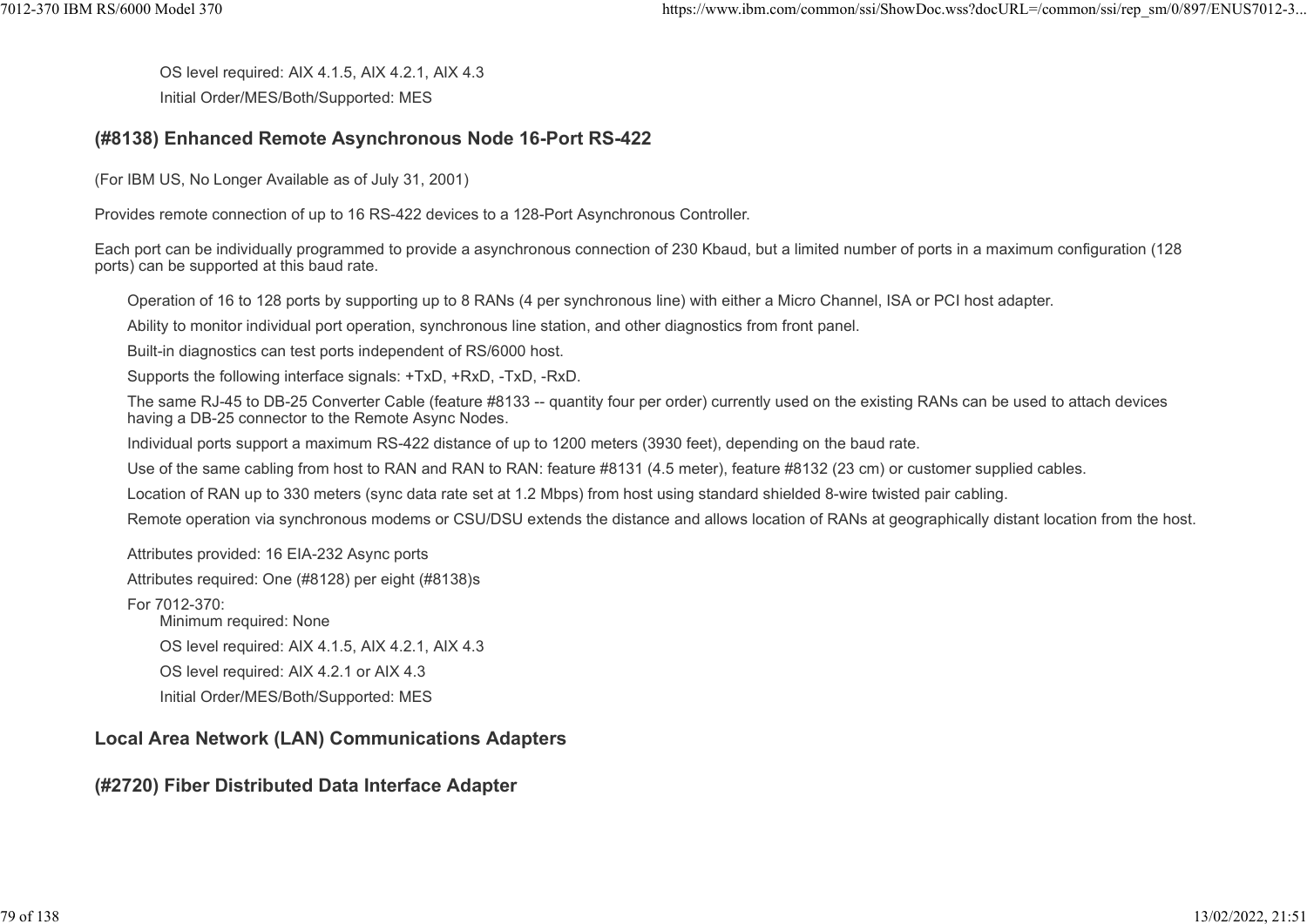The Fiber Distributed Data Interface adapter uses Fiber Distributed Data Interface (FDDI), a LAN communications technology that uses optical cabling designed for a line speed of up to 100 Megabits/sec. ttps://www.ibm.com/common/ssi/ShowDoc.wss?docURL=/common/ssi/rep\_sm/0/897/ENUS7012-3...<br>The Fiber Distributed Data Interface adapter uses Fiber Distributed Data Interface (FDDI), a LAN communications technology that uses o

FDDI is designed to support the TCP/IP protocol, and supports NFS over TCP/IP. The FDDI implementation supports ANSI standard X3T9.5, with the exception that Station Management (SMT) function is limited to Agent support only. A programming interface (API) is provided for the device driver.

Fiber optic cable is designed to be immune to electromagnetic interference (EMI). Therefore, using fiber technology may prevent jamming by high power emissions. Additionally, fiber optics do not emit electromagnetic radiation (EMR). This feature enhances security, since it helps prevent eavesdropping.

The RS/6000 Fiber Distributed Data Interface Single Ring Adapter provides a single attach station (SAS) option and attaches to the FDDI Network's primary ring directly or via an external FDDI Concentrator. Connection via an external FDDI Concentrator isolates the workstations from the primary ring and protects the network from routine station on/off cycles and individual station failures.

Each FDDI adapter requires one Micro Channel card slot. A maximum of two #2720 adapters per system is supported.

The FDDI card requires Multimode (62.5/125 Micron) FDDI optical fiber jumper cables. The FDDI jumper cables are available in five standard lengths of 4 meter (12 feet), 7 meter (20 feet), 15 meter (50 feet), 31 meter (100 feet) and 61 meter (200 feet) or custom lengths in one foot increments. They are available with MIC, FC, ST, or SC connectors.

For more information about the jumper cables, planning, design, and installation of optical fiber cabling systems, refer to IBM publication GA27-3943, "IBM Cabling System Optical Fiber Installation and Planning Guide."

Jumper cables are the responsibility of the customer and may be ordered from your local authorized IBM cabling distributor or by calling 1-800-IBM-2468 in the United States. For EMEA customers, cables are available from Montpellier through CE offerings.

#### (#2722) Fiber Distributed Data Interface Dual Ring Upgrade Kit

This feature consists of an upgrade kit to be applied to a system with an existing RS/6000 FDDI Adapter (#2720).

The RS/6000 Fiber Distributed Data Interface Dual Ring Upgrade Kit provides a dual attaching station (DAS) option and attaches to both the FDDI Network's primary and secondary ring. In the event of failure, this type of attachment allows the wrapping of the primary to the secondary ring for high network availability and problem isolation. This dual attach (DAS) option can also attach to concentrator ports as a single attached station or a dual homing station.

Each #2722 FDDI adapter requires one Micro Channel card slot. (A #2720 and #2722 requires two card slots.) A maximum of two #2722 adapters per system is supported.

#### (#2724) FDDI - Fiber Single-Ring Adapter

(For IBM US, No Longer Available as of December 1, 2000)

Single Attach Stations (SAS) using the RS/6000 FDDI - Fiber Single-Ring Adapter allows customers to attach the workstation directly to a primary ring of a FDDI 100 megabits per second (Mbps) network via FDDI 100 Mbps concentrator. The concentrator option offers additional protection by isolating the network from routine on/off activity and individual workstation failures.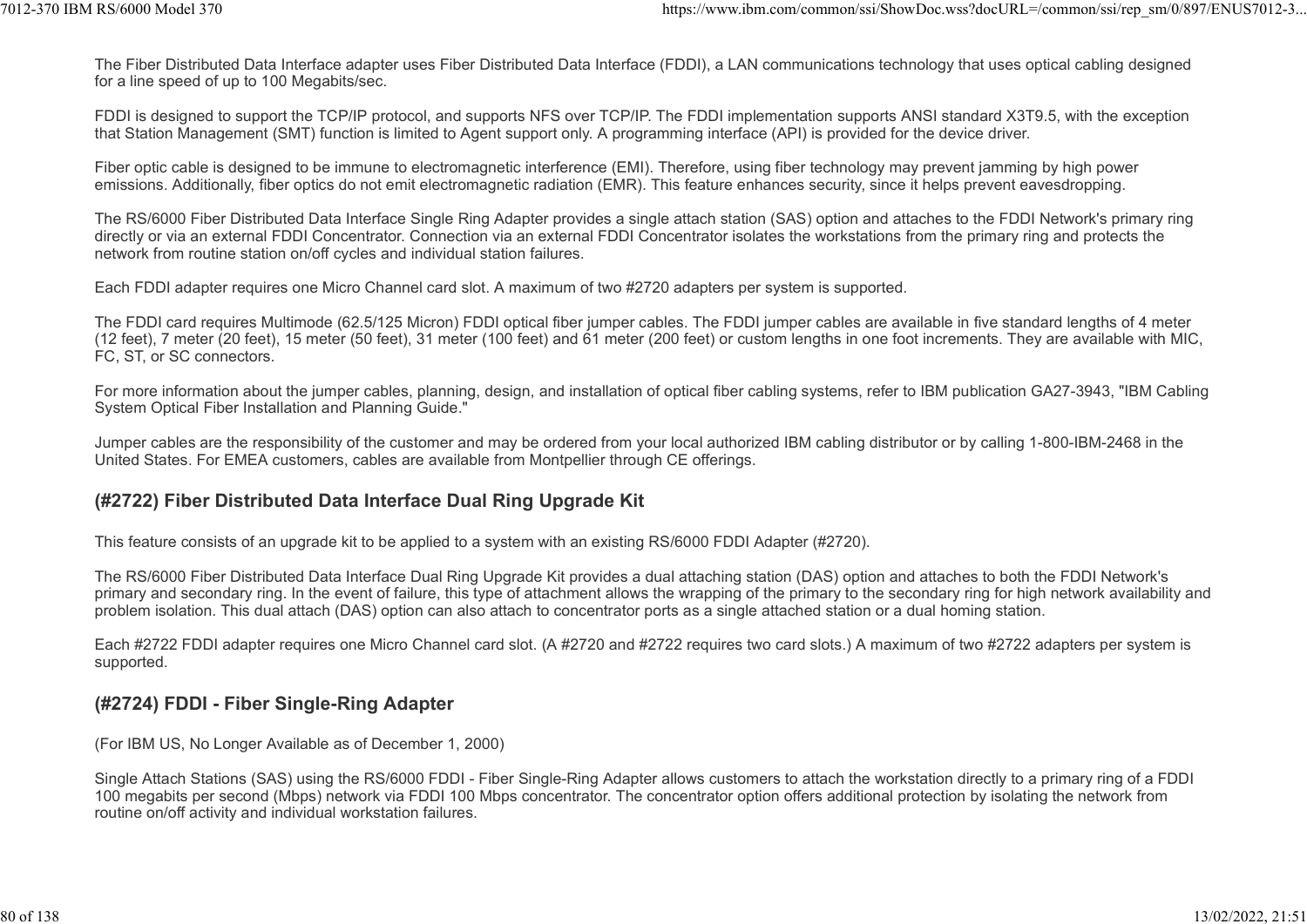Characteristics:

Supports single ring FDDI attachment at 100 Mbps

Requires one Micro Channel slot

Maximum of four FDDI single-ring adapters supported on each RS/6000 machine (depending upon slot availability on each machine type)

Fiber optic cable is required for adapter connectivity, and is the responsibility of the customer.

# (#2723) FDDI - Fiber Dual-Ring Upgrade

(For IBM US, No Longer Available as of December 1, 2000)

Dual Attach Stations (DAS) using the RS/6000 FDDI - Fiber Single-Ring Adapter and FDDI - Fiber Dual-Ring Upgrade allows customers to attach to both the primary and secondary FDDI ring. In the event of a failure, this type of attachment allows the wrapping of the primary and the secondary ring for high network availability and problem isolation. The dual-ring upgrade can also attach to concentrator ports as a single- attached station or a dual-homing station. A dual-homing station attaches to two different concentrators with the second concentrator acting as a backup or a standby for the station in the event of a concentrator or port failure.

Characteristics:

Supports dual-ring FDDI attachment at 100 Mbps

Requires two Micro Channel slots (including the single slot required for the FDDI - Single-Ring Adapter)

Maximum of three FDDI dual-ring adapters supported on each RS/6000 machine (depending upon slot availability per machine type)

Fiber optic cables are required for adapter connectivity, and are the responsibility of the customer.

# (#2725) FDDI - STP Single-Ring Adapter

(For IBM US, No Longer Available as of January 8, 1998)

Single Attach Stations (SAS) using the RS/6000 FDDI - STP Single-Ring Adapter allows customers to attach the workstation directly to a primary ring of a FDDI 100 megabits per second (Mbps) network via a FDDI 100 Mbps concentrator. The concentrator option offers additional protection by isolating the network from routine on/off activity and individual workstation failures.

Characteristics:

Supports single ring FDDI attachment at 100 Mbps

Requires one Micro Channel slot

Maximum of four FDDI-STP single-ring adapters supported on each RS/6000 machine (depending upon slot availability per machine type)

Shielded twisted-pair wire is required for adapter connectivity, and is the responsibility of the customer.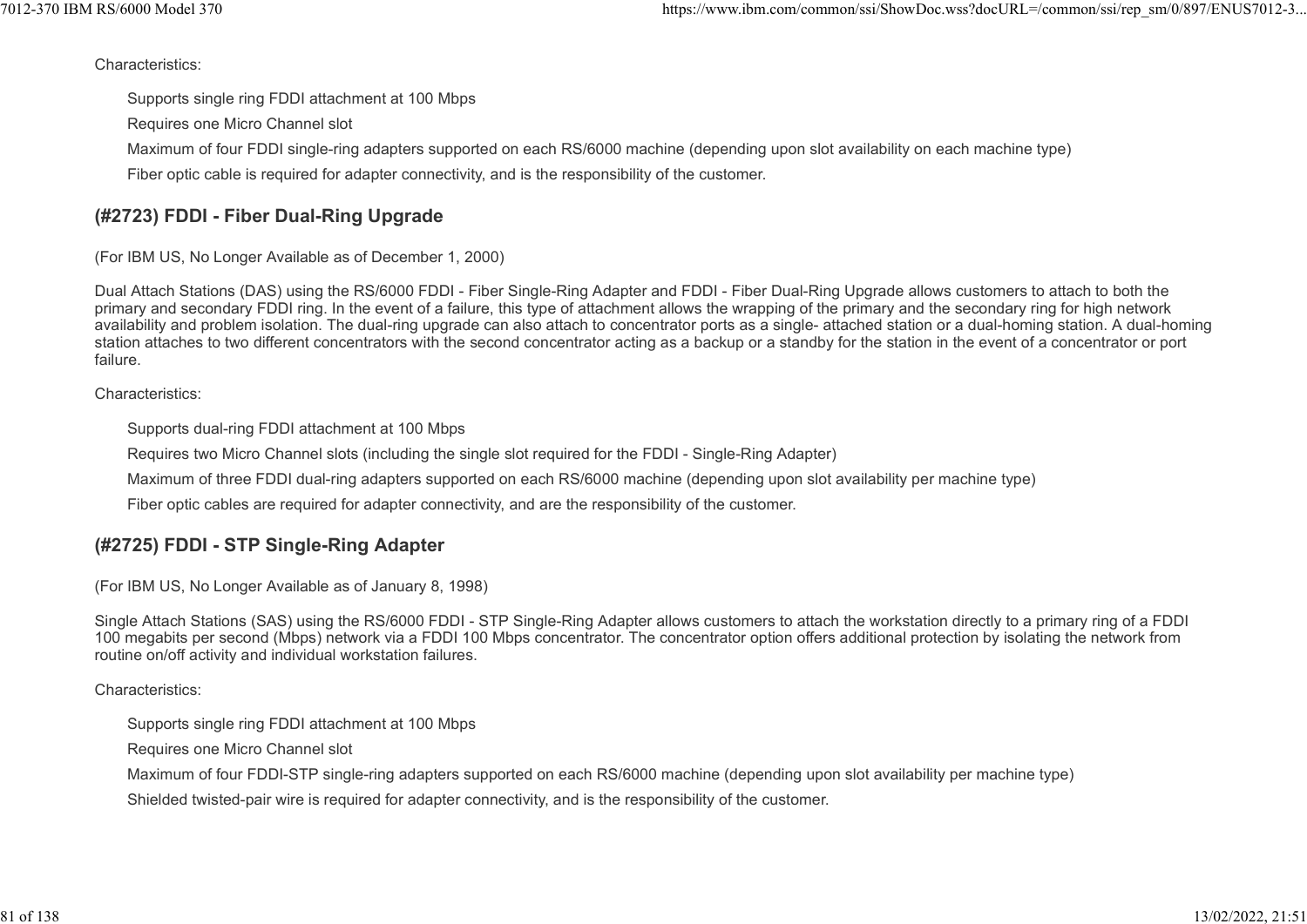# (#2726) FDDI - STP Dual-Ring Upgrade

(For IBM US, No Longer Available as of January 8, 1998)

Dual Attach Stations (DAS) using the RS/6000 FDDI - STP Single-Ring Adapter and FDDI - STP Dual-Ring Upgrade allows customers to attach to both the primary and secondary FDDI ring. In the event of a failure, this type of attachment allows the wrapping of the primary and the secondary ring for high network availability and problem isolation. The dual-ring upgrade can also attach to concentrator ports as a single- attached station or a dual-homing station. A dual-homing station attaches to two different concentrators with the second concentrator acting as a backup or a standby for the station in the event of a concentrator or port failure.

Characteristics:

Supports dual-ring FDDI attachment at 100 Mbps

Requires two Micro Channel slots (including the single slot required for the FDDI - STP Single-Ring Adapter)

Maximum of three FDDI-STP dual-ring adapters supported on each RS/6000 machine (depending upon slot availability per machine type)

Shielded twisted-pair wiring is required for adapter connectivity, and is the responsibility of the customer.

## (#2970) Token-Ring High-Performance Network Adapter

(For IBM US, No Longer Available as of July 25, 1996)

The Token-Ring High-Performance Network Adapter is designed to allow a 7012 Model 3XX to attach to 4 Mbps or 16 Mbps Token-Ring local area networks. This Token-Ring adapter is cable and network compatible with PS/2 and other IBM Token-Ring adapters; no new cables or network components are required. The required cable is included with this adapter and is 3 meters (9.8 feet) in length.

Characteristics:

4 Mbps or 16 Mbps Compatible with IEEE 802.5 standard Micro Channel Interface: 2 byte Bus Master Streaming Data mode Up to four adapters per system may be installed Standard Micro Channel form factor card

## (#2972) IBM Auto Token-Ring LANStreamer 32 MC Adapter

(For IBM US, No Longer Available as of December 1, 2000)

The IBM Auto Token-Ring LANStreamer MC 32 adapter is designed to allow a RS/6000 system to attach to 4 Mbps or 16 Mbps Token-Ring local area networks. This adapter automatically selects the correct Token-Ring speed (4 or 16 Mbps). It is cable and network compatible with all IBM PS/2 Token-Ring adapters; no new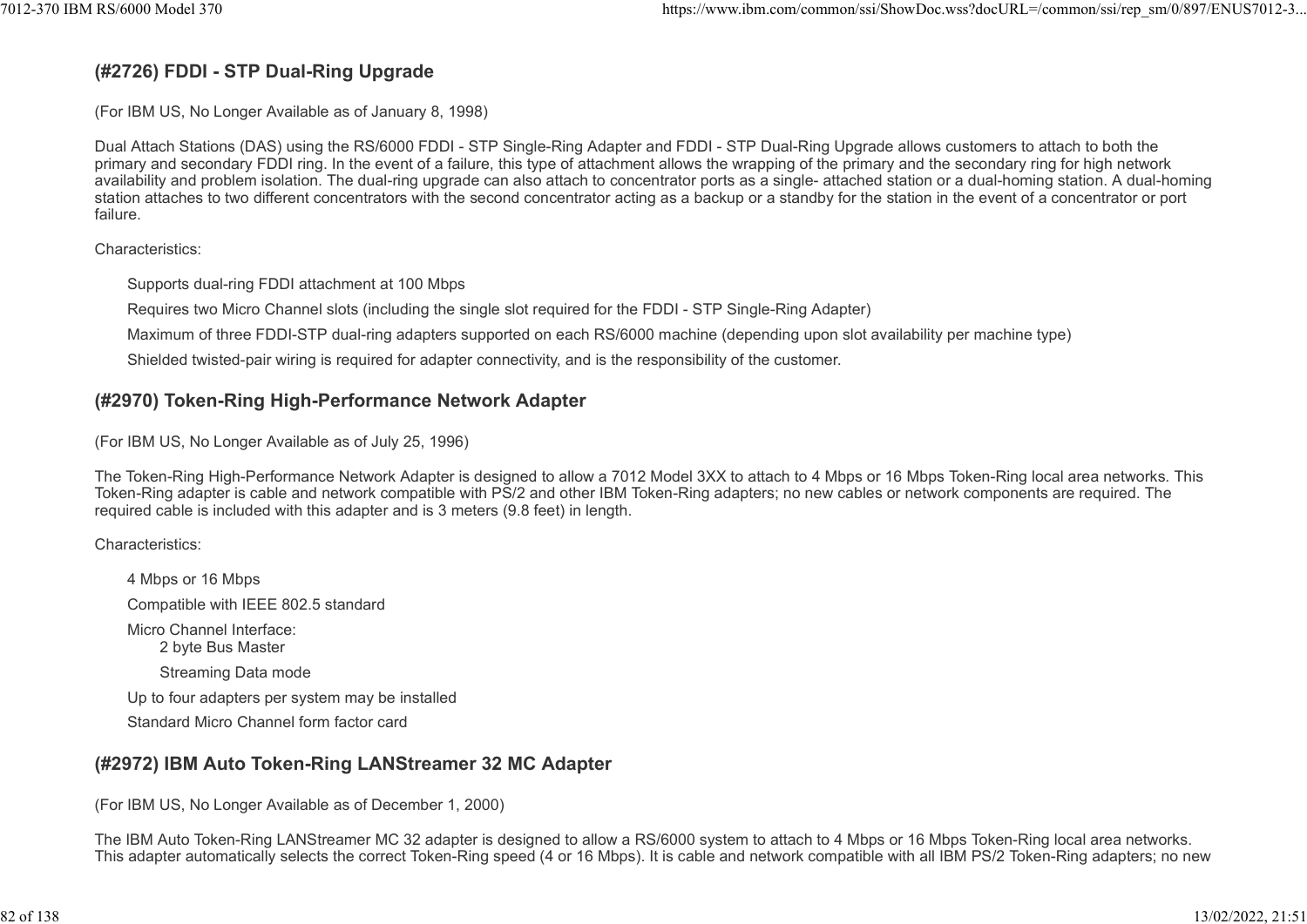cables or network components are required. The adapter has one connector, RJ-45. The RJ-45 connector is used to attach to UTP cabling. A 10-inch conversion cable is included with the adapter to attach to STP cabling. %7012-370 IBM RS/6000 Model 370<br>cables or network components are required. The adapter has one connector, RJ-45. The RJ-45 connector is used to attach to UTP cabling. A 10-inch conversion<br>cable is included with the adapter

Characteristics:

4 Mbps or 16 Mbps Compatible with IEEE 802.5 specifications Micro Channel Interface 32-bit Bus Master Streaming Data Mode Up to eight adapters per Micro Channel may be installed Standard Micro Channel form factor card (Type 3)

# (#2980) Ethernet High-Performance LAN Adapter

(For IBM US, No Longer Available as of December 13, 1999)

The Ethernet High-Performance LAN Adapter is a high-performance Micro Channel Architecture Bus Master adapter which attaches the 7012 Model 3XX to Ethernet networks. This adapter is designed to provide connection to a 10 Megabit Carrier Sense Multiple Access/Collision Detection (CSMA/CD) Ethernet network and is compatible with IEEE 802.3 and Ethernet external interfaces. To attach the system to the network, the customer must supply the appropriate cable for connection to the standard 50-ohm or RG-58A/U coaxial cables.

Characteristics:

Micro Channel Interface: 32-bit Bus Master Compatible with IEEE 802.3 or Ethernet Version 2 Interfaces Transmission speed of 10 Mbps 16 KB of high-speed RAM for data buffering Up to three #2980 adapters per system may be installed Standard Micro Channel form factor card Thick (DIX) or Thin (BNC) Cable support

# (#2402) Network Terminal Accelerator - 256 Session Feature

(For IBM US, No Longer Available as of January 8, 1998)

The Network Terminal Accelerator - 256 Session Feature is an Ethernet adapter which accelerates network performance by offloading the telnet and rlogin daemons, TCP/IP protocol stack and virtual terminal I/O management from the RS/6000 system. The Network adapter buffers the system from frequent CPU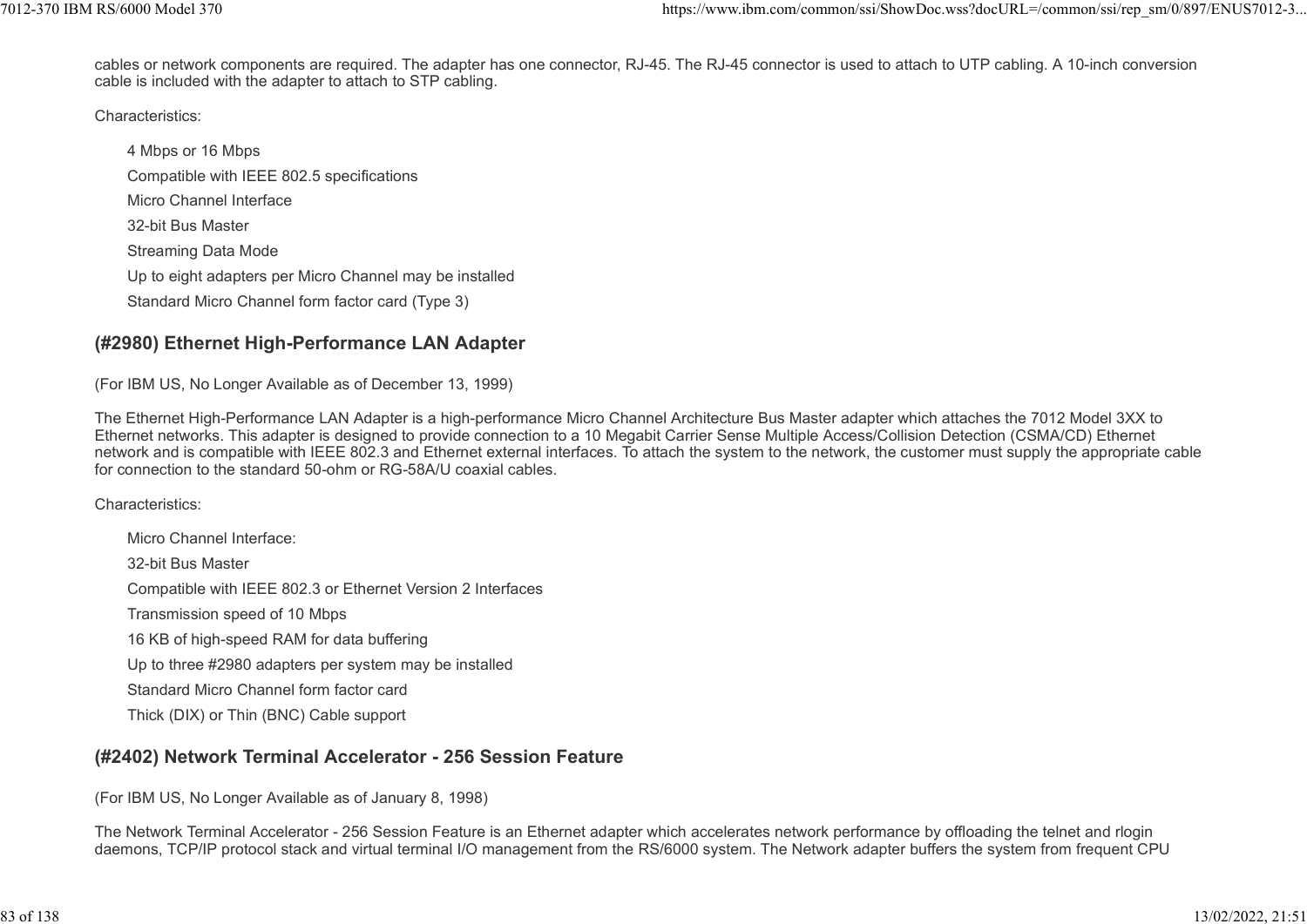intensive packet interrupts and reduces context switches, dramatically reducing CPU load. Network adapter increases terminal I/O throughput and the number of concurrent on-line user sessions. 1012-370 IBM RS/6000 Model 370<br>https://www.ibm.com/common/ssi/ShowDoc.wss?docURL=/common/ssi/rep\_sm/0/897/ENUS7012-3...<br>intensive packet interrupts and reduces context switches, dramatically reducing CPU load. Network adap

The Network adapter software also provides a "pass-through" capability for other Ethernet protocols, which can eliminate the need for a separate Ethernet adapter. For network management adapter supports onboard SNMP.

The Network adapter is a 32 bit bus master Micro Channel card with a 25-Mhz i960 high-performance RISC processor and 2 MB of two-way bank interleaved DRAM memory with parity. It provides one AUI DB-15 Ethernet port for attachment to a user supplied Ethernet transceiver of any Ethernet media type, 10Base-T, 10Base2, or 10Base5. And it supports both 802.3 and DIX 2.

The IBM Network Terminal Accelerator - 256 and 2048 Session Feature for the RS/6000 systems requires AIX Version 3.2.5 for RS/6000, 5756-030, any available updates and the AIX Network Terminal Server-Accelerator/6000,

5765-268 feature #5050.

RS/6000 500 series systems must have the additional cooling fan feature #6506 installed.

Characteristics:

32-bit bus master with address and data parity

Type 3 form factor using one Micro Channel card slot

25-Mhz i960 processor

2 MB DRAM

One 10 Mbps Ethernet interface

IEEE 802.3 AUI interface with DB-15 connector

Up to seven adapters may be installed per system depending on the number of slots per model and the number of available slots

Supports up to 256 concurrent login sessions using Telnet or Rlogin

#### (#2403) Network Terminal Accelerator - 2048 Session Feature

(For IBM US, No Longer Available as of January 8, 1998)

The IBM Network Terminal Accelerator - 2048 Session Feature is an Ethernet adapter which accelerates network performance by offloading the telnet and rlogin daemons, TCP/IP protocol stack and virtual terminal I/O management from the RS/6000 system. The Network adapter buffers the system from frequent CPU intensive packet interrupts and reduces context switches, dramatically reducing CPU load. The adapter-2048 increases terminal I/O throughput and the number of concurrent on-line user sessions by up to 3 times.

The adapter software also provides a "pass-through" capability for other Ethernet protocols, which can eliminate the need for a separate Ethernet adapter. For network management the adapter supports onboard SNMP.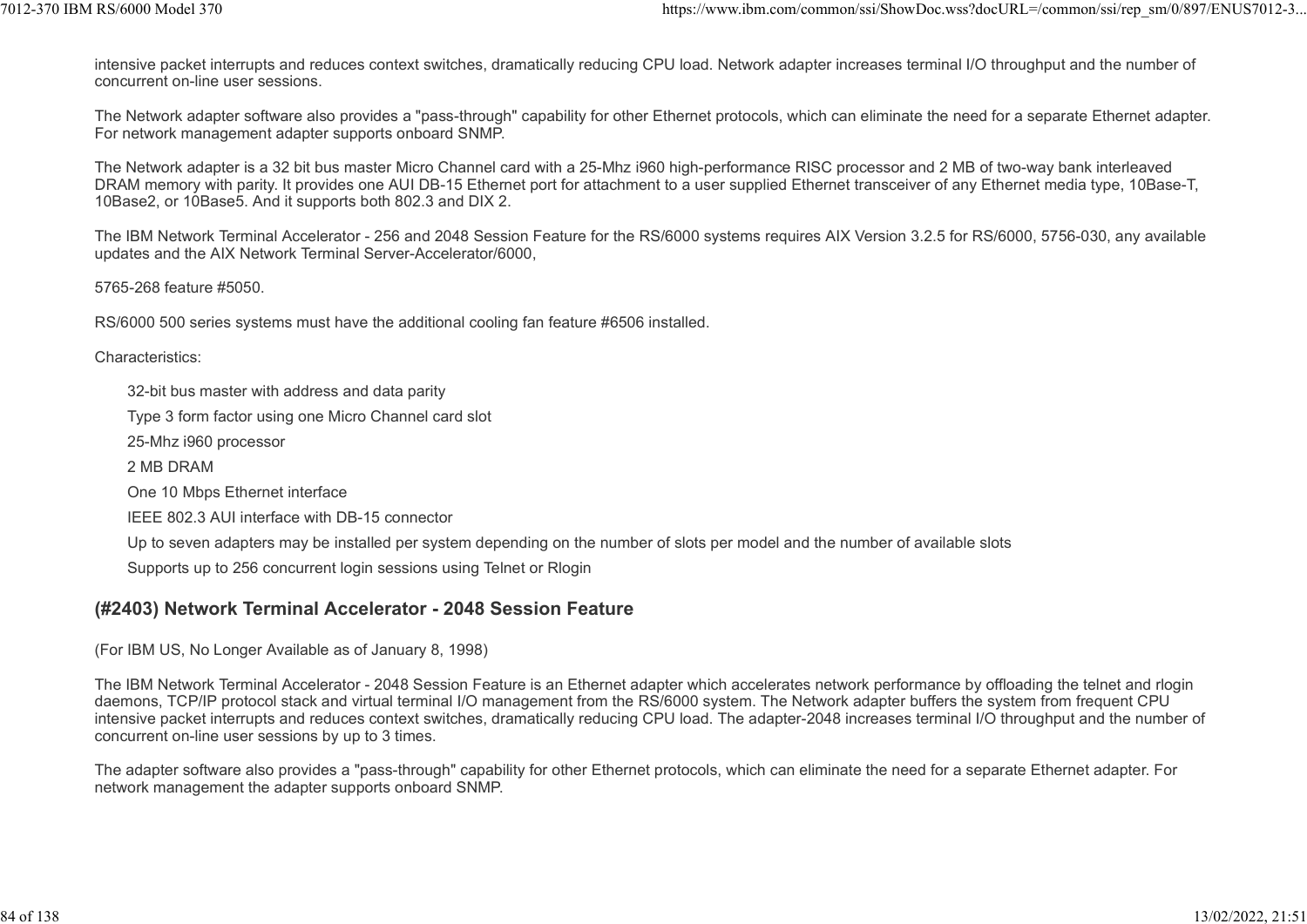The adapter is a 32 bit bus master Micro Channel card with a 25-Mhz i960 high-performance RISC processor and 8 MB of two-way bank interleaved DRAM memory with parity. It provides one AUI DB-15 Ethernet port for attachment to a user supplied Ethernet transceiver of any Ethernet media type, 10Base-T, 10Base2, or 10Base5. And it supports both 802.3 and DIX 2. https://www.ibm.com/common/ssi/ShowDoc.wss?docURL=/common/ssi/rep\_sm/0/897/ENUS7012-3...<br>The adapter is a 32 bit bus master Micro Channel card with a 25-Mhz i960 high-performance RISC processor and 8 MB of two-way bank int

The IBM Network Terminal Accelerator - 256 and 2048 Session Feature for the RS/6000 systems requires AIX Version 3.2.5 for RS/6000, 5756-030, any available updates and the AIX Network Terminal Server-Accelerator/6000,

5765-268 feature #5050.

RS/6000 500 series systems must have the additional cooling fan feature #6506 installed.

Characteristics:

32-bit bus master with address and data parity Type 3 form factor using one Micro Channel card slot 25-Mhz i960 processor 8-MB DRAM One 10-Mbps Ethernet interface IEEE 802.3 AUI interface with DB-15 connector Up to seven adapters may be installed per system depending on the number of slots per model and the number of available slots Supports up to 2048 concurrent login sessions using Telnet or Rlogin

#### (#2984, P/N 73G9821) TURBOWAYS 100 ATM Adapter

(For IBM US, No Longer Available as of May 23, 1997)

The TURBOWAYS\*\* 100 ATM Adapter provides high speed connectivity for RS/6000s to an Asynchronous Transfer Mode (ATM) Local Area Network (LAN). The TURBOWAYS 100 ATM Adapter supports high bandwidth applications, such as:

Remote Site Recovery

Multimedia

Visualization

Medical Imaging

Distance Learning

Video Conferencing

Initial market areas are the high-end engineering, scientific computing, education, leading commercial and government market segments. Customer may install ATM because:

Current LAN is out of bandwidth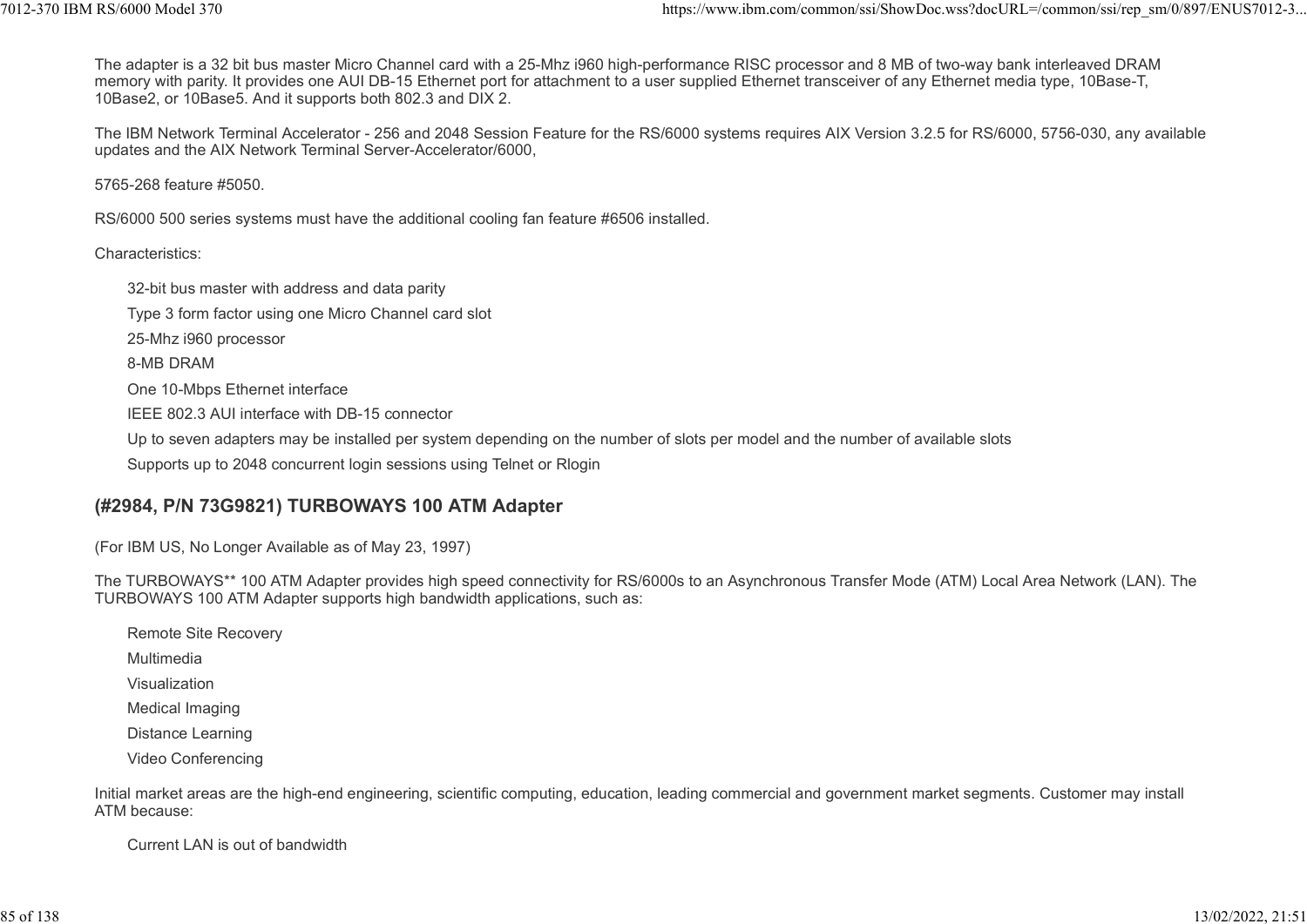Avoid restructuring a larger LAN into multiple smaller LAN segments to decrease bandwidth contention 7012-370 IBM RS/6000 Model 370 https://www.ibm.com/common/ssi/ShowDoc.wss?docURL=/common/ssi/rep\_sm/0/897/ENUS7012-3...

Improve overall network performance

Enable new, high bandwidth application development

#### Technical Description

The TURBOWAYS 100 ATM Adapter enables TCP/IP applications to work in an ATM environment. One virtual connection is dedicated to each IP address and a transformation of each IP address to the corresponding virtual connection is performed.

The TURBOWAYS 100 ATM Adapter connects to multimode fiber using an SC connector.

The initial release supports AAL-5 adaptation layer interface and support 1024 active virtual connections. It also supports point-to-point and point-to-multipoint switched virtual connections.

Using an Intel i960 processor and specialized ATM silicon, for handling the segmentation and reassembly (SAR) function, the TURBOWAYS 100 ATM Adapter is optimized for maximum system efficiency.

The product functions include:

Signalling channel set-up

Virtual connection set-up and tear down

Supports PVC's and SVC's concurrently

Supports a maximum of 1024 VCs

Micro channel streaming

**Diagnostics** 

The Simple Network Management Protocol (SNMP) sub-agent performs the following functions:

Retrieves management information from the adapter

Register with the host platform SNMP agent

Communicate management information collected from the adapter to the SNMP agent

The TURBOWAYS 100 adapter supports Permanent Virtual Circuit (PVC) and ATM Forum compliant Switched Virtual Circuit (SVC) UNI 3.0 signalling SVC/PVC interoperability testing has been conducted with the following switches:

IBM 8260 Intelligent Hub General DataComm Apex System N.E.T. Adaptive ATMX Fore System ASX-100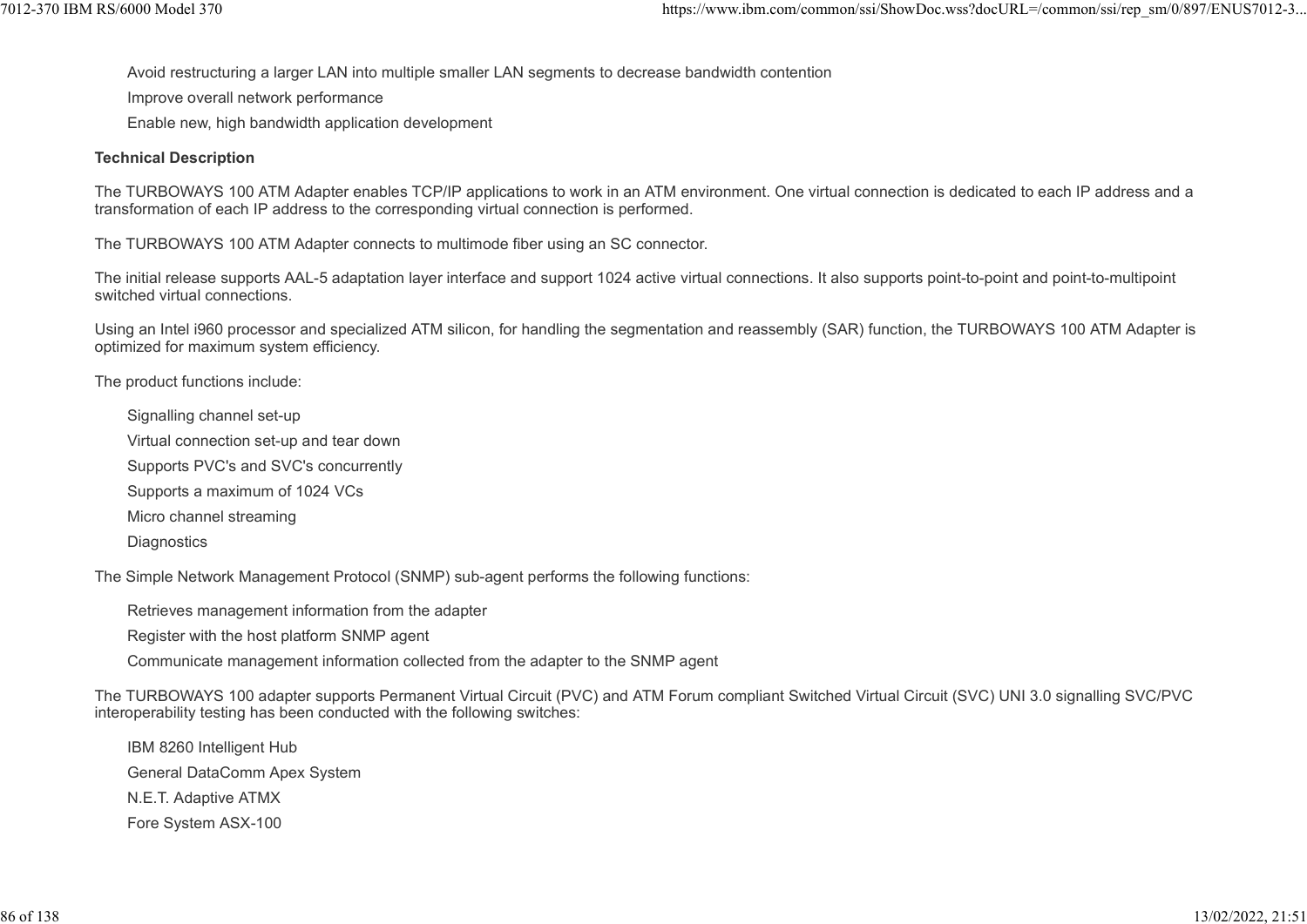#### Limitations

A maximum of two (2) TURBOWAYS 100 ATM Adapter may be installed in a RS/6000. (A maximum of 4 adapters may be installed in a system with 2 Micro Channels) 1012-370 IBM RS/6000 Model 370<br>
Limitations<br>
A maximum of two (2) TURBOWAYS 100 ATM Adapter may be installed in a RS/6000. (A maximum of 4 adapters may be installed in a system with 2 Micro

#### **Corequisites**

The TURBOWAYS 100 ATM Adapter requires AIX/6000 Version 3.2.5 shipped after 6/3/94 (labeled AIX/6000 Version 3.2.5 3250-01-04). The TURBOWAYS 100 ATM Adapter Device Driver/6000 (feature 5063) is required and must be ordered separately. Also order PTFs (UR43902)

The TURBOWAYS 100 ATM Adapter requires AIX/6000 Version 4.1.4 shipped after 10/20/95. The device driver is part of the AIX Base Operating System.

#### Cables

The adapter provides 100-Mbps full-duplex connection to an ATM switch using 62.5 micron (plenum rated) multimode fiber, terminated with an SC connector (this is an industry standard connector). Cables are ordered separately using part numbers and are ordered using the administrative system GEMS.

MIC to SC, Cable ASM, 2 Meter Fiber, P/N 19G6707 MIC to SC, Cable ASM, 4 Meter Fiber, P/N 19G6797 MIC to SC, Cable ASM, 6 Meter Fiber, P/N 19G6798 MIC to SC, Cable ASM, 10 Meter Fiber, P/N 19G4866 MIC to SC, Cable ASM, 20 Meter Fiber, P/N 19G6800 MIC to SC, Cable ASM, 40 Meter Fiber, P/N 19G6801 MIC to SC, Cable ASM, Custom Lengths, P/N 19G6796 ST to SC, Cable ASM, 2 Meter Fiber, P/N 19G6708 ST to SC, Cable ASM, 4 Meter Fiber, P/N 19G4817 ST to SC, Cable ASM, 6 Meter Fiber, P/N 19G6818 ST to SC, Cable ASM, 10 Meter Fiber, P/N 19G4819 ST to SC, Cable ASM, 20 Meter Fiber, P/N 19G4820 ST to SC, Cable ASM, 40 Meter Fiber, P/N 19G6821 ST to SC, Cable ASM, Custom Lengths, P/N 19G4816 SC to SC, Cable ASM, 2 Meter Fiber, P/N 19G6706 SC to SC, Cable ASM, 4 Meter Fiber, P/N 19G4864 SC to SC, Cable ASM, 6 Meter Fiber, P/N 19G6865 SC to SC, Cable ASM, 10 Meter Fiber, P/N 19G4866 SC to SC, Cable ASM, 20 Meter Fiber, P/N 19G4867 SC to SC, Cable ASM, 40 Meter Fiber, P/N 19G6868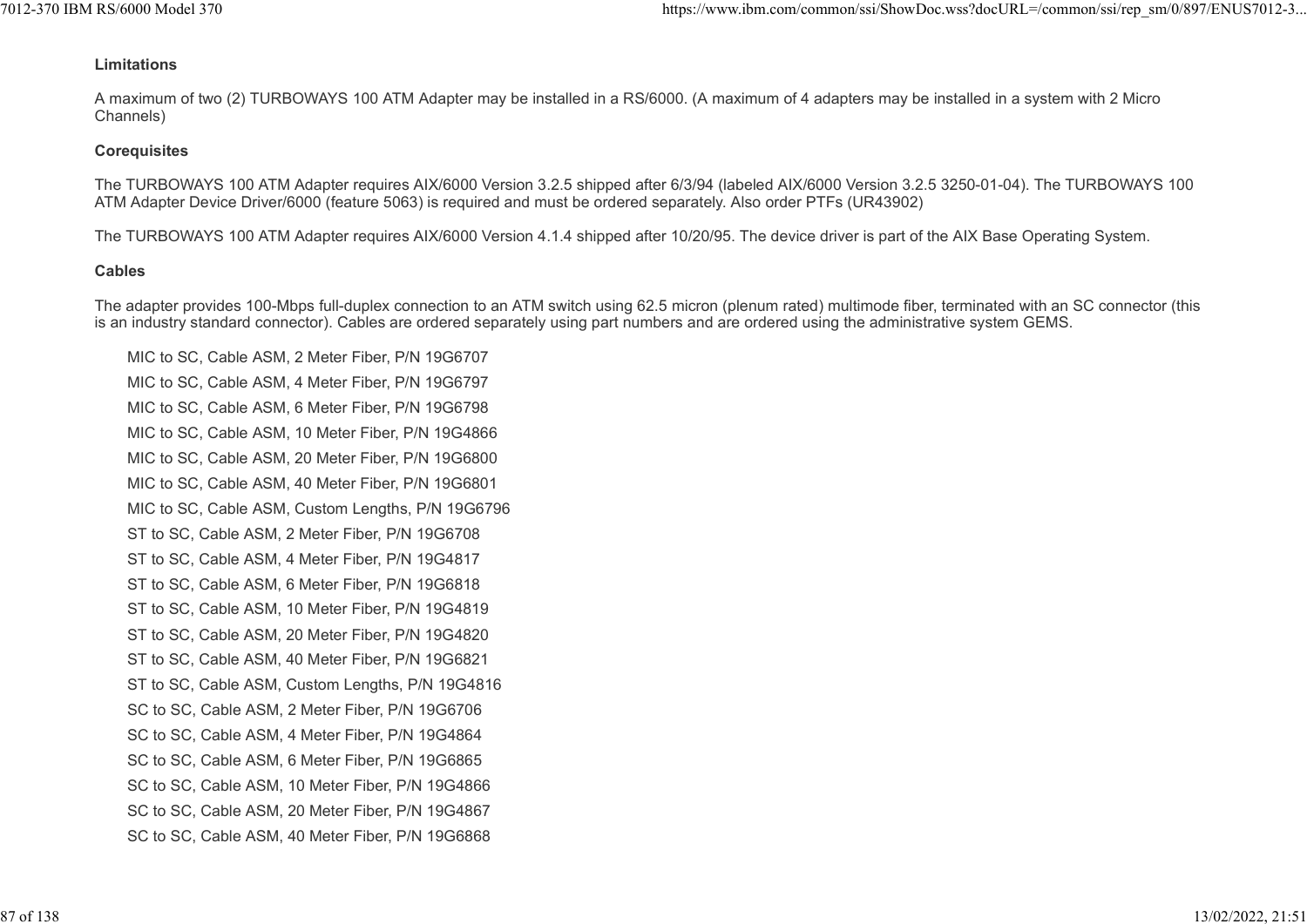SC to SC, Cable ASM, Custom Lengths, P/N 19G4863

Attributes provided: 1 ATM connection Attributes required: 1 Micro Channel slot

#### (#2989) TURBOWAYS 155 ATM Adapter

(For IBM US, No Longer Available as of December 1, 2000)

The TURBOWAYS(TM) 155 ATM Adapter provides high speed connectivity for RS/6000s to an Asynchronous Transfer Mode (ATM) Local Area Network (LAN). The TURBOWAYS 155 ATM Adapter supports high bandwidth applications, such as:

Remote Site Recovery Multimedia Visualization Medical Imaging Distance Learning Video Conferencing

Initial market areas are the high-end engineering, scientific computing, education, leading commercial and government market segments. Customer may install ATM because:

Current LAN is out of bandwidth

Avoid restructuring a larger LAN into multiple smaller LAN segments to decrease bandwidth contention

Improve overall network performance

Enable new, high bandwidth application development

#### Technical Description

The TURBOWAYS 155 ATM Adapter enables TCP/IP applications to work in an ATM environment. One virtual connection is dedicated to each IP address and a transformation of each IP address to the corresponding virtual connection is performed.

The TURBOWAYS 155 ATM Adapter connects to multimode fiber using an SC connector.

The initial release supports AAL-5 adaptation layer interface and support 1024 active virtual connections. It also supports point-to-point and point-to-multipoint switched virtual connections.

Using an Intel i960 processor and specialized ATM silicon, for handling the segmentation and reassembly (SAR) function, the TURBOWAYS 155 ATM Adapter is optimized for maximum system efficiency.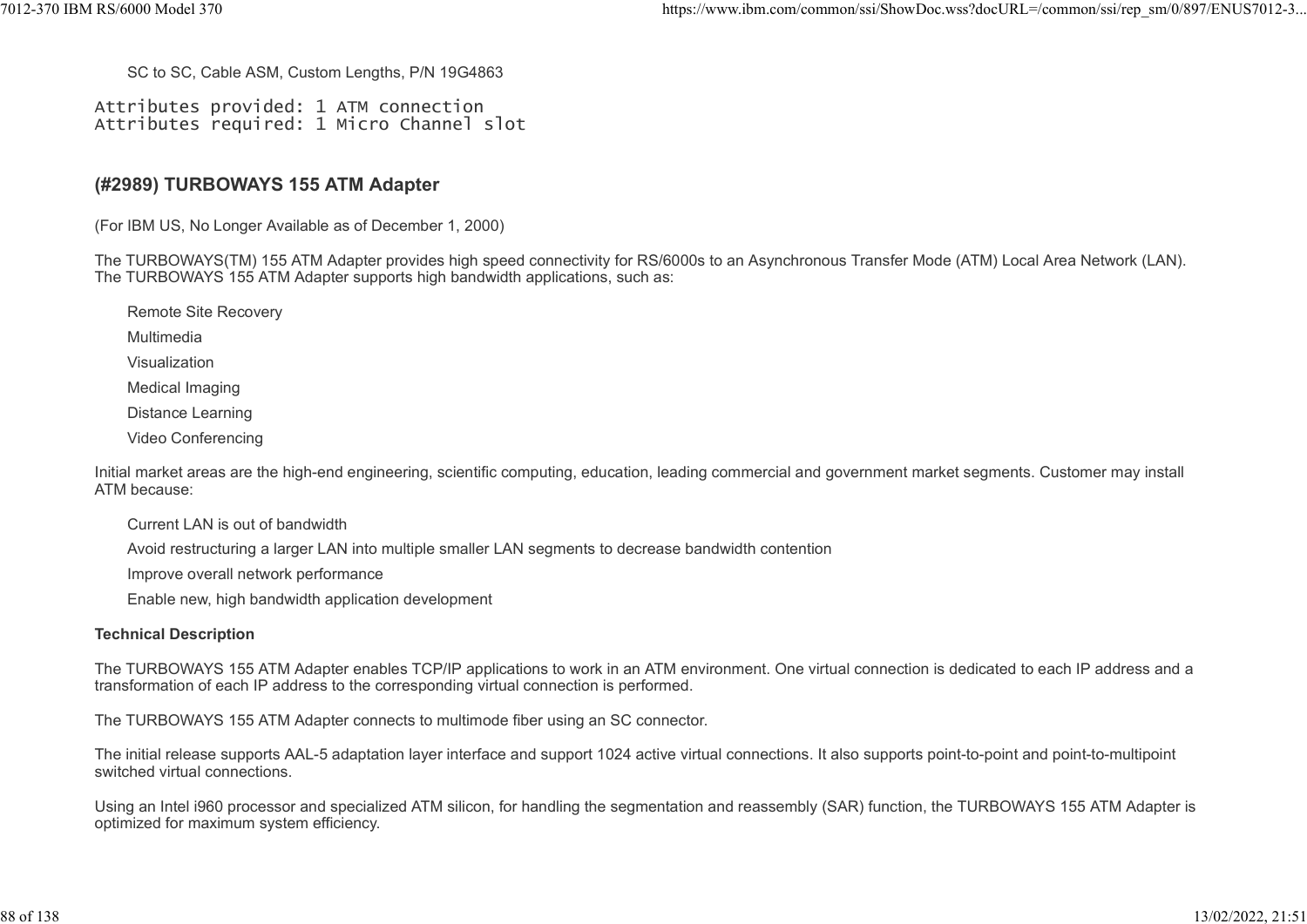The product functions include:

Signalling channel set-up

Virtual connection set-up and tear down

Supports PVC's and SVC's concurrently

Supports a maximum of 1024 VCs

Micro channel streaming

**Diagnostics** 

The Simple Network Management Protocol (SNMP) sub-agent performs the following functions:

Retrieves management information from the adapter

Register with the host platform SNMP agent

Communicate management information collected from the adapter to the SNMP agent

The TURBOWAYS 155 ATM Adapter supports Permanent Virtual Circuit (PVC) and ATM Forum compliant Switched Virtual Circuit (SVC) UNI 3.0 signalling. SVC/PVC interoperability testing has been conducted with the following switches:

IBM 8260 Intelligent Hub General DataComm Apex System N.E.T. Adaptive ATMX Fore System ASX-200

#### Limitations

A maximum of two (2) TURBOWAYS 155 ATM Adapter may be installed in a RS/6000. (A maximum of 4 adapters may be installed in a system with 2 Micro Channels)

#### **Corequisites**

The TURBOWAYS 155 ATM Adapter requires AIX/6000 Version 4.1.4 shipped after 10/20/95. The device driver is part of the AIX Base Operating System.

Device Driver support for AIX 3.2.5 is shipped on diskette with the adapter.

#### Cables

The adapter provides 155-Mbps full-duplex connection to an ATM switch using 62.5 micron (plenum rated) multimode fiber, terminated with an SC connector (this is an industry standard connector). Cables are ordered separately using part numbers and are ordered using the administrative system GEMS.

MIC to SC, Cable ASM, 2 Meter Fiber, P/N 19G6707 MIC to SC, Cable ASM, 4 Meter Fiber, P/N 19G6797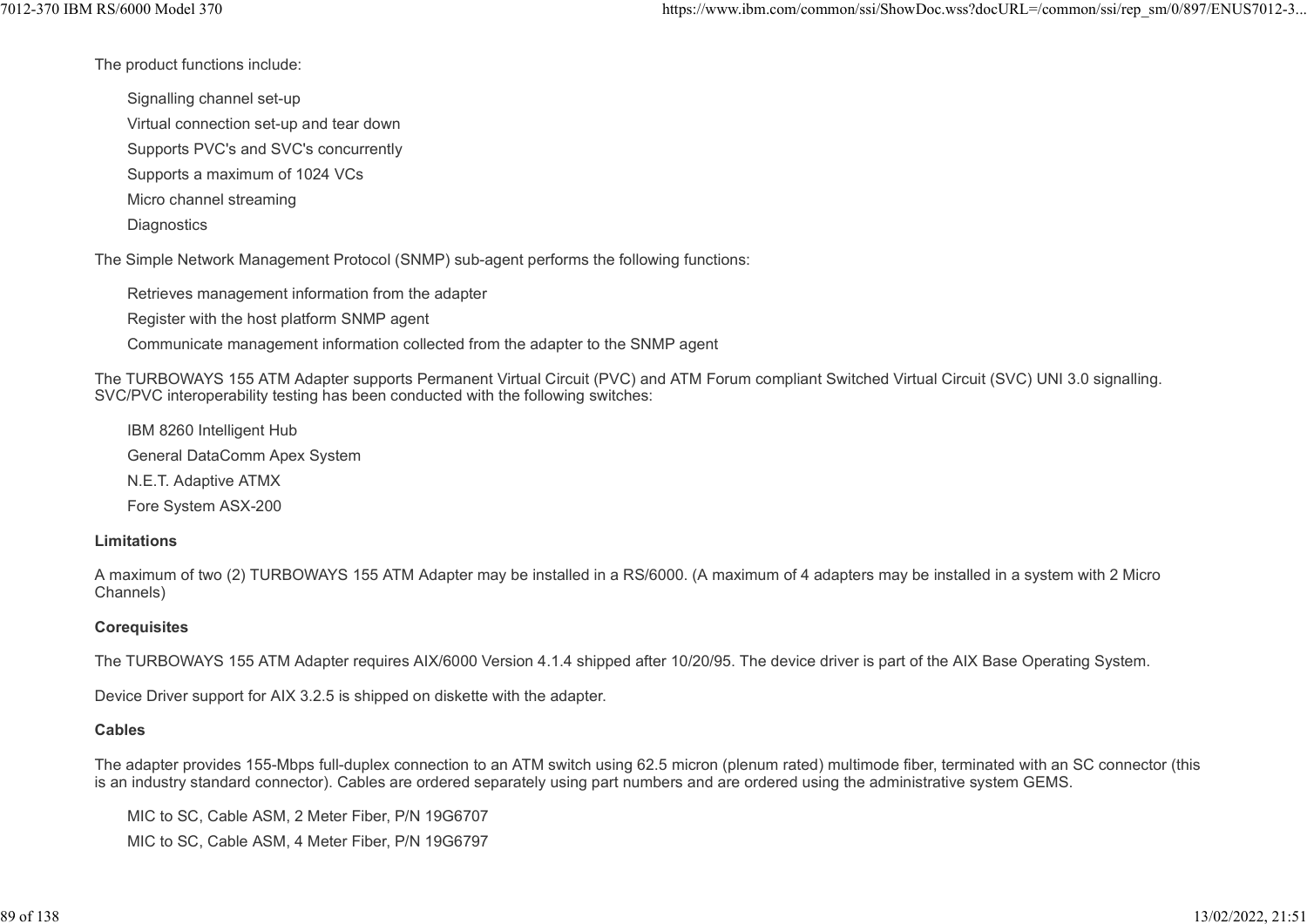MIC to SC, Cable ASM, 6 Meter Fiber, P/N 19G6798 MIC to SC, Cable ASM, 10 Meter Fiber, P/N 19G4866 MIC to SC, Cable ASM, 20 Meter Fiber, P/N 19G6800 MIC to SC, Cable ASM, 40 Meter Fiber, P/N 19G6801 MIC to SC, Cable ASM, Custom Lengths, P/N 19G6796 ST to SC, Cable ASM, 2 Meter Fiber, P/N 19G6708 ST to SC, Cable ASM, 4 Meter Fiber, P/N 19G4817 ST to SC, Cable ASM, 6 Meter Fiber, P/N 19G6818 ST to SC, Cable ASM, 10 Meter Fiber, P/N 19G4819 ST to SC, Cable ASM, 20 Meter Fiber, P/N 19G4820 ST to SC, Cable ASM, 40 Meter Fiber, P/N 19G6821 ST to SC, Cable ASM, Custom Lengths, P/N 19G4816 SC to SC, Cable ASM, 2 Meter Fiber, P/N 19G6706 SC to SC, Cable ASM, 4 Meter Fiber, P/N 19G4864 SC to SC, Cable ASM, 6 Meter Fiber, P/N 19G6865 SC to SC, Cable ASM, 10 Meter Fiber, P/N 19G4866 SC to SC, Cable ASM, 20 Meter Fiber, P/N 19G4867 SC to SC, Cable ASM, 40 Meter Fiber, P/N 19G6868 SC to SC, Cable ASM, Custom Lengths, P/N 19G4863 %7012-370 IBM RS/6000 Model 370<br>https://www.ibm.com/common/ssi/ShowDoc.wss?docURL=/common/ssi/rep\_sm/0/897/ENUS7012-3...<br>MIC to SC, Cable ASM, 6 Meter Fiber, P/N 19G6798<br>MIC to SC, Cable ASM, 10 Meter Fiber, P/N 19G6798

Attributes provided: 1 ATM connection Attributes required: 1 Micro Channel slot

For 7012-370: Minimum required: 0<br>Maximum allowed: \_2\_  $(Initial order maximum: _2)$  AIX level required: AIX 3.2.5 - AIX 4.1.4 Initial Order/MES/Both/Supported: Both

#### (#2992) Ethernet/FDX 10 Mbps TP/AUI MC Adapter

(For IBM US, No Longer Available as of December 1, 2000)

The Ethernet/FDX 10 Mbps TP/AUI MC Adapter is designed to allow the RS/6000 to attach the system to 10 Mbps Ethernet networks. Its parallel processing design reduces adapter latency and increases data throughput. It is Ethernet Version 2 and IEEE 802.3 compatible. The adapter has 2 ports (only one active):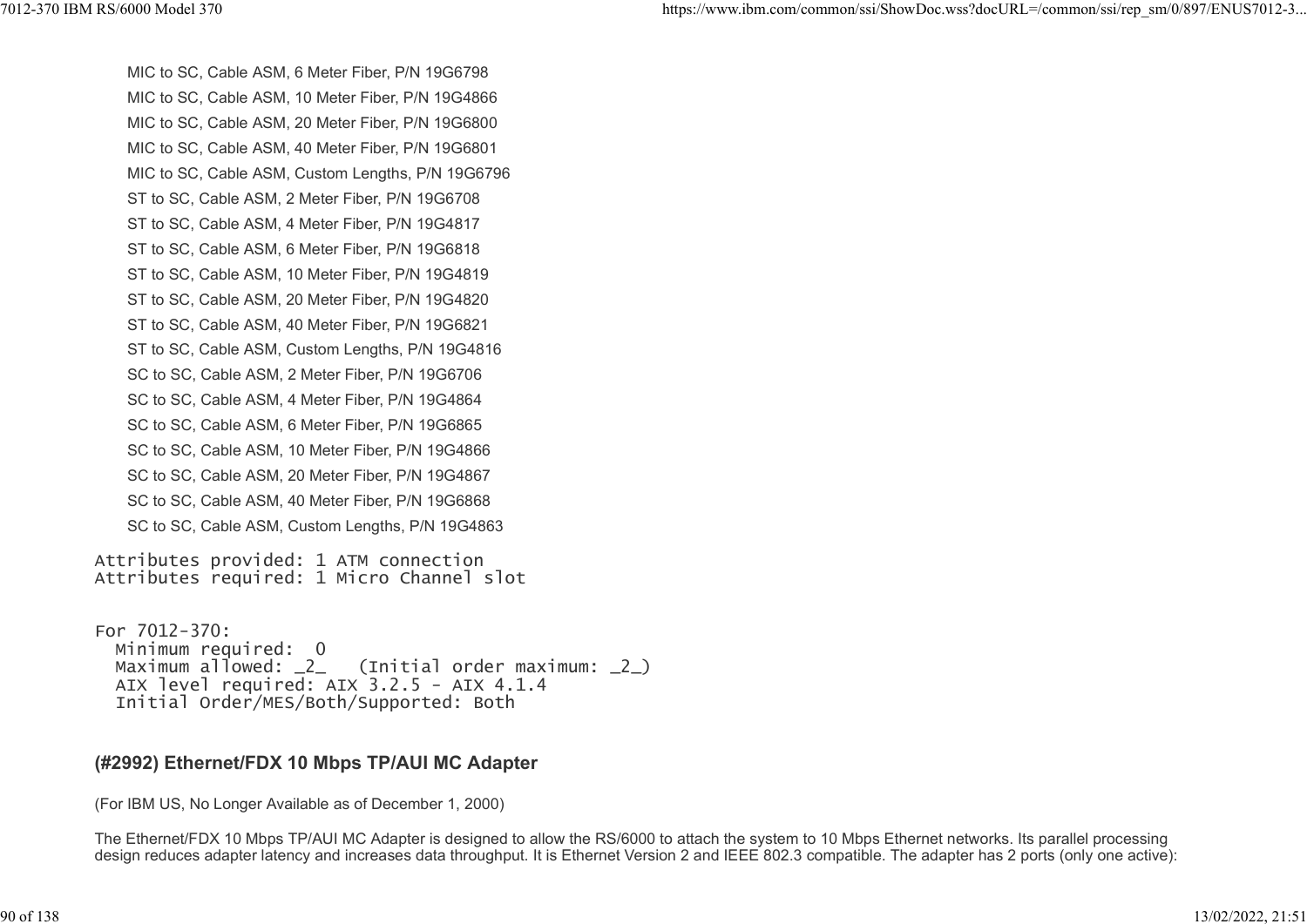10BaseT (Twisted Pair) and 10Base5 (AUI).

Characteristics:

32-bit Busmaster Micro Channel Interface Address and data parity support Compatible with IEEE 802.3 or Ethernet Version 2 Interfaces 10BaseT (Twisted Pair) and 10Base5 (AUI) Connectors Attributes provided: 1 Ethernet 10Base5 connection XOR 1 Ethernet 10BaseT connection Attributes required: 1 Micro Channel slot For 7012-370: Minimum required: 0<br>Maximum allowed: 2 (Initial order maximum: 2) Maximum allowed: \_2 (Initial order maximum: \_2 )

```
 OS level required: AIX 4.1.4 or 4.2
  Initial Order/MES/Both/Supported: Both
```
## (#2993) Ethernet 10Mbps BNC MC Adapter

(For IBM US, No Longer Available as of December 1, 2000)

The Ethernet 10Mbps BNC MC Adapter is designed to allow the RS/6000 to attach the system to 10Mbps Ethernet networks. Its parallel processing design reduces adapter latency and increases data throughput. It is Ethernet Version 2 and IEEE 802.3 compatible. The adapter has 1 port: 10Base2 (Coaxial).

Characteristics:

32-bit Busmaster Micro Channel Interface Address and data parity support Compatible with IEEE 802.3 or Ethernet Version 2 Interfaces 10Base2 (Coaxial) BNC Connector Attributes provided: 1 Ethernet 10Base2 connector Attributes required: 1 Micro Channel slot For 7012-370: Minimum required: 0 Maximum allowed: 4 (Initial order maximum: 4) OS level required: AIX 4.1.4 or 4.2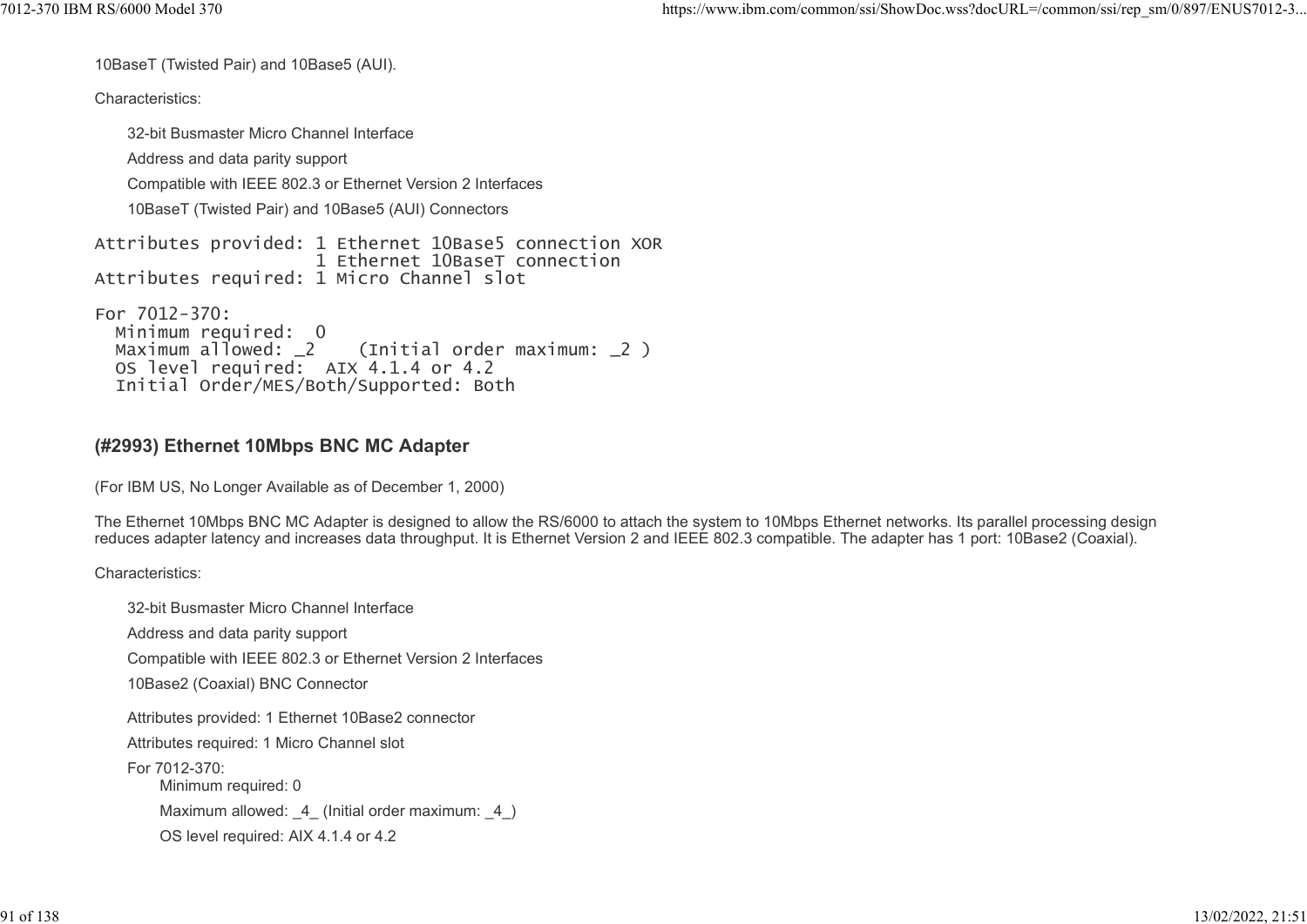Initial Order/MES/Both/Supported: Both

#### (#4221) Ethernet Thick/Thin Connector Interface

(For IBM US, No Longer Available as of March 19, 1999)

Provides a riser card/cable/connector assembly from the integrated Ethernet interface to the rear cover for a standard Thick/Thin cable network. This feature is available as a MES only.

Note: This connector is the standard connector shipped with the system on the initial plant order, unless the Twisted-Pair Connector #9001 is specified. Feature #4221 would be ordered when the user desired to change from the Twisted-Pair Connector to a Thick/Thin Connector.

#### (#4222) Ethernet Twisted-Pair Connector Interface

(For IBM US, No Longer Available as of March 19, 1999)

Provides a riser card/cable/connector assembly from the integrated Ethernet interface to the rear cover for a twisted-pair network. This feature is available as a MES only. This Feature #4222 would be ordered when the user desired to change from the Thick/Thin Connector to a Twisted-Pair Connector.

#### (#4224) Ethernet 10BaseT Transceiver (twisted pair)

(For IBM US, No Longer Available as of July 31, 2001)

The Ethernet 10BaseT Transceiver provides the complete Attachment Unit Interface (AUI) to a twisted pair LAN connection. It is connected to a 15-pin DIX Ethernet connection via a transceiver (AUI) cable and converts the signal to 10BaseT. The medium connection is made through an RJ-45 receptacle.

Features include:

Selectable Link Test via external toggle switch Selectable SQE signal via internal jumper Five LEDs **Transmit** Receive/Link Collision Jabber Dimensions: 2-7/8 inches x 2-1/8 inches

#### Wide Area Network (WAN) Communications Adapters

(#2700) 4-Port Multiprotocol Communications Controller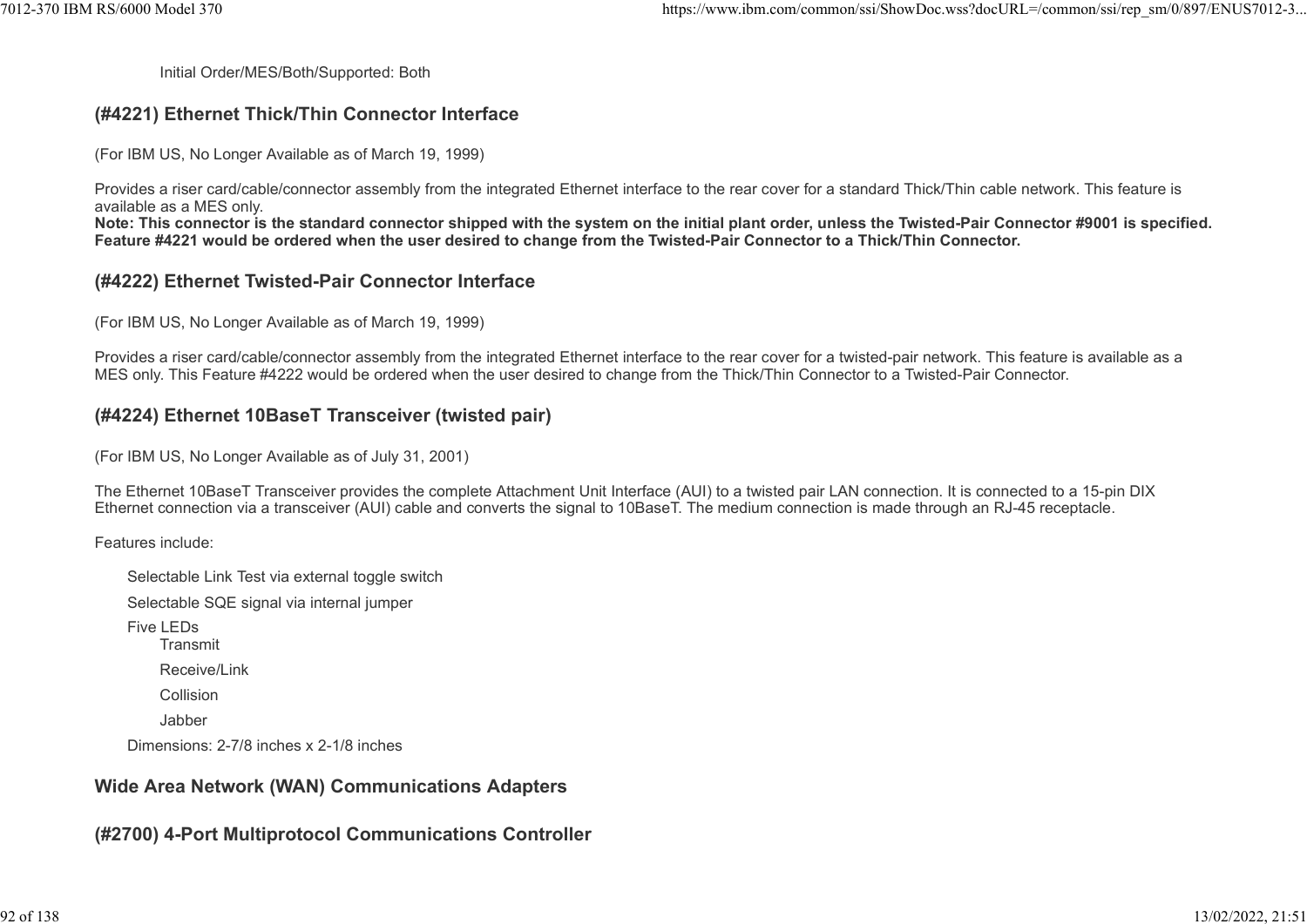(For IBM US, No Longer Available as of December 1, 2000)

The 4-Port Multiprotocol Communications Controller attaches the 7012 Model 3XX systems to synchronous communications networks using EIA-232C, EIA-422A, V.35 and X.21 physical specifications. ttps://www.ibm.com/common/ssi/ShowDoc.wss?docURL=/common/ssi/rep\_sm/0/897/ENUS7012-3...<br>(For IBM US, No Longer Available as of December 1, 2000)<br>The 4-Port Multiprotocol Communications Controller attaches the 7012 Model 3X

The adapter supports SDLC and BSC protocols, prepares all inbound and outbound data, performs address searches, and in general relieves the system processor of many communications tasks. It is designed to support data rates up to 64 KBps per port with appropriate user provided software.

Support for four interfaces: EIA-232C on Ports 0, 1, 2, and 3, EIA-422A on Ports 0 and 2, CCITT V.35 on Ports 0 and 1, CCITT X.21 on Port 0. Surge protection is provided on EIA-422A interfaces. Devices attach to the adapter via a 4-Port Multiprotocol Interface Cable (#2705).

Characteristics:

512-KB RAM for data buffering Supports four ports concurrently Four physical interfaces (EIA-232C, EIA-422A, V.35, X.21) CRC generation and checking Standard Micro Channel form factor card Micro Channel Interface: 2-byte Bus Master Maximum four per system

## (#2705) 4-Port Multiprotocol Interface Cable

(For IBM US, No Longer Available as of December 1, 2000)

The 4-Port Multiprotocol Interface cable (#2705) is 3 meters (9.8 ft.) in length and allows for connection of the 4-Port Multiprotocol Communications Controller (#2700) to the desired networks via the following cables:

Multiprotocol Modem Attachment Cable - EIA-232/V.24 (#2706) 3 Meters (9.8 feet) in length Maximum of 4 per 4-Port Multiprotocol Communications Controller (#2700) Multiprotocol Attachment Cable - X.21 (#2704) 3 Meters (9.8 feet) in length Maximum of one per 4-Port Multiprotocol Communications Controller (#2700) Multiprotocol Attachment Cable - V.35 (#2702) - Includes wrap plug 2 Meters (6.5 feet) in length Maximum of 2 per 4-Port Multiprotocol Communications Controller (#2700)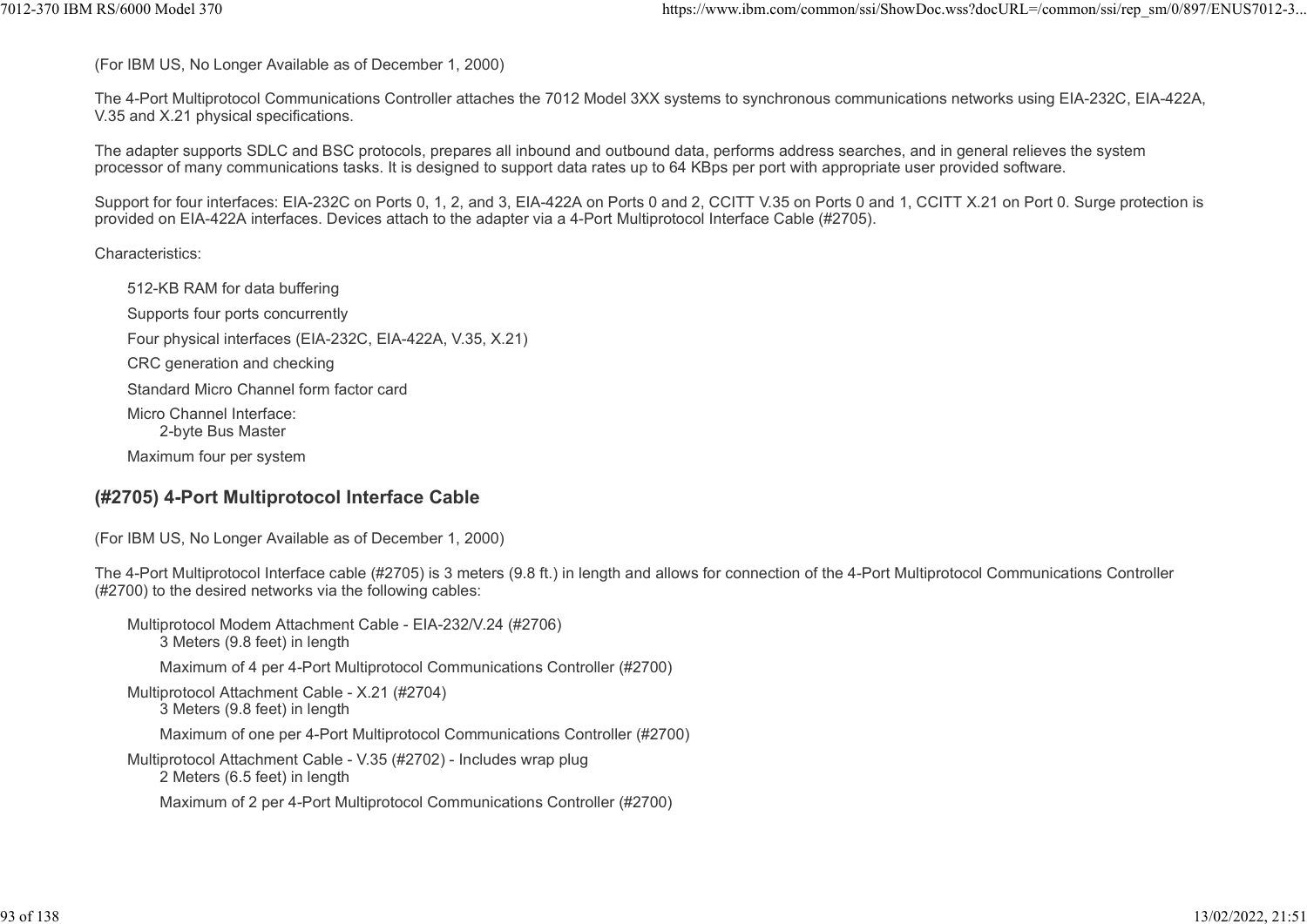#### (#2959) Multiprotocol Communications Adapter

(For IBM US, No Longer Available as of October 25, 1996)

The Multiprotocol Communications Adapter (MP/A) provides a one-port synchronous EIA-232D connection supporting speeds up to 19.2 Kbps for communications networks. The MP/A supports modems or direct attachment at speeds up to 19.2 Kbps via one 25-pin D-shell connector. Cables required: An EIA-232D industrystandard cable. IBM cable P/N 1502067 may be used with this adapter.

Characteristics:

Supports one port EIA-232D interface External interface speed - 19.2 Kbps maximum Supports the following interface signals: Tx Rx RTS CTS DTR DSR DCD RI TxCLK RxCLK HRSI Occupies one Micro Channel slot Maximum of one adapter per system Requires Multiprotocol Adapter Connectivity feature #5058.

## (#2960) X.25 Interface Co-Processor/2

(For IBM US, No Longer Available as of December 1, 2000)

The X.25 Interface Co-Processor/2 attaches the 7012 Model 3XX to an X.25 Packet Switched network. This X.25 adapter provides a single port that accommodates one of three selectable interfaces: X.21, EIA-232-D/V.24 and V.35. This adapter allows the systems to be attached to an X.25 network, and its onboard software is capable of processing inbound and outbound data streams to off-load communications tasks from the system processor. A wrap plug for diagnostics is included.

Characteristics:

Standard Micro Channel form factor card 512-KB RAM for data buffering Full duplex, synchronous or asynchronous protocol X.21 bis (V.24) up to 19.2 KBps X.21 bis (V.35) up to 56 KBps X.21 (nonswitched) up to 64 KBps Maximum four per system

Separate cables of 3 meter (9.8 feet) or 6 meter (19.6 feet) are available for the adapter (two lengths for each interface). A wrap plug is included with each.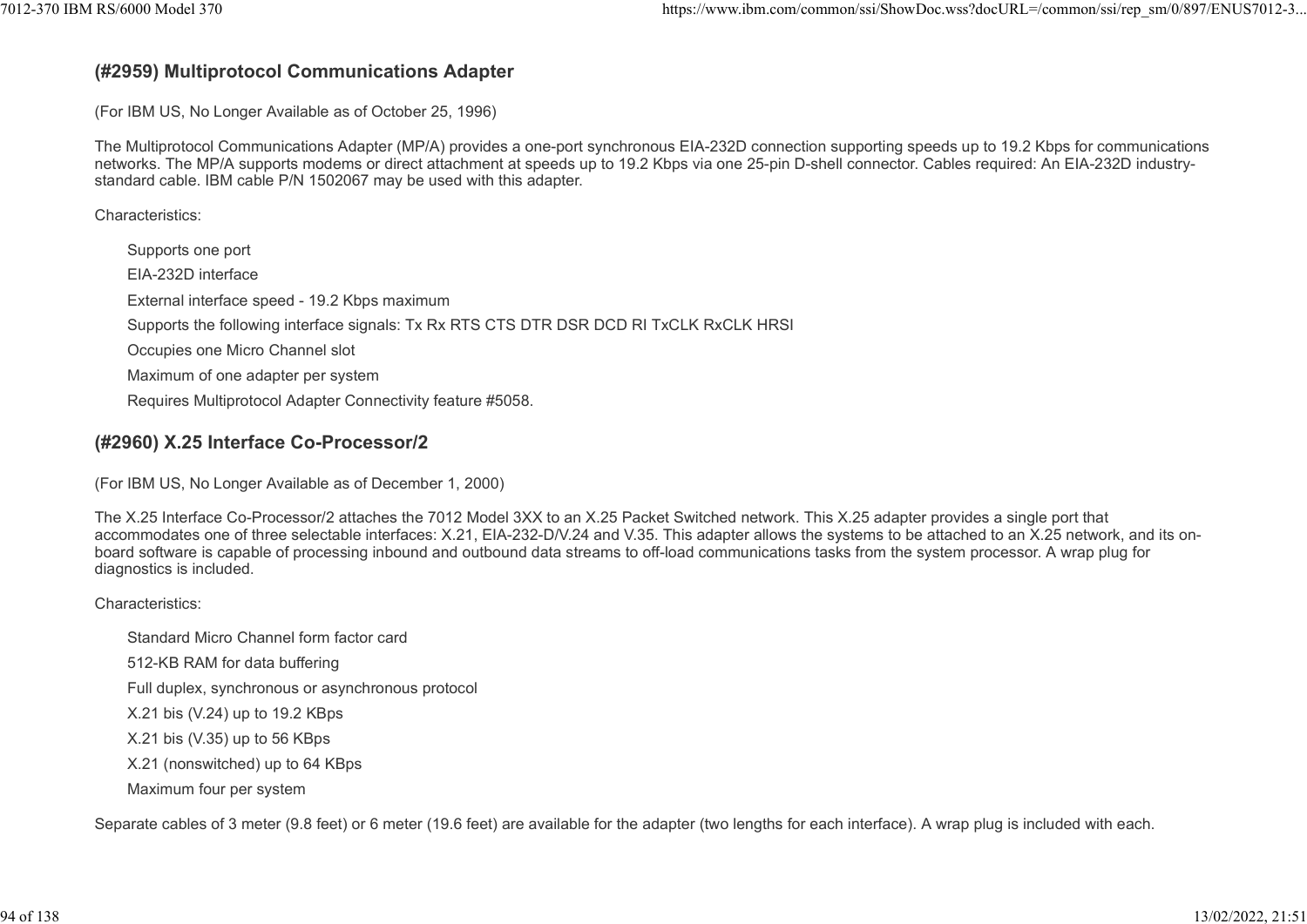#### (#2965) X.25 Attachment Cable X.21 - 3 meter or 9.8 feet

(For IBM US, No Longer Available as of January 8, 1998)

#### (#2966) X.25 Attachment Cable V.24 - 3 meter or 9.8 feet

(For IBM US, No Longer Available as of January 8, 1998)

#### (#2967) X.25 Attachment Cable V.35 - 3 meter or 9.8 feet

(For IBM US, No Longer Available as of January 8, 1998)

#### (#2976) X.25 Attachment Cable X.21 - 6 meter or 19.6 feet

(For IBM US, No Longer Available as of December 1, 2000)

#### (#2977) X.25 Attachment Cable V.24 - 6 meter or 19.6 feet

(For IBM US, No Longer Available as of December 3, 2001)

#### (#2978) X.25 Attachment Cable V.35 - 6 meter or 19.6 feet

(For IBM US, No Longer Available as of December 1, 2000)

#### 370 Coax Communication Connection Adapters

#### (#2990) 3270 Connection Adapter

(For IBM US, No Longer Available as of March 19, 1999)

The 3270 Connection Adapter connects the system to a mainframe and allows the system to respond like an IBM 3278 or 3279 Display Terminal. This adapter allows a coaxial connection between an 3XX system and an:

IBM 3174/3274 Display Control Unit IBM 4331 and 4361 Integrated Display/Printer Adapter IBM 4331 and 4361 Integrated Work/Station Adapter IBM 9370 Workstation Subsystem Controller.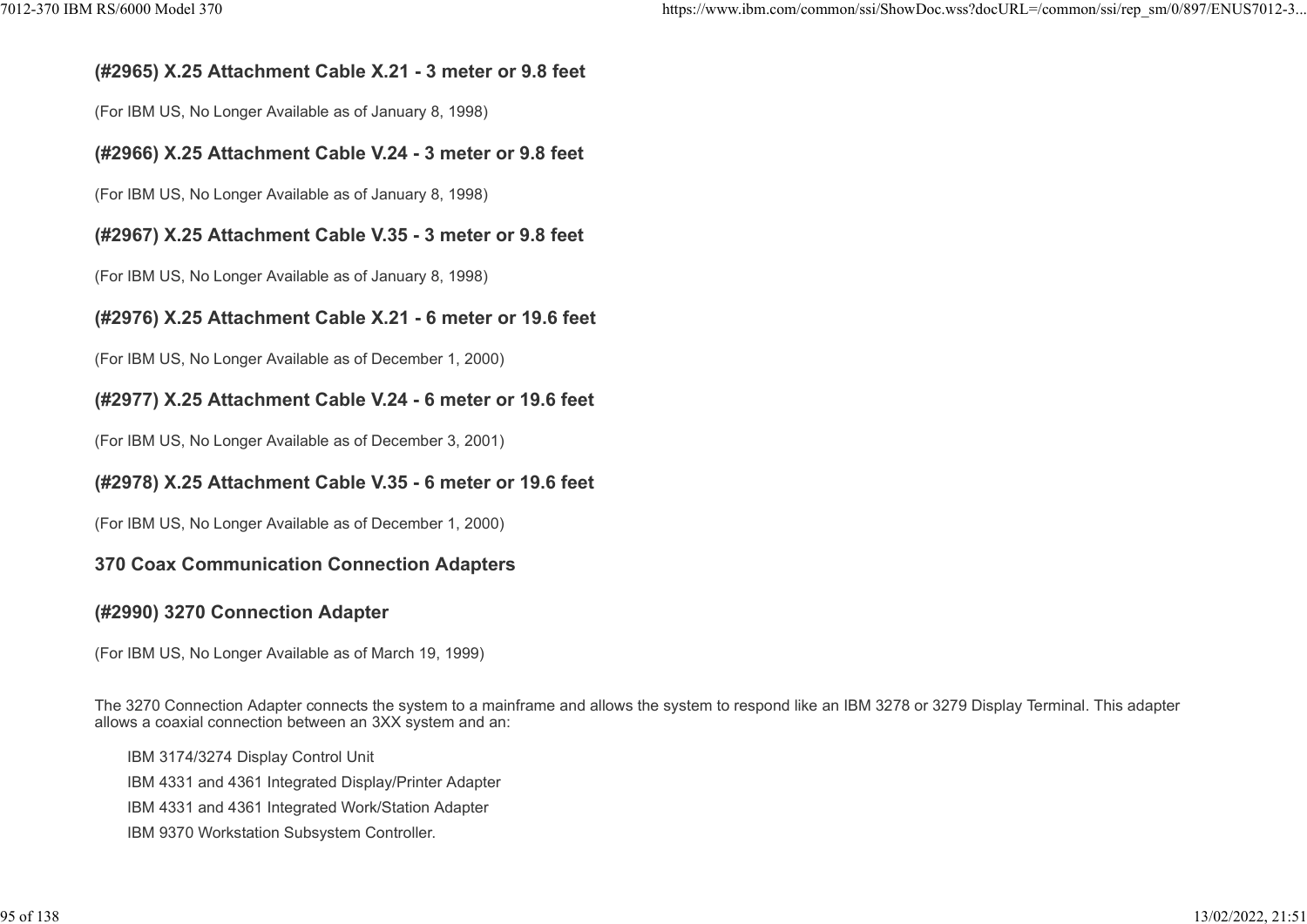No host hardware or host system software modifications are required.

Characteristics:

#### 2 Mbps

Support for emulation of IBM 3278 and 3279 Display Stations

Support for CUT and DFT (non-SNA) modes of operation

Physical layer protocol (Handshake) support provided between connected units

Standard Micro Channel form factor card

Up to four adapters per system may be installed

## (#1906) IBM Fibre Channel Adapter/266

(For IBM US, No Longer Available as of May 20, 1996)

The IBM Fibre Channel Adapter/266 is installed in a supported RS/6000 processor. The adapter attaches to the Micro Channel bus, and supports attachment of the IBM 7319 Model 100 Fibre Channel Switch 16/266 to the Fibre Channel network; up to two adapters may be installed per processor, providing attachment to up to two Fibre Channel Switches per RS/6000 processor. (Up to four for dual Micro Channel processors.)

#### (#2755) Block Multiplexer Channel Adapter

(For IBM US, No Longer Available as of December 1, 2000)

This channel connectivity allows the RS/6000 to communicate to a S/370 or S/390 host using the Block Multiplexer Channel. TCP/IP is supported. This enhancement allows the RS/6000 to be used as a gateway between the S/390 host and the downstream networks that consists of LAN or WAN. Therefore, distributed systems can access the resource, such as NFS and the TCP/IP applications resident at the S/370 host.

Highlights:

Supports TCP/IP protocol

Two adapters concurrently connected to the same host or two different hosts

Supports ES/9000, ES/3090, S/390, 308X and 4381 family of processors

Supports VM, MVS, and AIX/ESA environments

Configuration and control using SMIT

Attachment to ESCON networks using the IBM ESCON Converter Model 1

Supports 3044 channel extender Model 2

API support at the device driver level, the API includes normal mode (3088) similar to the Channel-To-Channel (CTC) protocol and the high performance CLAW (Common Link Access to Workstation). The CLAW protocol can improve the performance on the S/370 processor by reducing the number of interrupts. The protocol selection is part of configuration options using SMIT.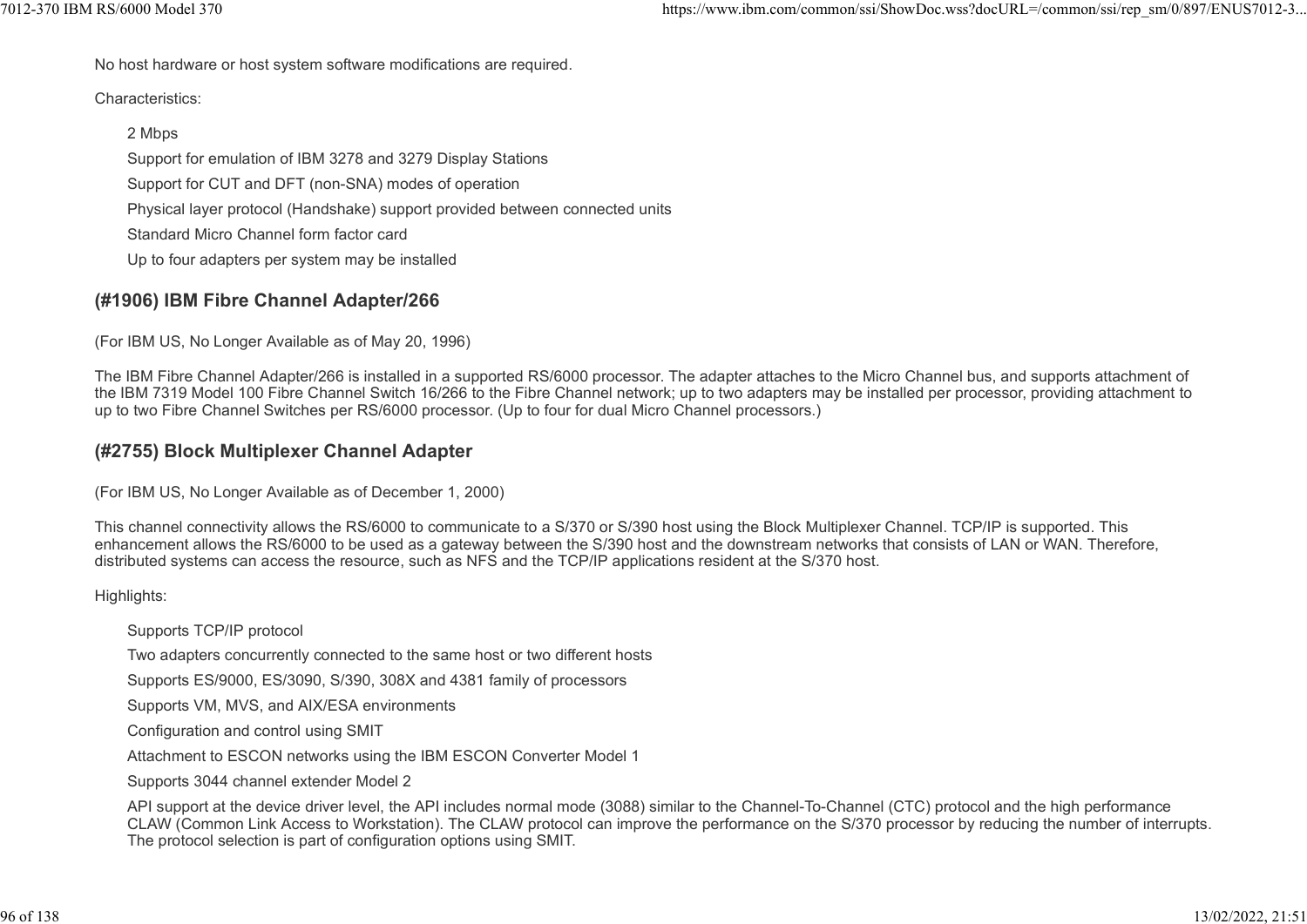Maximum channel speed of 4.5 MB

Requires AIX 3.2 and the separately orderable feature (#5055) as well as any available updates %7012-370 IBM RS/6000 Model 370 https://www.ibm.com/common/ssi/ShowDoc.wss?docURL=/common/ssi/rep\_sm/0/897/ENUS7012-3...<br>Maximum channel speed of 4.5 MB<br>Requires AIX 3.2 and the separately orderable feature (#5055) as well

S/370 or S/390 TCP/IP support is available in: IBM TCP/IP V2R2 for VM (5735-FAL) IBM TCP/IP V2R2 for MVS (5735-HAL)

IBM AIX/ESA V2R1 (5756-112)

Wrap plugs are included. One Micro Channel card slot is required per adapter. A maximum of two adapters per system may be installed

SNA is not supported.

Multipath connection is not supported.

The customer must provide the cabling for the S/370 processor: Channel cable group (#0185).

#### (#2754) S/390 ESCON Channel Emulator

(For IBM US, No Longer Available as of December 1, 2000)

The ESCON Emulator provides attachment capability via the IBM ESCON architecture for selected tapes providing IBM customers with more choices for implementing data access applications by an ESCON Channel attachment of S/390 tapes to RS/6000 systems. Supporting a data transfer rate of up to 17 Mb per second (MBps), the ESCON Emulator adapter allows attachment of ESCON attached tape subsystems. The adapter uses two Micro Channel\* slots. A maximum of two adapters may be installed per processor, depending upon slot availability.

Designed to support specifications for ESCON devices, the ESCON Emulator adapter conforms to most of the standard Micro Channel specifications that are required for tape subsystems.

One wrap plug, two diagnostic diskettes (Standalone and runtime), publications, and two device driver diskettes are included with the hardware adapter. Channel cables are also required and should be ordered separately.

The ESCON Emulator adapter supports the following tape devices with appropriate software installed:

IBM 3490 Magnetic Tape Subsystem, all models

IBM 3490E Magnetic Tape Subsystem, all models

IBM TotalStorage Enterprise Automated Tape Library

IBM 3495 Tape Library Dataserver

#### (#2756) ESCON Control Unit Adapter

(For IBM US, No Longer Available as of December 1, 2000)

This adapter provides the ability to attach the RS/6000 systems to the IBM Enterprise Systems Connection (ESCON) channels of the System/390 mainframe. The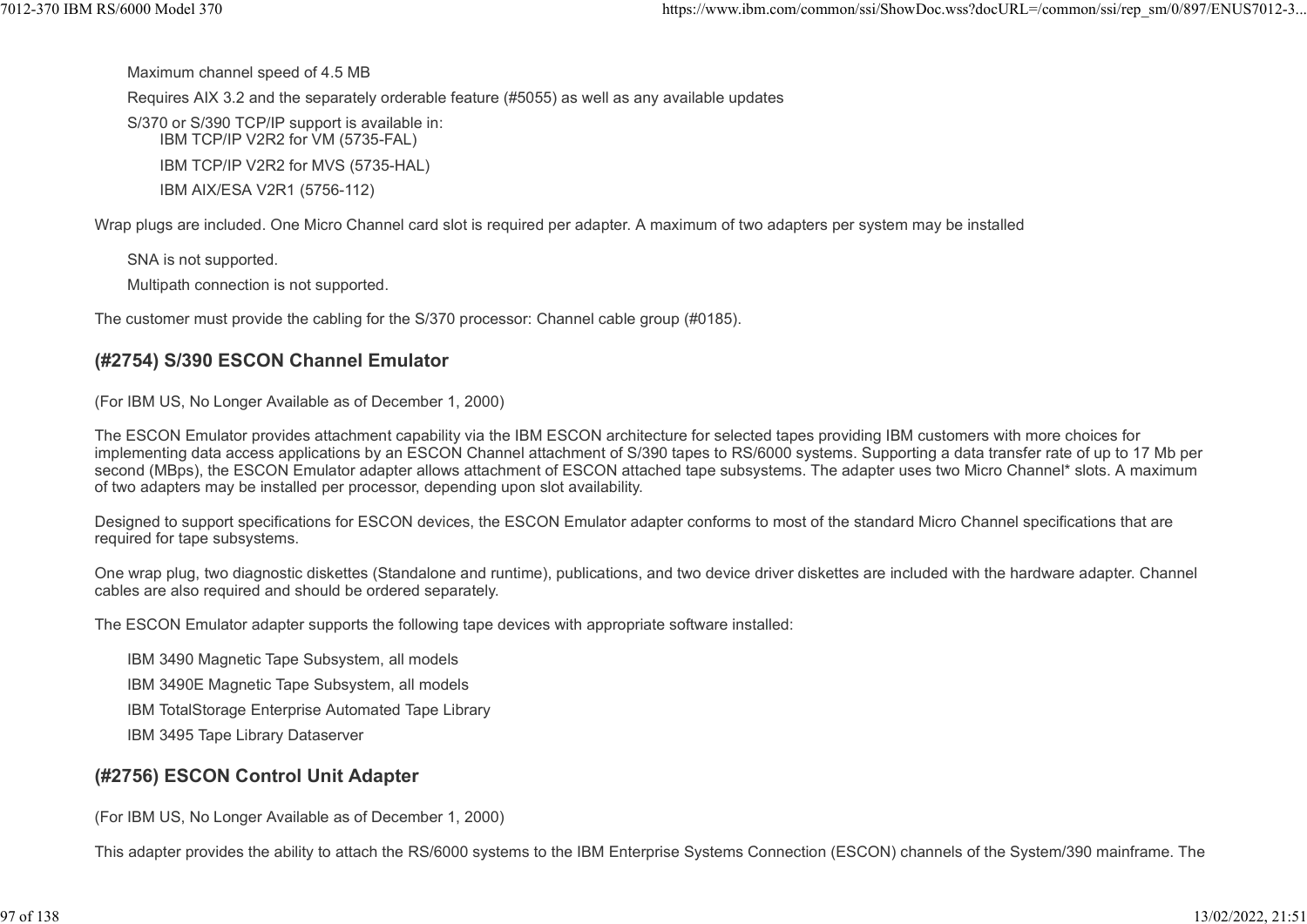ESCON Control Unit adapter attaches directly to an ESCON channel providing fiber optical links using LED technology, and also attaches to ESCON Directors (fiber optic switches) to allow for large numbers of connections. Host operating systems supported includes VM/ESA, MVS/ESA, and AIX/ESA. 1012-370 IBM RS/6000 Model 370<br>ESCON Control Unit adapter attaches directly to an ESCON channel providing fiber optical links using LED technology, and also attaches to ESCON Directors<br>(fiber optic switches) to allow for l

This adapter requires two slots, and a maximum of two adapters are supported per system.

Characteristics:

Supported on AIX Version 3 with separate feature code and AIX Version 4.1.4 with LPP Program Number 5765-603

Supports VM, MVS, and VSE (SNA only environments)

Supports attachment to either 10-MB or 17-MB ESCON channels

Maximum distance supported using a combination of LED and LASER ESCON links is 43 Km

Supported on AIX Version 3 and AIX Version 4.1.4

Requires user-written application programs for CLAW or 3088 methods of attachment

May be used in conjunction with up to 2 Block Multiplexer Channel Adapter

Requires ESCON external cabling

S/390 TCP/IP support is available in:

- IBM TCP/IP V2R2 or later for VM (5735-FAL)
- IBM TCP/IP V2R2.1 or later for MVS (5735-HAL)

The following are not supported:

**Multipath** 

Attributes provided: 1 ESCON channel Attributes required: 2 Micro Channel slot

## (#2757) Block Multiplexer Channel Adapter Cable

(For IBM US, No Longer Available as of December 1, 2000)

The Block Multiplexer Channel Adapter Cable attaches the Block Multiplexer Channel Adapter (#2755) in the RS/6000 to the Block Multiplexer Channel Cable Assembly (#2758).

#### (#2758) Block Multiplexer Channel Cable Assembly

(For IBM US, No Longer Available as of December 1, 2000)

The Block Multiplexer Channel Cable Assembly provides connection between the Block Multiplexer Channel Adapter Cable (#2757) and the host processor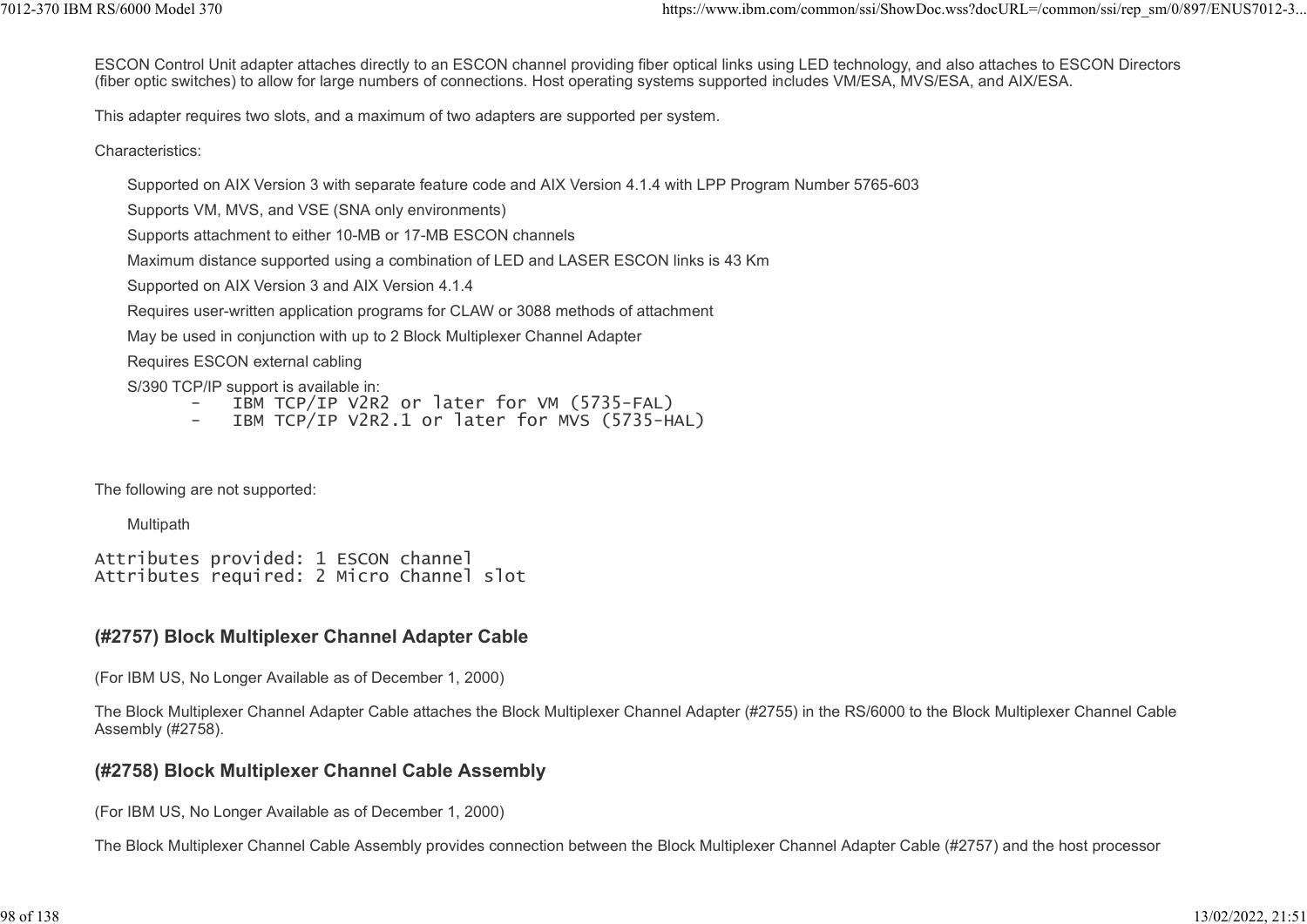customer supplied channel cables.

#### (#2759) S/370 Channel Emulator/A

(For IBM US, No Longer Available as of December 1, 2000)

The S/370 Channel Emulator/A adapter provides parallel channel attachment capability via the Block Multiplexer Channel for selected printers and tape devices, allowing customers to offload parallel I/O workloads from their S/370 host systems to selected RS/6000 systems. Supporting a data transfer rate of up to 4.5 MB per second (MBps), the S/370 Channel Emulator/A adapter allows attachment of either channel- attached printer devices and tape drives. The adapter uses one Micro Channel\* slot, and can support up to four control units (either printer or tape) per Block Multiplexer Channel. A maximum of four adapters may be installed per system, depending upon slot availability.

Designed to support industry specifications for channel devices, the S/370 Channel Emulator adapter conforms to most of the standard Micro Channel specifications, as well as most of the 370 OEMI (Original Equipment Manufacturers' Information) specifications, with the following exceptions:

The adapter supports four control units, instead of the standard eight;

The adapter supports a Block Multiplexer Channel cable length of 61 meters (200 feet), instead of the standard 122 meters (400 feet);

The adapter does not support hardware data-chaining;

The adapter does not support Micro Channel address parity or data parity.

One 2.4-meter (8-foot) adapter cable, wrap plugs, channel cable terminators, and one diagnostic diskette are included with the hardware adapter. Channel cables are also required and should be ordered separately.

The S/370 Channel Emulator/A adapter supports the following printer or tape devices with appropriate software device drivers installed:

IBM 3825 Page Printer

IBM 3827 Page Printer

IBM 3828 Advanced Function Magnetic Ink Character Resolution (MICR) Printer

IBM 3835-001 Page Printer

IBM 3835-002 Advanced Function Printer

IBM 3900 Advanced Function Printer

IBM 3480 Magnetic Tape Subsystem, all models

IBM 3490 Magnetic Tape Subsystem, all models

IBM 3490E Magnetic Tape Subsystem, all models except the E01 and E11 (SCSI models)

IBM 3495 Tape Library Dataserver

Note: The S/370 Channel Emulator/A adapter supports both printers and tape devices; however, only one type of device (either printer or tape device) can be used with each S/370 Channel Emulator/A adapter. Customers who wish to have support for both tape and printer devices require at least two S/370 Channel Emulator/A adapters. The S/370 Channel Emulator/A requires the installation of AIX/6000 Version 3.2 (5736-030) or later, as well as the following PTFs applied: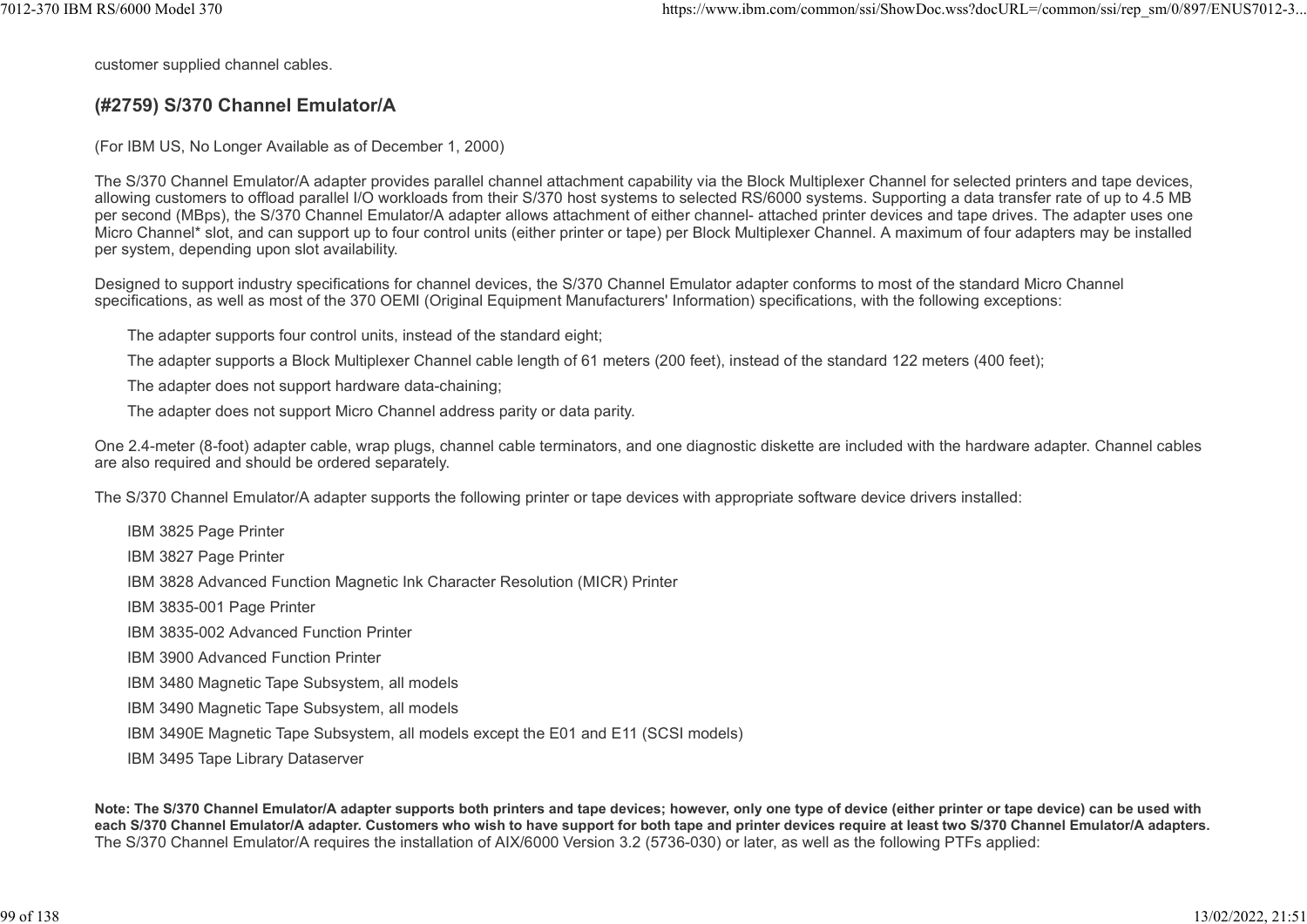PTF #U405589

PTF #U403146

Software support for printers is required and can be obtained via the following separately-orderable software product from the Pennant Systems Company:

IBM AIX Print Service Facility/6000 (#5765-140)

Software support for tape devices is also required and can be obtained via the following PRPQ (Programming Request for Price Quotation) product supplied by ADSTAR:

PRPQ #83033 (ADSTAR)

# Graphics Adapters

# (#2650) GXT150M Graphics Adapter

(For IBM US, No Longer Available as of September 8, 1999)

This graphics adapter is designed for superior 2D performance in an AIXwindows 2D environment. When used in conjunction with the AIXwindows 3D feature and Softgraphics it provides cost-effective 3D performance.

The IBM POWER GXT150M Graphics Adapter provides 1280 x 1024 resolution support, multiple color palettes, and hardware window support.

The IBM POWER GXT150M Graphics Adapter is an 8-bit single buffer, 256 color graphics adapter that attach directly to the Micro Channel.

Characteristics are:

| Low-cost, high-performance graphical interface accelerator                      |
|---------------------------------------------------------------------------------|
| <b>Bus Master</b>                                                               |
| Hardware acceleration with a 32-bit graphics dedicated processor for:<br>Points |
| Lines                                                                           |
| Arc                                                                             |
| Circle                                                                          |
| Rectangles                                                                      |
| Font                                                                            |
| <b>Bit Block Transfer</b>                                                       |
| Pattern fill                                                                    |
| Hardware rectangular clipping                                                   |
| Hardware cursor (Crosshair cursor and Image cursor-64 X 64)                     |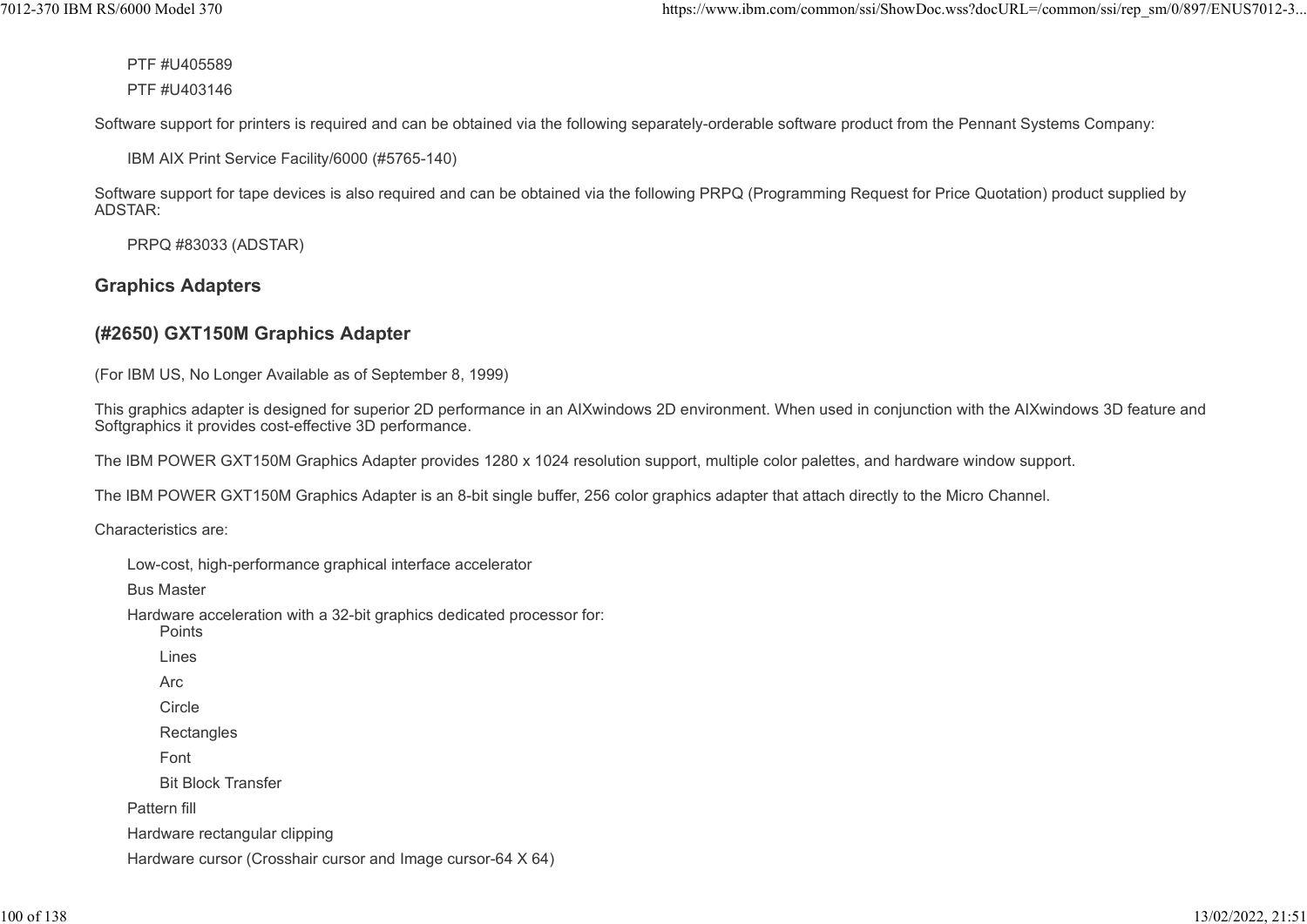60 to 77Hz CRT Refresh Modes 256 Colors from a palette of 16 million Meets ISO 9241 Part 3 on appropriate displays 1280 x 1024 resolution support Multiple color palettes with hardware window support %7012-370 IBM RS/6000 Model 370 https://www.ibm.com/common/ssi/ShowDoc.wss?docURL=/common/ssi/rep\_sm/0/897/ENUS7012-3...<br>60 to 77Hz CRT Refresh Modes<br>256 Colors from a palette of 16 million

Prerequisites:

In addition to the POWER GXT150M, a display meeting the ISO 9241 Part 3 requirements is also required to obtain the reduced flicker operation.

Programming Requirements:

AIX/6000\* Version 3.2.5 for RS/6000 with APAR IX42626 and the POWER GXT150M Optional Program Product (OPP) or AIX/6000 Version 3.2.5 shipped after June 10, 1994.

Note: The POWER GXT150M OPP is obtained from the AIX/6000 Version 3.2.5 install media that was shipped after June 10, 1994.

AIXwindows\* Environment/6000 (5601-257) Version 1.2.5 or later.

If 3D capability is desired, the AIXwindows 3D feature is also required. This feature provides 3D function through software via the Softgraphics included in this feature. Softgraphics is a complete software implementation of OpenGL\*\*, PEX and PHIGS.

#### (#2760) Grayscale Graphics Display Adapter

(For IBM US, No Longer Available as of June 17, 1994)

The Grayscale Graphics Display Adapter provides support for an IBM 8508 19-inch monochrome, analog noninterlaced; 1280 x 1024 67 Hz graphic display. Sixteen concurrent shades of gray may be displayed from a palette of 256 shades of gray. This adapter occupies one card slot in the Micro Channel. The cable from the adapter to the display is included and is 2.5 meters (8 feet) in length.

Characteristics:

4-bit pixels, 16 concurrent shades of gray

Palette of 256 shades of gray

Programmable 2-plane sprite cursor (3 gray shades out of 256 shades of gray and transparent mode)

1-bit per pixel mask map allows both rectangular and nonrectangular scissoring

1-bit per pixel maps are color expandable to 4-bits per pixel

Integer coordinate system

Maximum of two per system

## (#2768) POWER Gt3i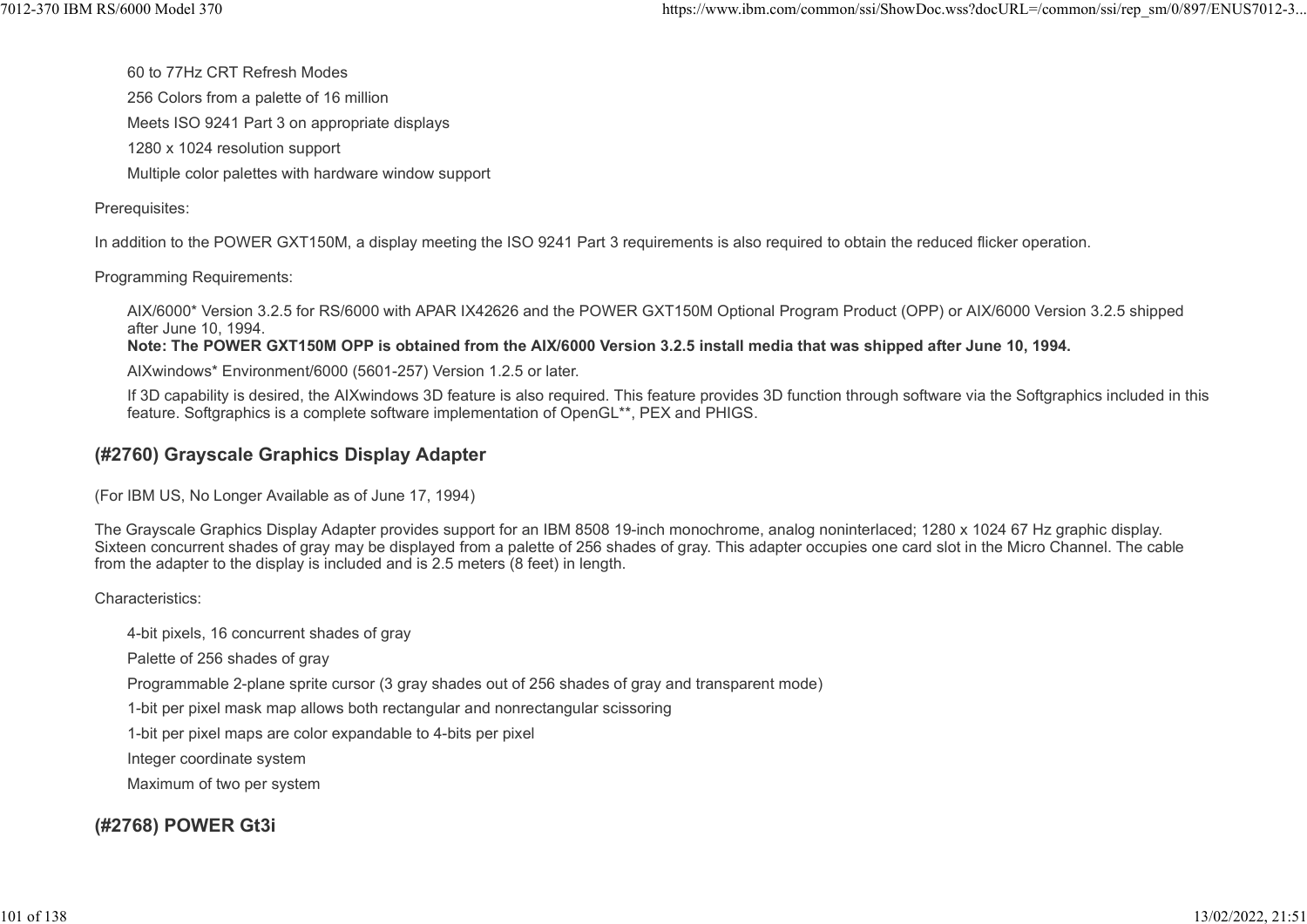(For IBM US, No Longer Available as of September 19, 1995)

The POWER Gt3i feature supports 256 colors per pixel from a palette of 16.7 million colors. Custom IBM technology and two on-board processors are combined to provide the functional and performance characteristics described below. The Gt3i feature is packaged on a single card and requires one Micro Channel slot. The feature serves as a 32-Bit busmaster and supports busmaster data streaming mode. Cabling for monitor attachment is provided with the feature. %%7012-370 IBM RS/6000 Model 370<br>(For IBM US, No Longer Available as of September 19, 1995)<br>The POWER Gt3i feature supports 256 colors per pixel from a palette of 16.7 million colors. Custom IBM technology and two on-board

Characteristics:

2D Drawing Primitives Point, Lines Filled and Unfilled **Spans Rectangles** Polygons Arc **and the contract of the contract of the contract of the contract of the contract of the contract of the contract of the contract of the contract of the contract of the contract of the contract of the contract of the c** Raster Text Three-color Programmable Hardware Cursor Eight Control Planes Two Overlay Planes Four Window ID Planes One Global Masking One Microcode Plane One Hardware Colormap (256 x (8,8,8)) Bit Block Transfer 1280 x 1024 Display Mode 60Hz and 77Hz Refresh Mode Maximum of Two Adapters per System

#### Prerequisites:

In addition to the POWER Gt3i, a display meeting the ISO 9241 Part 3 requirements is also required to obtain the reduced flicker operation.

## (#2770) Color Graphics Display Adapter

(For IBM US, No Longer Available as of January 6, 1995)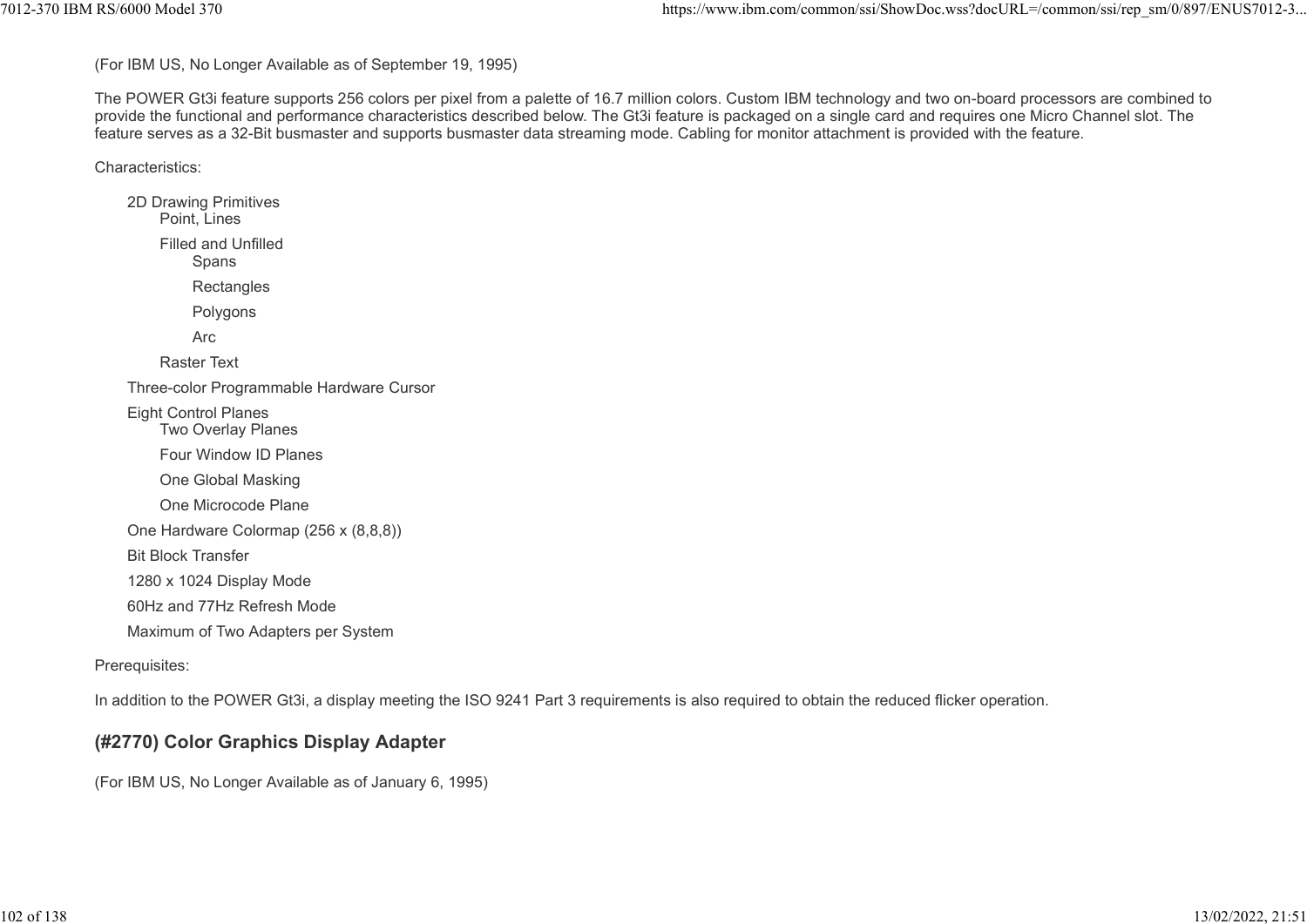The Color Graphics Display Adapter provides support for 16-inch, 19-inch and 23-inch, analog noninterlaced; 1280 x 1024 60 Hz color graphic displays. 256 concurrent colors from a palette of 16.7 million colors may be displayed. This adapter occupies one card slot in the Micro Channel. The cable from the adapter to the display is included and is 2.5 meters (8 feet) in length. %7012-370 IBM RS/6000 Model 370<br>The Color Graphics Display Adapter provides support for 16-inch, 19-inch and 23-inch, analog noninterlaced; 1280 x 1024 60 Hz color graphic displays. 256<br>Concurrent colors from a palette of

Characteristics:

8-bit pixels, 256 concurrent colors 16.7 million colors palette Programmable 2-plane cursor (three colors out of 16.7 million colors and transparent mode) 1-bit per pixel mask map allows both rectangular and nonrectangular scissoring 1-bit per pixel maps are color expandable to 4-bits per pixel

Integer coordinate system

Maximum of two per system

## (#2776) POWER Gt4e Graphics Subsystem

(For IBM US, No Longer Available as of October 25, 1996)

The POWER Gt4e is an 8 bit color entry-level 3D graphics adapter that requires only one Micro Channel\* adapter slot.

The POWER Gt4e supports high resolution 1280 x 1024 displays and provides color from two palettes with a choice of 256 colors per palette from a selection of 16.7 million colors.

Dual 8 bit frame buffers, a 24 bit hardware Z buffer and floating point processors work to make the Gt4e an improved price/performer for 3D applications.

The Gt4e supports a screen refresh rate of 77Hz which allows it to meet the ISO 9241 Part 3 standard. This ISO standard, one of a group that provides for an excellent working environment for the user's comfort and productivity, sets the criteria for reduced screen flicker and character appearance.

#### (#2777) POWER Gt3 Feature

(For IBM US, No Longer Available as of August 18, 1993)

The POWER Gt3 feature supports 256 colors per pixel from a palette of 16.7 million colors. Custom IBM technology and two on-board processors are combined to provide the functional and performance characteristics described below. The GT3 feature is packaged on a single card and requires one Micro Channel slot. The feature serves as a 32-Bit busmaster and supports busmaster data streaming mode. Cabling for monitor attachment is provided with the feature.

Characteristics:

2D Drawing Primitives Point, Lines Filled and Unfilled Spans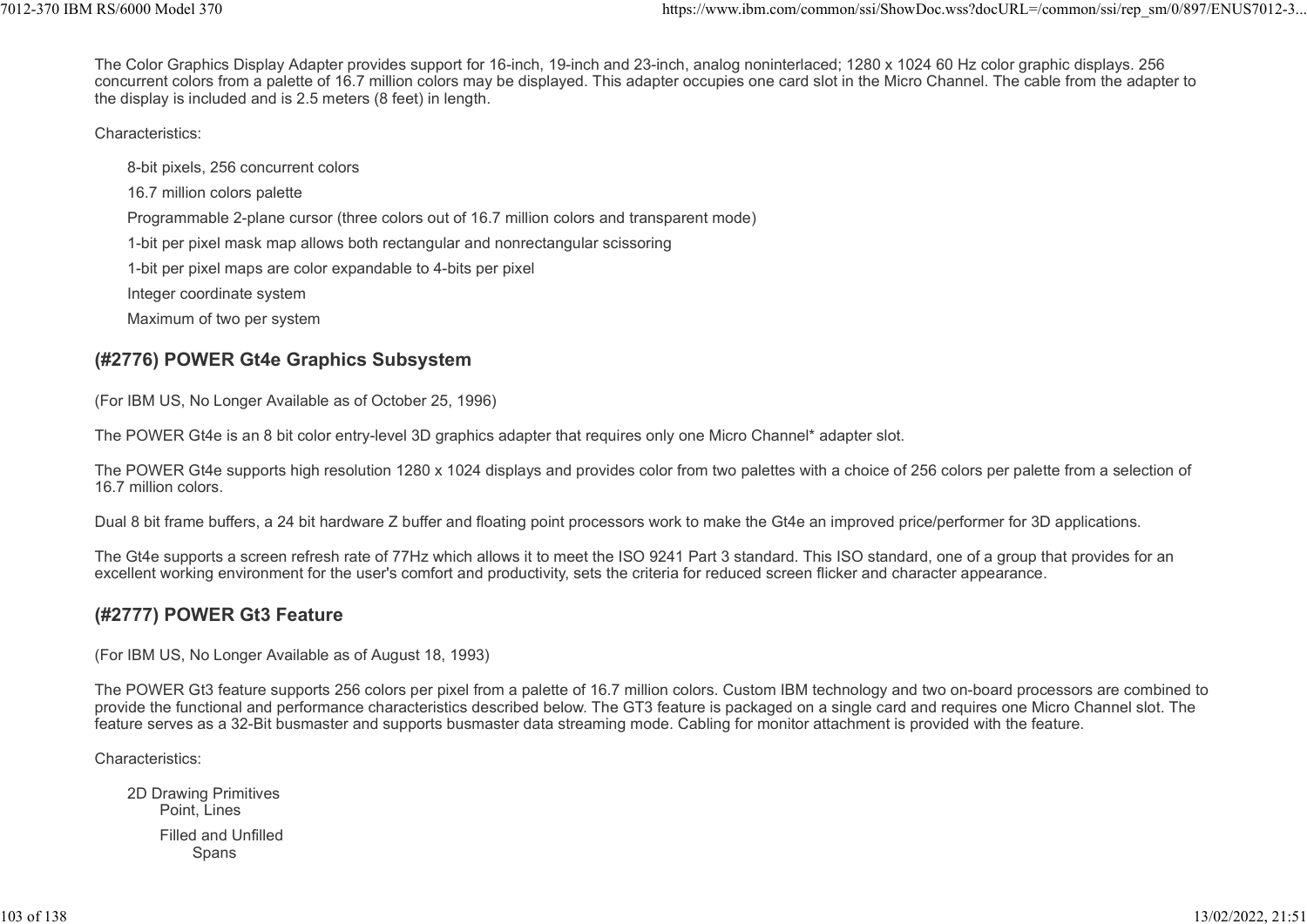**Rectangles** Polygons Arc **and the contract of the contract of the contract of the contract of the contract of the contract of the contract of the contract of the contract of the contract of the contract of the contract of the contract of the c** Raster Text Three-color Programmable Hardware Cursor Eight Control Planes Two Overlay Planes Four Window ID Planes One Global Masking One Microcode Plane Two Hardware Colormaps (256 x (8,8,8)) Bit Block Transfer 1280 x 1024 Display Mode Maximum of Two Adapters per System 7012-370 IBM RS/6000 Model 370 https://www.ibm.com/common/ssi/ShowDoc.wss?docURL=/common/ssi/rep\_sm/0/897/ENUS7012-3...

Performance:

A summary of the application level graphics benchmarks using these adapters (such as X11-perf and the Graphics Performance Characterization Picture Level Benchmarks) is available. Prerequisites: None.

#### (#2790) POWER Gt4x 8-Bit Feature

(For IBM US, No Longer Available as of December 21, 1993)

The POWER Gt4x 8-Bit Feature supports 256 colors per pixel from a palette of 16.7 million colors. Custom IBM technology and six on-board processors are combined to provide the functional characteristics described below. The Gt4x 8-Bit Feature is packaged on three cards and requires two Micro Channel slots. The feature serves as a 32-Bit busmaster and supports busmaster data streaming mode. Cabling for monitor attachment is provided with the feature.

Characteristics:

Double Buffering 2D Drawing Primitives Point, Lines Filled and Unfilled Spans **Rectangles** Polygons Arc **and the contract of the contract of the contract of the contract of the contract of the contract of the contract of the contract of the contract of the contract of the contract of the contract of the contract of the c**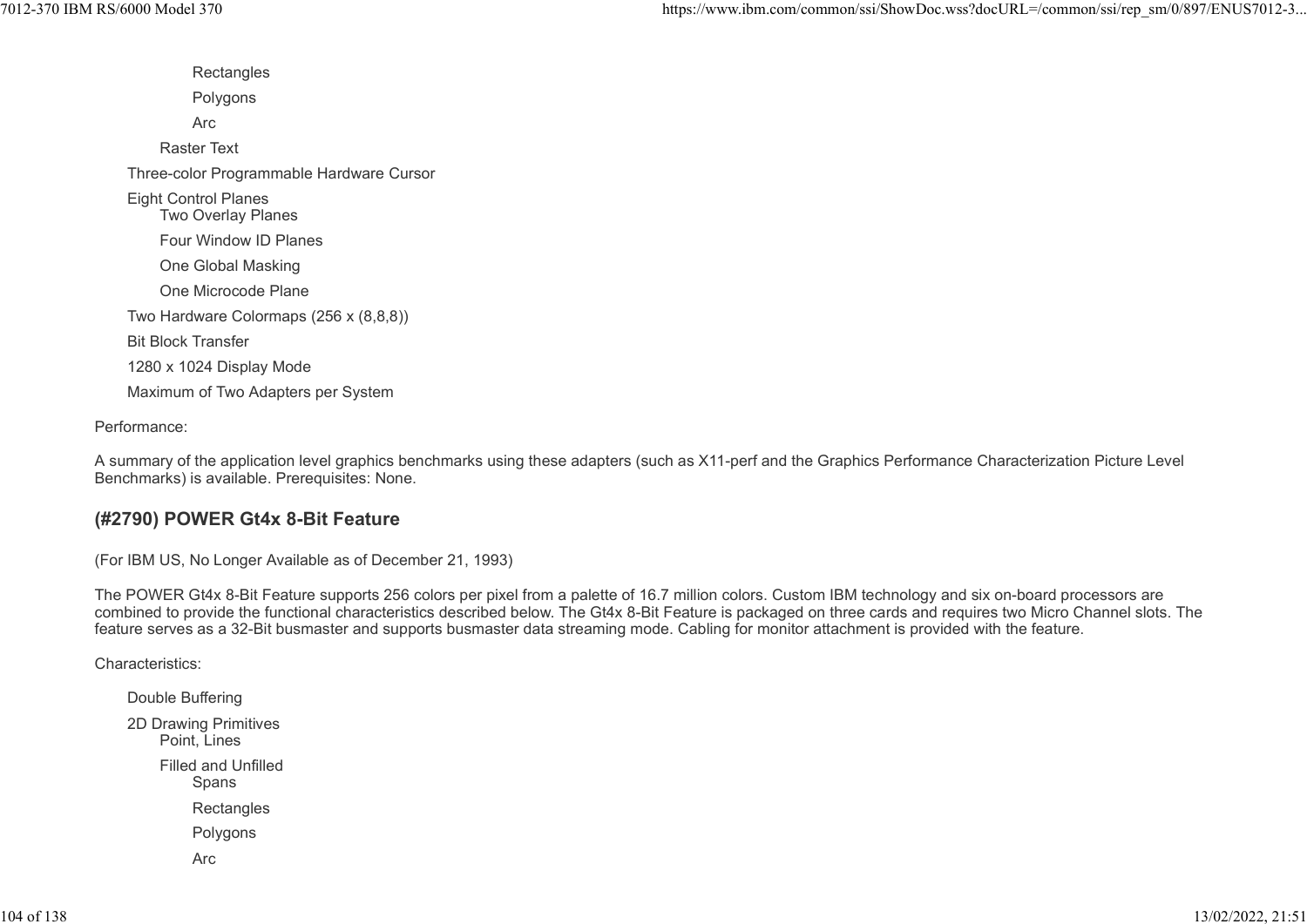Raster Text 3D Solid Surface Modeling Shading (Gouraud and flat) Lighting Up to 8 Multiple Colored Light Sources Ambient, Diffuse, Specular Back Face Culling 3D Wireframes Depth Cueing Antialiasing Hidden Line and Hidden Surface Removal (24-Bit Z-buffer) Three Color Programmable Hardware Cursor Eight control planes Two Overlay Planes Four Window Control Planes One Global Masking Plane One Micro-Code Plane Five Hardware Colormaps (256 x (8,8,8)) Advanced Graphics Primitives Ellipse/Arc Splines Trimmed and Untrimmed NURBS Surfaces Triangle Strip Polygons with/without Vertex Data Polyhedron Edge Annotation Text Line/Marker Grid Six Plane Clipping and Three Axis Transformation (Scale, Rotate, Translate) Bit Block Transfer Integer and Floating-Point Coordinates 1280 x 1024 Display Mode Maximum of One per System %7012-370 IBM RS/6000 Model 370<br>https://www.ibm.com/common/ssi/ShowDoc.wss?docURL=/common/ssi/rep\_sm/0/897/ENUS7012-3...<br>Raster Text<br>3D Solid Surface Modeling<br>Coursul and flat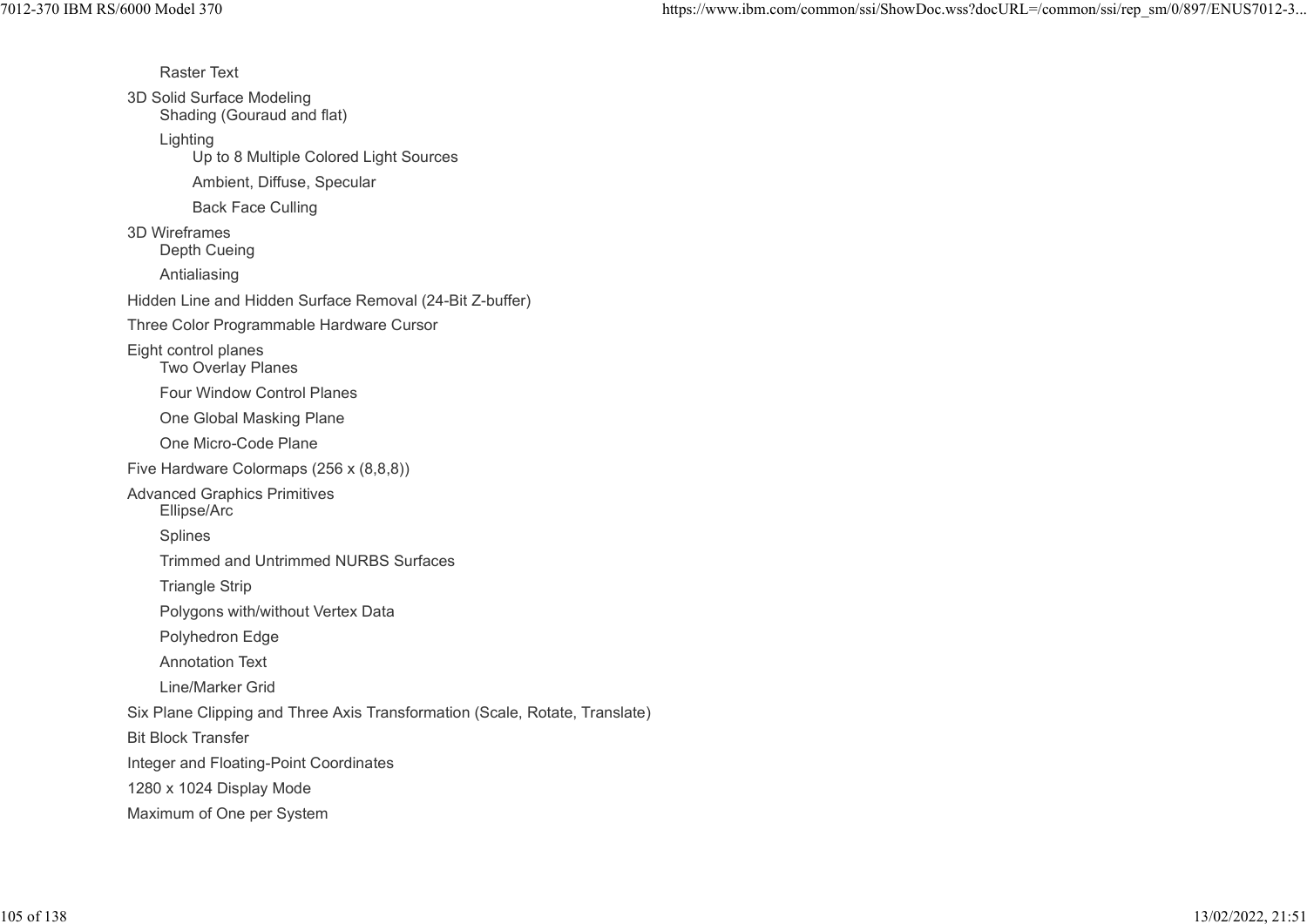Performance:

A summary of the application level graphics benchmarks using these adapters (such as X11-perf and the Graphics Performance Characterization Picture Level Benchmarks) is available. Prerequisites: None. %7012-370 IBM RS/6000 Model 370<br>Performance:<br>A summary of the application level graphics benchmarks using these adapters (such as X11-perf and the Graphics Performance Characterization Picture Level<br>Pershare this studied b

Note: The POWER Gt4xi graphics adapter (feature #2712, described below) has been announced in September 1993 and replaces the POWER Gt4x 8-bit feature (#2790). The POWER Gt4xi primarily improves the 3D performance of the original POWER Gt4x. To obtain these improvements, additional software (shipped with the adapter) must be installed against the AIX/6000 Version 3.2 operating system. In addition, customers need to install the latest PMP available for the AIX/6000 operating system. For the graPHIGS API, GPC Picture Level Benchmark (PLB) results for the PLBsurf93 show significant performance improvements. Based on these results, it is expected that 3D applications will see performance improvements, but the amount of improvement will vary for each application. Since the functionality of the new adapter is the same as the original adapter, applications which run on the POWER Gt4x require no modifications to run on the performance-enhanced POWER Gt4x.

#### (#2791) POWER Gt4x 24-Bit Feature

(For IBM US, No Longer Available as of December 21, 1993)

The POWER Gt4x 24-Bit feature supports 16.7 million colors per pixel. The Gt4x 24-Bit feature is packaged on four cards and requires three Micro Channel slots. The feature serves as a 32-bit busmaster and supports busmaster data streaming mode. Cabling for monitor attachment is provided with the feature. Characteristics: Same as #2790. Performance: Same as #2790. Prerequisites: None. Programming Requirements: Same as #2790. Note: The POWER Gt4xi graphics adapter (feature #2712, described below) has been announced in September 1993 and replaces the 24-bit POWER Gt4x (feature #2791). The POWER Gt4xi primarily improves the 3D performance of the original POWER Gt4x. To obtain these improvements, additional supporting software (shipped with the adapter) must be installed against the AIX/6000 Version 3.2 operating system. In addition, customers need to install the latest PMP available for the AIX/6000 operating system. For the graPHIGS API, GPC Picture Level Benchmark (PLB) results for the PLBsurf93 show significant performance improvements. Based on these results, it is expected that 3D applications will see performance improvements, but the amount of improvement will vary for each application. Since the functionality of the new adapter is the same as the original adapter, applications which run on the POWER Gt4x require no modifications to run on the POWER Gt4xi.

## (#2711, #2712) POWER Gt4xi

(For IBM US, #2712 No Longer Available as of January 8, 1998)

(For IBM US, #2711 No Longer Available as of October 25, 1996)

The 8-bit and 24-bit POWER Gt4xi graphics adapters provide 3D graphics capabilities for the 3XX (including 3X5) and 5XX systems, along with maximum configuration flexibility. The POWER Gt4xi adapter (8-bit version) provides double 8-bit frame buffers that allow 256 simultaneous colors from a palette of approximately 16.7 million colors; the POWER Gt4xi adapter (24-bit version) provides double 24-bit frame buffers that allow approximately 16.7 million simultaneous colors. Both adapters also include a standard 24-bit Z-Buffer that assists with hidden-line and surface removal.

The POWER Gt4xi adapters support a display resolution of 1280 x 1024, including monitors that comply with Part 3 of the ISO 9241 ergonomic standard. These ergonomic displays provide users with improved viewing and physical comfort, minimized reflections, and sharper images. The POWER Gt4xi 8-bit and 24-bit adapters require two Micro Channel slots each.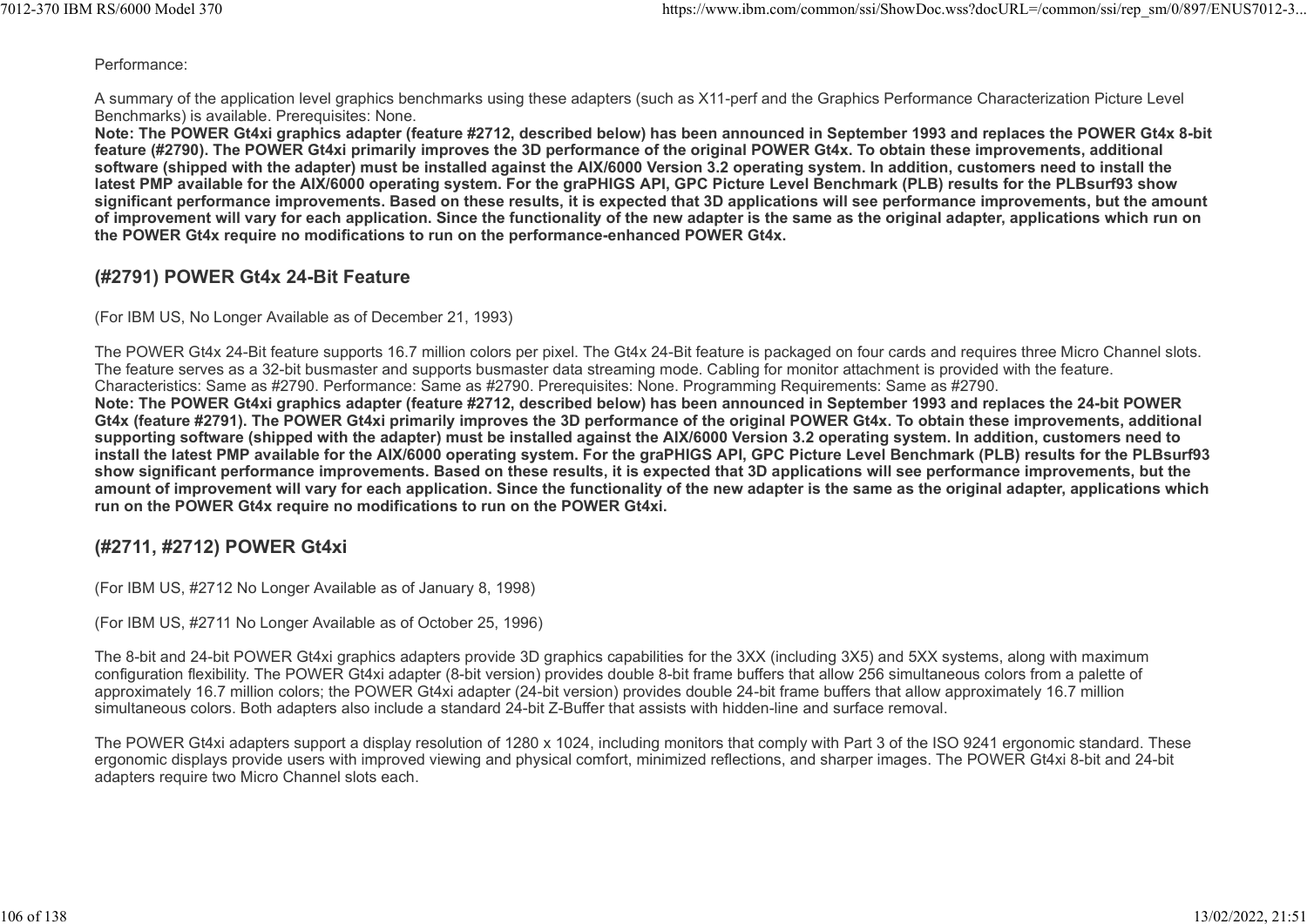Performance differentiates the functionally equivalent POWER Gt4i from the POWER Gt4xi. The POWER Gt4xi has 4 additional processors that boost its performance to meet the requirements of more demanding graphics applications. The POWER Gt4xi is suitable for a larger range of applications including: 3D mechanical CAD, aerospace applications, reservoir simulations, molecular modeling, and geographical mapping. %7012-370 IBM RS/6000 Model 370<br>Performance differentiates the functionally equivalent POWER Gt4i from the POWER Gt4xi. The POWER Gt4xi has 4 additional processors that boost its<br>Performance differentiates the functionally

RS/6000 supported: 3XX, 5XX Frame buffer: POWER Gt4xi 8-Bit (#2711) - Double 8-bit (two 8-bit buffers) POWER Gt4xi 24-Bit (#2712) - Double 24-bit (two 24-bit buffers) Z-Buffer: 24-bit Overlay planes: 2 a *z* a *z* a *z* a *z* a *z* a *z* a *z* a *z* a *z* a *z* a *z* a *z* a *z* a *z* a *z* a *z* Advanced Hardware functions: Dithering(8-bit), depth cueing, antialiased lines, Gouraud shading, local lighting, NURBS API support: Xlib, GKS, Display PostScript, GL, graPHIGS, PEXlib, OpenGL Maximum adapters per system:  $1$ 

#### (#2792) POWER Gt4 8-Bit to 24-Bit Upgrade

(For IBM US, No Longer Available as of August 26, 1994.)

The POWER Gt4 8-Bit to 24-Bit Field Upgrade is a field installable feature that provides true color at 16.7 million colors. This feature is installed on either the POWER Gt4x 8-Bit Feature (#2790) or the POWER Gt4 8-Bit Feature (#2795). This feature is packaged on a single card and requires one additional Micro Channel slot (total of three). Prerequisites: #2790 or #2795. Performance: Same as #2790 or #2795 (as appropriate).

#### (#2794) POWER Gt4 Performance Upgrade

(For IBM US, No Longer Available as of August 26, 1994.)

The POWER Gt4 Performance Upgrade is a field installable feature that boosts the performance level of either the Gt4 8-Bit Feature (#2795) or the POWER Gt4 24-Bit Feature (#2796). When this feature is installed the performance level is equivalent to that of the POWER Gt4x (#2790 or #2791). This feature is packaged on a single card and requires no Micro Channel slot. Prerequisites: #2795 or #2796.

#### (#2795) POWER Gt4 8-Bit Feature

(For IBM US, No Longer Available as of December 21, 1993)

The POWER Gt4 8-Bit Feature supports 256 colors per pixel from a palette of 16.7 million colors. The Gt4 8-Bit feature is packaged on two cards and requires two Micro Channel slots. The feature serves as a 32-bit busmaster and supports busmaster data streaming mode. Cabling for monitor attachment is provided with the feature. Characteristics: Same as #2790.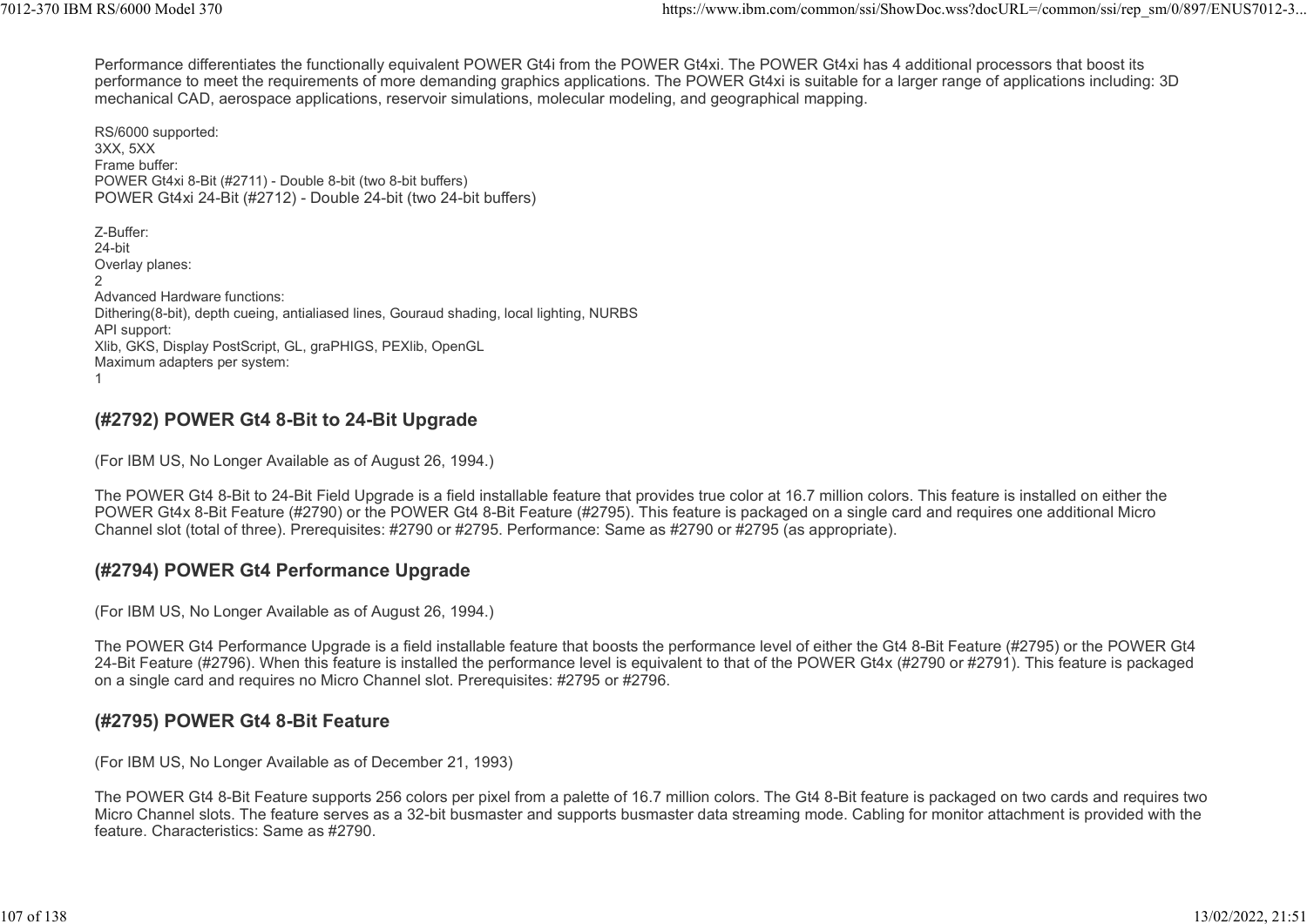#### (#2796) POWER Gt4 24-Bit Feature

(For IBM US, No Longer Available as of December 21, 1993)

The POWER Gt4 24-Bit feature supports 16.7 million colors per pixel. Custom IBM technology and two on-board processors are combined to provide the functional and performance characteristics described below. The Gt4 24-Bit feature is packaged on three cards and requires three Micro Channel slots. The feature serves as a 32-Bit busmaster and supports busmaster data streaming mode. Cabling for monitor attachment is provided with the feature. Characteristics: Same as #2790. Performance: Same as #2795. Prerequisites: None.

Note: The POWER Gt4i graphics adapter (feature #2713, described below) has been announced in September 1993 and replaces the POWER Gt4 24-bit feature (#2796). Identical in function to the POWER Gt4 (24-bit) adapter, the 24-bit POWER Gt4i primarily improves the 3D performance of the POWER Gt4. To obtain these improvements, additional supporting software (shipped with the adapter) must be installed against the AIX/6000 Version 3.2 operating system. In addition, customers need to install the latest PMP available for the AIX/6000 operating system. For the graPHIGS API, GPC Picture Level Benchmark (PLB) results for the PLBsurf93 show significant performance improvements. Based on these results, it is expected that 3D applications will see performance improvements, but the amount of improvement will vary for each application. Since the functionality of the new adapter is the same as the original adapter, applications which run on the POWER Gt4 24-bit require no modifications to run on the POWER Gt4i.

# (#2713) POWER Gt4i

(For IBM US, No Longer Available as of October 25, 1996)

The 24-bit POWER Gt4i graphics adapter provides 3D graphics capability for the 3XX (including all 3X5) and 5XX systems, along with maximum configuration flexibility. The adapter provides double 24-bit frame buffers that allow the display of approximately 16.7 million simultaneous colors. The POWER Gt4i adapter also includes a standard 24-bit Z-Buffer that assists with hidden-line and surface removal.

The POWER Gt4i supports a display resolution of 1280 x 1024, including monitors that comply with Part 3 of the ISO 9241 ergonomic standard. These ergonomic displays provide users with improved viewing and physical comfort, minimized reflections, and sharper images. The POWER Gt4i requires two Micro Channel slots.

Performance differentiates the functionally equivalent POWER Gt4i from the POWER Gt4xi. The POWER Gt4xi has 4 additional processors that boost its performance to meet the requirements of more demanding graphics applications. The POWER Gt4xi is suitable for a larger range of applications including: 3D mechanical CAD, aerospace applications, reservoir simulations, molecular modeling, and geographical mapping.

The POWER Gt4i is suitable for the same types of applications as the POWER Gt4e, though the POWER Gt4i provides 24-bit color function instead of 8-bit color.

RS/6000 supported: 3XX, 5XX Frame buffer: Double 24-bit (two 24-bit buffers) Z-Buffer: 24-bit Overlay planes: 2 and 2 and 2 and 2 and 2 and 2 and 2 and 2 and 2 and 2 and 2 and 2 and 2 and 2 and 2 and 2 and 2 and 2 and 2 Advanced Hardware functions: Dithering(8-bit), depth cueing, antialiased lines, Gouraud shading, local lighting, NURBS API support: Xlib, GKS, Display PostScript, GL, graPHIGS, PEXlib, OpenGL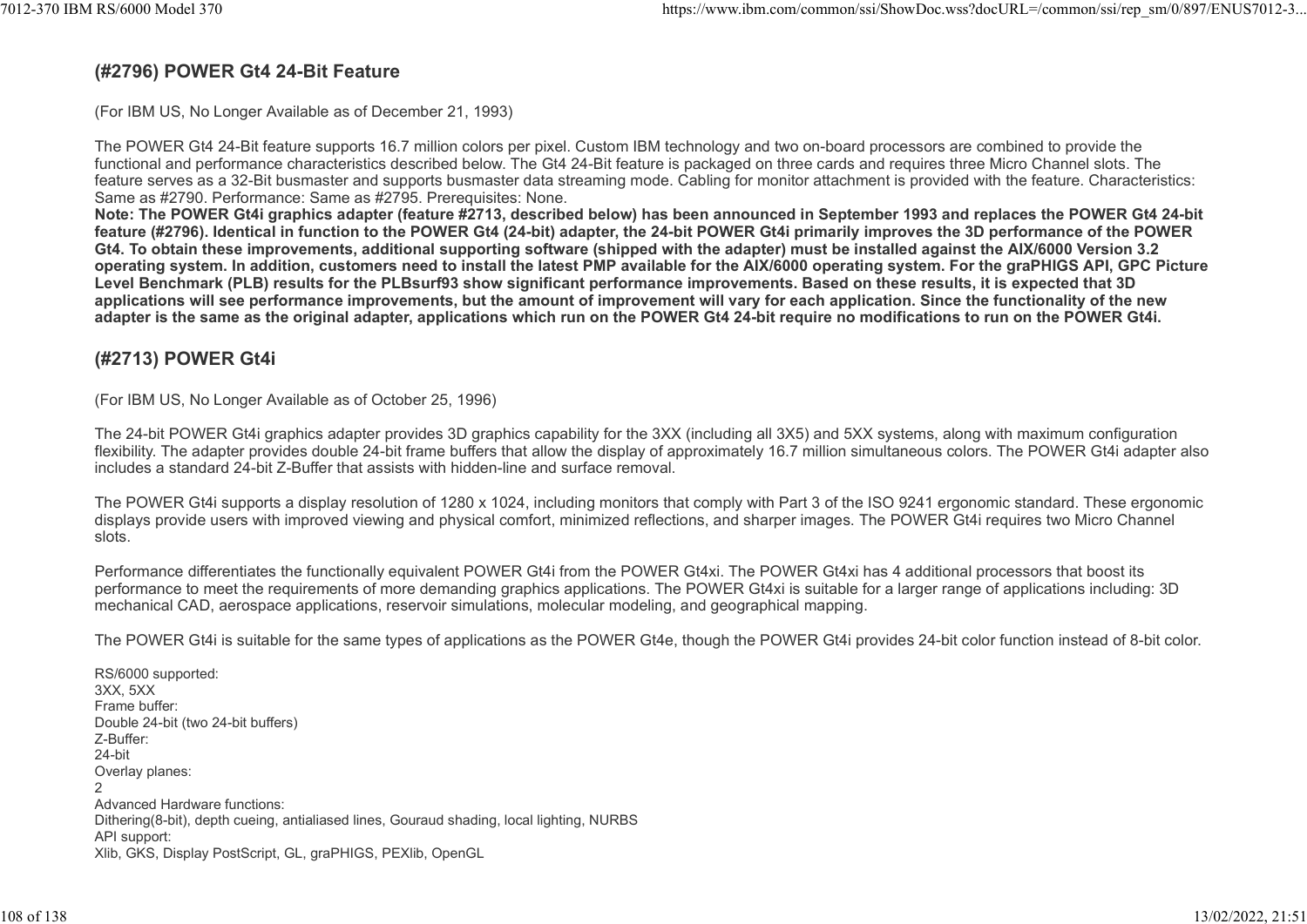Maximum adapters per system:  $1$ 

## (#2820) 7250 Attachment Adapter

The 7250 Attachment Adapter is a factory or field installed Micro Channel adapter card that must be installed in the supported RS/6000 workstation in order to attach the POWER GXT1000 unit. Quantity allowed per workstation: two on machine type 7012.

#### (#4350) RS/6000 7235 POWER GTO Accelerator Feature

(For IBM US, No Longer Available as of November 4, 1994)

The POWER GTO Accelerator feature provides for the attachment of the IBM 7235 POWER GTO subsystem. This feature occupies one I/O slot in the Micro Channel. Maximum: One per system.

#### (#2800) System/370 Host Interface Adapter

(For IBM US, No Longer Available as of January 30, 1998)

The System/370 Host Interface Adapter (HIA) is designed to work as a high-speed connection to the System/370 or System/390 host for high-speed file transfer. The HIA can be used in conjunction with the 5086 Attachment Adapter (#2801) or the 5085 Attachment Adapter (#2802). The HIA provides high-speed file transfer between the RS/6000 processor and the System/370 or System/390 through an IBM 5088 Channel Controller Unit or 6098 Channel Control Unit. Multiple HIAs may be installed on RS/6000 models with multiple card slots to access other host systems/applications.

#### (#2801) 5086 Attachment Adapter

(For IBM US, No Longer Available as of October 25, 1996)

The 5086 Attachment Adapter provides two functions for the RS/6000 processor. The adapter provides a direct connection to the IBM 5086 Graphics Processor from the RS/6000 processor so that the 5086 can utilize the RS/6000 processor based applications. The adapter also provides a switching capability that allows the 5086 to bypass the RS/6000 processor and utilize the applications that reside on the System/370. One Micro Channel card slot is used by this adapter. Only one 5086 or 5085 Attachment per system is allowed.

#### (#2802) 5085 Attachment Adapter

(For IBM US, No Longer Available as of October 25, 1996)

The 5085 Attachment Adapter provides two functions for the RS/6000 processor. The adapter provides a direct connection to the IBM 5085 Graphics Processor from the RS/6000 processor so that the 5085 can utilize the RS/6000 based applications. The adapter also provides a switching capability that allows the 5085 to bypass the RS/6000 processor and utilize the applications that reside on the System/370. One Micro Channel card slot is used by this adapter. Only one 5086 or 5085 Attachment per system is allowed.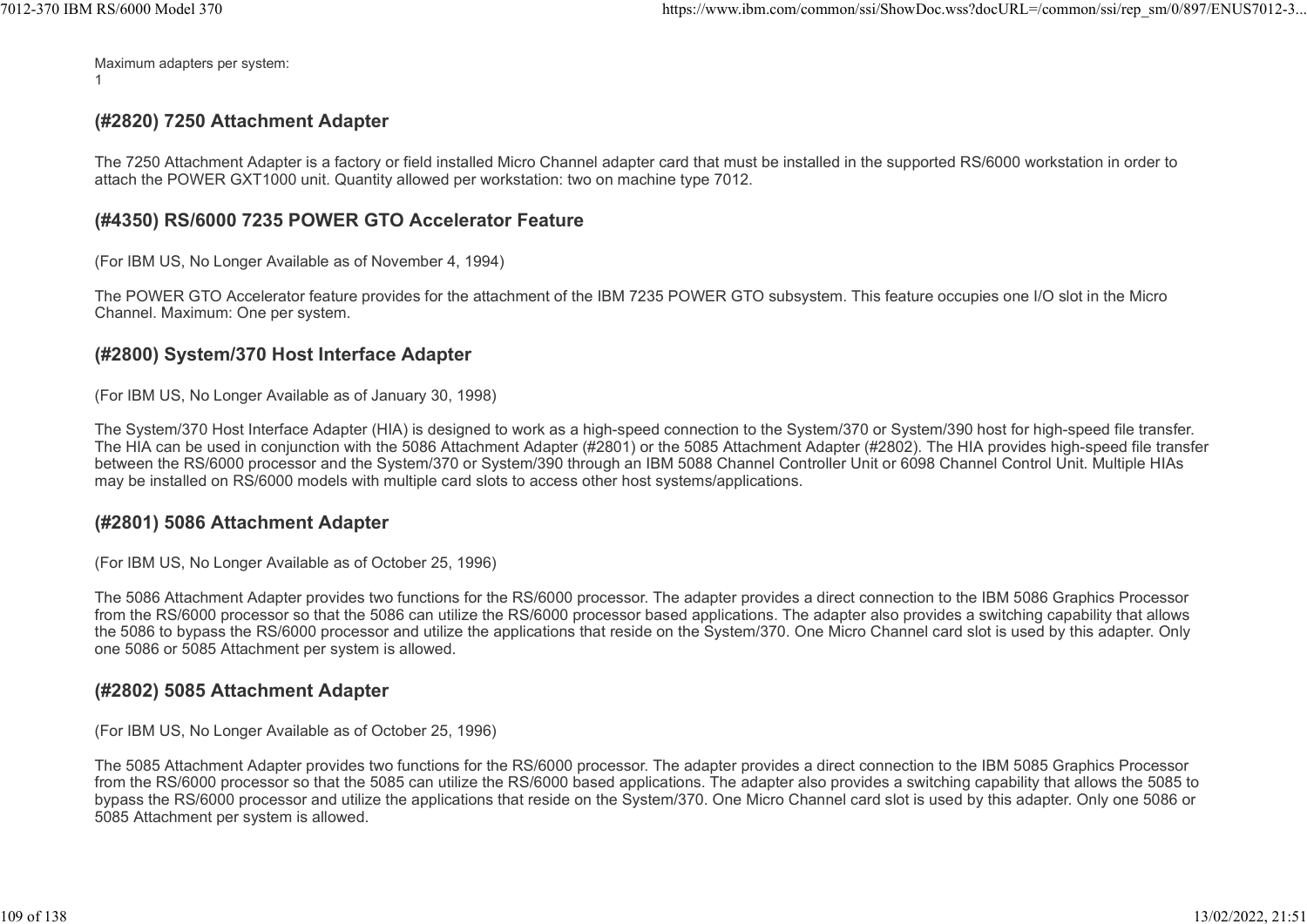## (#2810) Graphics Input Device Adapter

(For IBM US, No Longer Available as of March 19, 1999)

The Graphics Input Device Adapter provides attachment of the IBM 6094 Model 010 Dials and the IBM 6094 Model 020 Lighted Program Function Keyboard. This two port card provides control lines as well as DC power to the attached devices. This feature occupies one Micro Channel card slot. Only one Graphics Input Device Adapter is allowed per system.

#### (#2811) Graphics Input Device Cable

(For IBM US, No Longer Available as of March 19, 1999)

This cable is made available for users who have previously purchased the IBM 6094 Dials Model 010 or the IBM 6094 Lighted Program Function Keyboard Model 020 or the IBM 5083 Tablet Models 021 and 022 for other IBM systems and who wish to attach these devices on the 3XX. The cable is 2.1 meters (7 feet) in length.

#### **Displays**

#### (#3608) POWERdisplay 20

(For IBM US, No Longer Available as of September 12, 1995)

Feature 3608 is a full-price feature used to order a POWERdisplay 20 (featuring a Trinitron\*\* CRT with a maximum viewable image size of 486mm (19.1 inches) measured diagonally) for any applicable RS/6000 model.

The POWERdisplay 20 is a high-resolution graphics raster scan color display. It is intended for high-resolution graphics applications and supports an Analog RGB and separate horizontal and vertical sync.

The POWERdisplay 20 provides sharp, bright, realistic colors with minimum distortion. It offers a premium high-contrast anti-reflective multilayer bonded panel that results in strikingly clear images. It virtually eliminates static discharge from the front of the screen. The POWERdisplay 20 adheres to the Video Electronics Standards Association (VESA) display power management signaling (DPMS) process. This function allows the display to reduce power consumption to 10 watts when the workstation power is off, allowing it to meet requirements for the Environmental Protection Agency (EPA) "Energy Star" program. The POWERdisplay 20 meets ISO 9241 Part 3 recommendations for VDT ergonomics and also meets Very Low Frequency Magnetic Field (VLMF), Extremely Low Frequency Magnetic Field (ELMF), Very Low Electrical Field (VLEF), and Extremely Low Electrical Field (ELEF) emission standards. Operator controls for power, brightness, contrast, image tilt, horizontal and vertical static convergence, geometry, vertical and horizontal centering, and indicators are included in a front accessible panel. A tilt swivel base is standard. The display automatically synchronizes with various screen formats.

Voltage/Power Cord: No specify code is required to order the default 6-ft power cord option. High voltage (200-240V 50 Hz) and the appropriate power cord is automatically supplied based on the 3-digit country code.

CRT Size: 20-inch CRT Stripe Pitch: 0.31 mm Factory Set Image Size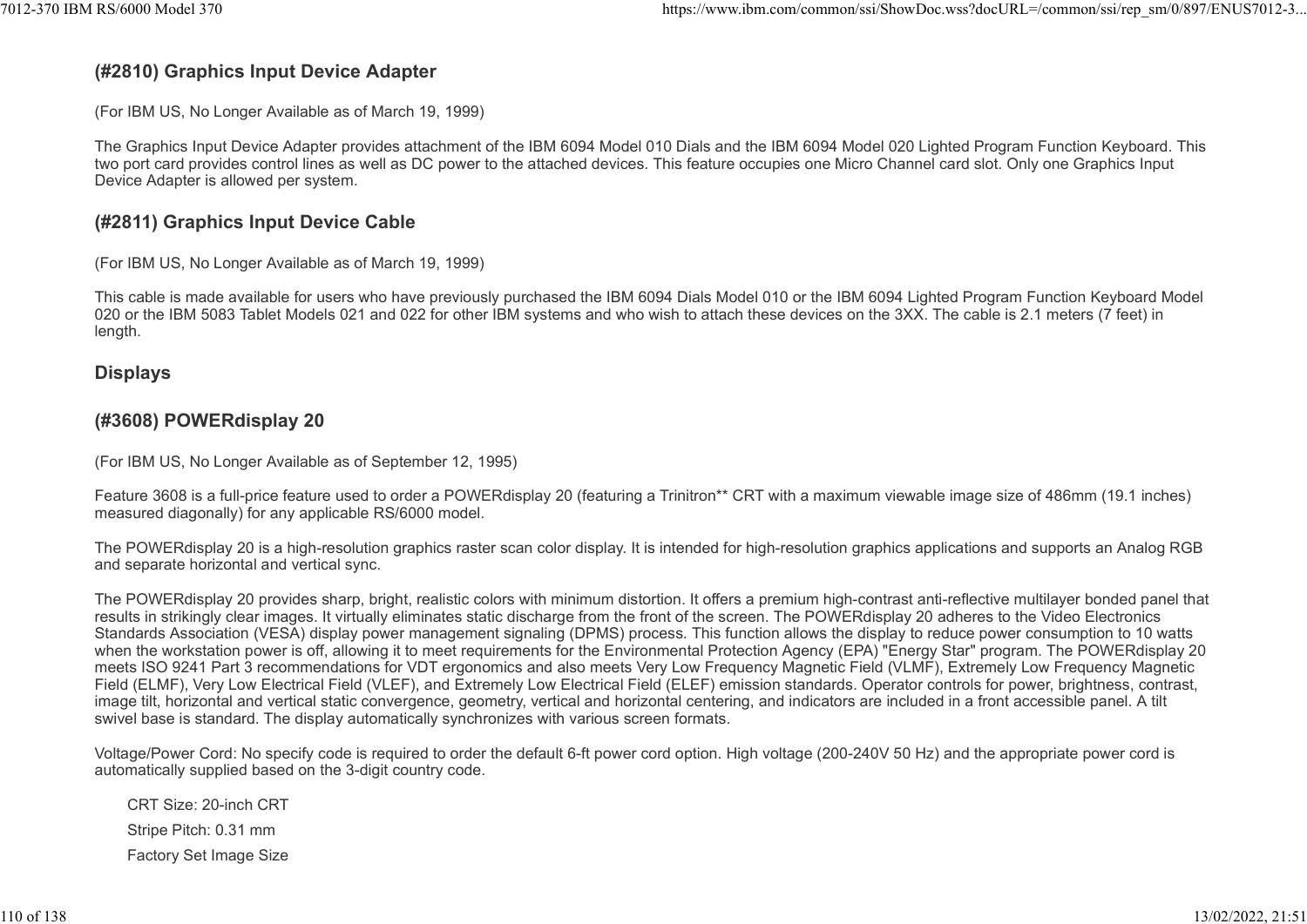350 mm x 280 mm (1280 x 1024)

360 mm x 270 mm (1024 x 768)

Maximum viewable image size H x V: 388 mm (15.5 in.) x 292 mm (11.5 in.), 19.1 inches measured diagonally.

Maximum resolution: 1600 x 1280 at 60 Hz noninterlaced refresh rate

Optimum Resolution: 1280 x 1024 at 77 Hz noninterlaced refresh rate

Typical Resolutions:

1280 x 1024 at 77 Hz noninterlaced refresh rate

1280 x 1024 at 60 Hz noninterlaced refresh rate

1600 x 1280 at 60 Hz noninterlaced refresh rate

1024 x 768 at 75 Hz noninterlaced refresh rate

Stereo ready resolutions

1280 x 496 at 120 Hz screen refresh rate

900 x 720 at 108 Hz screen refresh rate

Vertical Scan Freq.: 50 to 150 Hz noninterlaced

Horizontal Scan Freq.: 29 - 82 KHz

Adheres to the VESA display power management signaling (DPMS) to reduce energy Consumption and increase product life

Energy Star Program compliant

Meets ISO 9241 Part 3 recommendations for VDT ergonomics

Meets Nordic MPR-II emission standards

Meets Federal Communication Commission (FCC) Class B, VCCI Class 2, and CISPR 22 Class B requirements

Has digital operator controls for power, brightness, contrast, horizontal and vertical static convergence, vertical centering, geometry, and color temperature selection.

Power Source Loading: 0.48 KVA

Maximum Power Consumption: 140 W

Maximum Thermal Output: 480 BTU/Hr.

Maximum Sound Power: <3.5 bels referenced at 1 picoWatt

Maximum Sound Power: <3.5 bels referenced at 1 picoWatt

Voltage: 100/120V AC, 220/240V AC, 50/60 Hz

Operating Environment:

Temperature: 10 to 40 degrees C (60 to 90 degrees F)

Relative Humidity: 10 to 80 percent

Tilt/swivel base is included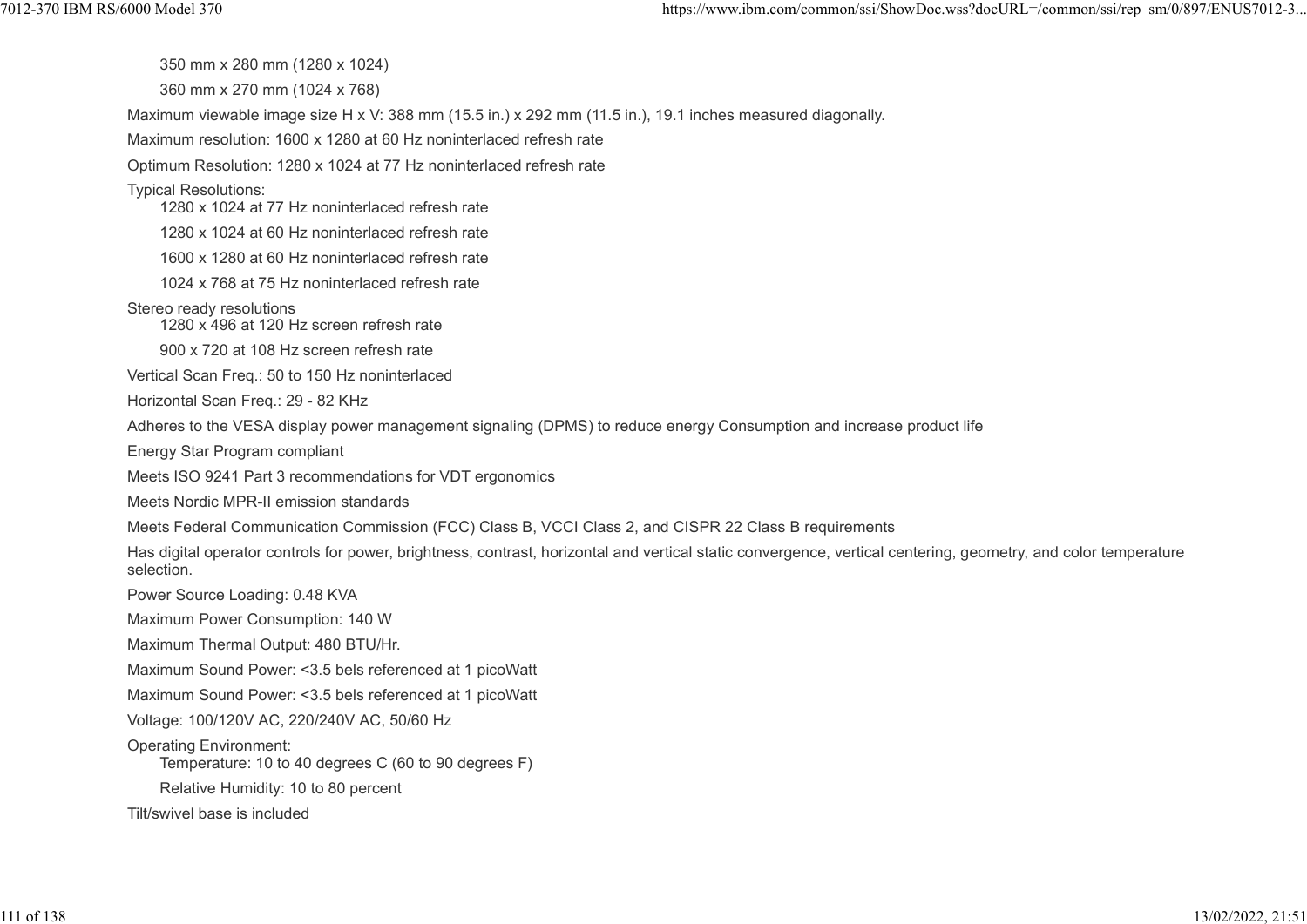Note: The POWERdisplay 17 and 20 do not offer video redrive or auxiliary power as did the 6091 displays. The IBM POWERdisplay 17-inch monitor has an actual viewable screen size of 16.1 inches when measured diagonally. The IBM POWERdisplay 20-inch monitor has an actual viewable screen size of 19.1 inches when measured diagonally. There are several options with which to supply power to the 6093/6094 peripherals: 12-370 IBM RS/6000 Model 370<br>Note: The POWERdisplay 17 and 20 do not offer video redrive or auxiliary power as did the 6091 displays. The IBM POWERdisplay 17-inch monitor has an actual<br>viewable screen size of 16.1 inches w

If a Micro Channel expansion slot is available in the RS/6000, please order the Graphics Input Device Adapter (FC 2810) and appropriate signal cables (FC 2811). The Dials and LPFK each need a signal cable. The 6094-030 is not supported on the Graphics Input Device Adapter. Since the Graphics Input Device Adapter supplies power, no additional power supplies or auxiliary power cables are needed.

If a Micro Channel expansion slot is not available in the RS/6000, separate power supplies are needed. For the 6094-010 Dials and the 6094-020 LPFKs please order from the following feature codes (order one per peripheral):

# 4063 100 Volt Power Supply # 4064 120 Volt Power Supply # 4065 220/240 Volt Power Supply

For the 6094-030 Spaceball 3-D Input Device order the following specify codes: # 9526 100 Volt Power Supply # 9527 120 Volt Power Supply # 9529 220/240 Volt Power Supply

If a Micro Channel expansion slot is not available, separate power supplies are not acceptable by the customer, and video redrive is needed, order the 6091-19i display (with a Trinitron CRT that has a fixed image size of 439mm (17.3 inches) measured diagonally).

## (#3607) POWERdisplay 17

(For IBM US, No Longer Available as of October 6, 1995)

#### Summary:

Feature 3607 is a full-price feature used to order a POWERdisplay 17 (featuring a Trinitron\*\* CRT with a maximum viewable image size of 409mm (16.1 inches) measured diagonally) for any applicable RS/6000 model.

#### Technical Description:

The POWERdisplay 17 is a high-resolution graphics raster scan color display. It is intended for high-resolution graphics applications and supports an Analog RGB and separate horizontal and vertical sync. The POWERdisplay 17 provides sharp, bright, realistic colors with minimum distortion. It offers a premium high-contrast anti-reflective multilayer bonded panel that results in strikingly clear images. It virtually eliminates static discharge from the front of the screen. The POWERdisplay 17 adheres to the Video Electronics Standards Association (VESA) display power management signaling (DPMS) process. This function allows the display to reduce power consumption to 10 watts when the workstation power is off, allowing it to meet requirements for the Environmental Protection Agency (EPA) "Energy Star" program. The POWERdisplay 17 meets ISO 9241 Part 3 recommendations for VDT ergonomics and also meets Very Low Frequency Magnetic Field (VLMF), Extremely Low Frequency Magnetic Field (ELMF), Very Low Electrical Field (VLEF), and Extremely Low Electrical Field (ELEF) emission standards. Operator controls for power, brightness, contrast, image tilt, horizontal and vertical static convergence, geometry, vertical and horizontal centering, and indicators are included in a front accessible panel. A tilt swivel base is standard. The display automatically synchronizes with various screen formats.

Voltage/Power Cord: No specify code is required to order the default 6-fit power cord option. High voltage (200-240V 50 Hz) and the appropriate power cord is automatically supplied based on the 3-digit country code.

CRT Size: 17-inch CRT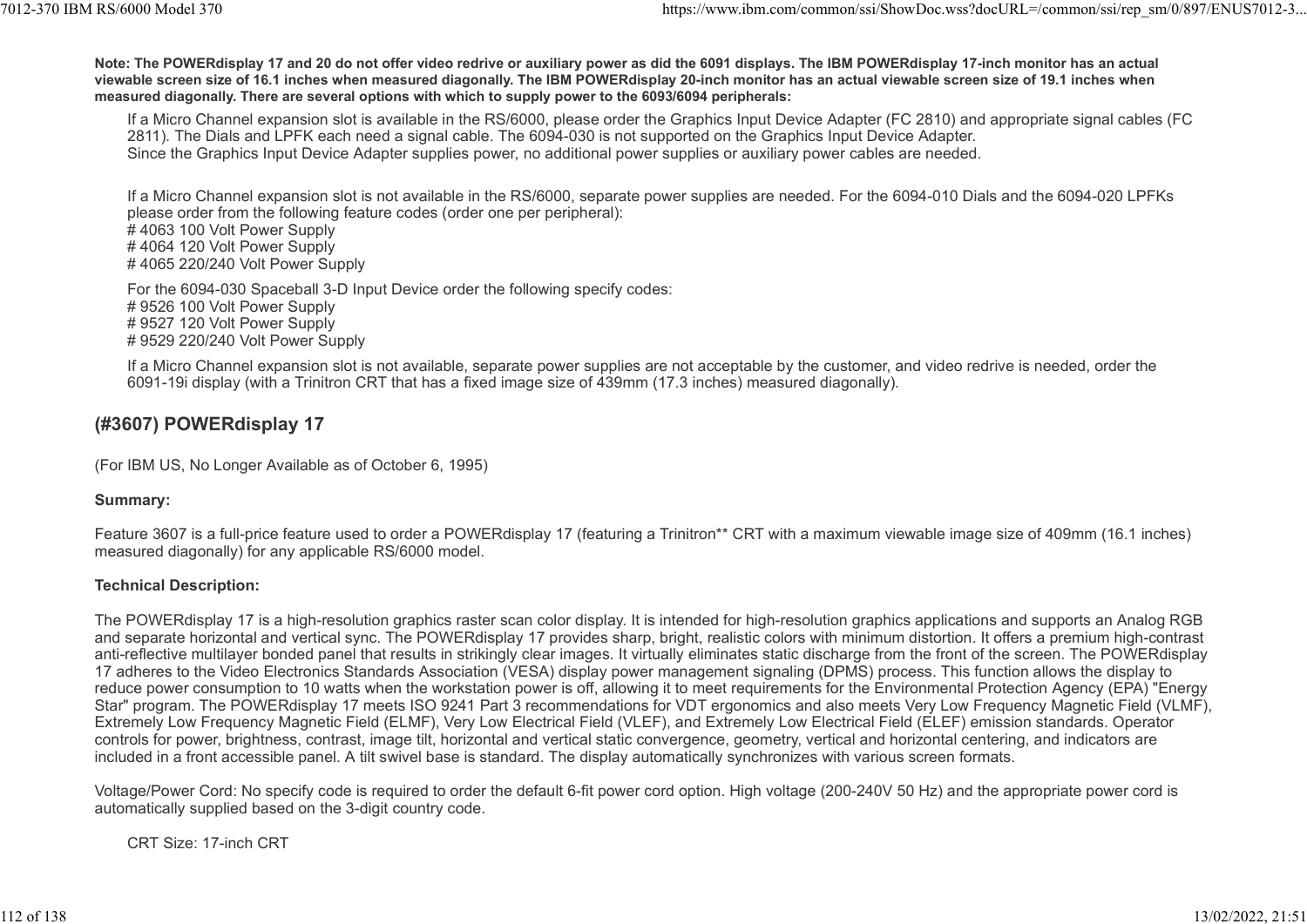Stripe Pitch: 0.31 mm Factory Set Image Size 193 mm x 234 mm (1280 X 1024) 300 mm x 225 mm (1024 X 768) Maximum viewable image size H x V: 328 mm (12.9 in.) x 245 mm (9.6 in.), 16.1 inches measured diagonally. Maximum resolution: 1280 x 1280 at 77 Hz noninterlaced refresh rate Optimum Resolution: 1280 x 1024 at 77 Hz noninterlaced refresh rate Typical Resolutions: 1280 x 1024 at 77 Hz noninterlaced refresh rate 1280 x 1024 at 60 Hz noninterlaced refresh rate 1024 x 768 at 75 Hz noninterlaced refresh rate Stereo ready resolutions 1280 x 496 at 120 Hz screen refresh rate 900 x 720 at 108 Hz screen refresh rate Vertical Scan Freq.: 50 to 150 Hz noninterlaced Horizontal Scan Freq.: 29 - 82 KHz Adheres to the VESA display power management signaling (DPMS) to reduce energy Consumption and increase product life Energy Star Program compliant Meets ISO 9241 Part 3 recommendations for VDT ergonomics Meets Nordic MPR-II emission standards Meets Federal Communication Commission (FCC) Class B, VCCI Class 2, and CISPR 22 Class B requirements Has digital operator controls for power, brightness, contrast, horizontal and vertical static convergence, vertical centering, geometry, and color temperature selection. Power Source Loading: 0.48 KVA Maximum Power Consumption: 140 W Maximum Thermal Output: 480 BTU/Hr. Maximum Sound Power: <3.5 bels referenced at 1 picoWatt Maximum Sound Power: <3.5 bels referenced at 1 picoWatt Voltage: 100/120V AC, 220/240V AC, 50/60 Hz Operating Environment: Temperature: 10 to 40 degrees C (60 to 90 degrees F) Relative Humidity: 10 to 80 percent Tilt/swivel base is included 1012-370 IBM RS/6000 Model 370<br>
Stripe Pitch: 0.31 mm<br>
Factory Set Image Size<br>
Factory Set Image Size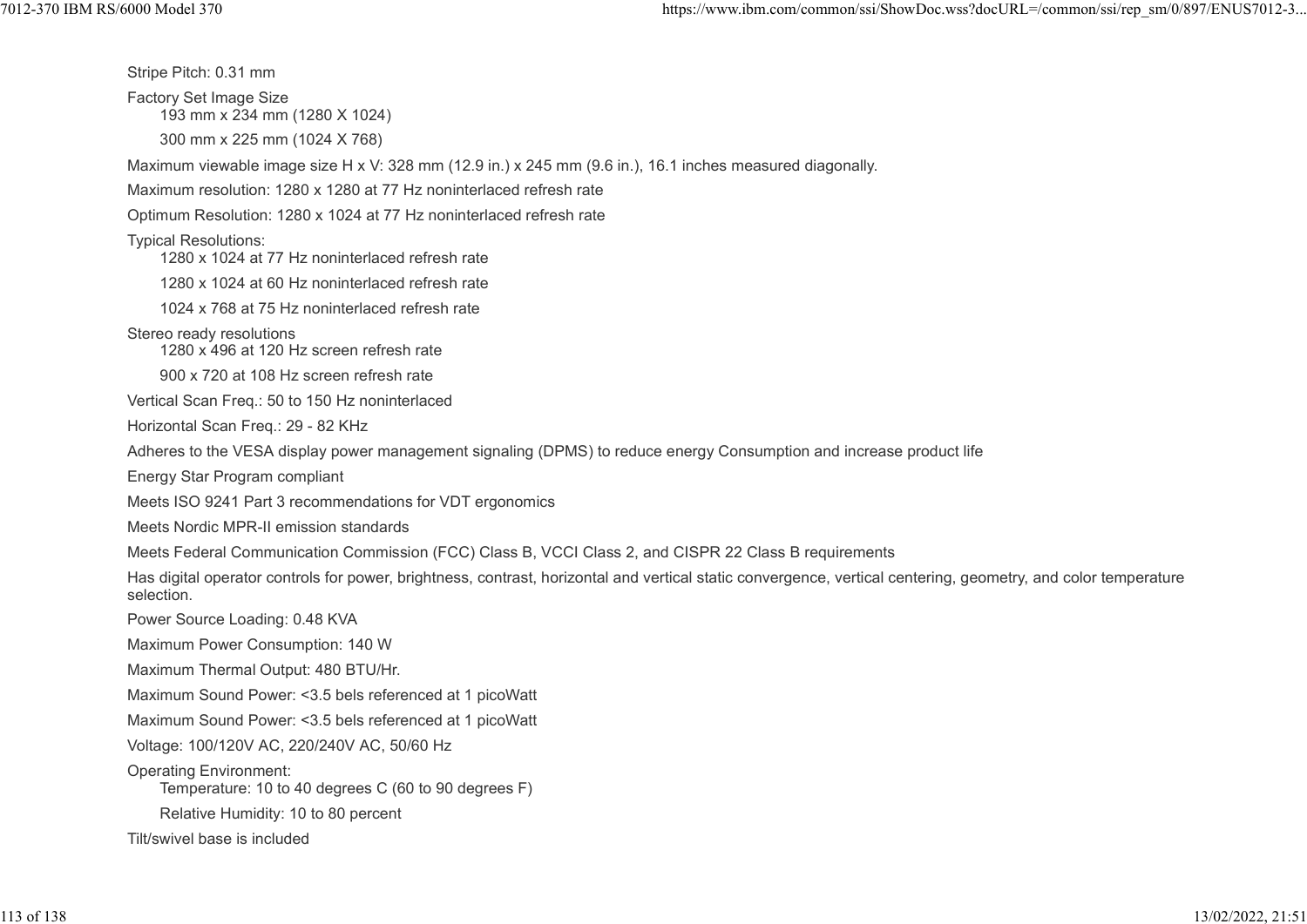Note: The POWERdisplay 17 and 20 do not offer video redrive or auxiliary power as did the 6091 displays. The IBM POWERdisplay 17-inch monitor has an actual viewable screen size of 16.1 inches when measured diagonally. The IBM POWERdisplay 20-inch monitor has an actual viewable screen size of 19.1 inches when measured diagonally. There are several options with which to supply power to the 6093/6094 peripherals: %%%7012-370 IBM RS/6000 Model 370<br>https://www.ibm.com/common/ssi/ShowDoc.wss?docURL=/common/ssi/rep\_sm/0/897/ENUS7012-3...<br>Note: The POWERdisplay 17 and 20 do not offer video redrive or auxiliary power as did the 6091 disp

If a Micro Channel expansion slot is available in the RS/6000, please order the Graphics Input Device Adapter (FC 2810) and appropriate signal cables (FC 2811). The Dials and LPFK each need a signal cable. The 6094-030 is not supported on the Graphics Input Device Adapter. Since the Graphics Input Device Adapter supplies power, no additional power supplies or auxiliary power cables are needed.

If a Micro Channel expansion slot is not available in the RS/6000, separate power supplies are needed. For the 6094-010 Dials and the 6094-020 LPFKs please order from the following feature codes (order one per peripheral): # 4063 100 Volt Power Supply # 4064 120 Volt Power Supply

# 4065 220/240 Volt Power Supply

For the 6094-030 Spaceball 3-D Input Device order the following specify codes: # 9526 100 Volt Power Supply # 9527 120 Volt Power Supply # 9529 220/240 Volt Power Supply

If a Micro Channel expansion slot is not available, separate power supplies are not acceptable by the customer, and video redrive is needed, order the 6091-19i display (with a Trinitron CRT that has a fixed image size of 439mm (17.3 inches) measured diagonally).

#### (#3600) POWERdisplay 16

(For IBM US, No Longer Available as of December 21, 1993)

The POWERdisplay 16 is a 16-inch high resolution graphics raster scan color monitor. The IBM POWERdisplay 16-inch monitor has an actual viewable screen size of 14.8 inches when measured diagonally. The POWERdisplay 16 is intended for high resolution graphic applications and supports an Analog RGB and separate horizontal and vertical sync. The POWERdisplay provides sharp, bright, realistic colors with minimum distortion. Signal redrive is provided for all input signals. The anti- reflective CRT surface treatment virtually eliminates screen reflections while optimizing image quality.

The POWERdisplay 16 meets ISO 9241 Part 3 recommendations for Video Display Terminal (VDT) ergonomics and also meets Very Low Frequency Magnetic Field (VLMF) and Extremely Low Frequency Magnetic Field (ELMF) emission standards and virtually eliminates static discharge from the front of the screen. The IBM POWERdisplay 16-inch monitor has an actual viewable screen size of 14.8 inches when measured diagonally. Operator controls for power, brightness, contrast, selectable screen formats, horizontal and vertical static convergence, vertical centering, and indicators are included in a front accessible panel. A tilt swivel base is standard.

Voltage/Power Cord: No specify code is required to order the default six foot Power Cord option. High voltage (200-240V 50Hz) and the appropriate power cord is automatically supplied based on the 3 digit country code.

Resolution: 1280 x 1024 Vertical Scan Frequency: 77 Hz noninterlaced Horizontal Scan Frequency: 82 KHz View Area, H x V: 11.5 x 9.2 inches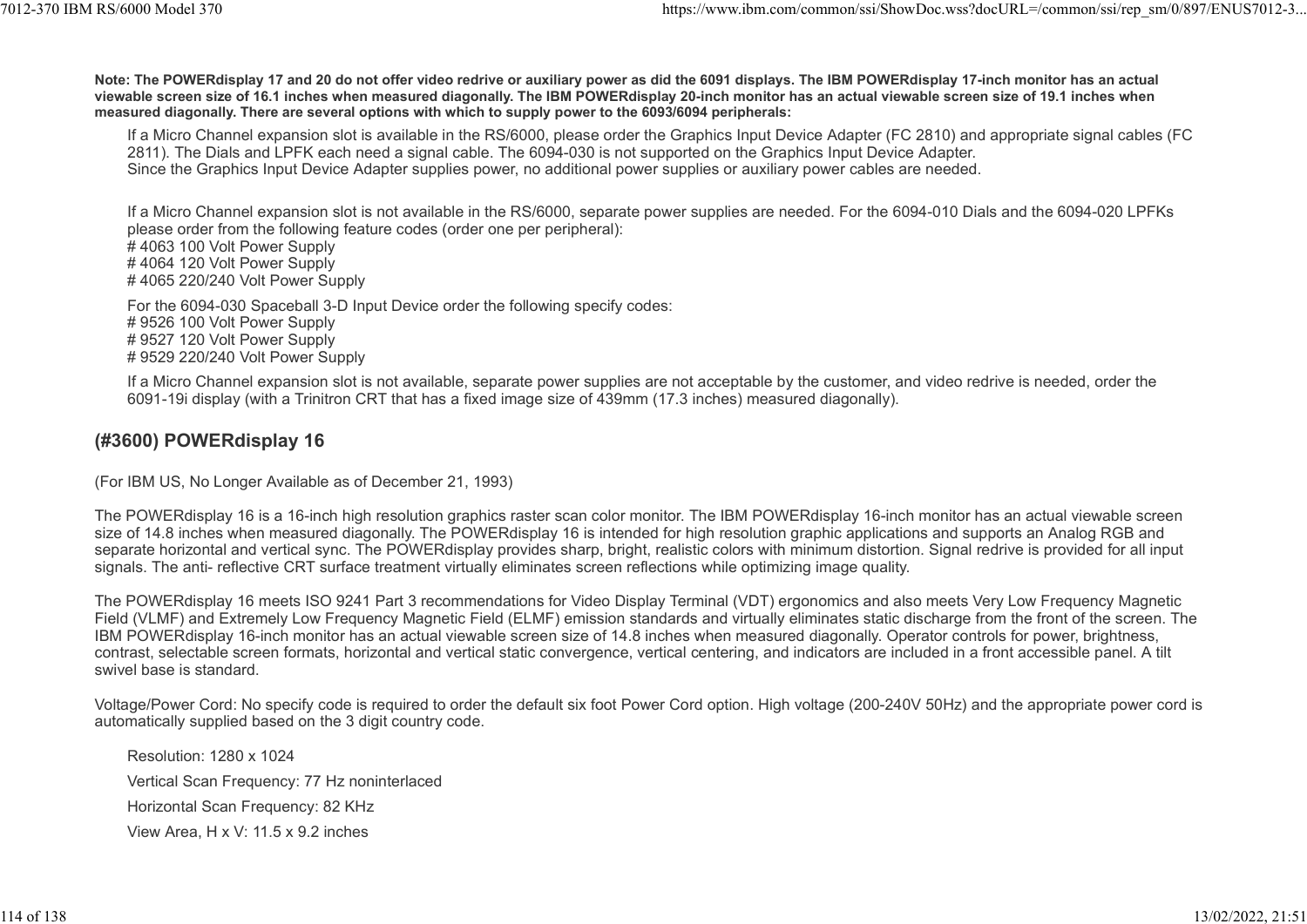## (#3601) POWERdisplay 19

(No Longer Available as of February 25, 1994;replaced by POWERdisplay 20)

The POWERdisplay 19 is a 19-inch high resolution graphics raster scan color monitor. The IBM POWERdisplay 19-inch monitor has an actual viewable screen size 19 17.3 inches when measured diagonally. The POWERdisplay 19 is intended for high resolution graphic applications and supports an Analog RGB and separate horizontal and vertical sync. The POWERdisplay provides sharp, bright, realistic colors with minimum distortion. Signal redrive is provided for all input signals. The antireflective CRT surface treatment virtually eliminates screen reflections while optimizing image quality.

The POWERdisplay 19 meets ISO 9241 Part 3 recommendations for Video Display Terminal (VDT) ergonomics and also meets Very Low Frequency Magnetic Field (VLMF) and Extremely Low Frequency Magnetic Field (ELMF) emission standards and virtually eliminates static discharge from the front of the screen. The IBM POWERdisplay 19-inch monitor has an actual viewable screen size of 17.3 inches when measured diagonally. Operator controls for power, brightness, contrast, selectable screen formats, horizontal and vertical static convergence, vertical centering, and indicators are included in a front accessible panel. A tilt swivel base is standard.

Voltage/Power Cord: No specify code is required to order the default six foot Power Cord option. High voltage (200-240V 50Hz) and the appropriate power cord is automatically supplied based on the 3 digit country code.

Resolution: 1280 x 1024 Vertical Scan Frequency: 77 Hz noninterlaced Horizontal Scan Frequency: 82 KHz View Area, H x V: 13.5 x 10.8 inches

## (#3612) IBM P50 Color Monitor

(For IBM US, No Longer Available as of July 18, 1997)

The IBM P50 Color Monitor (featuring a Trinitron\*\* CRT) has a maximum image size of 13.6 inches/346mm measured diagonally. This high quality premium monitor is designed to support a wide range of attachment platforms and display modes, utilizing microprocessor-controlled, multifrequency operation.

#### IBM P50 Color Monitors provide:

0.26mm Trinitron\*\* CRTs for bright, crisp, high definition images Digital user controls On Screen Display for ease of operation SWEDAC MPR-II emissions compliance ISO 9241-3 capability Energy Star and NUTEK power management capability

## (#3613) IBM P70 Color Monitor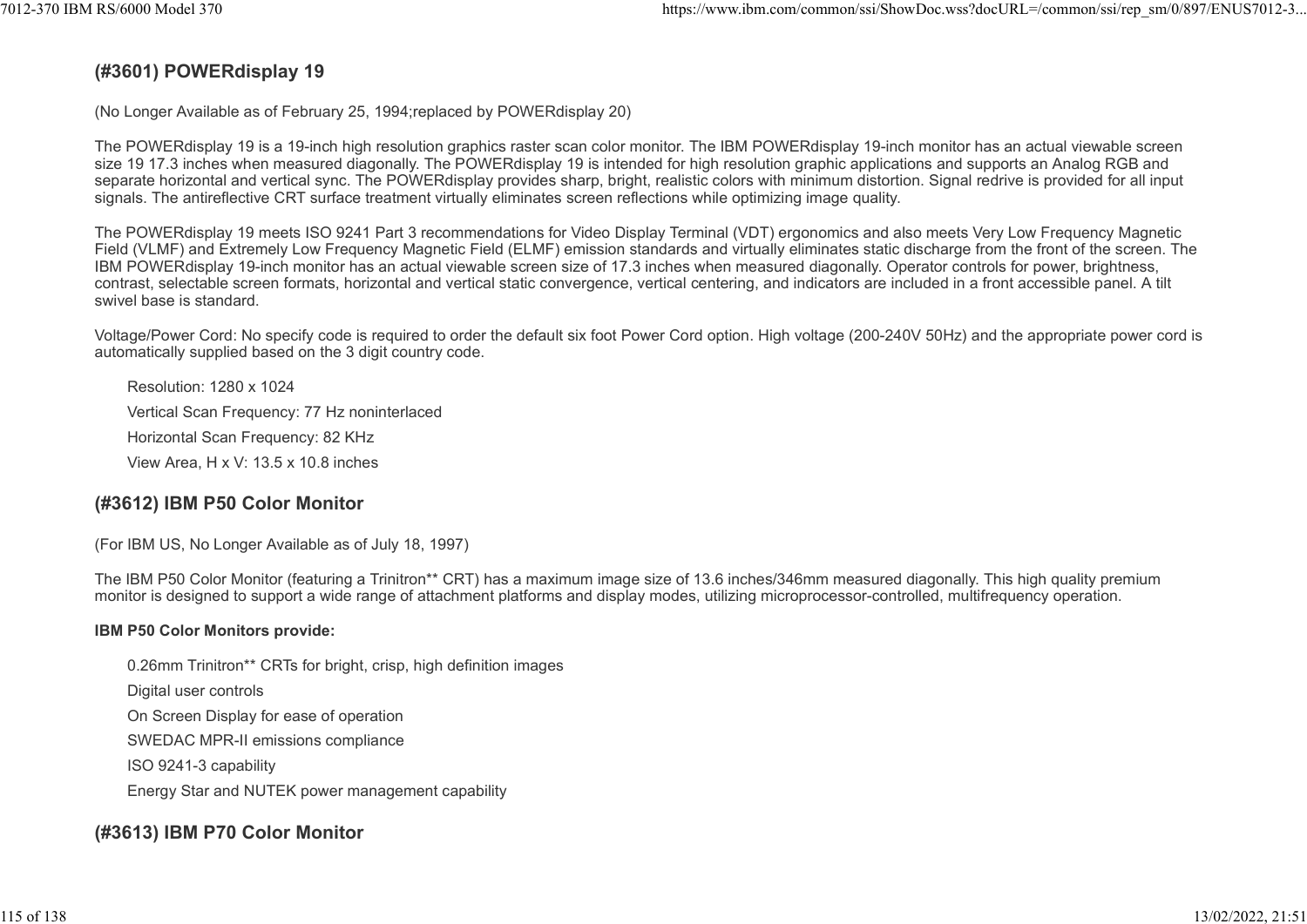(For IBM US, No Longer Available as of July 21, 1998)

The IBM P70 Color Monitor (featuring a Trinitron\*\* CRT) has a maximum image size of 15.9 inches/403mm measured diagonally. This high quality premium monitor is designed to support a wide range of attachment platforms and display modes, utilizing microprocessor-controlled, multifrequency operation. %%7012-370 IBM RS/6000 Model 370<br>(For IBM US, No Longer Available as of July 21, 1998)<br>The IBM P70 Color Monitor (featuring a Trinitron\*\* CRT) has a maximum image size of 15.9 inches/403mm measured diagonally. This high qu

#### IBM P70 Color Monitors provide:

0.26mm Trinitron\*\* CRTs for bright, crisp, high definition images Digital user controls On Screen Display for ease of operation SWEDAC MPR-II emissions compliance TCO-91 emissions compliance ISO 9241-3 capability Energy Star and NUTEK power management capability

## (#3615) P201 Color Monitor

(For IBM US, No Longer Available as of July 21, 1998)

The IBM P201 Color Monitor features a 20-inch Trinitron\*\* CRT with a viewable image size of 19.1 inches (486 mm). This high-quality IBM top- of-the-line premium monitor is designed to support a wide range of attachment platforms and display modes, utilizing microprocessor- controlled, multifrequency operation.

IBM P201 Color Monitors provide:

0.26 mm Trinitron CRTs for bright, high-definition images Digital user controls SWEDAC MPR-II emissions compliance TCO-91 emissions compliance ISO 9241-3 capability Attributes provided: Color Display Attributes required: Graphics adapter and a Display Cable For 7012-370: Minimum required: 0 Maximum allowed: 1 per graphics adapter (Initial order max: same) AIX level required: Does not apply Initial Order/MES/Both/Supported: Both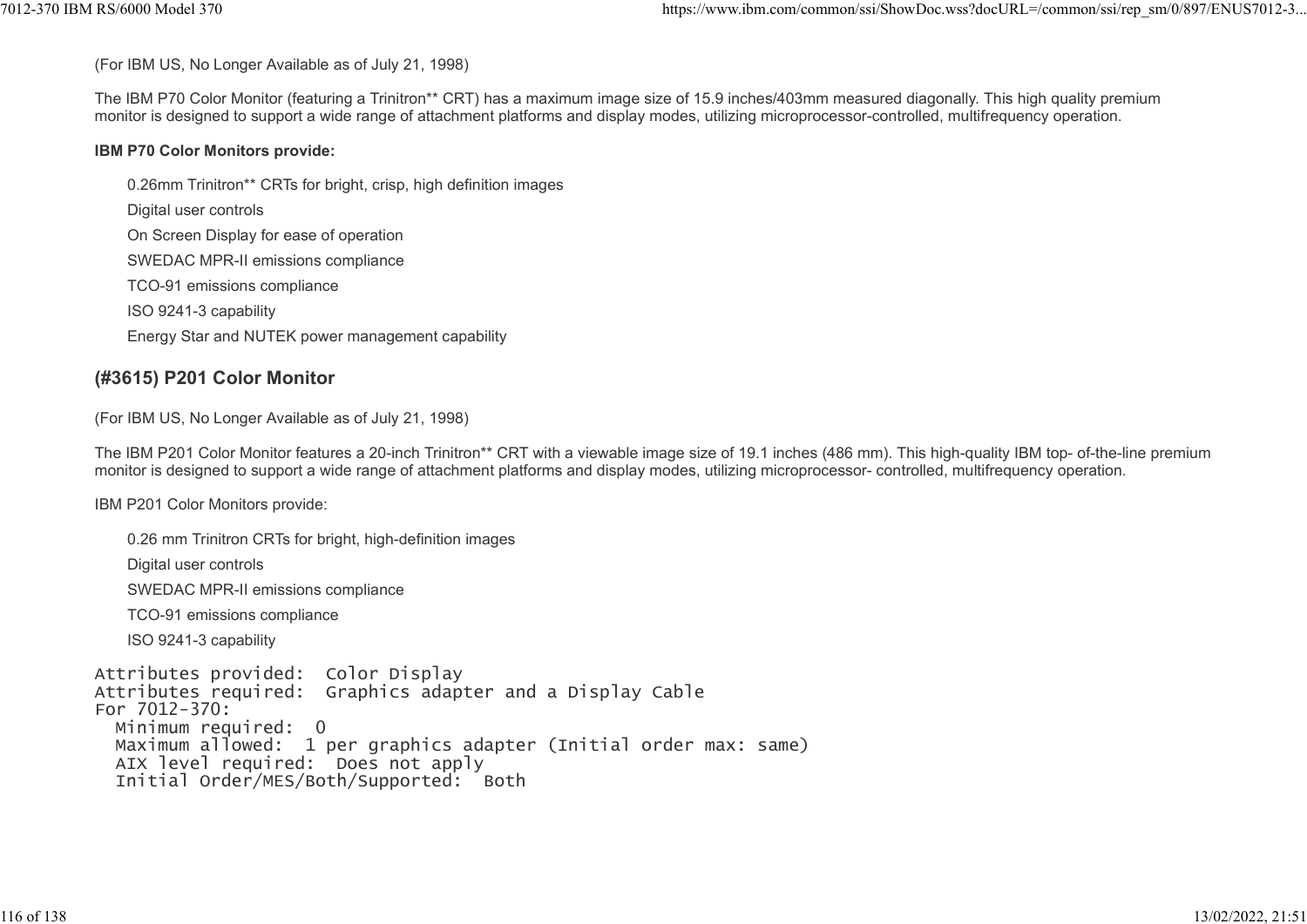#### (#3614) IBM P200 Color Monitor

(For IBM US, No Longer Available as of July 21, 1998)

The IBM P200 Color Monitor (featuring a Trinitron\*\* CRT) has a maximum image size of 19.1 inches/486mm measured diagonally. This high quality premium monitor is designed to support a wide range of attachment platforms and display modes, utilizing microprocessor-controlled, multifrequency operation.

#### IBM P200 Color Monitors provide:

0.31mm Trinitron\*\* CRTs for bright, crisp, high definition images Digital user controls On Screen Display for ease of operation SWEDAC MPR-II emissions compliance TCO-91 emissions compliance ISO 9241-3 capability Energy Star and NUTEK power management capability

#### (#4234) 13W3 to 13W3 Display Cable

(For IBM US, No Longer Available as of December 3, 2001)

This cable attaches displays with 13W3 video connectors to graphics adapters with 13W3 connectors, that require '1010' ID Bits presented at the monitor interface.

#### (#4236) 13W3 to 3W3 Display Cable

(For IBM US, No Longer Available as of September 8, 1999)

This cable attaches displays with 13W3 video connectors to graphics adapters with 3W3 connectors.

## (#9004) Southern Hemisphere SPECIFY for P50/P70/P200 Color Monitors

(No longer available as of December 31, 2020)

Specifies that a southern hemisphere model of the P50, P70, or P200 color monitor is required on the initial plant order.

#### Ruggedized Features

#### (#6532) Rack Mount/Environmentally-Hardened Option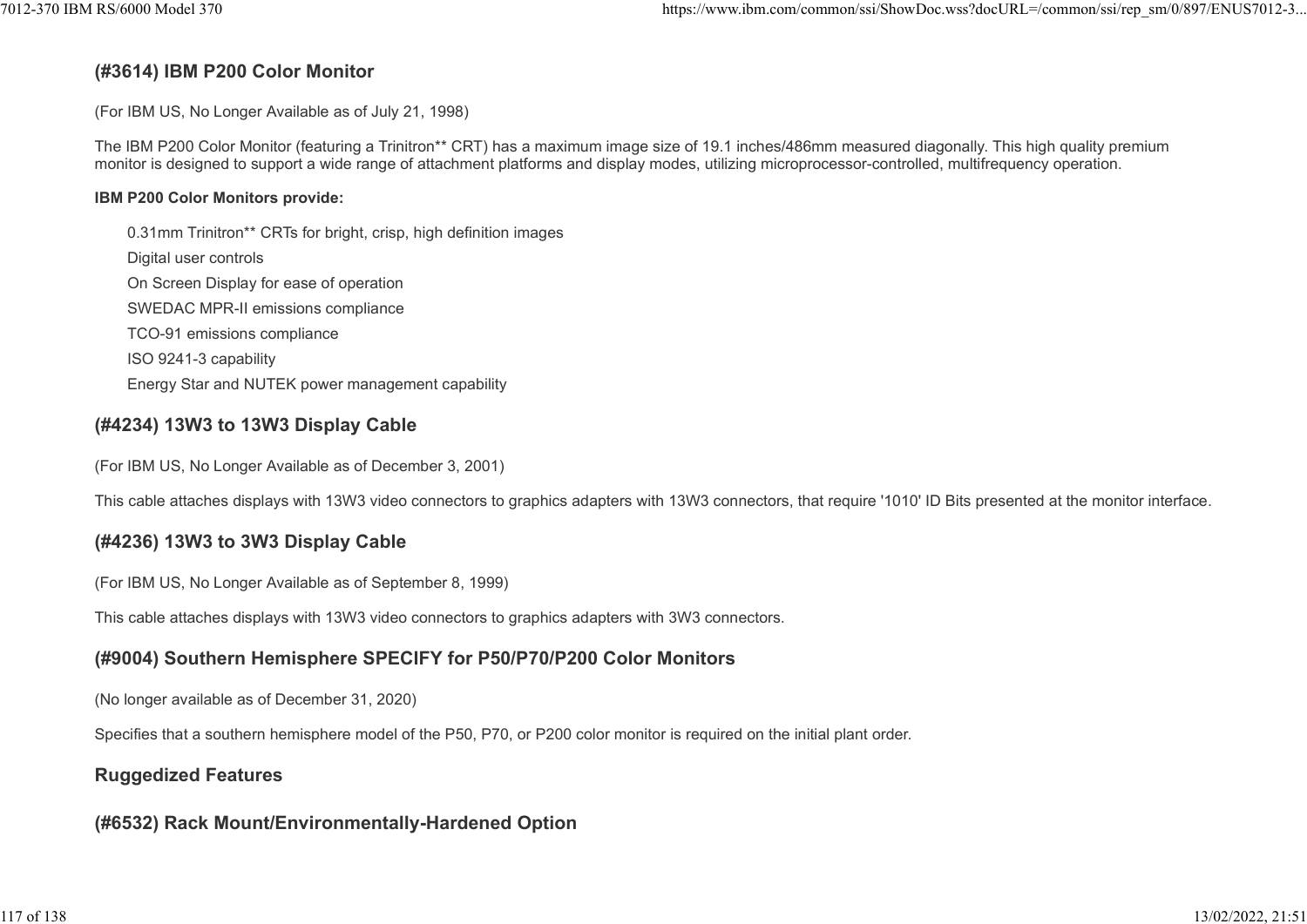(For IBM US, No Longer Available as of July 18, 1997)

The Rack Mount/Environmentally-Hardened Option is available only with the initial plant order of the 360 or 370 and provides the additional hardware to allow it to be ruggedized and rack mounted into a standard 19 inch equipment rack. ttps://www.ibm.com/common/ssi/ShowDoc.wss?docURL=/common/ssi/rep\_sm/0/897/ENUS7012-3...<br>(For IBM US, No Longer Available as of July 18, 1997)<br>The Rack Mount/Environmentally-Hardened Option is available only with the initia

This feature repackages the standard 360 or 370 operating hardware into a metal chassis and covers to allow it to operate in hostile environments. A card retention system and an advanced disk mounting system have been incorporated into the design to withstand increased vibration and shock. A higher capacity fan is used to enhance cooling. The fold down front bezel of the 360 or 370 contains a built-in foam block which fits over the diskette opening to block dust entry. Space is provided in the front bezel for an air filter.

These are the environmental specifications of a 360 or 370 when used with this feature:

```
 VIBRATION/SHOCK:
   Random Vibration: (Operational), all three axes.
   2.0 g's RMS, 10 Hz to 2.0 KHz, with Power Spectral Density (PSD)
       \intlevels of 0.0027 a**2/Hz -6 dB/Oct for 1.0 KHz to 2.0 KHz
   Sine Vibration: (Operational), all three axes.
   1.0 g's, 10 Hz to 2.0 KHz
   Shock: (Operational), all three axes.
   12 g's, 1/2 sine, 10 msec.
 TEMPERATURE: +5 to 32 degrees C - Operational
               +1 to 43 degrees C - Nonoperational
 HUMIDITY: 8% to 80%, noncondensing.
 ALTITUDE: -1,000 to 7,000 feet - Operational
           -1,000 to 40,000 feet - Nonoperational
 EMC/EMI: FCC CLASS A
```
#### (#6531) 19-Inch Equipment Rack Mounting Hardware

(For IBM US, No Longer Available as of July 18, 1997)

This feature provides mounting hardware to install your Rack Mount/Environmentally-Hardened 360 or 370 in an EMCOR Series 10, EMCOR ESQ, EMCOR 1 or equivalent 19-inch equipment rack. This feature is necessary if you plan to use your system under conditions of extreme vibration and shock. However, if you plan to use your system in a more "typical" office environment this hardware or another 19-inch rail may be used.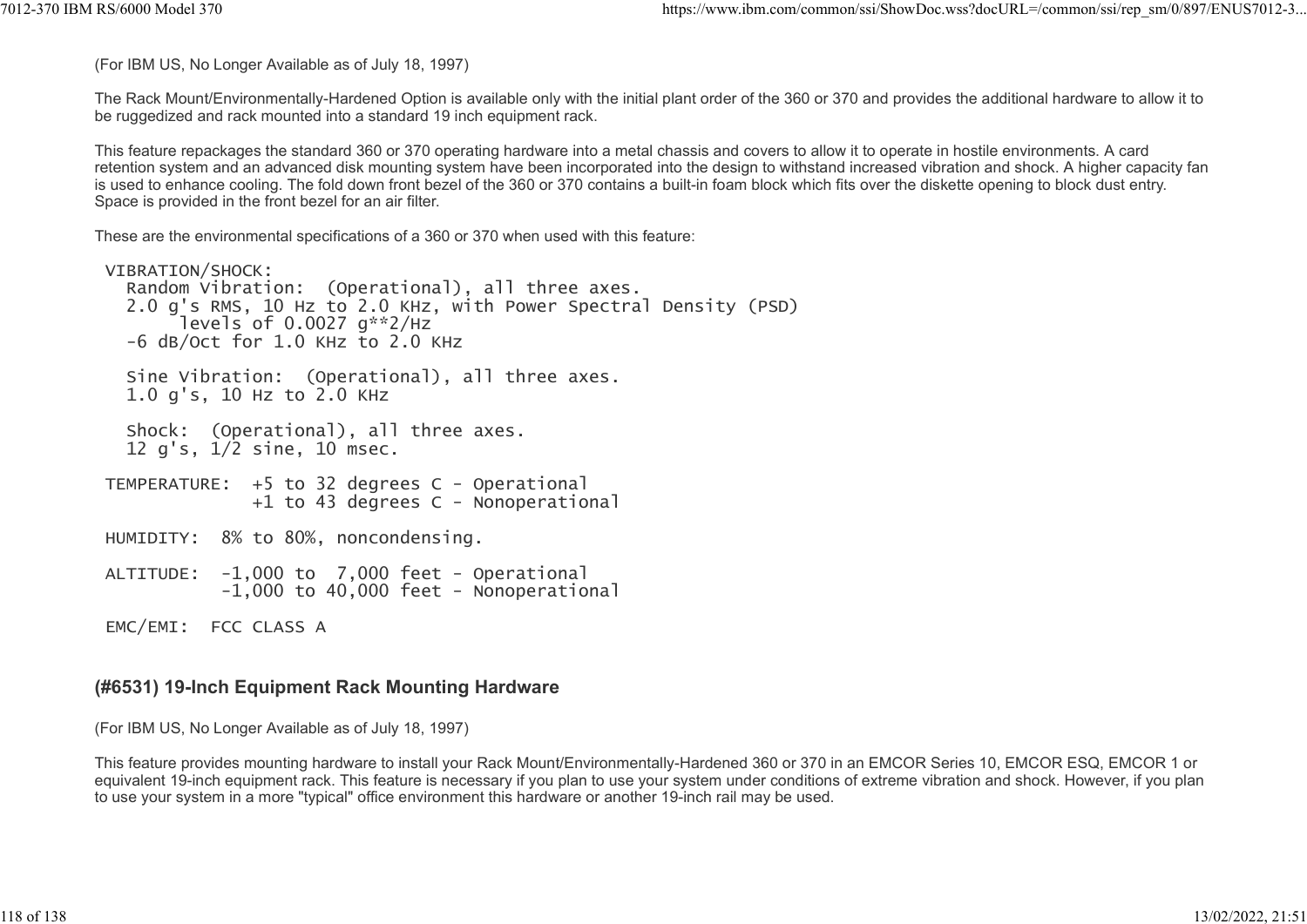Prerequisites: This feature can only be ordered in conjunction with the Rack Mount/Environmentally-Hardened Option (#6532). Also, it is available with the initial plant order only. %7012-370 IBM RS/6000 Model 370<br>https://www.ibm.com/common/ssi/ShowDoc.wss?docURL=/common/ssi/rep\_sm/0/897/ENUS7012-3...<br>Prerequisites: This feature can only be ordered in conjunction with the Rack Mount/Environmentally-Ha

#### Other Adapters

## (#6300) Digital Trunk Adapter

(For IBM US, No Longer Available as of July 18, 1997)

The Digital Trunk Adapter attaches one 9291 Single Digital Trunk Processor system or one 9295 Multiple Digital Trunk Processor system to a RS/6000 system. Each Digital Trunk Adapter will allow up to 24 T1 or 30 CEPT telephone channels to be attached to it.

Corequisites: Direct Talk Version 1.6 LPP is required for Device Driver support with AIX 4.1.

Attributes provided: 24 T1 telephone channels OR DESCRIPTION OF THE CONTROL OF THE CONTROL OF THE CONTROL OF THE CONTROL OF THE CONTROL OF THE CONTROL OF THE CONTROL OF THE CONTROL OF THE CONTROL OF THE CONTROL OF THE CONTROL OF THE CONTROL OF THE CONTROL OF THE CONTR 30 CEPT telephone channels Attributes required: 1 Micro Channel slot

## (#6301) M-Audio Capture and Playback Adapter

(For IBM US, No Longer Available as of January 6, 1995)

The RS/6000 M-Audio Capture and Playback Adapter provides the capability to record and playback high-quality sound. The adapter works with standard audio input devices, including microphone, compact disc and cassette players. The sound can be played back through a variety of devices, including headphones, speakers and amplifiers. A maximum of four adapters per system may be installed. Each adapter requires one Micro Channel card slot.

## (#6302) IBM Ultimedia Audio Adapter for the RS/6000

(For IBM US, No Longer Available as of March 19, 1999)

The Ultimedia\* Audio Adapter for the RS/6000\* provides a cost- effective, 16-bit audio adapter suitable for many applications, such as: business audio, multimedia desktop authoring, presentation audio and desktop collaboration.

The Ultimedia Audio Adapter for the RS/6000 is packaged on a single 1/2 length microchannel card and supports 3rd party DMA for data transfer.

A coded chip supports the conversion of data between digital audio formats and analog audio signals. The coded based solution adds to the flexibility of the audio solution in that the RS/6000 RISC based system processor completes the remaining tasks of supporting the audio functionality at a higher level than the more standard hardware intensive audio adapters.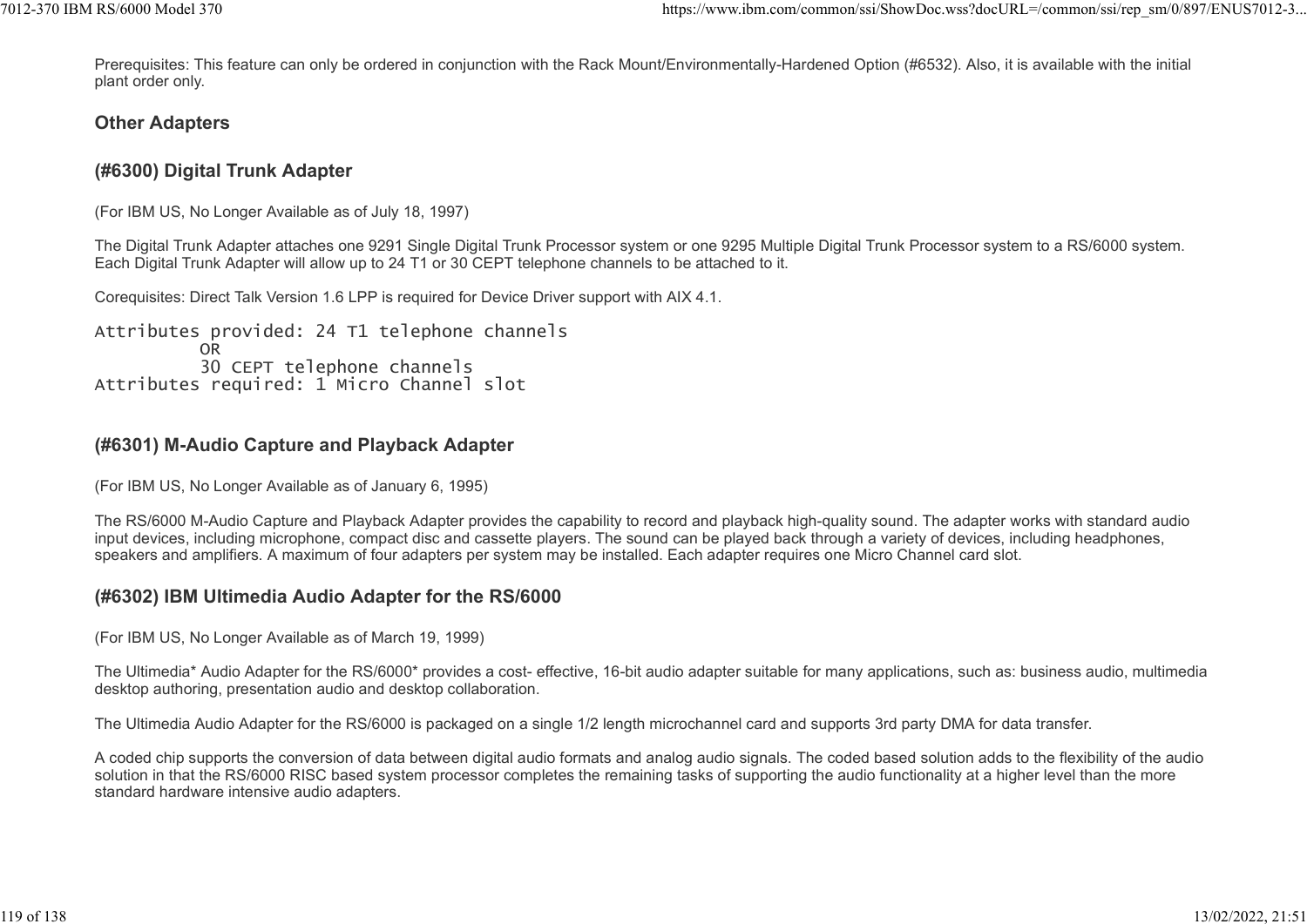The IBM Ultimedia Audio Adapter for the RS/6000 provides support for standard input/output devices, including audio players, microphones, and speakers through connectors on the card's rear panel. 1012-370 IBM RS/6000 Model 370<br>The IBM Ultimedia Audio Adapter for the RS/6000 provides support for standard input/output devices, including audio players, microphones, and speakers through<br>connectors on the card's rear pa

MACHINE REQUIREMENTS: One Microchannel slot is required (half length).

LIMITATIONS: A maximum of two audio adapters may be installed on R10, R20, and R24 systems. A maximum of one audio adapter may be installed on all other system units.

COMPATIBILITY: This adapter supports audio formats compatible with the M-ACPA, (FC 6301); except IBM ADPCM, 8-bit signed or 2's complement, or 16-bit unsigned.

#### (#6305) Digital Trunk Dual Adapter

(For IBM US, No Longer Available as of April 26, 1999)

The Digital Trunk Dual Adapter attaches up to two 9291 Single Digital Trunk Processor systems or 9295 Multiple Digital Trunk Processor systems to a RS/6000 system. Each Digital Trunk Dual Adapter will allow up to 48 T1 or 60 CEPT telephone channels to be attached to it.

Corequisites: Direct Talk Version 1.6 LPP is required for Device Driver support with AIX 4.1.

Attributes provided: 24 T1 telephone channels OR **OR OR OR OR**  30 CEPT telephone channels Attributes required: 1 Micro Channel slot

#### (#2400) M-Video Capture Adapter

(For IBM US, No Longer Available as of January 6, 1995)

The M-Video Capture Adapter provides the capability to capture, display and digitize high-quality video images for use in presentations and applications.

The adapter accepts video input signals through a multipin connection on the adapter. The on-board processor converts the signal to a digital format that can be manipulated, compressed and stored for later use.

The video adapter also contains output connectors, for attachment to a monitor, which allow the user to view captured images during the capturing process. The adapter display capability is not required to run presentations containing captured images.

The video adapter end-bracket contains a 20-pin connector. The associated cable, included with the adapter, supports input/output jacks for connection to RGB (Red-Green-Blue), NTSC (National Television Standard Code, also known as Composite Video) and Y/C (Luminance/Chrominance) devices. The Y/C capability allows the user to capture a significantly higher quality image than those available from NTSC. Y/C devices, such as Super VHS video cameras and VCRs, are now emerging in the video marketplace. The adapter accepts input from devices that meet the following standards/specifications:

Analog RGB Video Input (EIA RS-170A)

NTSC Composite Video Input (EIA RS-170A)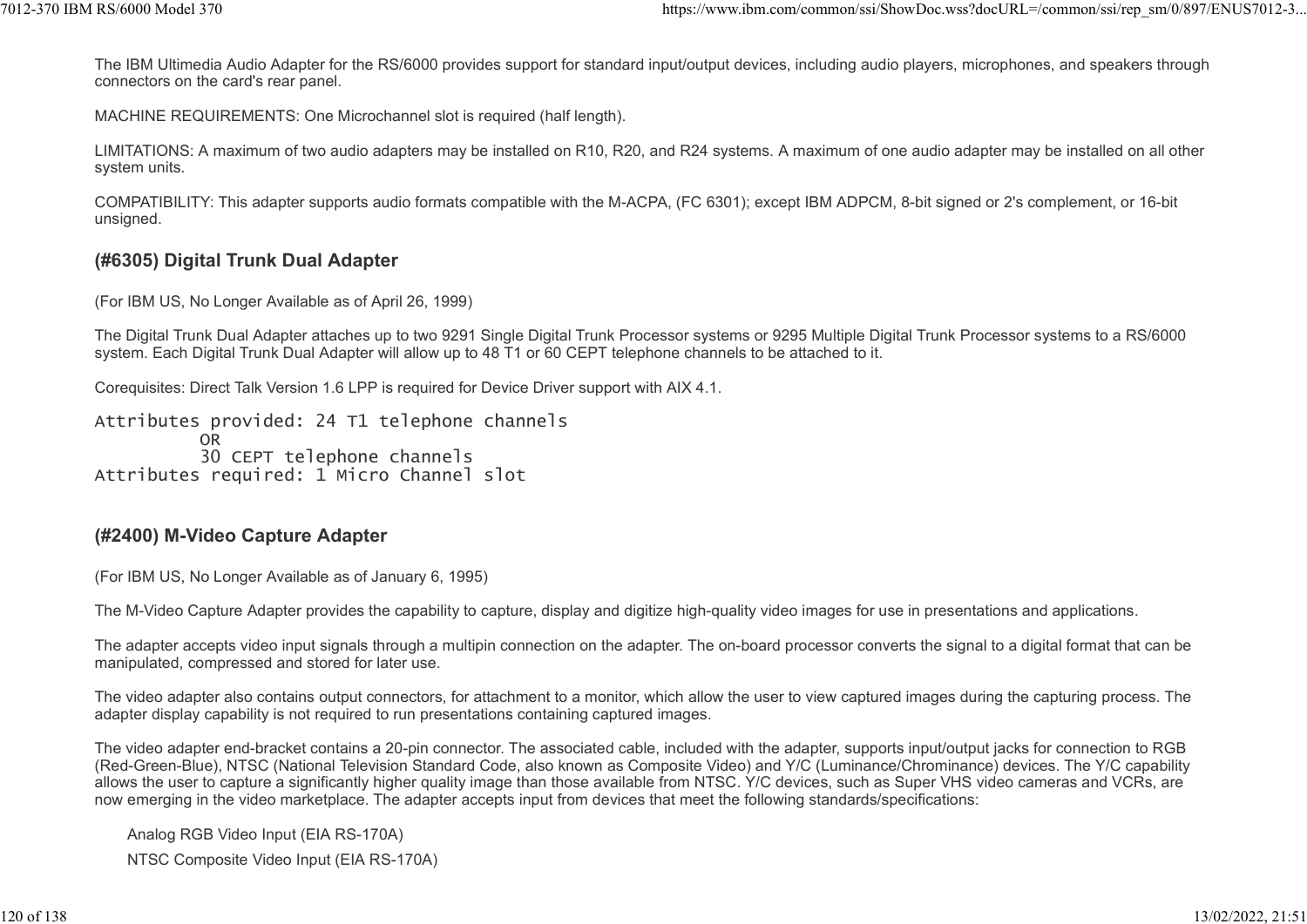Luminance/Chrominance Video Input (EIA RS-170A)

The M-Video Capture Adapter outputs to devices with the following output standards/specifications: %7012-370 IBM RS/6000 Model 370 https://www.ibm.com/common/ssi/ShowDoc.wss?docURL=/common/ssi/rep\_sm/0/897/ENUS7012-3<br>Luminance/Chrominance Video Input (EIA RS-170A)<br>The M-Video Capture Adapter outputs to devices with the

Analog RGB Video Output (EIA RS-170A) NTSC Composite Video Output (EIA RS-170A) Luminance/Chrominance Video Output (EIA RS-170A)

#### Input/Output Connectors

Video Connectors:

Adapter cable with ten RCA plugs: two NTSC Input/Output; six RGB Input/Output (two lines are shared for Y/C input); two Composite synchronous input/output

Adapter cable with two RCA plugs -- Y/C Output.

#### Resolution: 640 x 480 x 16

Full frame capture from motion video in 1/30 seconds

Captures 65,536 colors with a resolution of 640 x 480 x 16 bits

614-KB dual-ported video RAM buffer

Various image display modes (memory, overlay, transparent, pixel)

Each adapter requires one Micro Channel card slot. A maximum of two adapters per system is supported.

Due to mechanical interference, the system unit rear cover cannot be attached to the system unit while the M-VCA primary I/O attachment cable is installed.

Cable Orders: All cables sold by IBM for use with this adapter are included with the product. Cables for input/output device connection are the customer's responsibility.

#### Keyboards and Mouse

#### (#6010) Keyboard - 101 Keys

(No Longer Available as of February 6, 1998)

Supports 101 keys, speaker, and double rate typematic default speed for the cursor keys. A detachable 3 meter (9.8 feet) cable is included.

#### Keyboard - 102 Keys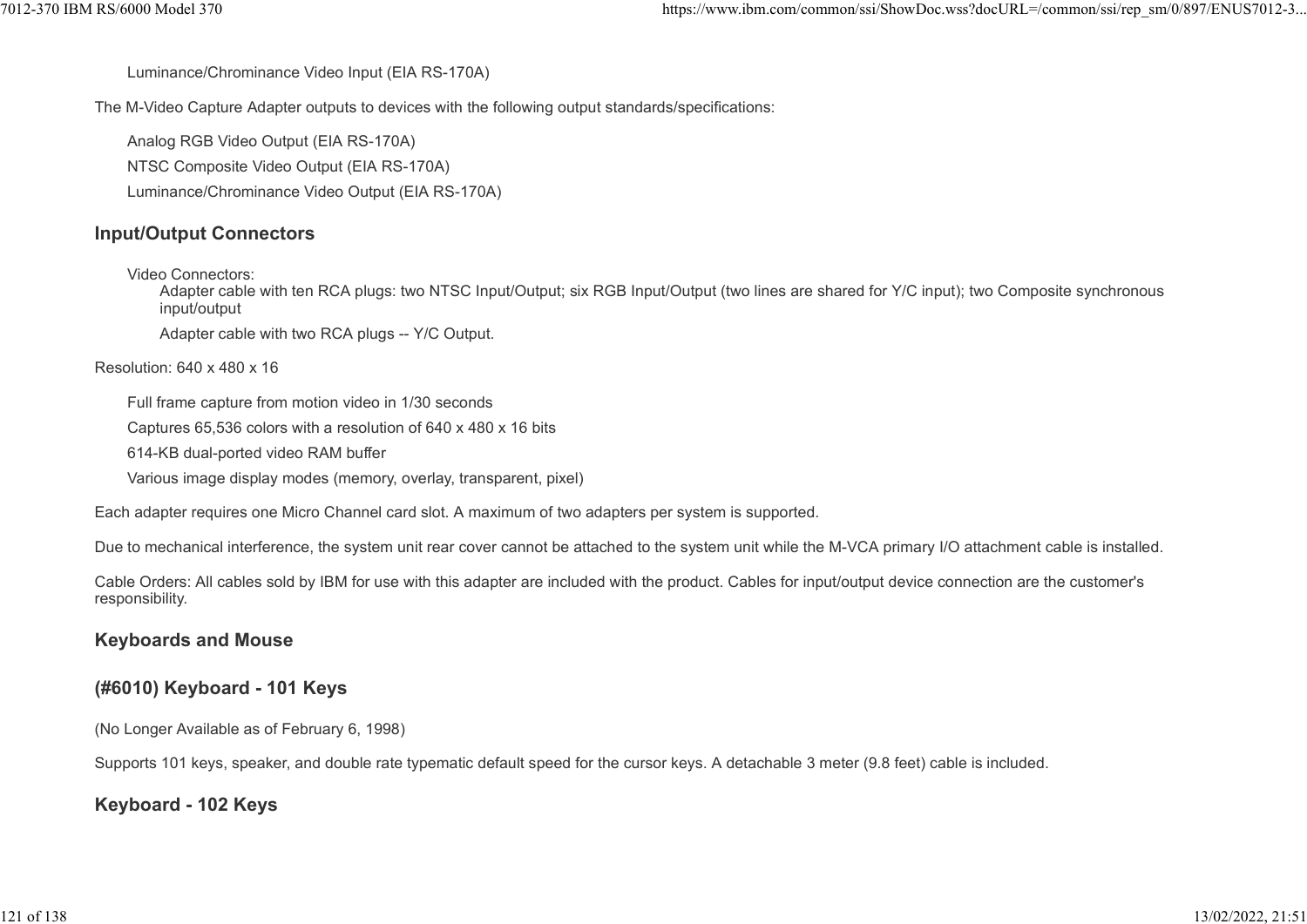(No Longer Available as of February 6, 1998)

The 102 keyboard supports 102 keys, speaker, and double rate typematic default speed for cursor keys. A detachable 3 meter (9.8 feet) cable is included. https://www.ibm.com/common/ssi/ShowDoc.wss?docURL=/common/ssi/rep\_sm/0/897/ENUS7012-3...<br>(No Longer Available as of February 6, 1998)<br>The 102 keyboard supports 102 keys, speaker, and double rate typematic default speed fo

Belgium (Dutch-French) (#6011) Canadian French (#6012) Danish (#6013) Finnish (#6014) French (#6015) German (#6016) Icelandic (#6024) Italian (#6017) Norwegian (#6019) Portuguese (#6020) Spanish (#6021) Swiss (#6022) United Kingdom (#6023) Turkey (#6025) Greece (#6026) Dutch (#6034) Turkey (TSE) (#6035)

## Keyboard - 104 Keys

(No Longer Available as of February 6, 1998)

The 104 keyboard supports 104 keys, speaker, and double rate typematic default speed for cursor keys. A detachable 3 meter (9.8 feet) cable is included.

Brazil Portuguese (#6018)

## Keyboard - 106 Keys

(No Longer Available as of February 6, 1998)

The 106 keyboard supports 106 keys, speaker and double rate typematic default speed for cursor keys. A detachable 3 meter (9.8 feet) cable is included.

Japanese Kanji (#6030)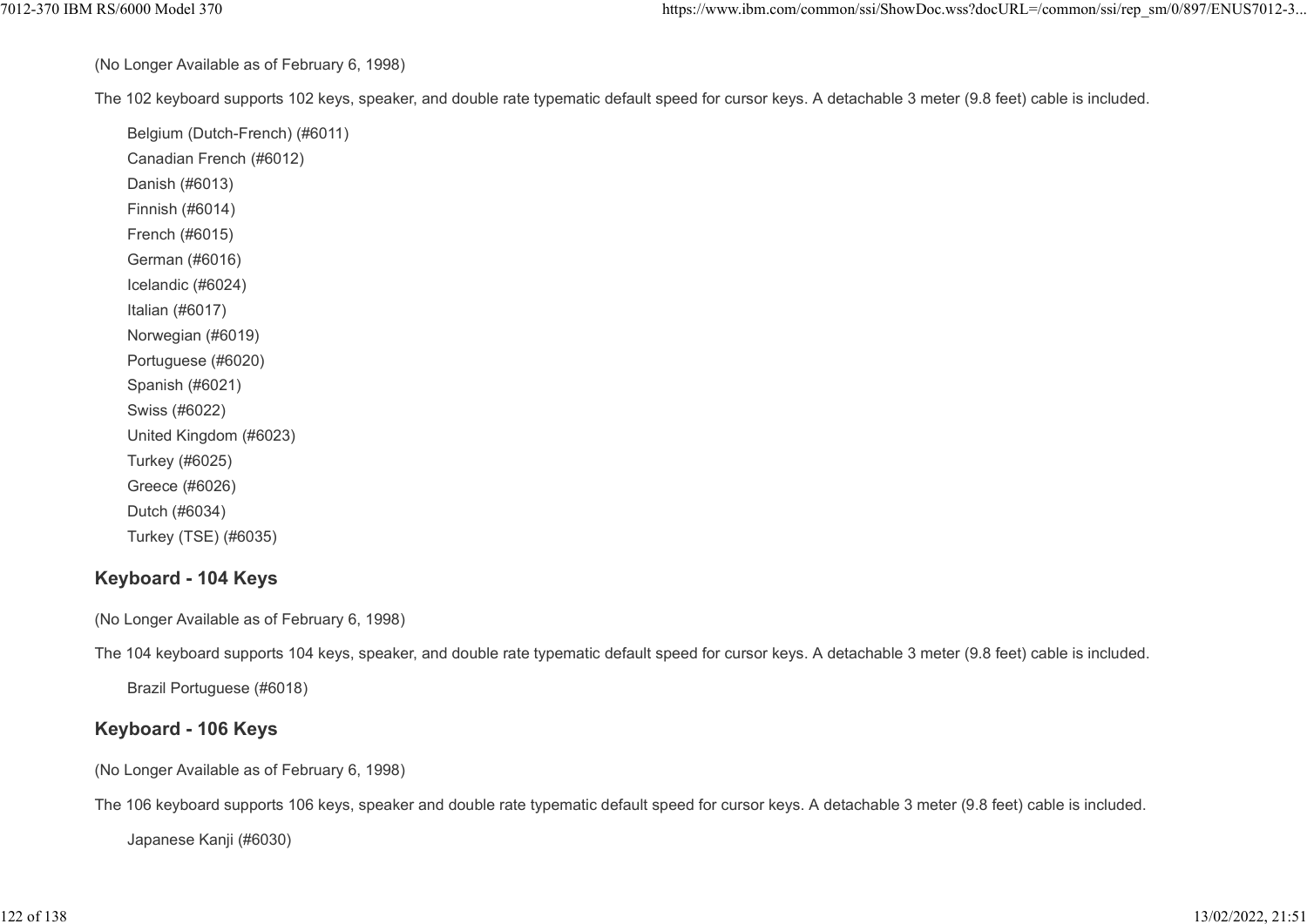Korean (#6031) Chinese Traditional-Taiwan (#6033)

## (#6599) Optional Keyboard Cable with Speaker

(For IBM US, No Longer Available as of March 19, 1999)

Attributes provided:

The Optional Keyboard Cable with Speaker (#6599) is being made available for those systems that require an external source for audible system queues. The Optional Keyboard Cable with Speaker is designed to be placed in-line with the Quiet Touch Keyboard -- it attaches to the system and the Quiet Touch Keyboard then plugs into the speaker assembly. The Optional Keyboard Cable with Speaker is one meter long and has a small speaker box at the end of the cable unit. This feature is available on systems (Micro Channel systems) that depended on an external speaker source in their keyboard. Purchase is recommended with the Quiet Touch Keyboards for those systems needing an external audible queue (see the list of systems supporting #6599). The Quiet Touch Keyboard will work with or without the Optional Keyboard Cable with Speaker, but only when #6599 is connected will a system audible queue be provided.

Attributes required: Available on all current RS/6000 systems supporting AIX Version 4.1.5, 4.2.1, or 4.3.0, or later. Refer to the Feature Availability Matrix.

For 7012-370:

Minimum required: 0 Maximum allowed: No maximum OS level required: AIX 4.1.5, 4.2.1, or 4.3.0 or later Initial Order/MES/Both/Supported: MES

# (#6600) Quiet Touch Keyboard, US English, #103P

(For IBM, No Longer Available as of March 26, 2004)

Attributes provided: Quiet and soft-touch key depression, 3-meter keyboard cable, removable wrist rest, pearl white color, standard 6-pin mini-DIN connection. Attributes required: Supported RS/6000 system with proper AIX operating system installed.

For 7012-370: Minimum required: 0 Maximum allowed: No maximum OS level required: AIX 4.1.5, 4.2.1, or 4.3.0 or later Initial Order/MES/Both/Supported: MES

# (#6601) Quiet Touch Keyboard, French, #189

(For IBM, No Longer Available as of March 26, 2004)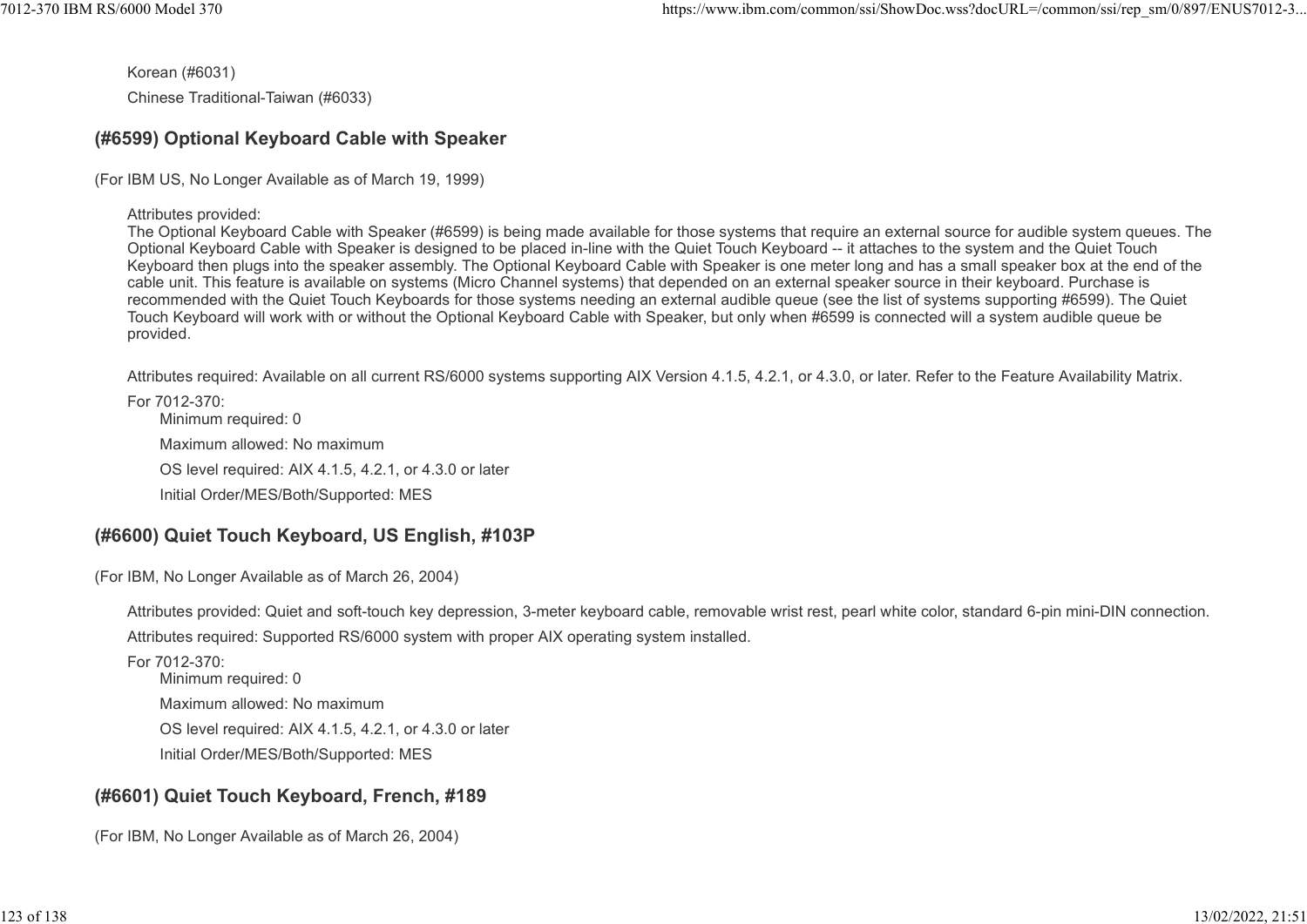Attributes provided: Quiet and soft-touch key depression, 3-meter keyboard cable, removable wrist rest, pearl white color, standard 6-pin mini-DIN connection. Attributes required: Supported RS/6000 system with proper AIX operating system installed. ttps://www.ibm.com/common/ssi/ShowDoc.wss?docURL=/common/ssi/rep\_sm/0/897/ENUS7012-3...<br>Attributes provided: Quiet and soft-touch key depression, 3-meter keyboard cable, removable wrist rest, pearl white color, standard 6-

For 7012-370: Minimum required: 0 Maximum allowed: No maximum OS level required: AIX 4.1.5, 4.2.1, or 4.3.0 or later Initial Order/MES/Both/Supported: MES

#### (#6602) Quiet Touch Keyboard, Italian, #142

(For IBM, No Longer Available as of March 26, 2004)

Attributes provided: Quiet and soft-touch key depression, 3-meter keyboard cable, removable wrist rest, pearl white color, standard 6-pin mini-DIN connection. Attributes required: Supported RS/6000 system with proper AIX operating system installed.

For 7012-370: Minimum required: 0 Maximum allowed: No maximum OS level required: AIX 4.1.5, 4.2.1, or 4.3.0 or later Initial Order/MES/Both/Supported: MES

## (#6603) Quiet Touch Keyboard, German/Austrian, #129

(For IBM, No Longer Available as of March 26, 2004)

Attributes provided: Quiet and soft-touch key depression, 3-meter keyboard cable, removable wrist rest, pearl white color, standard 6-pin mini-DIN connection. Attributes required: Supported RS/6000 system with proper AIX operating system installed.

For 7012-370: Minimum required: 0 Maximum allowed: No maximum OS level required: AIX 4.1.5, 4.2.1, or 4.3.0 or later Initial Order/MES/Both/Supported: MES

## (#6604) Quiet Touch Keyboard, UK English, #166

(For IBM, No Longer Available as of March 26, 2004)

Attributes provided: Quiet and soft-touch key depression, 3-meter keyboard cable, removable wrist rest, pearl white color, standard 6-pin mini-DIN connection.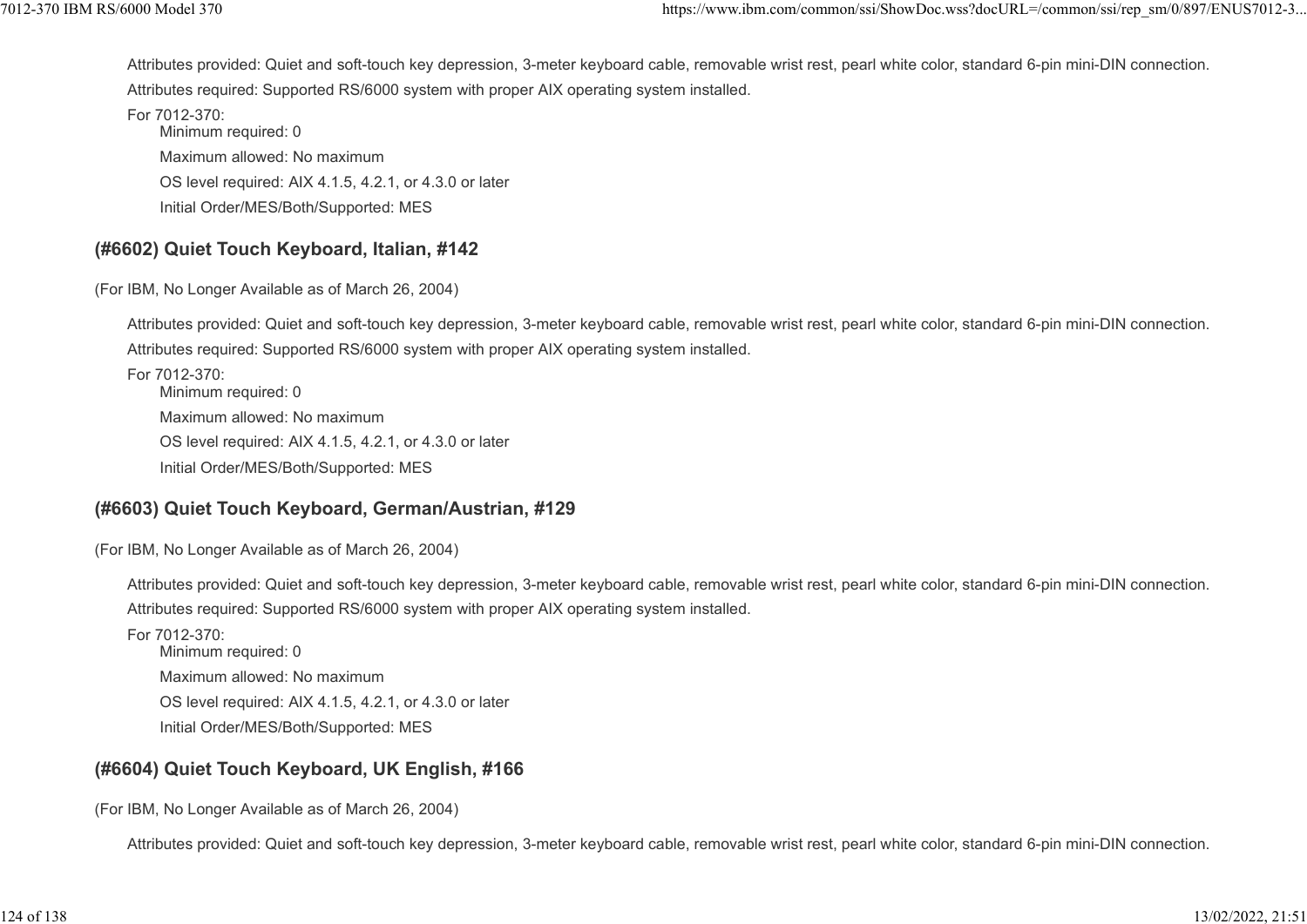Attributes required: Supported RS/6000 system with proper AIX operating system installed. 1012-370 IBM RS/6000 Model 370<br>https://www.ibm.com/common/ssi/ShowDoc.wss?docURL=/common/ssi/rep\_sm/0/897/ENUS7012-3...<br>Attributes required: Supported RS/6000 system with proper AIX operating system installed.<br>For 7012-370

For 7012-370: Minimum required: 0 Maximum allowed: No maximum OS level required: AIX 4.1.5, 4.2.1, or 4.3.0 or later Initial Order/MES/Both/Supported: MES

## (#6605) Quiet Touch Keyboard, Spanish, #172

(For IBM, No Longer Available as of March 26, 2004)

Attributes provided: Quiet and soft-touch key depression, 3-meter keyboard cable, removable wrist rest, pearl white color, standard 6-pin mini-DIN connection. Attributes required: Supported RS/6000 system with proper AIX operating system installed.

For 7012-370: Minimum required: 0 Maximum allowed: No maximum OS level required: AIX 4.1.5, 4.2.1, or 4.3.0 or later Initial Order/MES/Both/Supported: MES

## (#6606) Quiet Touch Keyboard, Japanese, #194

(For IBM, No Longer Available as of March 26, 2004)

Attributes provided: Quiet and soft-touch key depression, 3-meter keyboard cable, removable wrist rest, pearl white color, standard 6-pin mini-DIN connection. Attributes required: Supported RS/6000 system with proper AIX operating system installed.

For 7012-370: Minimum required: 0 Maximum allowed: No maximum OS level required: AIX 4.1.5, 4.2.1, or 4.3.0 or later Initial Order/MES/Both/Supported: MES

## (#6607) Quiet Touch Keyboard, Brazilian Portuguese, #275

(For IBM US, No Longer Available as of March 19, 1999)

Attributes provided: Quiet and soft-touch key depression, 3-meter keyboard cable, removable wrist rest, pearl white color, standard 6-pin mini-DIN connection. Attributes required: Supported RS/6000 system with proper AIX operating system installed.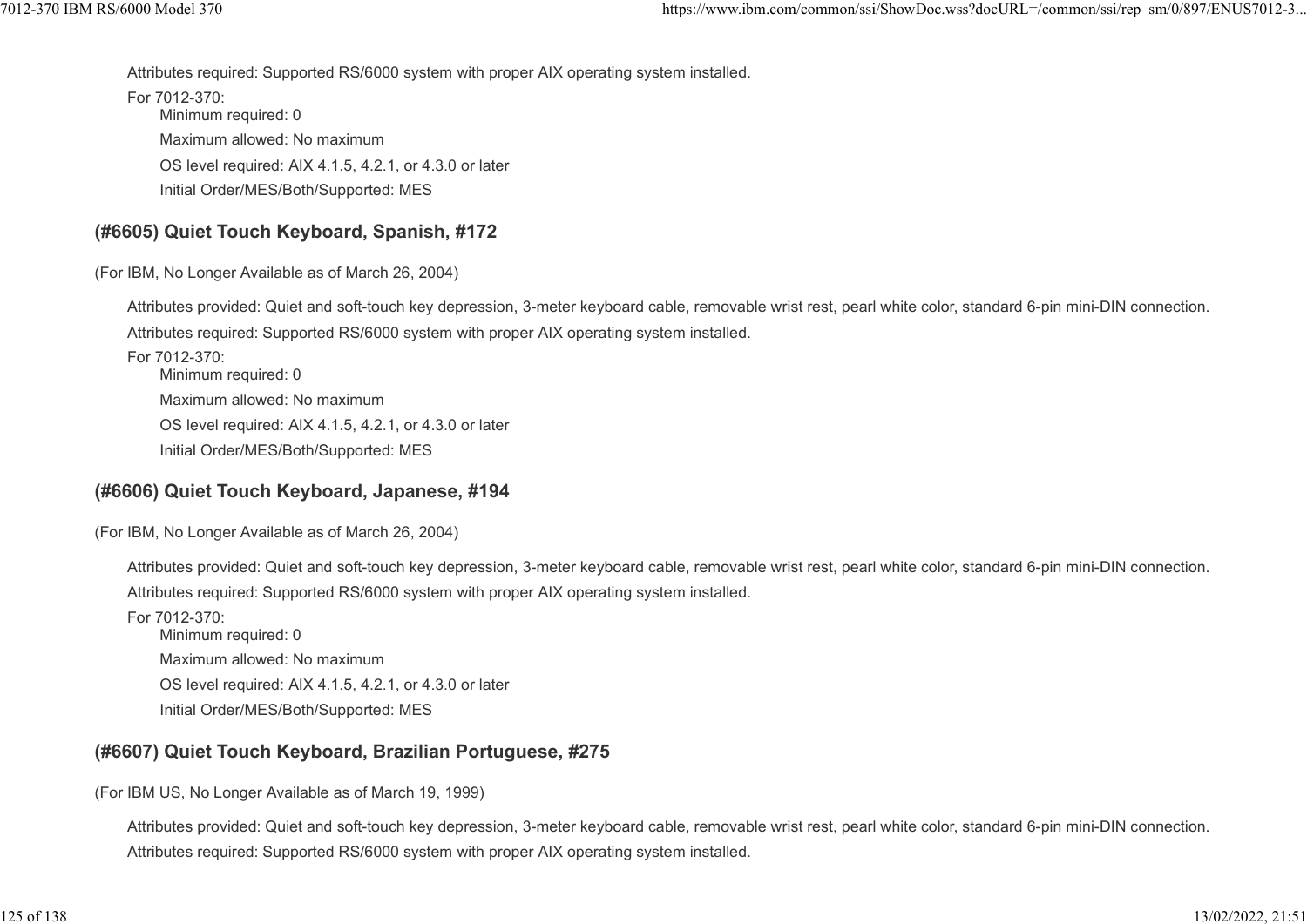For 7012-370: Minimum required: 0 Maximum allowed: No maximum OS level required: AIX 4.1.5, 4.2.1, or 4.3.0 or later Initial Order/MES/Both/Supported: MES %7012-370 IBM RS/6000 Model 370<br>https://www.ibm.com/common/ssi/ShowDoc.wss?docURL=/common/ssi/rep\_sm/0/897/ENUS7012-3...<br>For 7012-370:<br>Minimum required: 0

## (#6608) Quiet Touch Keyboard, Canadian French, #058

(For IBM US, No Longer Available as of March 19, 1999)

Attributes provided: Quiet and soft-touch key depression, 3-meter keyboard cable, removable wrist rest, pearl white color, standard 6-pin mini-DIN connection. Attributes required: Supported RS/6000 system with proper AIX operating system installed.

For 7012-370: Minimum required: 0 Maximum allowed: No maximum OS level required: AIX 4.1.5, 4.2.1, or 4.3.0 or later Initial Order/MES/Both/Supported: MES

## (#6609) Quiet Touch Keyboard, Belgian/French, #120

(For IBM US, No Longer Available as of April 26, 2002)

Attributes provided: Quiet and soft-touch key depression, 3-meter keyboard cable, removable wrist rest, pearl white color, standard 6-pin mini-DIN connection. Attributes required: Supported RS/6000 system with proper AIX operating system installed.

For 7012-370: Minimum required: 0 Maximum allowed: No maximum OS level required: AIX 4.1.5, 4.2.1, or 4.3.0 or later Initial Order/MES/Both/Supported: MES

## (#6610) Quiet Touch Keyboard, Belgian/UK-Flemish, #120

(For IBM US, No Longer Available as of April 26, 2002)

Attributes provided: Quiet and soft-touch key depression, 3-meter keyboard cable, removable wrist rest, pearl white color, standard 6-pin mini-DIN connection. Attributes required: Supported RS/6000 system with proper AIX operating system installed. For 7012-370: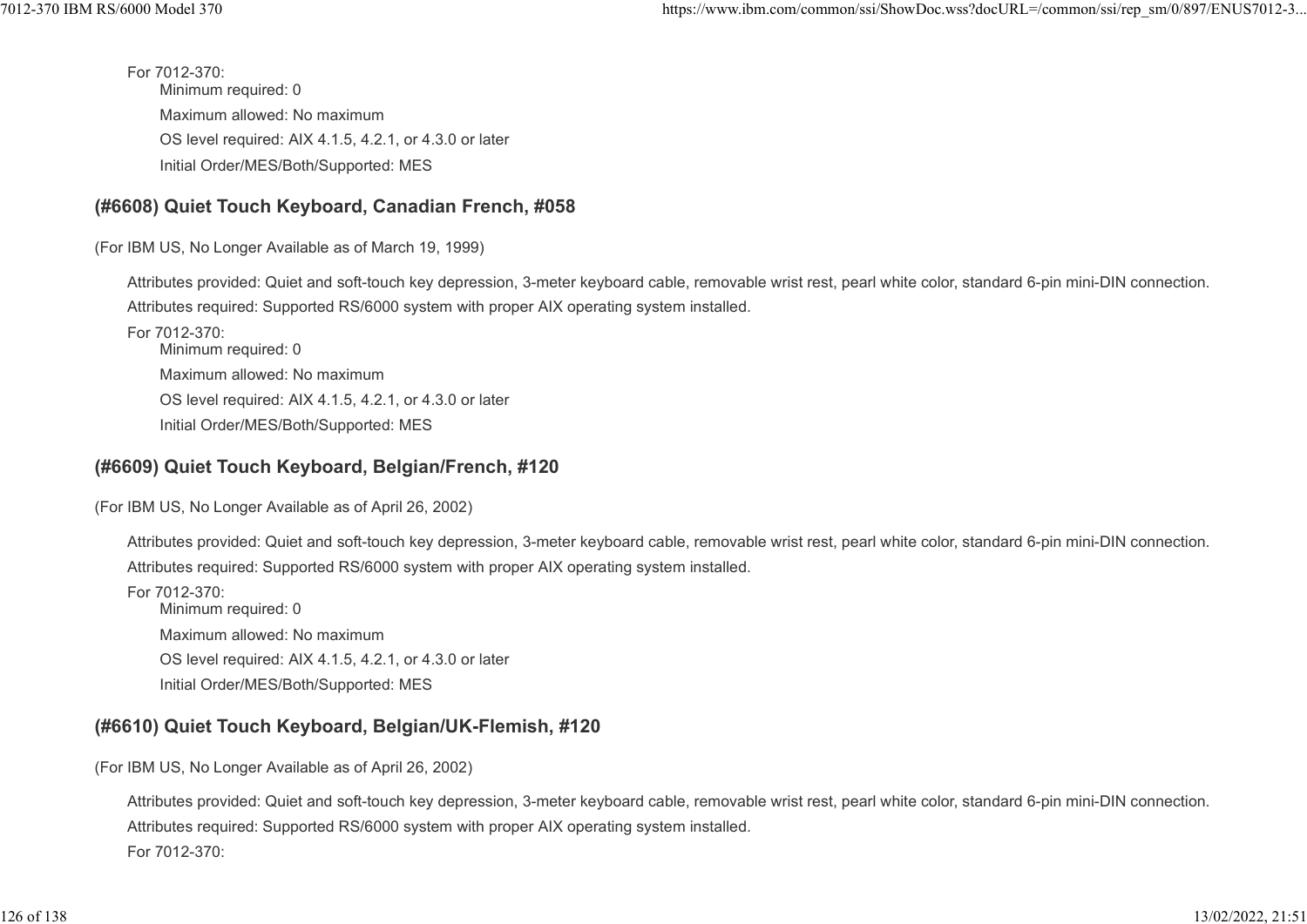Minimum required: 0 Maximum allowed: No maximum OS level required: AIX 4.1.5, 4.2.1, or 4.3.0 or later Initial Order/MES/Both/Supported: MES 1012-370 IBM RS/6000 Model 370<br>https://www.ibm.com/common/ssi/ShowDoc.wss?docURL=/common/ssi/rep\_sm/0/897/ENUS7012-3...<br>Minimum required: 0<br>Maximum allowed: No maximum

## (#6611) Quiet Touch Keyboard, Swedish/Finnish, #153

(For IBM US, No Longer Available as of April 26, 2002)

Attributes provided: Quiet and soft-touch key depression, 3-meter keyboard cable, removable wrist rest, pearl white color, standard 6-pin mini-DIN connection. Attributes required: Supported RS/6000 system with proper AIX operating system installed.

For 7012-370: Minimum required: 0 Maximum allowed: No maximum OS level required: AIX 4.1.5, 4.2.1, or 4.3.0 or later Initial Order/MES/Both/Supported: MES

## (#6612) Quiet Touch Keyboard, Danish, #159

(For IBM US, No Longer Available as of April 26, 2002)

Attributes provided: Quiet and soft-touch key depression, 3-meter keyboard cable, removable wrist rest, pearl white color, standard 6-pin mini-DIN connection. Attributes required: Supported RS/6000 system with proper AIX operating system installed.

For 7012-370: Minimum required: 0 Maximum allowed: No maximum OS level required: AIX 4.1.5, 4.2.1, or 4.3.0 or later Initial Order/MES/Both/Supported: MES

# (#6613) Quiet Touch Keyboard, Bulgarian, #442

(For IBM US, No Longer Available as of March 19, 1999)

Attributes provided: Quiet and soft-touch key depression, 3-meter keyboard cable, removable wrist rest, pearl white color, standard 6-pin mini-DIN connection. Attributes required: Supported RS/6000 system with proper AIX operating system installed.

For 7012-370: Minimum required: 0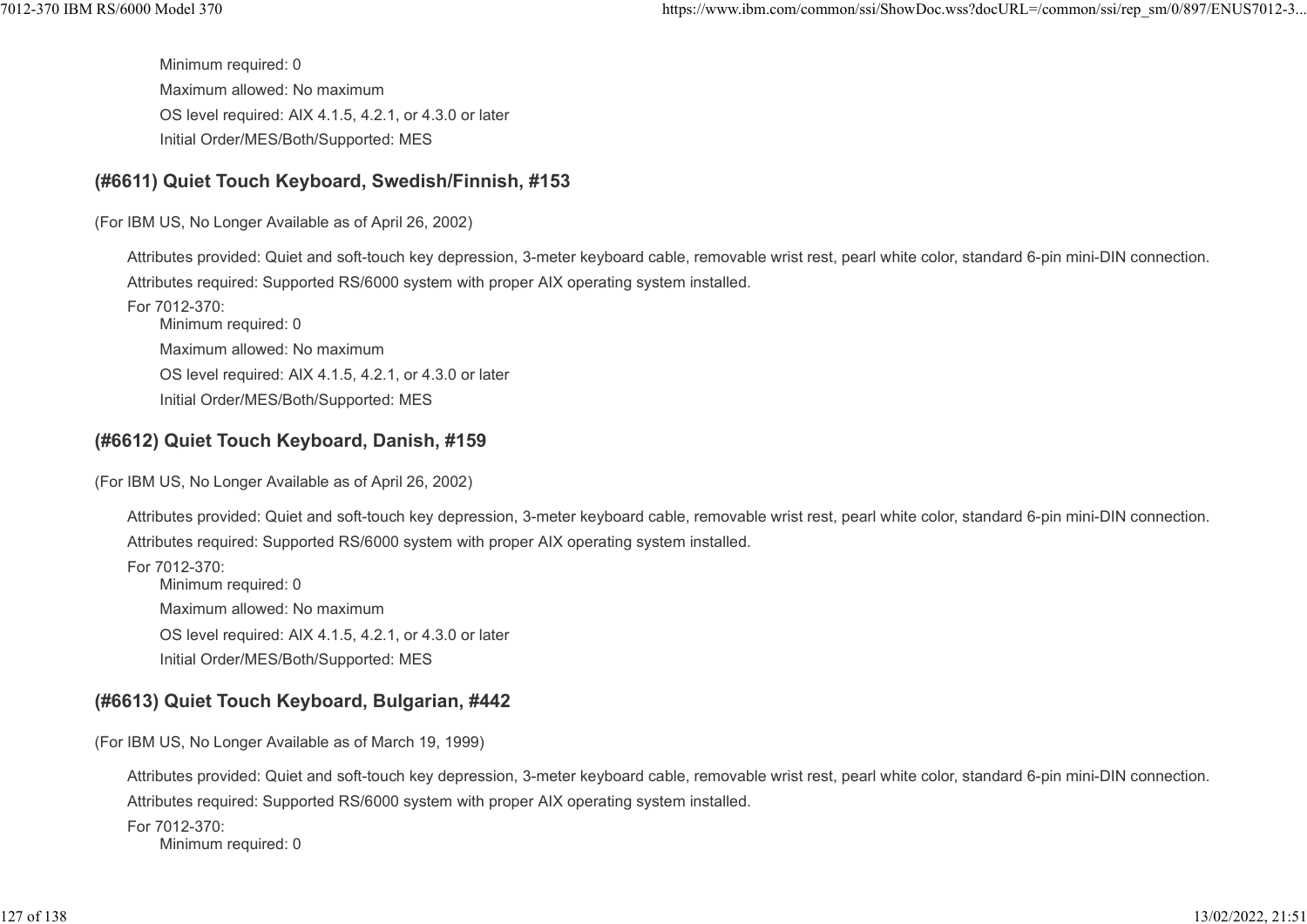Maximum allowed: No maximum OS level required: AIX 4.1.5, 4.2.1, or 4.3.0 or later Initial Order/MES/Both/Supported: MES %7012-370 IBM RS/6000 Model 370 https://www.ibm.com/common/ssi/ShowDoc.wss?docURL=/common/ssi/rep\_sm/0/897/ENUS7012-3...<br>Maximum allowed: No maximum<br>OS level required: AIX 4.1.5, 4.2.1, or 4.3.0 or later

## (#6614) Quiet Touch Keyboard, Swiss,French/German, #150f/g

(For IBM US, No Longer Available as of April 26, 2002)

Attributes provided: Quiet and soft-touch key depression, 3-meter keyboard cable, removable wrist rest, pearl white color, standard 6-pin mini-DIN connection. Attributes required: Supported RS/6000 system with proper AIX operating system installed.

For 7012-370: Minimum required: 0 Maximum allowed: No maximum OS level required: AIX 4.1.5, 4.2.1, or 4.3.0 or later Initial Order/MES/Both/Supported: MES

## (#6616) Quiet Touch Keyboard, Norwegian, #155

(For IBM US, No Longer Available as of April 26, 2002)

Attributes provided: Quiet and soft-touch key depression, 3-meter keyboard cable, removable wrist rest, pearl white color, standard 6-pin mini-DIN connection. Attributes required: Supported RS/6000 system with proper AIX operating system installed.

For 7012-370: Minimum required: 0 Maximum allowed: No maximum OS level required: AIX 4.1.5, 4.2.1, or 4.3.0 or later Initial Order/MES/Both/Supported: MES

# (#6617) Quiet Touch Keyboard, Dutch, #143

(For IBM US, No Longer Available as of March 19, 1999)

Attributes provided: Quiet and soft-touch key depression, 3-meter keyboard cable, removable wrist rest, pearl white color, standard 6-pin mini-DIN connection. Attributes required: Supported RS/6000 system with proper AIX operating system installed.

For 7012-370: Minimum required: 0 Maximum allowed: No maximum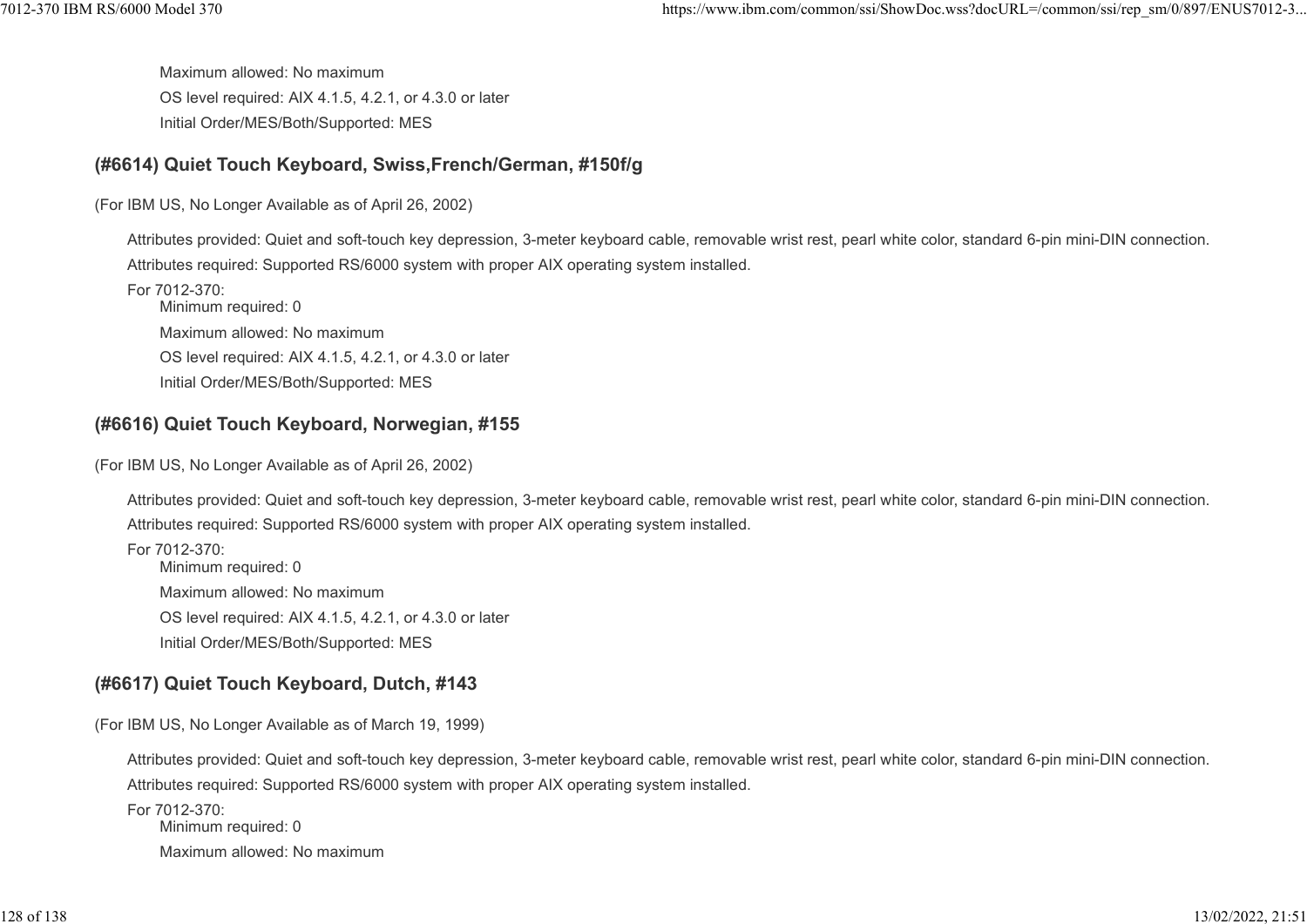OS level required: AIX 4.1.5, 4.2.1, or 4.3.0 or later Initial Order/MES/Both/Supported: MES %%7012-370 IBM RS/6000 Model 370 https://www.ibm.com/common/ssi/ShowDoc.wss?docURL=/common/ssi/rep\_sm/0/897/ENUS7012-3<br>OS level required: AIX 4.1.5, 4.2.1, or 4.3.0 or later<br>Initial Order/MES/Both/Supported: MES

## (#6618) Quiet Touch Keyboard, Portuguese, #163

(For IBM US, No Longer Available as of March 19, 1999)

Attributes provided: Quiet and soft-touch key depression, 3-meter keyboard cable, removable wrist rest, pearl white color, standard 6-pin mini-DIN connection. Attributes required: Supported RS/6000 system with proper AIX operating system installed.

For 7012-370: Minimum required: 0 Maximum allowed: No maximum OS level required: AIX 4.1.5, 4.2.1, or 4.3.0 or later Initial Order/MES/Both/Supported: MES

## (#6619) Quiet Touch Keyboard, Greek, #319

(For IBM US, No Longer Available as of April 26, 2002)

Attributes provided: Quiet and soft-touch key depression, 3-meter keyboard cable, removable wrist rest, pearl white color, standard 6-pin mini-DIN connection. Attributes required: Supported RS/6000 system with proper AIX operating system installed.

For 7012-370: Minimum required: 0 Maximum allowed: No maximum OS level required: AIX 4.1.5, 4.2.1, or 4.3.0 or later Initial Order/MES/Both/Supported: MES

# (#6620) Quiet Touch Keyboard, Hebrew, #212

(For IBM US, No Longer Available as of April 26, 2002)

Attributes provided: Quiet and soft-touch key depression, 3-meter keyboard cable, removable wrist rest, pearl white color, standard 6-pin mini-DIN connection. Attributes required: Supported RS/6000 system with proper AIX operating system installed.

For 7012-370: Minimum required: 0 Maximum allowed: No maximum OS level required: AIX 4.1.5, 4.2.1, or 4.3.0 or later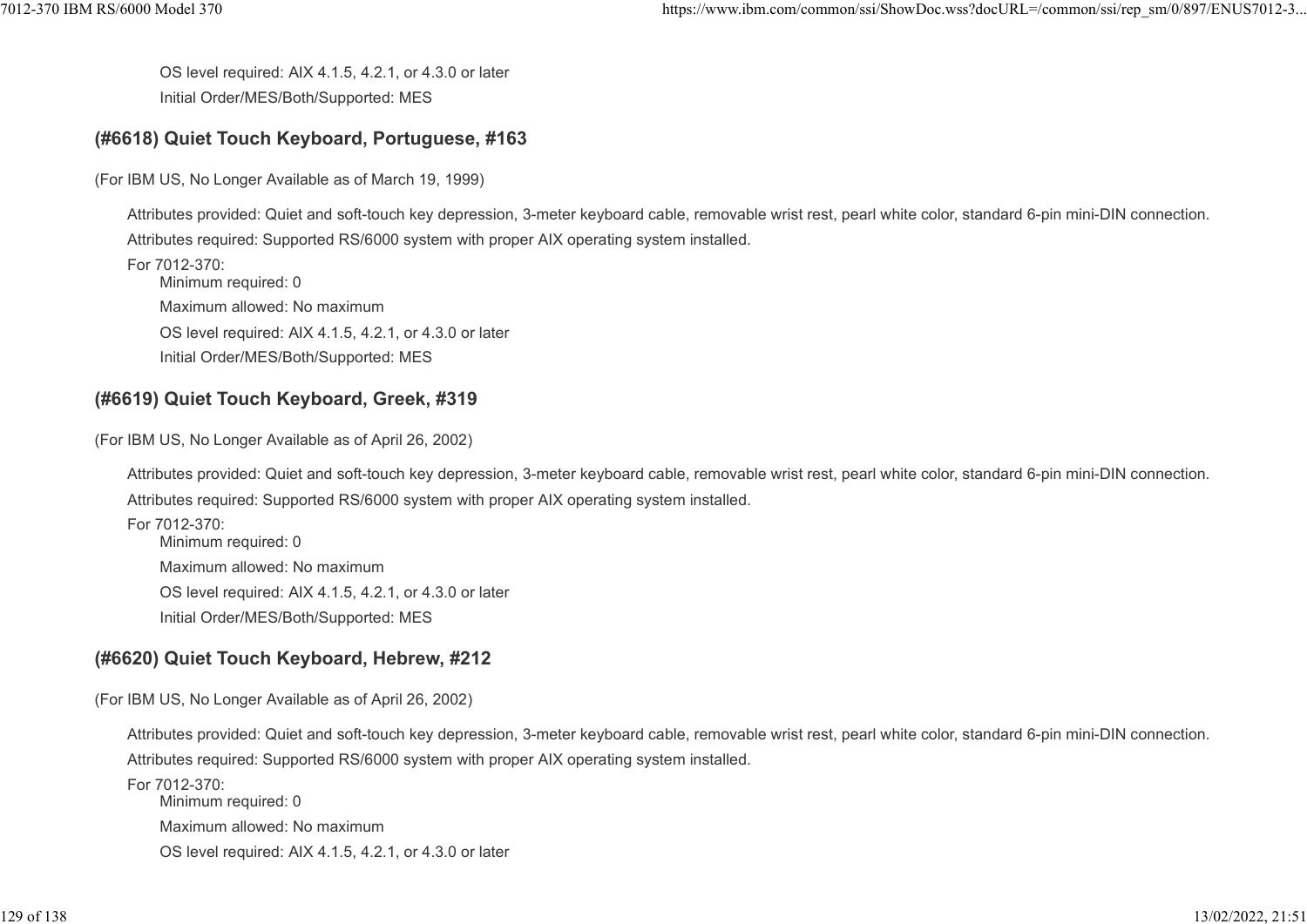Initial Order/MES/Both/Supported: MES

#### (#6621) Quiet Touch Keyboard, Hungarian, #208

(For IBM US, No Longer Available as of March 19, 1999)

Attributes provided: Quiet and soft-touch key depression, 3-meter keyboard cable, removable wrist rest, pearl white color, standard 6-pin mini-DIN connection. Attributes required: Supported RS/6000 system with proper AIX operating system installed.

For 7012-370: Minimum required: 0 Maximum allowed: No maximum OS level required: AIX 4.1.5, 4.2.1, or 4.3.0 or later Initial Order/MES/Both/Supported: MES

#### (#6622) Quiet Touch Keyboard, Icelandic, #197

(For IBM US, No Longer Available as of March 19, 1999)

Attributes provided: Quiet and soft-touch key depression, 3-meter keyboard cable, removable wrist rest, pearl white color, standard 6-pin mini-DIN connection. Attributes required: Supported RS/6000 system with proper AIX operating system installed.

For 7012-370: Minimum required: 0 Maximum allowed: No maximum OS level required: AIX 4.1.5, 4.2.1, or 4.3.0 or later Initial Order/MES/Both/Supported: MES

#### (#6623) Quiet Touch Keyboard, Polish, #214

(For IBM US, No Longer Available as of March 19, 1999)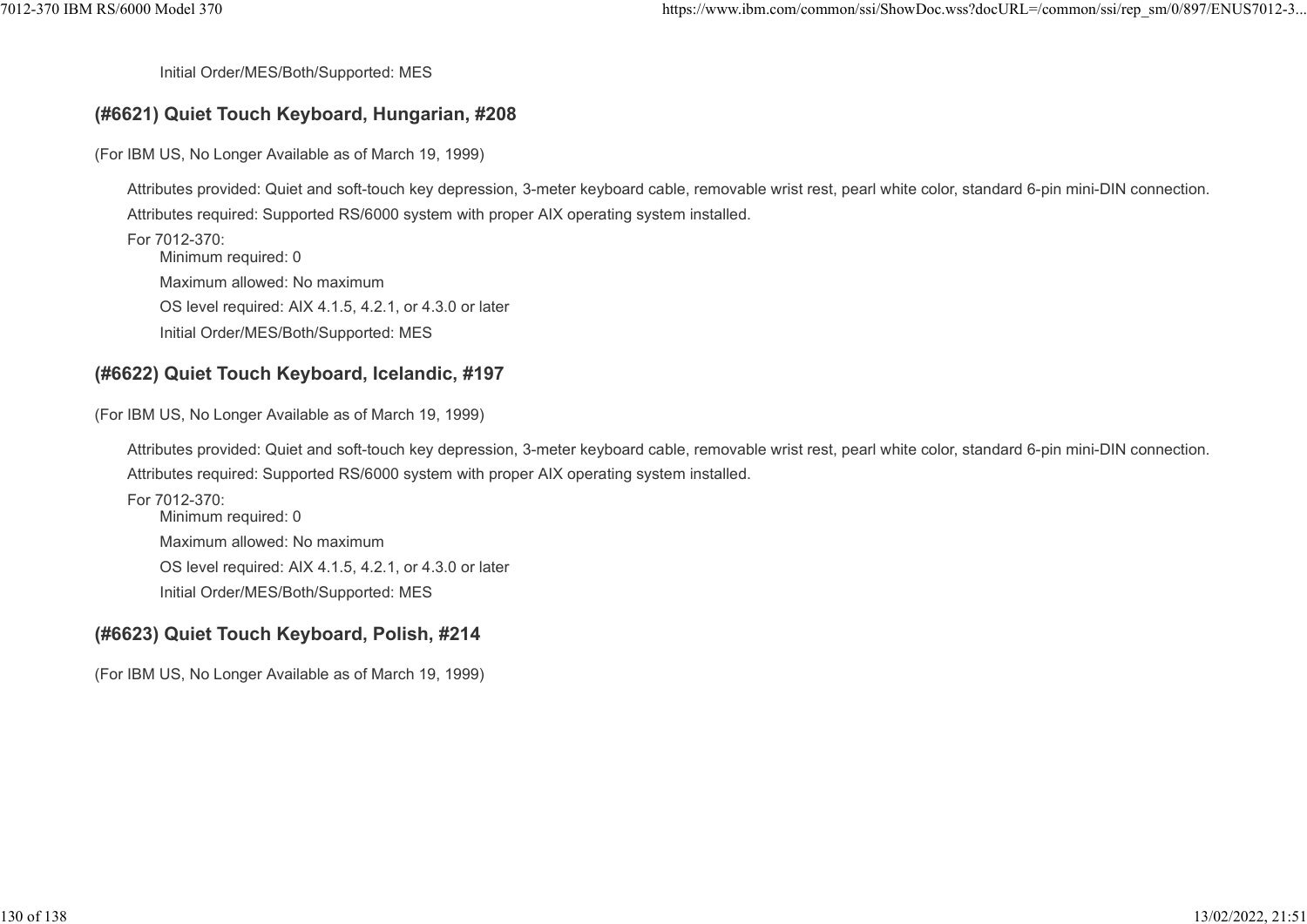Attributes provided: Quiet and soft-touch key depression, 3-meter keyboard cable, removable wrist rest, pearl white color, standard 6-pin mini-DIN connection. Attributes required: Supported RS/6000 system with proper AIX operating system installed. ttps://www.ibm.com/common/ssi/ShowDoc.wss?docURL=/common/ssi/rep\_sm/0/897/ENUS7012-3...<br>Attributes provided: Quiet and soft-touch key depression, 3-meter keyboard cable, removable wrist rest, pearl white color, standard 6-

For 7012-370: Minimum required: 0 Maximum allowed: No maximum OS level required: AIX 4.1.5, 4.2.1, or 4.3.0 or later Initial Order/MES/Both/Supported: MES

#### (#6624) Quiet Touch Keyboard, Romanian, #446

(For IBM US, No Longer Available as of March 19, 1999)

Attributes provided: Quiet and soft-touch key depression, 3-meter keyboard cable, removable wrist rest, pearl white color, standard 6-pin mini-DIN connection. Attributes required: Supported RS/6000 system with proper AIX operating system installed.

For 7012-370: Minimum required: 0 Maximum allowed: No maximum OS level required: AIX 4.1.5, 4.2.1, or 4.3.0 or later Initial Order/MES/Both/Supported: MES

## (#6625) Quiet Touch Keyboard, Slovakian, #245

(For IBM US, No Longer Available as of March 19, 1999)

Attributes provided: Quiet and soft-touch key depression, 3-meter keyboard cable, removable wrist rest, pearl white color, standard 6-pin mini-DIN connection. Attributes required: Supported RS/6000 system with proper AIX operating system installed.

For 7012-370: Minimum required: 0 Maximum allowed: No maximum OS level required: AIX 4.1.5, 4.2.1, or 4.3.0 or later Initial Order/MES/Both/Supported: MES

## (#6626) Quiet Touch Keyboard, Czech, #243

(For IBM US, No Longer Available as of March 19, 1999)

Attributes provided: Quiet and soft-touch key depression, 3-meter keyboard cable, removable wrist rest, pearl white color, standard 6-pin mini-DIN connection.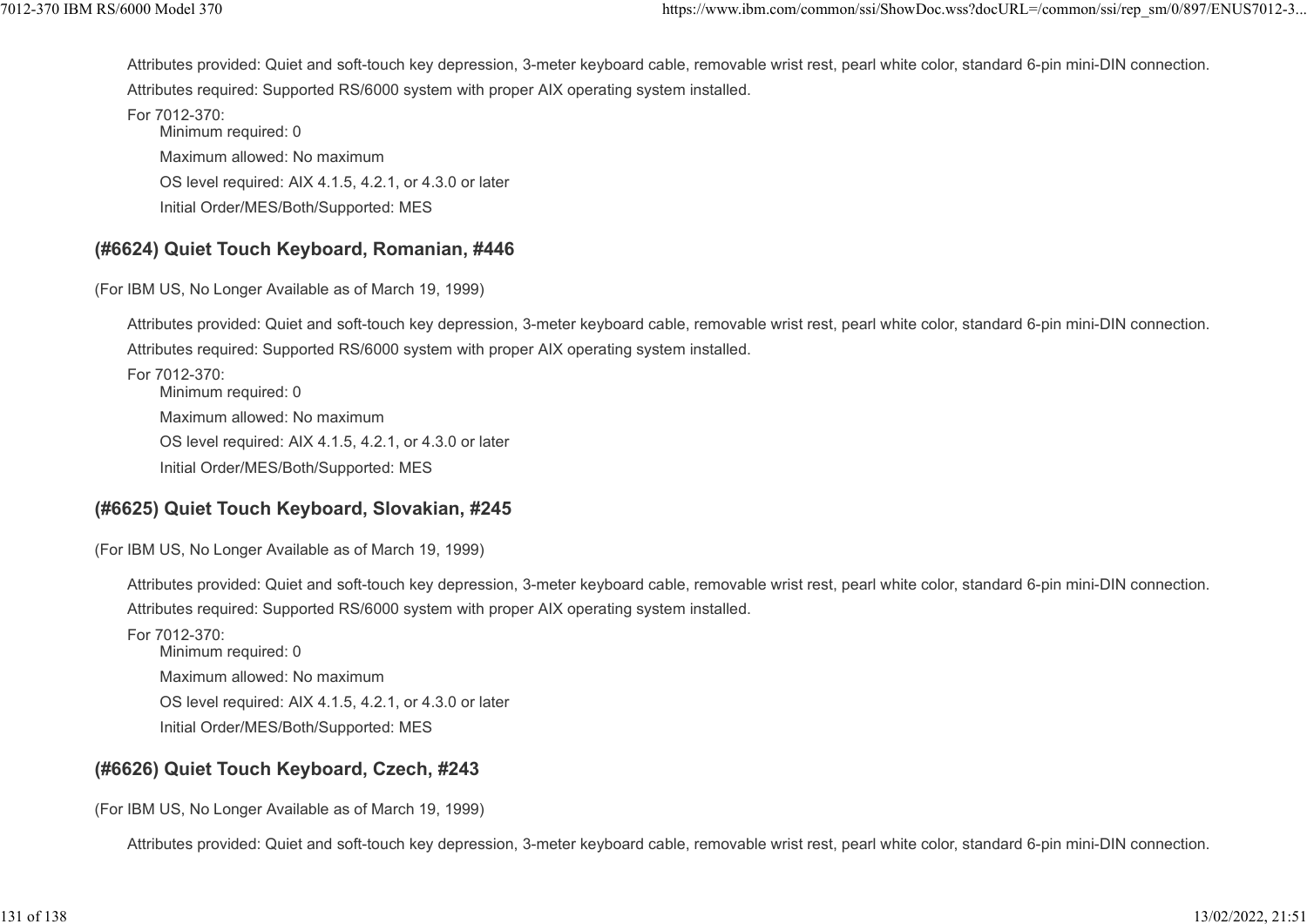Attributes required: Supported RS/6000 system with proper AIX operating system installed. 1012-370 IBM RS/6000 Model 370<br>https://www.ibm.com/common/ssi/ShowDoc.wss?docURL=/common/ssi/rep\_sm/0/897/ENUS7012-3...<br>Attributes required: Supported RS/6000 system with proper AIX operating system installed.<br>For 7012-370

For 7012-370: Minimum required: 0 Maximum allowed: No maximum OS level required: AIX 4.1.5, 4.2.1, or 4.3.0 or later Initial Order/MES/Both/Supported: MES

## (#6627) Quiet Touch Keyboard, Turkish, #179

(For IBM US, No Longer Available as of March 19, 1999)

Attributes provided: Quiet and soft-touch key depression, 3-meter keyboard cable, removable wrist rest, pearl white color, standard 6-pin mini-DIN connection. Attributes required: Supported RS/6000 system with proper AIX operating system installed.

For 7012-370: Minimum required: 0 Maximum allowed: No maximum OS level required: AIX 4.1.5, 4.2.1, or 4.3.0 or later Initial Order/MES/Both/Supported: MES

## (#6628) Quiet Touch Keyboard, Turkish, #440

(For IBM US, No Longer Available as of March 19, 1999)

Attributes provided: Quiet and soft-touch key depression, 3-meter keyboard cable, removable wrist rest, pearl white color, standard 6-pin mini-DIN connection. Attributes required: Supported RS/6000 system with proper AIX operating system installed.

For 7012-370: Minimum required: 0 Maximum allowed: No maximum OS level required: AIX 4.1.5, 4.2.1, or 4.3.0 or later Initial Order/MES/Both/Supported: MES

# (#6629) Quiet Touch Keyboard, LA Spanish, #171

(For IBM, No Longer Available as of March 26, 2004)

Attributes provided: Quiet and soft-touch key depression, 3-meter keyboard cable, removable wrist rest, pearl white color, standard 6-pin mini-DIN connection. Attributes required: Supported RS/6000 system with proper AIX operating system installed.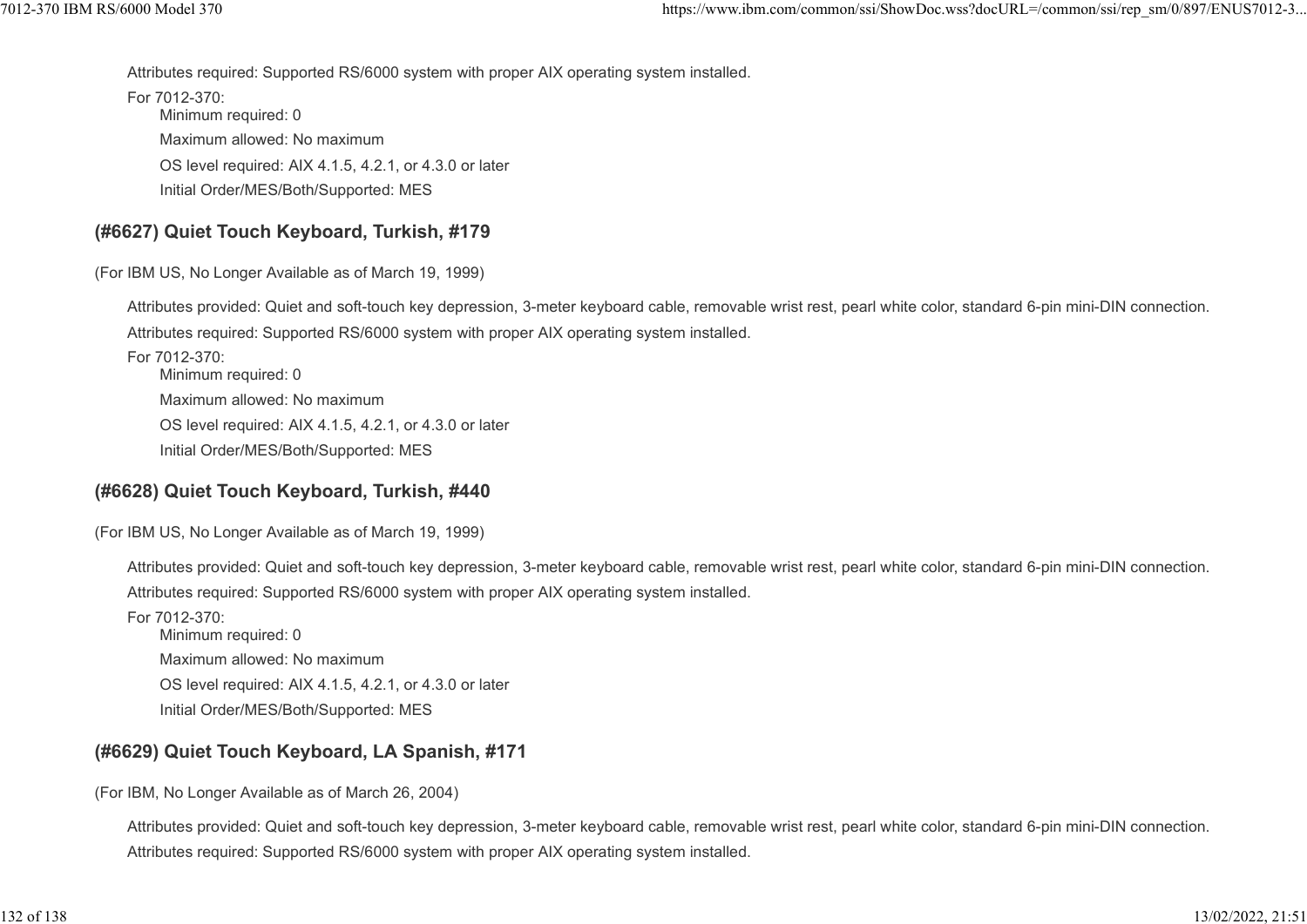For 7012-370: Minimum required: 0 Maximum allowed: No maximum OS level required: AIX 4.1.5, 4.2.1, or 4.3.0 or later Initial Order/MES/Both/Supported: MES %7012-370 IBM RS/6000 Model 370<br>https://www.ibm.com/common/ssi/ShowDoc.wss?docURL=/common/ssi/rep\_sm/0/897/ENUS7012-3...<br>For 7012-370:<br>Minimum required: 0

## (#6630) Quiet Touch Keyboard, Arabic, #238

(For IBM US, No Longer Available as of April 26, 2002)

Attributes provided: Quiet and soft-touch key depression, 3-meter keyboard cable, removable wrist rest, pearl white color, standard 6-pin mini-DIN connection. Attributes required: Supported RS/6000 system with proper AIX operating system installed.

For 7012-370: Minimum required: 0 Maximum allowed: No maximum OS level required: AIX 4.1.5, 4.2.1, or 4.3.0 or later Initial Order/MES/Both/Supported: MES

## (#6632) Quiet Touch Keyboard, Serbian-Cyrillic, #118

(For IBM US, No Longer Available as of March 19, 1999)

Attributes provided: Quiet and soft-touch key depression, 3-meter keyboard cable, removable wrist rest, pearl white color, standard 6-pin mini-DIN connection. Attributes required: Supported RS/6000 system with proper AIX operating system installed.

For 7012-370: Minimum required: 0 Maximum allowed: No maximum OS level required: AIX 4.1.5, 4.2.1, or 4.3.0 or later Initial Order/MES/Both/Supported: MES

## (#6633) Quiet Touch Keyboard, Korean, #413

(For IBM US, No Longer Available as of April 26, 2002)

Attributes provided: Quiet and soft-touch key depression, 3-meter keyboard cable, removable wrist rest, pearl white color, standard 6-pin mini-DIN connection. Attributes required: Supported RS/6000 system with proper AIX operating system installed. For 7012-370: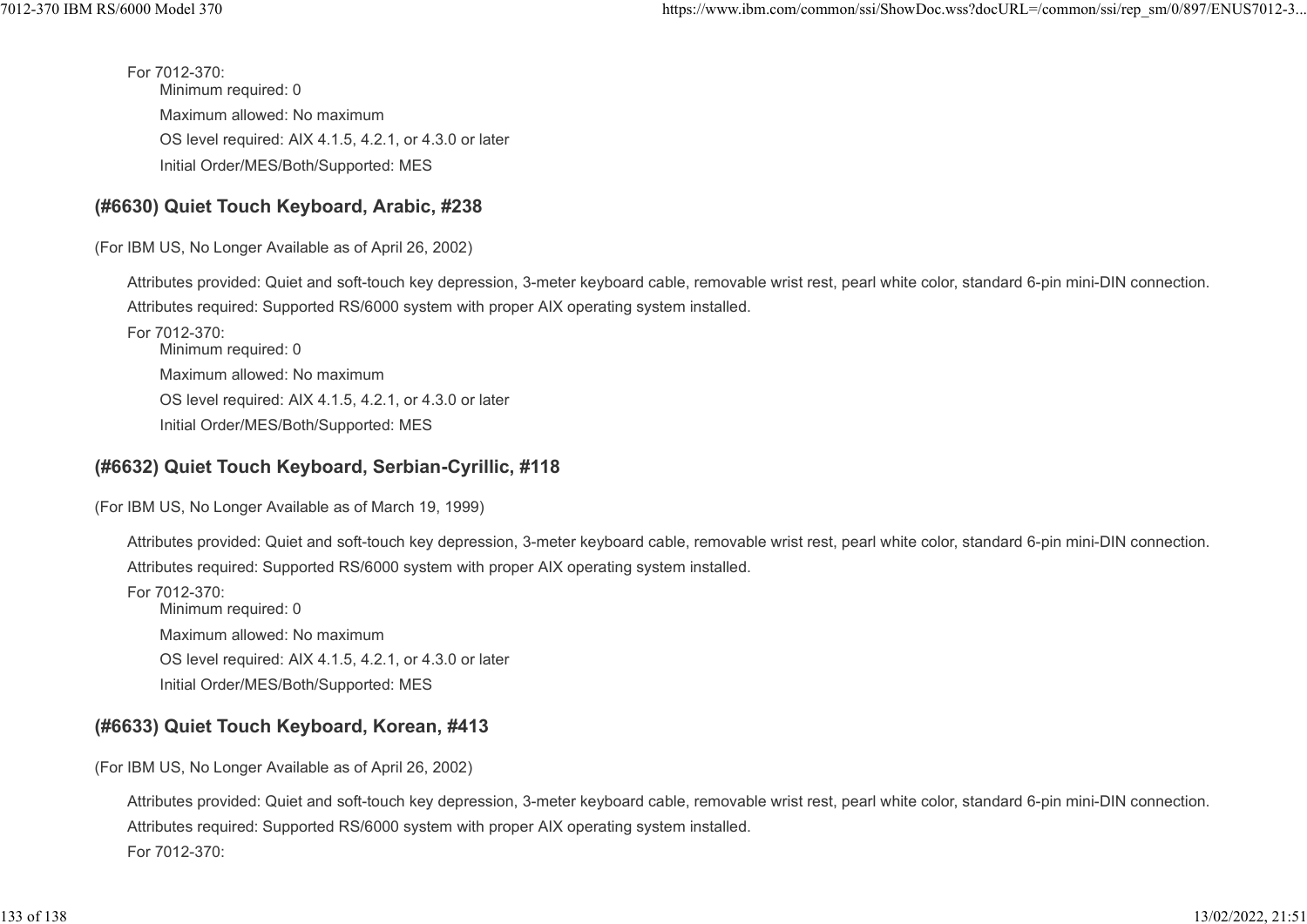Minimum required: 0 Maximum allowed: No maximum OS level required: AIX 4.1.5, 4.2.1, or 4.3.0 or later Initial Order/MES/Both/Supported: MES 1012-370 IBM RS/6000 Model 370<br>https://www.ibm.com/common/ssi/ShowDoc.wss?docURL=/common/ssi/rep\_sm/0/897/ENUS7012-3...<br>Minimum required: 0<br>Maximum allowed: No maximum

## (#6634) Quiet Touch Keyboard, Chinese/US, #467

(For IBM US, No Longer Available as of April 26, 2002)

Attributes provided: Quiet and soft-touch key depression, 3-meter keyboard cable, removable wrist rest, pearl white color, standard 6-pin mini-DIN connection. Attributes required: Supported RS/6000 system with proper AIX operating system installed.

For 7012-370: Minimum required: 0 Maximum allowed: No maximum OS level required: AIX 4.1.5, 4.2.1, or 4.3.0 or later Initial Order/MES/Both/Supported: MES

## (#6635) Quiet Touch Keyboard, French Canadian, #445

(For IBM US, No Longer Available as of March 19, 1999)

Attributes provided: Quiet and soft-touch key depression, 3-meter keyboard cable, removable wrist rest, pearl white color, standard 6-pin mini-DIN connection. Attributes required: Supported RS/6000 system with proper AIX operating system installed.

For 7012-370: Minimum required: 0 Maximum allowed: No maximum OS level required: AIX 4.3.0 Initial Order/MES/Both/Supported: MES

# (#6636) Quiet Touch Keyboard, Thailand, #191

(For IBM US, No Longer Available as of March 19, 1999)

Attributes provided: Quiet and soft-touch key depression, 3-meter keyboard cable, removable wrist rest, pearl white color, standard 6-pin mini-DIN connection. Attributes required: Supported RS/6000 system with proper AIX operating system installed.

For 7012-370: Minimum required: 0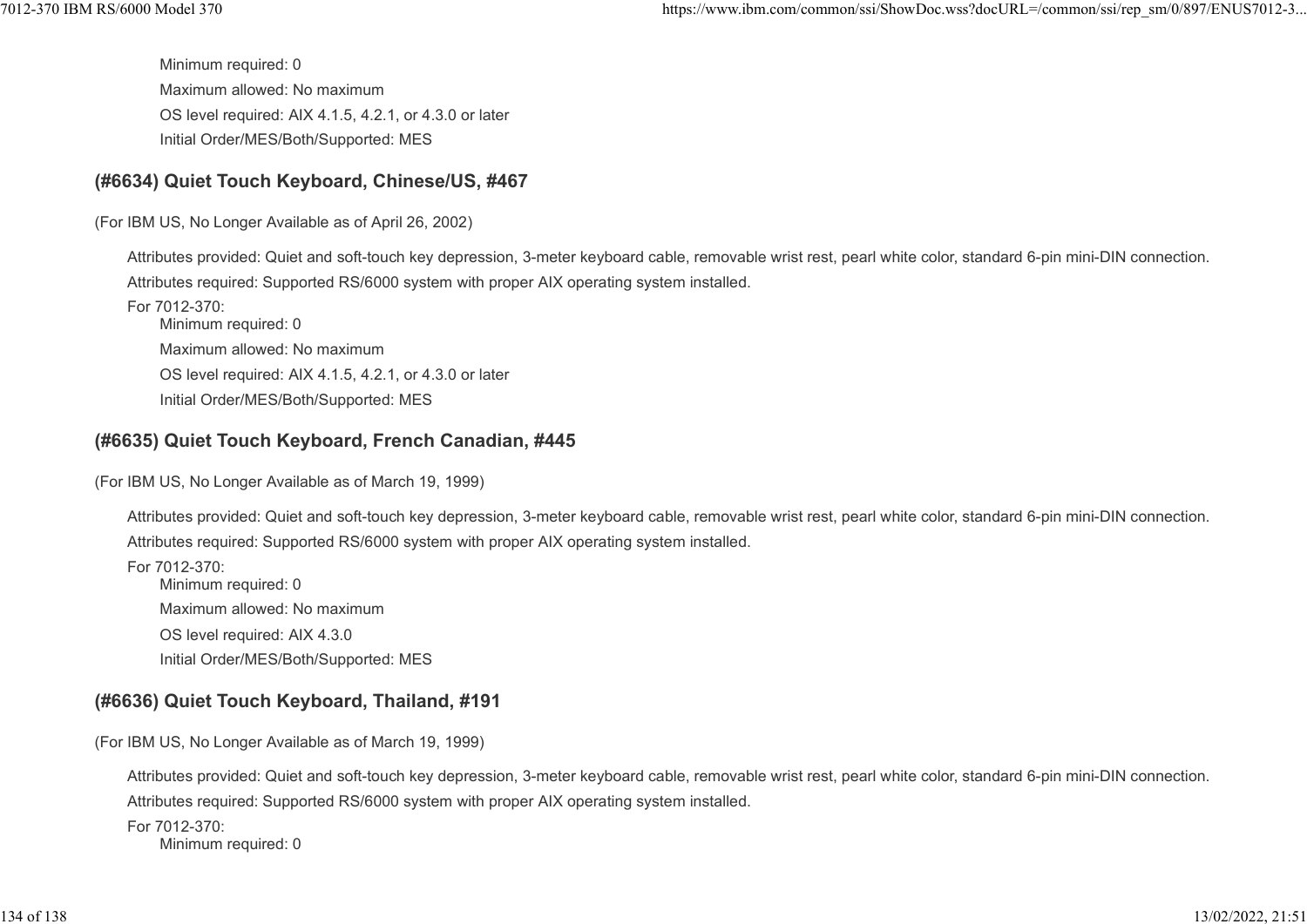Maximum allowed: No maximum OS level required: AIX 4.3.0 or later Initial Order/MES/Both/Supported: MES %7012-370 IBM RS/6000 Model 370 https://www.ibm.com/common/ssi/ShowDoc.wss?docURL=/common/ssi/rep\_sm/0/897/ENUS7012-3<br>Maximum allowed: No maximum<br>OS level required: AIX 4.3.0 or later

#### (#6638) Quiet Touch Keyboard, Russian, #443

(For IBM, No Longer Available as of March 26, 2004)

Attributes provided: Quiet and soft-touch key depression, 3-meter keyboard cable, removable wrist rest, pearl white color, standard 6-pin mini-DIN connection. Attributes required: Supported RS/6000 system with proper AIX operating system installed.

For 7012-370: Minimum required: 0 Maximum allowed: No maximum OS level required: AIX 4.1.5, 4.2.1, or 4.3.0 or later Initial Order/MES/Both/Supported: MES

## (#6639) Quiet Touch Keyboard, Croatian, #105

(For IBM US, No Longer Available as of March 19, 1999)

Attributes provided: Quiet and soft-touch key depression, 3-meter keyboard cable, removable wrist rest, pearl white color, standard 6-pin mini-DIN connection. Attributes required: Supported RS/6000 system with proper AIX operating system installed.

For 7012-370: Minimum required: 0 Maximum allowed: No maximum OS level required: AIX 4.2.1, or 4.3.0 or later Initial Order/MES/Both/Supported: MES

# (#6640) Quiet Touch Keyboard, US English ISO9995, #103P(EMEA)

(For IBM, No Longer Available as of March 26, 2004)

Attributes provided: Quiet and soft-touch key depression, 3-meter keyboard cable, removable wrist rest, pearl white color, standard 6-pin mini-DIN connection. Attributes required: Supported RS/6000 system with proper AIX operating system installed.

For 7012-370: Minimum required: 0 Maximum allowed: No maximum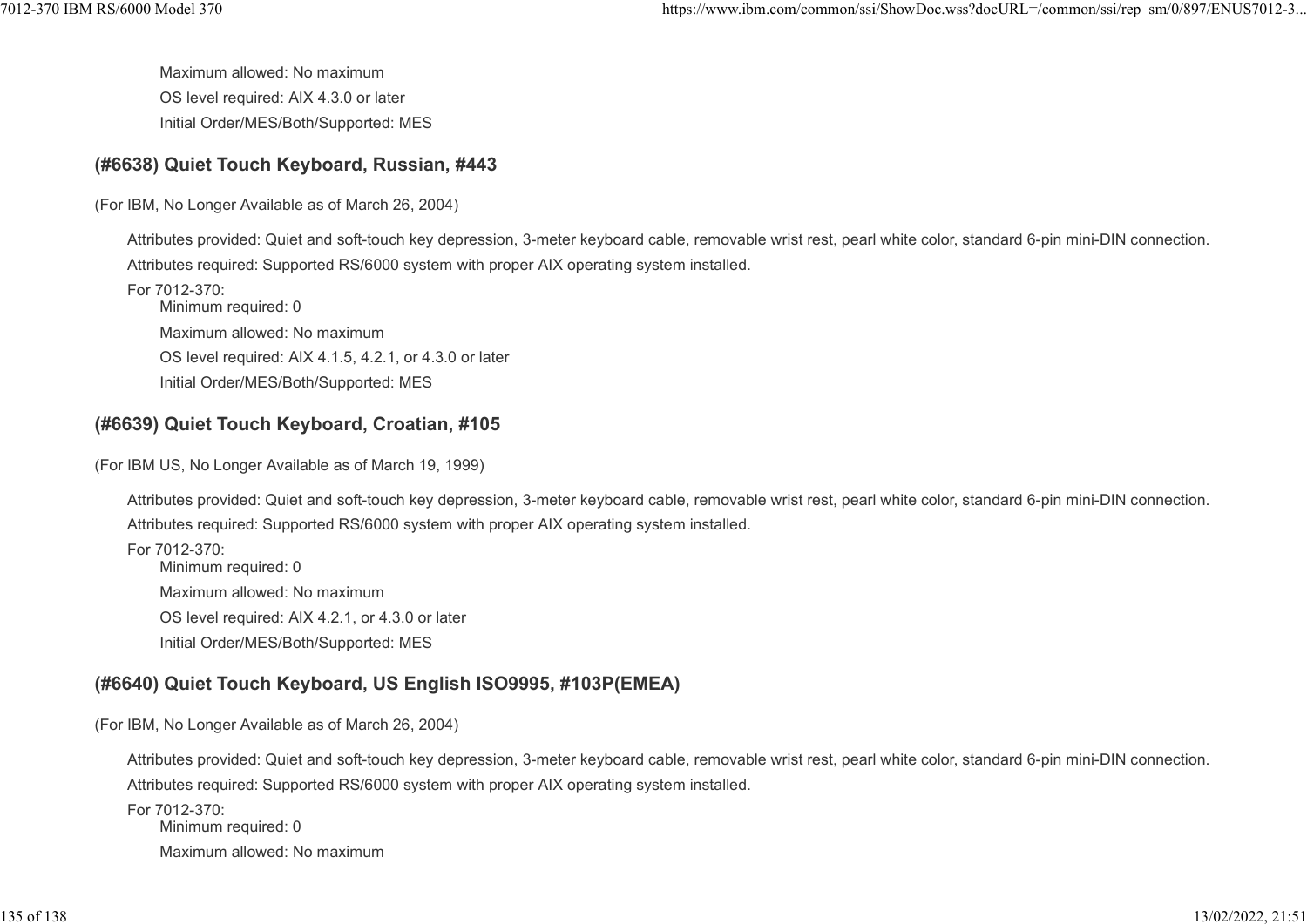OS level required: AIX 4.1.5, 4.2.1, or 4.3.0 or later Initial Order/MES/Both/Supported: MES %%7012-370 IBM RS/6000 Model 370 https://www.ibm.com/common/ssi/ShowDoc.wss?docURL=/common/ssi/rep\_sm/0/897/ENUS7012-3<br>OS level required: AIX 4.1.5, 4.2.1, or 4.3.0 or later<br>Initial Order/MES/Both/Supported: MES

#### Other Features

## (#6041) 3-Button Mouse

(For IBM, No Longer Available as of March 26, 2004)

The 3-Button Mouse is a dynamic tracking pointing device which utilizes Opto-mechanical technology. Resolution is 320 dpi. A 2.74 meter (8 feet) attachment cord is included.

## (#5005) Software Preload

(No longer available as of December 31, 2020)

The most current release of the AIX Version 3 for the RS/6000 operating system is preloaded on the disks when defined on the initial plant order. A minimum of 400 MB of disk is required for preload.

#### Miscellaneous

# (#3750) Diagnostic Wrap Plugs

(For IBM US, No Longer Available as of March 19, 1999)

This feature provides diagnostic wrap plugs for testing the Serial, Parallel, and Ethernet ports. A storage container is included.

# Feature exchanges

Not available.

Back to top

# Accessories

#### Security Cable (P/N 31F4155)

Assists in the physical security of the IBM RS/6000 370 by providing a cable that attaches to the rear cover of the workstation. The Security Cable consists of a 60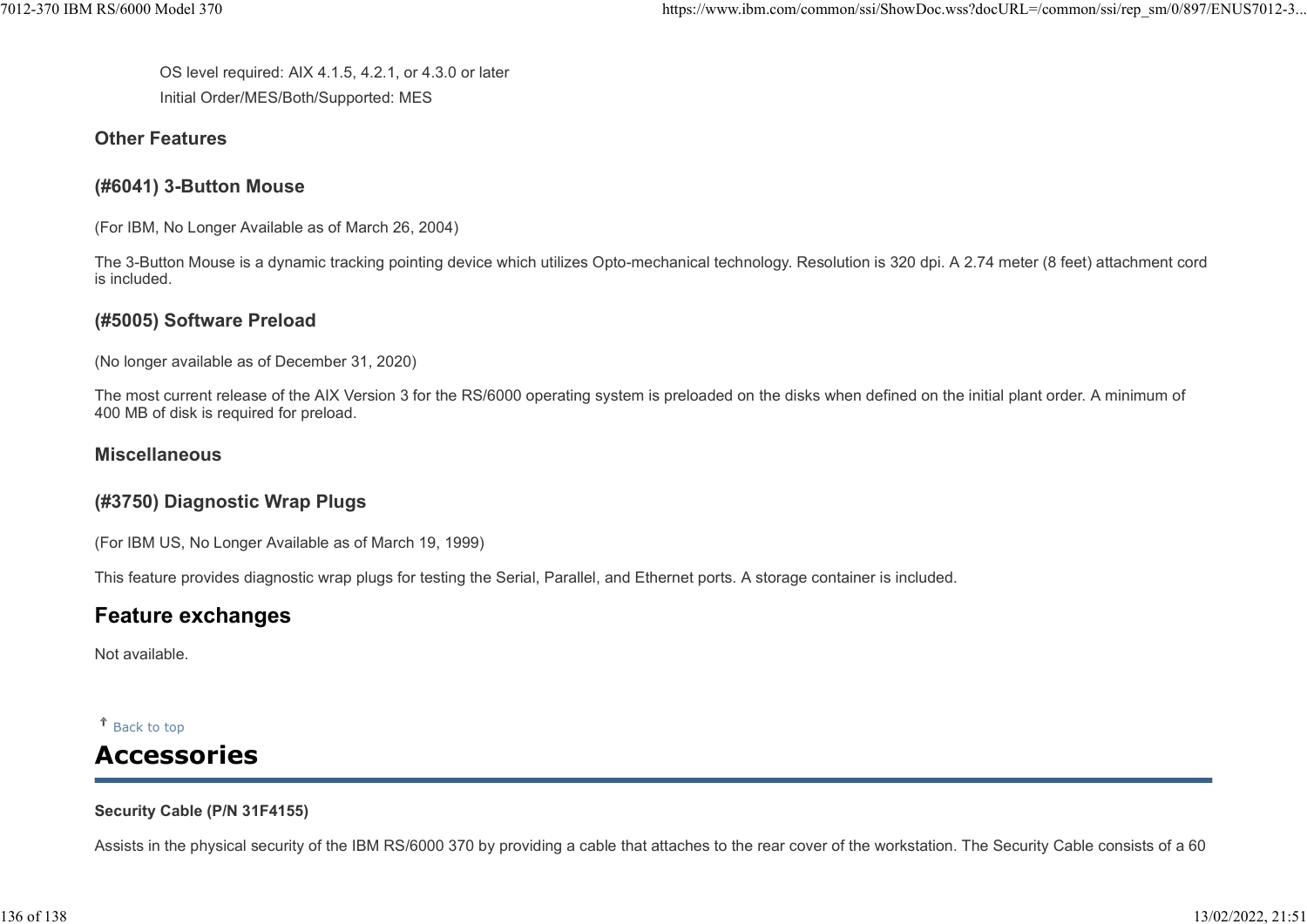inch long, 1/8-inch plastic-coated hardened stainless steel cable with a hardened stainless steel clip that attaches through a slot in the back of the workstation. A loop is provided on the other end of the cable to attach or lock the cable to a secure fixture in the customer location. A metal plate is also provided to reinforce the rear cover where the clip is inserted. Instructions are included. %7012-370 IBM RS/6000 Model 370<br>https://www.ibm.com/common/ssi/ShowDoc.wss?docURL=/common/ssi/rep\_sm/0/897/ENUS7012-3...<br>inch long, 1/8-inch plastic-coated hardened stainless steel cable with a hardened stainless steel cli

# Customer replacement parts

Not available.

Back to top

# Machine elements

Not available.

#### Back to top

# Supplies

IBM 8mm Tape Cartridge (P/N 21F8595) (shipped in a 5-pack) IBM 8mm Cleaning Cartridge (P/N 21F8593) (provides 12 cleanings) IBM Quarter Inch Data Cartridge (P/N 21F8588) (shipped in a 5-pack) IBM Quarter Inch Cleaning Cartridge (P/N 21F8570) (provides 50 cleanings)

Supplies can be purchased from LEXMARK International Supplies Dealers.

# Supplemental media

Not available.

#### Back to top

# Trademarks

(R), (TM), \* Trademark or registered trademark of International Business Machines Corporation.